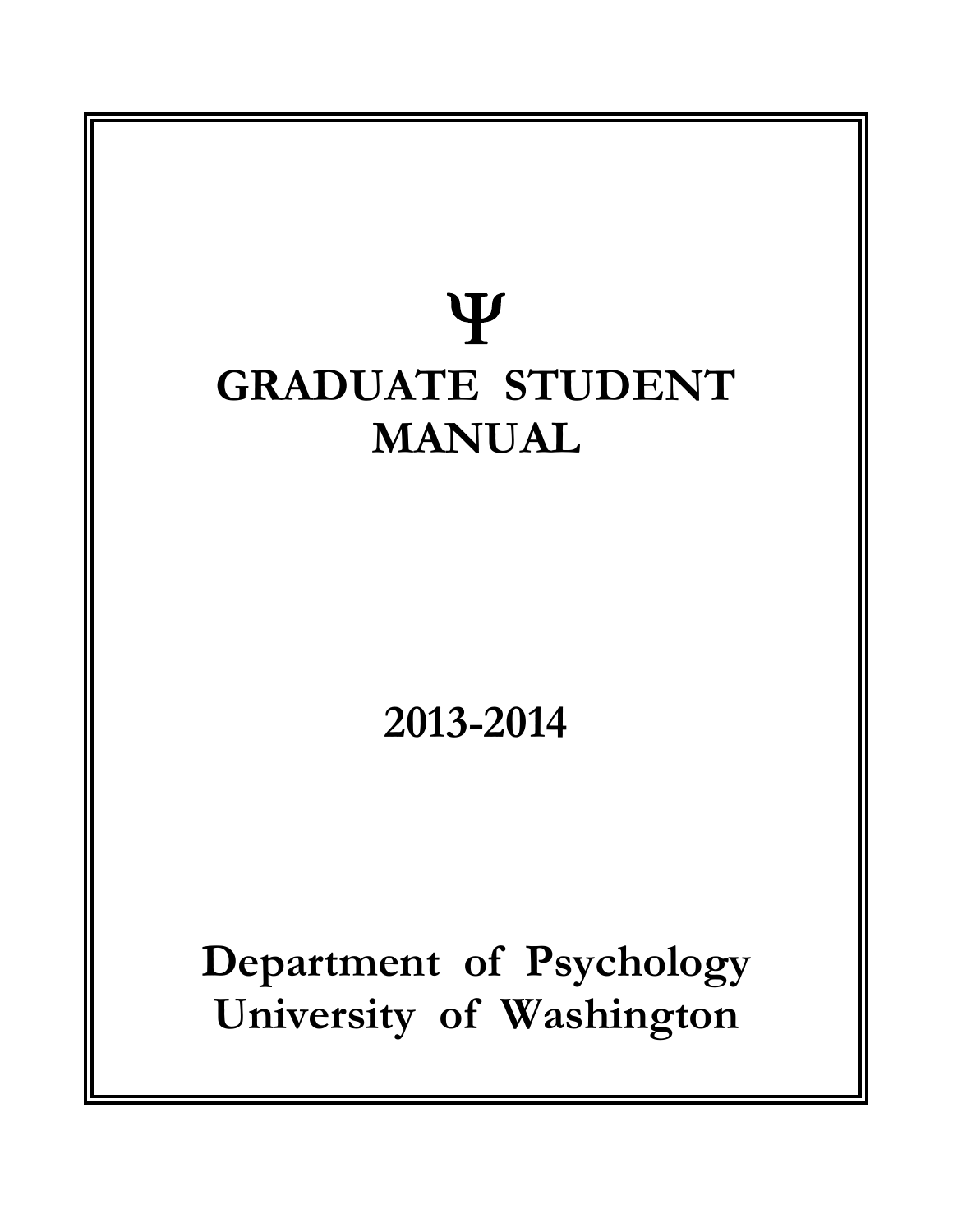The information in this Manual is designed to be a quick guide to all the information that you ought to know about procedures, polices, and miscellany of the Psychology Department and the UW Graduate School. Any University, Graduate School, and Departmental policies not included here have not, by that omission, ceased to exist. Consult the UW General Catalog for University rules and procedures for graduate requirements. Keep this guide as a reference throughout your program. You may receive revisions that should be added to this packet. If you think there is misleading or missing information, please make this known to the Director of Graduate Training or the Graduate Program Advisor.

This Manual is revised annually. Suggestions are welcome. Please send your suggestions to:

| Jeanny Mai<br>Nancy Kenney                  | jeanny@uw.edu<br>nkenney@uw.edu                                  |
|---------------------------------------------|------------------------------------------------------------------|
|                                             | Representatives of the Graduate Program Action Committee (GPAC): |
| Ashwin Bhandiwad<br><b>Theresa Hennings</b> | bhandiwa@uw.edu<br>hennings@uw.edu                               |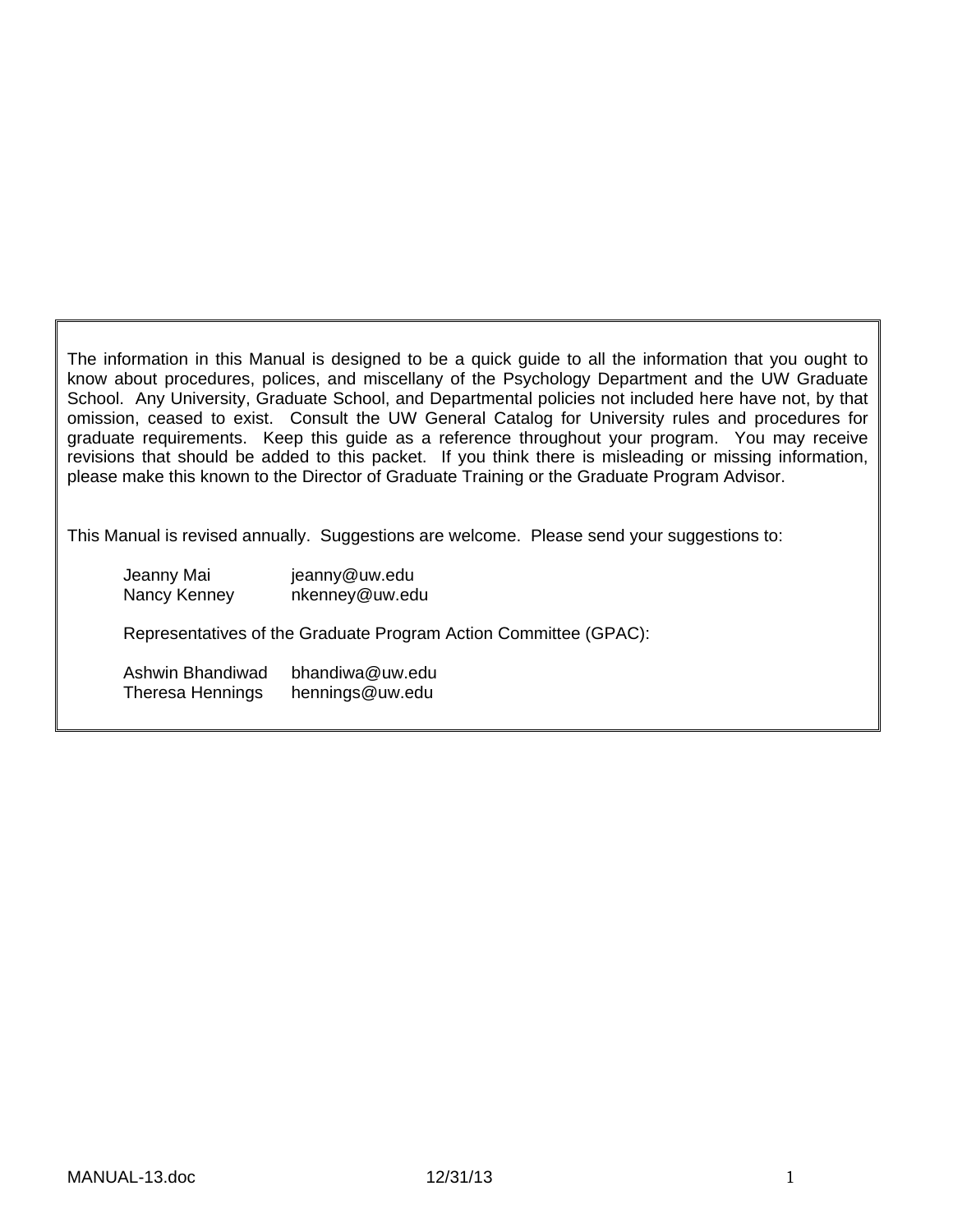# **TABLE OF CONTENTS**

| A. Basic Information for First Year Students<br>L.<br>ΙΙ.<br>III.<br>IV.                                                                                                                  |  |
|-------------------------------------------------------------------------------------------------------------------------------------------------------------------------------------------|--|
| B. Progressing Through the Program<br>L.<br>II.<br>III.<br>IV.<br>V.<br>Finding a GSR (Graduate School Representative)<br><b>Reading Committee</b><br>$\bullet$                           |  |
| VI.<br>VII.<br>VIII.<br><b>Dissertation Submission Policy</b><br>$\bullet$<br>Of interest to Clinical student interns<br>$\bullet$<br><b>Hooding and Commencement</b><br>$\bullet$<br>IX. |  |
| C. Areas of Study and Area Course Requirements<br>L.<br>ΙΙ.<br>III.<br><b>Quantitative Minor</b><br>$\bullet$<br><b>Diversity Science Specialization</b>                                  |  |
| D. Policies and Procedures<br>I.<br>ΙΙ.<br>III.<br>IV.<br>V.<br>VI.<br>VII.                                                                                                               |  |
| E. Funding and Money Matters<br>I.<br>ΙΙ.<br>III.<br>IV.                                                                                                                                  |  |
| F. Appendices<br>I.<br>ΙΙ.<br>III.<br>IV.<br>V.                                                                                                                                           |  |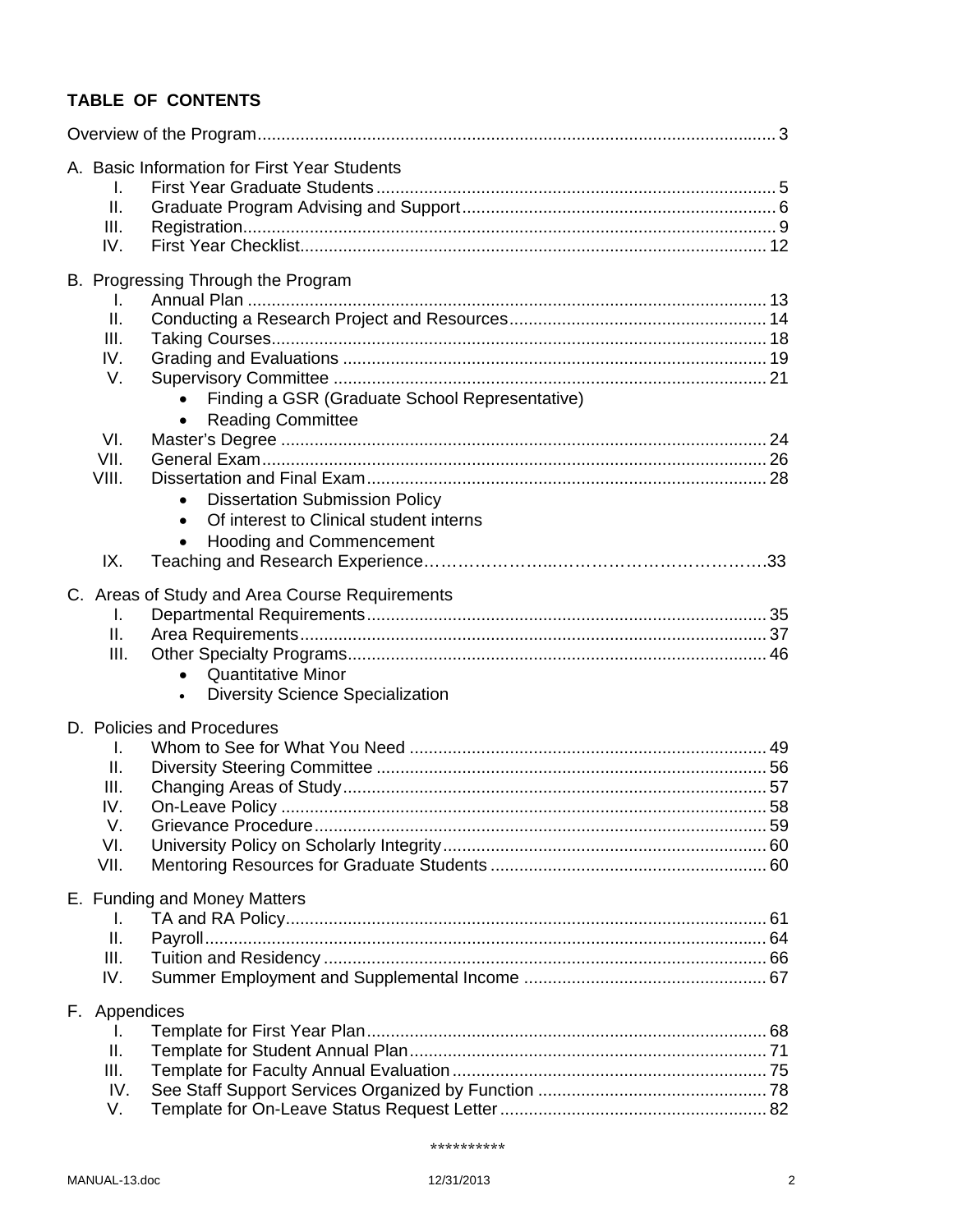### **Overview of the Psychology Ph.D. program**

**1. Goal**. The goal of the Psychology Graduate Program at the University of Washington is to train the next generation of psychologists for excellence in research, teaching and/or clinical practice. Toward that end, graduate students are expected to take some formal course work. More importantly, you will be challenged to acquire and demonstrate mastery of a set of professional skills, including research, reading, writing, and speaking in your professional field.

Our program places an emphasis on self-definition of goals, and the development of individualized graduate programs centered around your goals. The purpose of this overview is to give you a general picture of the events that will constitute your graduate training, and define their general time scale.

**2. Areas and Advisors**. For administrative purposes, the Department is divided into eight Areas: Animal Behavior, Behavioral Neuroscience, Clinical (Adult Clinical), Child Clinical, Cognition & Perception, Developmental, Quantitative and Social Psychology & Personality. The specifics of graduate training vary somewhat among Areas, particularly between the clinical and non-clinical Areas.

Each student is admitted to the graduate program under the sponsorship of a particular faculty member, who becomes the student's Advisor. A Co-Advisor (and sometimes a tertiary advisor) is selected for each student. The Advisor and Co-Advisor help the student plan his/her course of study, and guide him/her in all aspects of graduate training. Each student is also assigned to an Area -- typically the Area to which his or her Advisor belongs.

**3. Coursework**. Students in the non-clinical Areas are required to take about 10 courses in the first two years. Students in the clinical Areas take many more courses -- about 20 in the first three years. All students are strongly encouraged to participate in seminars and advanced seminars throughout their graduate careers. (See page 35 for Department and Area requirements)

**4. Milestones**. The student progresses through the graduate program by passing a variety of milestones. They are:

**First (or second) Year Research Project**. During the first year, each non-clinical student undertakes a research project under the supervision of his or her Advisor. Due to their heavy course load, clinical students undertake their first year project in their second year. The research project includes planning, data collection, data analysis, and presentation of the project at the Research Festival held at the end of Spring quarter, and writing up the project for publication.

**Continuing Research**. During the second year, and throughout his/her graduate career, students carry out increasingly independent research with their Advisors. An emphasis on research is a major hallmark of our graduate program.

**Formation of Supervisory Committee**. At the end of the first year or the beginning of the second, each student forms a Supervisory Committee to guide him/her through the remainder of his/her program. For clinical students, the Committee is formed at the end of the second year. (See page 21)

**General Examination ("Generals")**. During the third year, the student takes the General Examination. The purpose of the General Examination is to challenge the student to demonstrate mastery of a body of literature and concepts in his/her field, and a set of professional skills. The format of the General Examination varies among Areas and individual students (See page 26). Most commonly, the student develops a reading list in consultation with members of the supervisory committee, reads a body of literature, writes answers to a set of essay questions based on it, and defends his/her answers in an oral examination.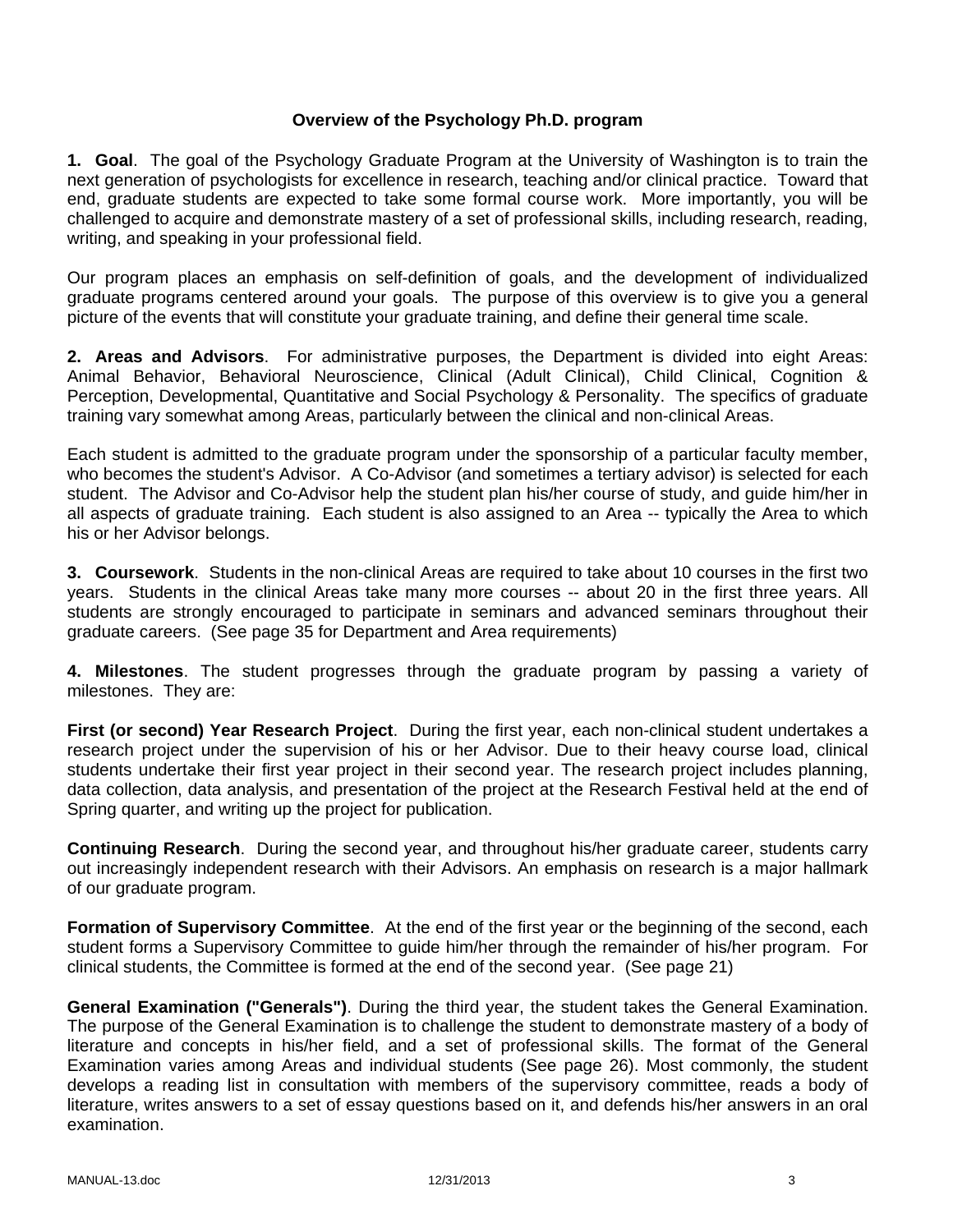**Dissertation Proposal.** During the fourth year, each student develops a formal research proposal for his/her dissertation work. The format of the dissertation proposal varies among Areas and individual students. The proposal is presented, orally and/or in writing, to the Supervisory Committee for discussion and feedback. (See page 28)

**Formation of Reading Committee**. When the dissertation is nearly complete, three members of the Supervisory Committee agree to serve as your Reading Committee. The Reading Committee is appointed to read and approve the dissertation. (See page 23)

**Final Examination.** When the reading committee has read a draft of the entire dissertation and the members of the doctoral supervisory committee agree that the Candidate is prepared to take the Final Examination, the work is presented usually in the form of a colloquium. All dissertation presentations (the start of the defense) will be open to the public. A formal dissertation is then completed. (See page 28)

**Clinical training and internship**. This is required for all clinical students. Consult with your faculty advisors, the clinic director, and the director of clinical training about how to prepare for this required clinical training experience.

---

The rest of this manual provides more comprehensive descriptions of course work and milestones, including the many rules that apply to them, and some suggestions about how to accomplish them.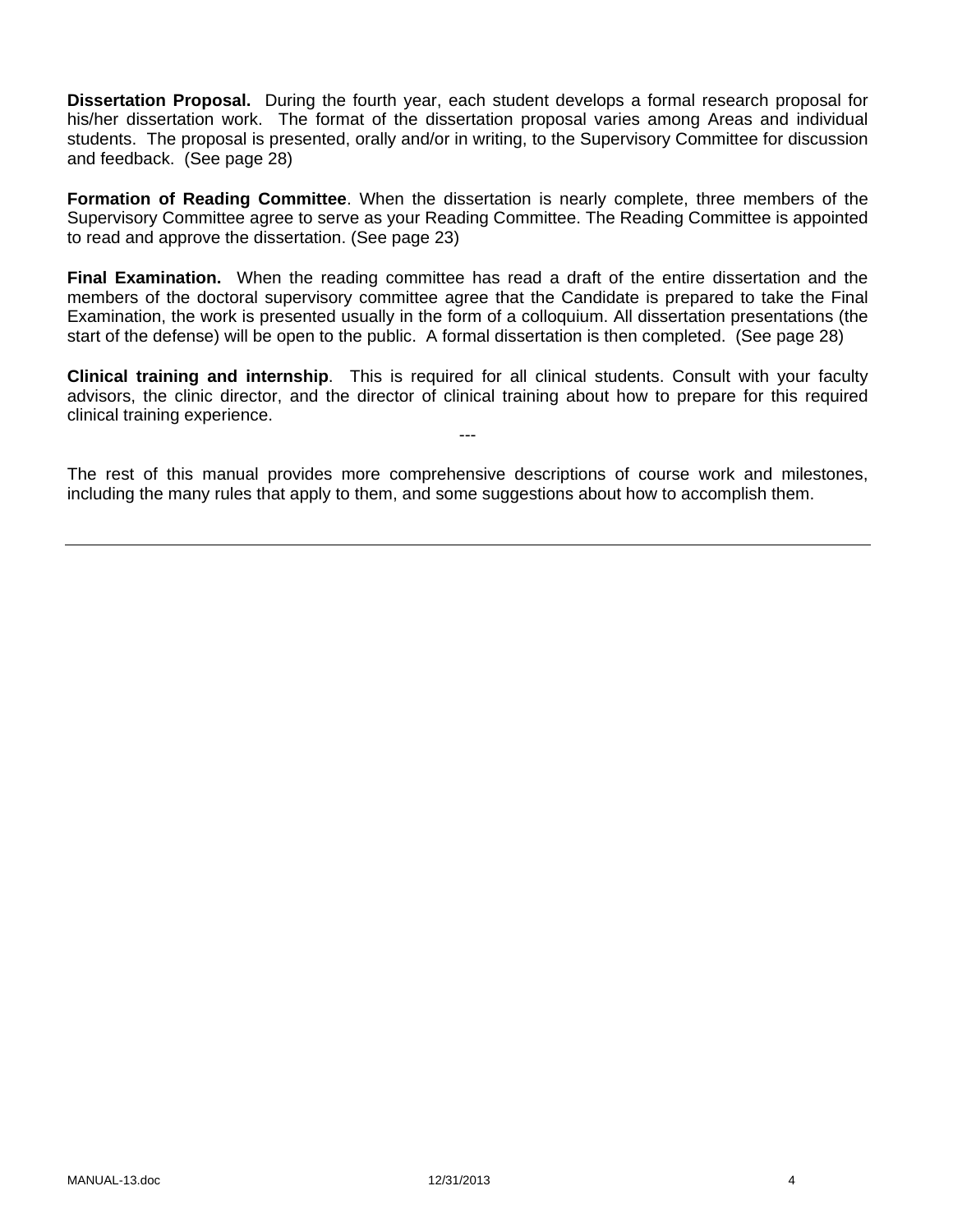# **A. Basic Information for First Year Students**

# **A. I. FIRST YEAR GRADUATE STUDENTS**

Welcome to the Psychology Department! This manual was written in an effort to guide you through your graduate program. Please read through the manual to get a clear picture of the procedures involved in completing the program. The first year of graduate school can be a difficult time. Many faculty members, advanced graduate students, and staff members are committed to helping new graduate students in their transition to graduate school. Please make use of these resources when the need arises. If you have questions not included in the manual, please contact the Graduate Program Advisor in Guthrie 127 (jeanny@uw.edu, 206-543-9329), your advisors, another graduate student, or the Director of Graduate Training, Nancy Kenney.

- **1. Faculty Advisors.** You will have been assigned two (primary and secondary) or more advisors in your major area who will assist you with planning your program for the first year. Your advisor(s) will also supervise your research during the first year. Although many students continue with this advisor past their first year and/or make this person the chair of their Supervisory Committee, this is not required. You should feel free to pursue work with another faculty member if that should better fit your educational needs. (See page 6, Graduate Program Advising).
- **2. Orientation Week.** First year graduate students are expected to attend an orientation seminar during the week prior to the start of classes, Autumn Quarter. Please register for orientation credit, under Psych 500 A. Contact the Psychology Graduate Program Advisor (jeanny@uw.edu, 206-543-9329) for details if you have not received the orientation schedule.
- **3. First Year Plan.** Early in Autumn quarter of the first year (preferably during Orientation Week), new students are to schedule a planning meeting with their advisor(s). After the meeting, the student is asked to prepare a written version of his/her goals, coursework, research, etc., for the upcoming year (the First Year Plan, see page 68 for template).
- **4. Course Requirements.** You should begin fulfilling departmental course requirements during the first year. In particular, you must complete courses to satisfy the statistics requirement by the end of the second year. Check with your area about specific requirements (See page 35).
- **5. First Year Research Project.** All first year students are required to conduct research during the year. This activity culminates in a formal presentation of your work at the annual Psychology Department Research Festival, held at the end of Spring Quarter. Clinical students present at the end of their second year in the program. All other students present at the end of their first year.
- **6. Annual Evaluations.** You will be evaluated at the end of each year by the faculty in your major area. The evaluation will be based on your accomplishments during the prior year and your Annual Plan which is prepared in May of each year to discuss the following year. (See the template, page 71). A letter providing feedback from the evaluation and any appropriate recommendations will be sent to you from your advisor(s). For more detailed feedback, you should talk with your advisor and/or the Area GTC Representative. (See Area Rep list, page 36)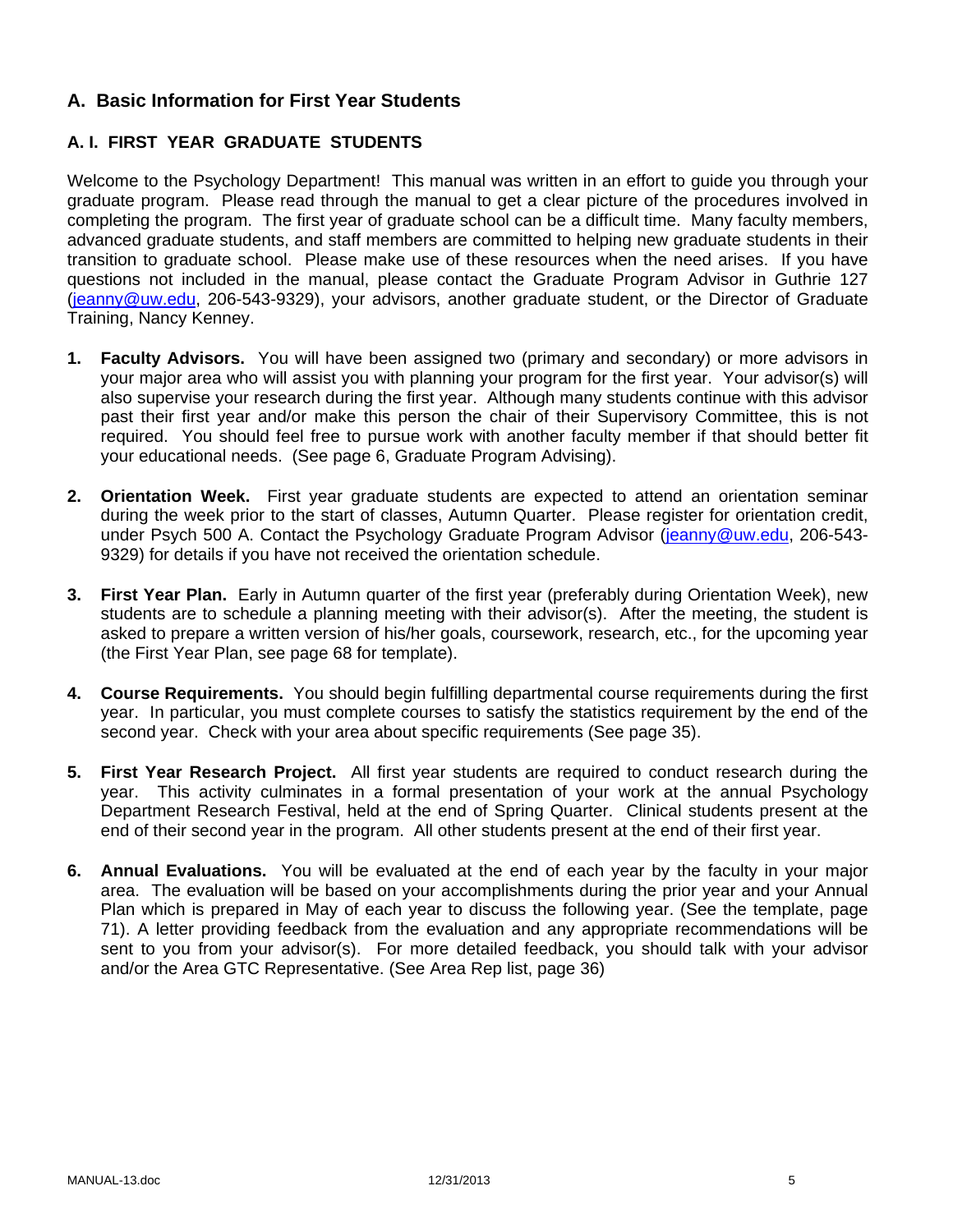- **7. Office Space.** Many students will have office space available through their advisors. If you do not, or would like to have space, some graduate student desk space is available in Guthrie Annex 4 (GA4). This space includes equipment for computer use and internet access, a ping-pong table, pool table, and a kitchen with a refrigerator and microwave. Students are responsible for space assignments and upkeep in this area. Contact your Graduate Program Action Committee (GPAC) Representatives (See page 8).
- **8. E-Mail.** In order to sign up for a UW e-mail account, go to https://uwnetid.washington.edu/newid/. Then follow the online instructions. Send questions to UW Technology Service Center via their Web site (http://www.washington.edu/computing/help/) or call 206-221-5000.

# **A. II. GRADUATE PROGRAM ADVISING**

### **Advisors/Co-Advisors**

Advisors work to help students with their goals and with their research. They also usually serve as the chair of the student's Supervisory Committee. Co-advisors are assigned to students to provide students with additional support. Students should feel free to approach their advisors and co-advisors with questions or concerns regarding their program. Advisors and co-advisors are also typically the ones who sign the Master's Warrant (See page 24). Although the advisors and co-advisors are assigned to students for the first year of the program, students may change these assignments. It is recommended that students who would like to change advisors or co-advisors discuss this possibility with their advisor or coadvisor. For a student perspective, consult with other graduate students, and/or GPAC (See page 8).

# *Graduate Training Committee –* **Chaired by Nancy Kenney** (G306, 206-543-2563,

e-mail: nkenney@uw.edu)

The Graduate Training Committee (GTC) is an appointed committee of the faculty. Faculty members of the Committee represent each of the sub-areas within the Psychology Department, and two graduate students attend the meetings to provide student input. The functions of the Committee are to:

- 1. Consider graduate training issues that relate to the entire department in order to make recommendations for departmental action. This would include such topics as departmental course requirements, research requirements, timing of general exams, etc.
- 2. Address grievances any student may have in regard to training issues or individual treatment within the department.
- 3. In collaboration with the Areas, review the progress of individual graduate students, recommend disciplinary actions when necessary (rare).
- 4. Keep abreast of changes in Graduate School policies in order to interpret them to students and faculty.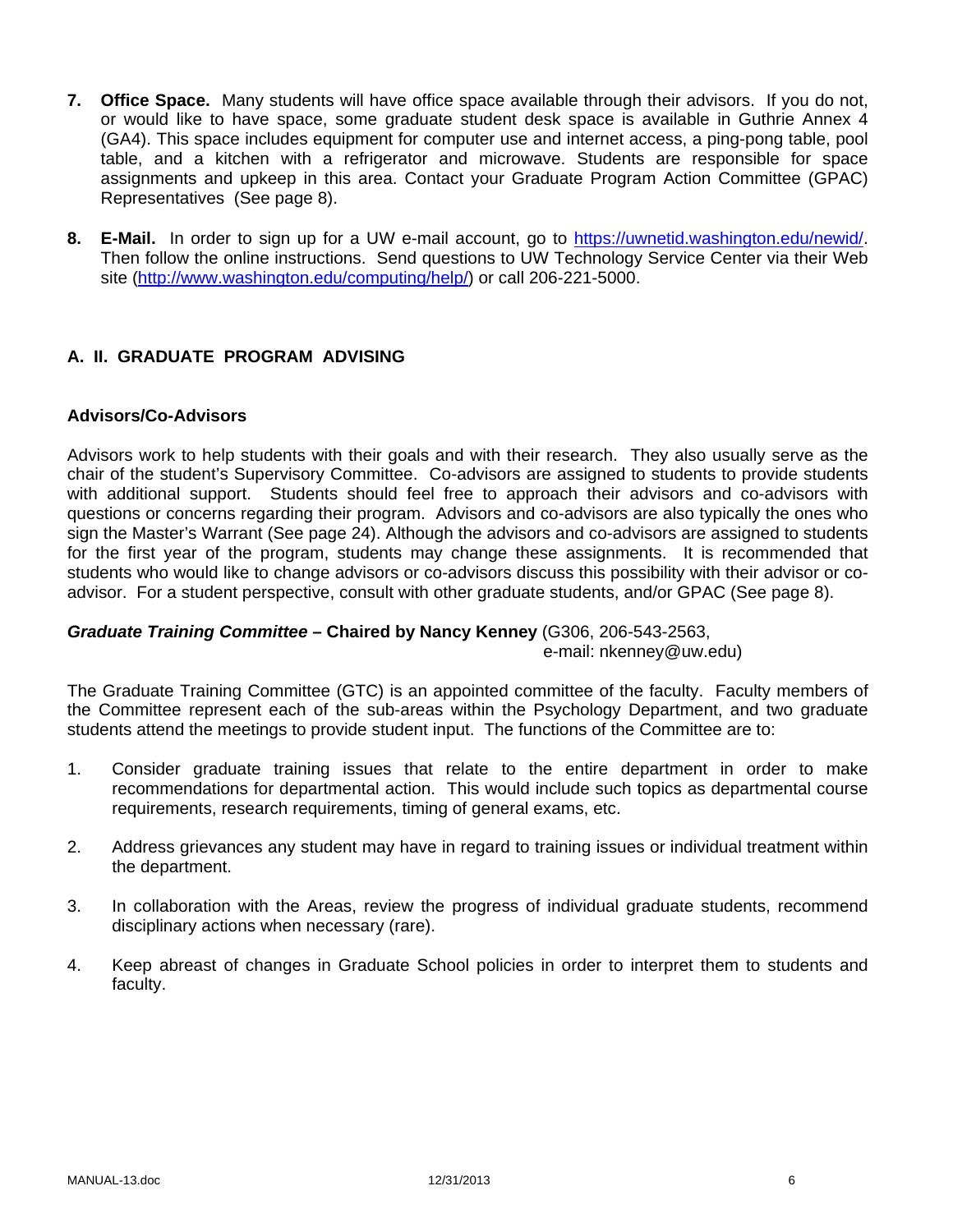### **Graduate Program Coordinator – Nancy Kenney** (G-306, 206-543-2563, nkenney@uw.edu)

The Graduate Program Coordinator (GPC) supervises the activities of the Graduate Program Office, is the Chair of the GTC, acts as liaison with the Graduate School, assigns teaching assistants in collaboration with the Graduate Program Advisor and the Associate Chair, and provides individual counseling and troubleshooting to graduate students. Academic advising, in general, is provided by your own advisor, though the GPC may be more knowledgeable and up-to-date on some policies and requirements. If in doubt, see the GPC, who can refer you to a more appropriate person, if necessary. (Also see the 'Whom to See' list on page 49)

#### **Graduate Program Advisor – Jeanny Mai** (G-127, 206-543-9329, jeanny@uw.edu)

The Graduate Program Advisor (GPA) may be the most important of all these sources, as she is knowledgeable about the Graduate School and the University, and knows the procedures that you must follow along the way toward your degree.

Graduate Program Advisor activities of importance to you include:

- 1. Keeping an updated record of your student status, Supervisory Committee members, etc. Also, if given some idea of your time schedule for completing requirements, she can remind you of procedural details you must attend to.
- 2. Making official requests to the Graduate School for Supervisory / Reading Committee formation and changes.
- 3. Scheduling General and Final Examinations with the Graduate School.
- 4. Preparing and distributing Master's / General Exam / Final Exam warrants. (The term 'warrant' refers to the document signed by the supervisory committee stating that the student has passed the Master's, General or Final Exam.)
- 5. Coordinating TA assignments in collaboration with the GPC and Associate Chair, handling TA budget questions, entering TA payroll appointments.
- 6. Questions concerning University and departmental requirements for grad student program, progress toward degree.
- 7. Registration problems.
- 8. Entering scholarships or fellowship awards, requesting non-resident tuition waivers from the Graduate school.
- 9. Organizing department events, such as Admissions Interview Weekend, Welcome Party, Research Festival and Hooding.
- 10. Graduate student travel support and dissertation support requests.
- 11. Manages ALCOR and Hunt Fellowship funding allocation.

The Graduate Program Advisor also has many other responsibilities, including the time-consuming job of graduate admissions. So please be considerate of her time, especially in the months of December and January.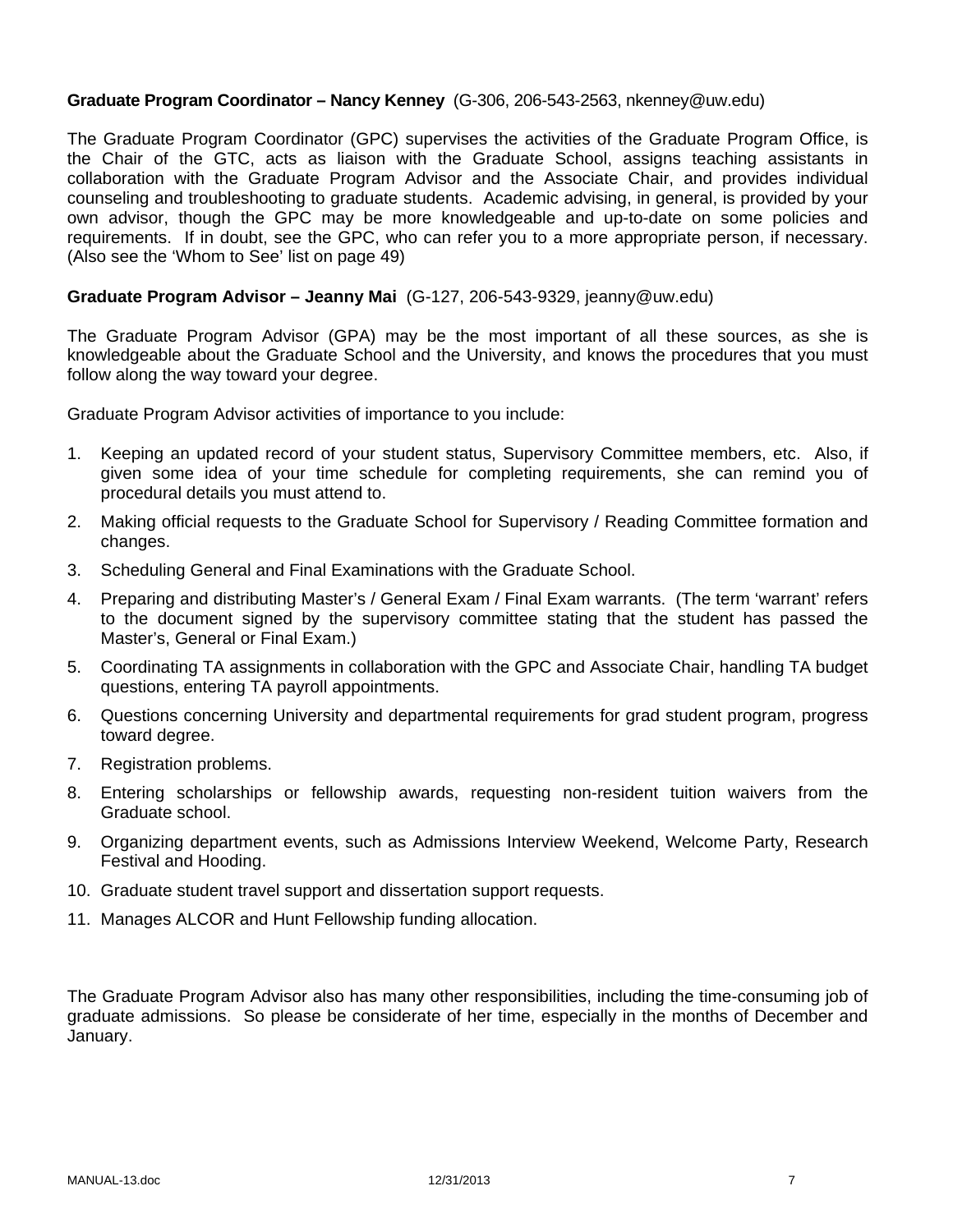### **Psychology Graduate Program Action Committee (GPAC)**

Founded in 1998, this committee represents all graduate students in the Psychology Department and serves as a liaison between students, faculty, and administration. **Membership is open to all psychology graduate students.** Students are invited to participate in this committee and are welcome to attend any meetings, to ask questions, or to raise issues pertaining to the Psychology Department.

GPAC Representatives for this year are:

| Ashwin Bhandiwad | bhandiwa@uw.edu                                      |
|------------------|------------------------------------------------------|
| Theresa Hennings | hennings@uw.edu                                      |
| GPAC website:    | https://catalyst.uw.edu/workspace/gpacpsy/5179/23487 |

#### **Graduate & Professional Student Senate (GPSS)**

The Graduate and Professional Student Senate (GPSS) is the student government at UW that represents you, in all aspects of your student life EXCEPT labor issues. GPSS is made up of two senators from each degree-granting department, four officers and several staff members. GPSS provides graduate and professional students with representation both on campus and in the legislature. In addition, GPSS acts as a resource center and funds graduate programming. Here is a list of the functions of GPSS:

 • We represent you and all UW graduate and professional students to the UW administration, the City of Seattle, the State of Washington, and the federal government. We do this, in part, by having two Senators from each department (or school) attend two meetings per quarter in order to represent you. Make sure you know your Senators, as they are your representation and also the people who can make your departmental funding request.

 • We lobby for you in Olympia. Because UW is a state school, not all decisions about the school are made on campus; some policies are decided in Olympia. The GPSS Vice President (gpssvp@uw.edu) is our official lobbyist and spends the winter quarter living in Olympia, advocating on behalf of all graduate and professional students at UW. GPSS plans lobby days, and we also aid students in contacting their legislators when important bills with potential impacts on higher education are coming up for a vote.

 • We appoint people to serve on University committees. Serving on a committee is a great opportunity for graduate and professional students to gain experience working with administrators and faculty, to have an impact on campus, and to bulk up a CV in the process. Committees range from the Human Subjects Review Committee and the Institutional Animal Care and Use Committee, to the Student Technology Fee Committee, with a \$4.5 million dollar budget. Contact the GPSS Vice President for more information on all of the various committees.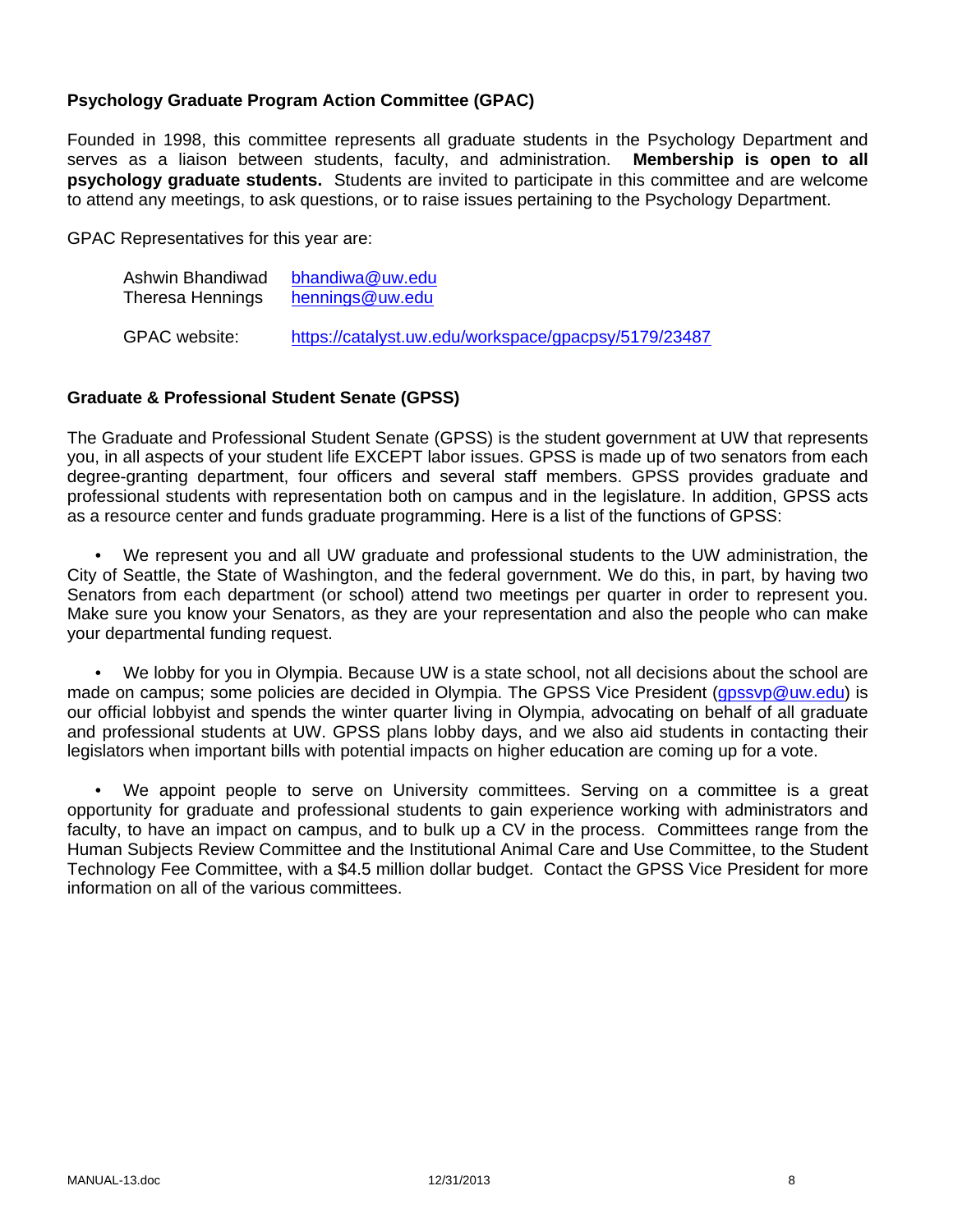• We offer free food and beer. We organize several social events during the school year. We have a social in the fall and another in the spring. Our socials are completely free and open to all UW graduate and professional students. In the winter quarter, we also host graduate and professional speed dating, just in time for Valentine's Day, which always fills up quickly.

GPSS Representatives for this year are:

| Meg Grounds<br><b>Bjorn Hubert-Wallander</b> | mgrounds@uw.edu<br>bjornhw@uw.edu |  |
|----------------------------------------------|-----------------------------------|--|
| <b>GPSS website:</b>                         | http://depts.washington.edu/gpss/ |  |

### **A. III. REGISTRATION**

**Choose your courses**. Review the course requirements on page 35. A description of Psychology courses is found on the Psychology webpage (http://www.washington.edu/students/crscat/psych.html). In consultation with your advisor, make your Annual Plan (see page 71) and decide which courses to take. Also talk with other students or the instructor of the course.

**Look up courses in the Time Schedule**. Once you have decided upon the classes you want to take, look in the "Time Schedule" for the appropriate quarter to find out the days and times when these classes<br>meet. The UW Time Schedule can be found on the UW website meet. The UW Time Schedule can be found on the UW website http://www.washington.edu/students/timeschd/.

**Entry Codes**. You should make note of the classes that need a "course entry code" or a "course permission card." The course entry code numbers are usually available from the instructor. If the course has variable credits, such as Psych 600, 700, or 800, the entry code numbers should be available in the main office of Guthrie (G-119A.) Course permission cards can be picked up at the main office. They need to be signed by the instructor of the course (or your advisor for independent research) and then exchanged for the course entry code number. If problems with entry codes occur during registration, you should contact the instructor, Kim Arbios, Course Scheduling Coordinator (206-543-1469, karbios@uw.edu), or Jeanny.

**During the academic year you must be registered for courses or petition for on-leave status.**  Failure to do so will result in being dropped from the University. (Exception: You do not need to go onleave or register for Summer Quarter. Summer quarter On-Leave status is automatic/free for all graduate students who were either registered or officially On-Leave during the prior Spring Quarter.) If you have a teaching or research assistantship, please see the section of this manual entitled "Number of Credits" on page 11.

#### *Registration*

Registration must be done before the first day of class to avoid a late first time registration fee (\$25). Changes in courses may be made no later than the fifth day of the quarter to avoid a change of registration fee (\$20) and possible tuition forfeiture. Registration is done on the web at: http://myuw.washington.edu. If you have questions, please email the Registration Office (regoff@u.washington.edu), or call (206) 543-8580, Monday through Friday, 8:00 a.m. to 5:00 p.m., and a staff member will gladly assist you.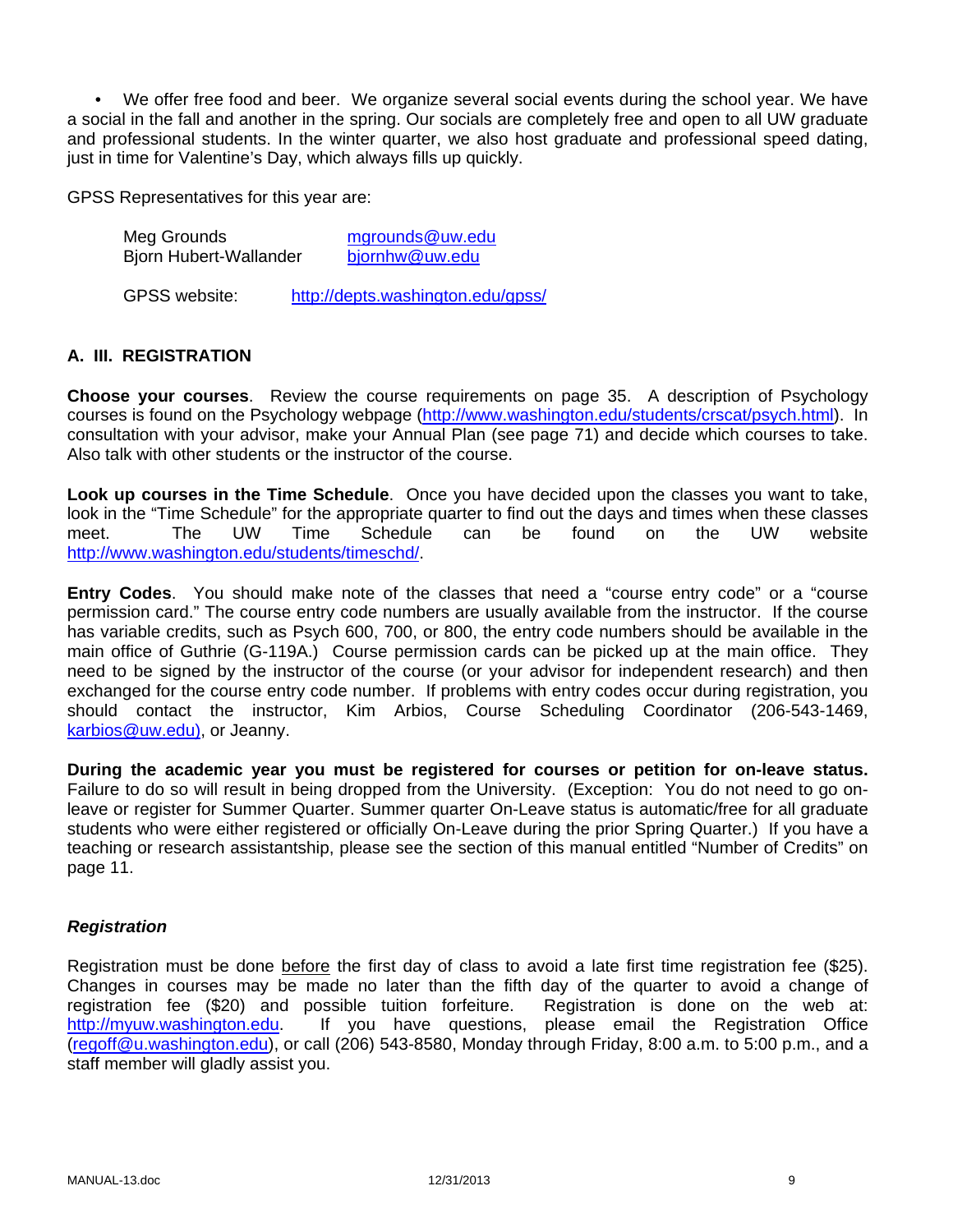**Important**: Keep a file for yourself of all the courses you take, *including* seminars and independent studies. In this file enclose reading lists, syllabi, instructor name(s), and the quarter and year each course was taken. This file will be invaluable to you later; e.g., when you apply for licensing or teaching positions.

**10 Year Limit**: The count of years in the program begins during the Autumn Quarter following the student's admission. Quarters on-leave or assigned off campus count as if the student has been in residence, i.e., "the clock keeps ticking." Quarters in clinical internships also count in the determination of the student's number of years in the program. In the unlikely event it becomes necessary to complete your program in more than 10 years, you must submit a petition to the Dean of the Graduate School for permission to extend the 10-year limit. The petition is available online at the Graduate School webpage, http://www.grad.washington.edu/mygrad/student.htm. A common goal is to finish the program in 5 to 7 years.

### *Dropping and Adding Courses*

If you need to drop or add a course, be certain to do this within the first five days of the quarter to avoid a \$20 change of registration fee or possible tuition forfeiture. Once the change of registration fee is in effect, and you need to change your schedule, make all changes in ONE day, so you get charged once.

If you drop classes after the  $8<sup>th</sup>$  day of the quarter, you will be charged a \$20 (change of registration fee) and tuition forfeiture (next section).

#### *Tuition Forfeiture*

Tuition forfeitures are fees that are charged when you make changes to your schedule from the 8th through the 30th calendar day of the quarter that result in you dropping from one tuition rate to another, or withdrawing completely from your classes.

#### http://f2.washington.edu/fm/sfs/node/60

You should note, that you are permitted **only ONE** drop after the second week of the quarter, per academic year – choose wisely!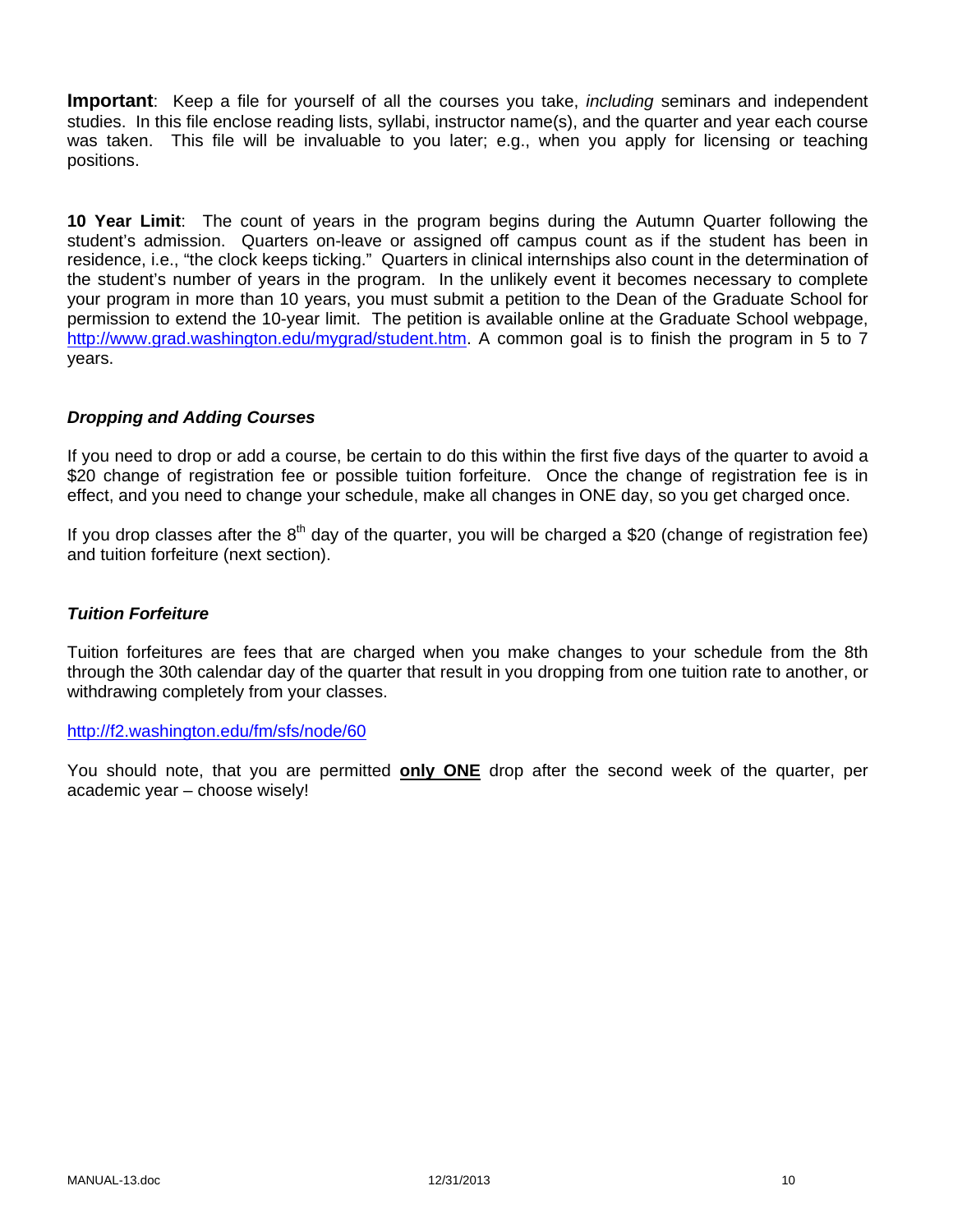### *Number of Credits*

TAs and RAs must register for a minimum of 10 credit hours for each quarter of their appointment (2 credits for Summer Quarter). These credits can include credit for Psych 600 (Independent Study/Research), Psych 700 (Master's Thesis), or Psych 800 (Doctoral Dissertation) with the number of credit hours commensurate with your time commitment to your research and individual study (suggested guideline of 3hrs/wk = 1 credit). Since you are virtually always conducting a program of independent study and research, you will generally register for several credits in one or more of these courses each quarter.

The tuition charge is the same for 7-18 credit hours. You will be charged additional tuition for credits in excess of 18. A minimum of 9 credits in Psych 700 is needed for the Master's degree. A minimum of 27 credits over at least 3 quarters in Psych 800 is needed for the Doctoral Degree (See page 28). There is no maximum number of credits for these courses, which can be earned over multiple quarters, but students cannot register for more than 10 credits of Psych 800 per quarter.

| <b>REGISTRATION REQUIREMENTS</b>            | Academic Year | <b>Summer Quarter</b> |
|---------------------------------------------|---------------|-----------------------|
| <b>Full time Status</b>                     | $10 - 18$     | $10 - 18$             |
| <b>Minimum Credits Required</b>             | 2             | $0^*$                 |
| Minimum Credits to maintain TA/RA           | 10            |                       |
| Minimum Credits to maintain Financial Aid** | 10            | variable <sup>+</sup> |

\*If registered during previous academic year (Autumn, Winter, Spring)

+ For Full time Financial Aid you likely need anywhere between 5-10 credits every quarter (including summer). Please check with Student Fiscal Services (sfshelp@uw.edu, 206-543-4694, or chat with them at: http://f2.washington.edu/fm/sfs/students) for your particular situation.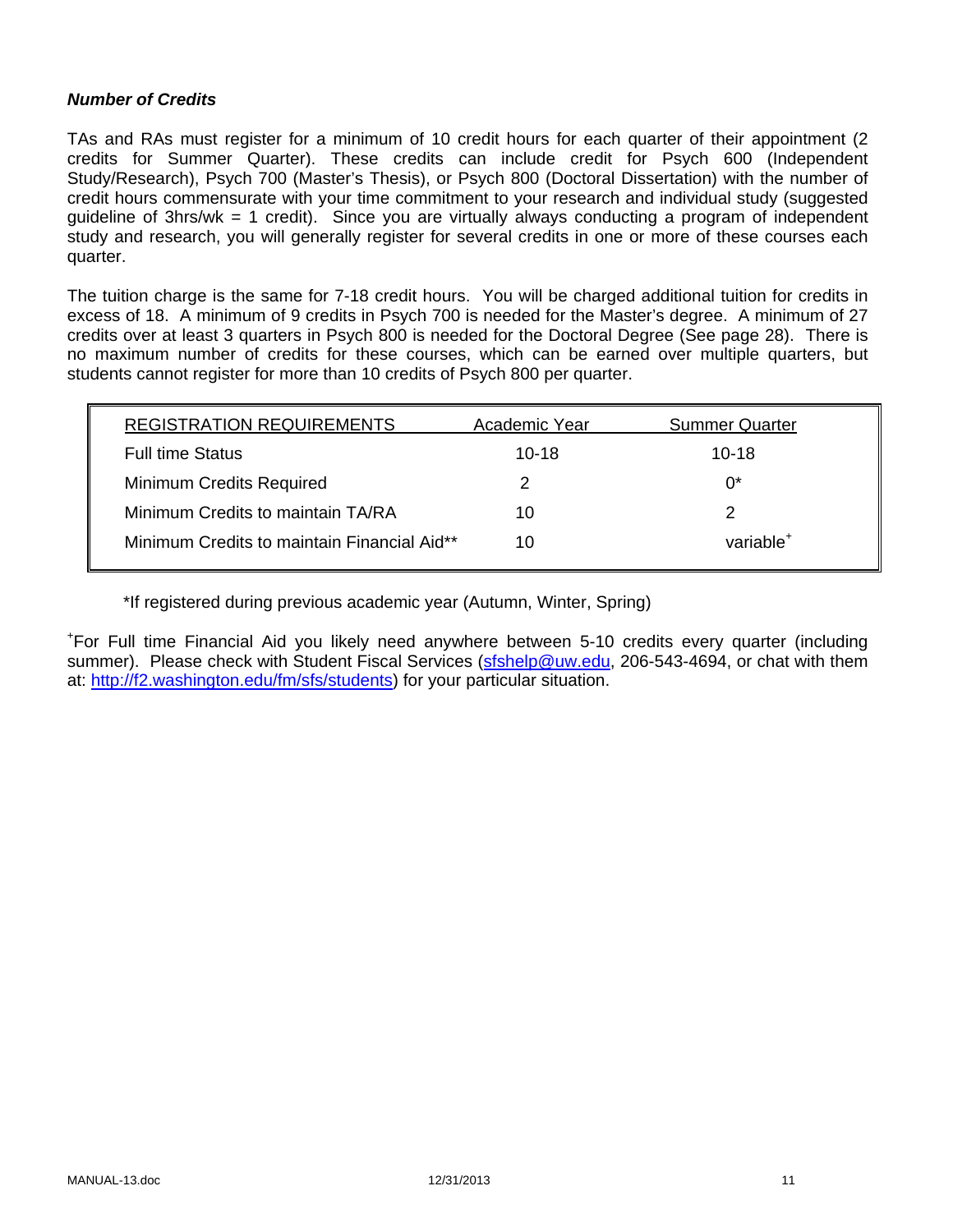# **A. IV. FIRST YEAR CHECKLIST**

| Attend the Psychology Orientation and the UW's Center for Teaching and Learning (CTL) |
|---------------------------------------------------------------------------------------|
| TA/International TA/RA Conferences which occur the week before school starts          |

- $\Box$  Prior to the beginning of classes, meet with your advisor to go over course requirements, research plan, and TA/RA assignment
- Get Washington State driver's license (http://www.dol.wa.gov/)
- $\Box$  Complete payroll, insurance, and tax paperwork with Merly Jones, G-126, 206-543-3366, merlej@uw.edu
- $\Box$  Get e-mail account, office space, etc
- $\Box$  Acquire building keys in the Guthrie front office
- Pay student fees/tuition before the due date by the  $3^{rd}$  Friday of the quarter
- $\Box$  Talk with more advanced students to get their tips on the program
- Complete your First Year Plan with your advisor (See First Year Planning Section, page 5 and page 68 for Template) Turn in the final version to your advisor by the end of the first week of classes
- $\Box$  Register for classes before the first day of classes, including: Orientation seminar, statistics sequence, Colloquium Series
- Keep a file for yourself of all the courses you take, *including* seminars and independent studies. In this file enclose reading lists, syllabi, instructor name(s), and the quarter and year each course was taken. This file will be invaluable to you later, e.g. when you apply for licensing or a teaching position.
- $\Box$  Prepare for the first/second year project
- $\Box$  Plan for summer funding
- Review this manual for information that might be helpful
- $\Box$  Get to know the cafes on and off campus
- $\Box$  If any concerns arise, don't be shy. Talk to your advisor, co-advisor, another student, the lead TA, the GPAC reps, the Graduate Program Advisor (Jeanny Mai), the Director of Graduate Training (Nancy Kenney), or anyone else you think might be helpful.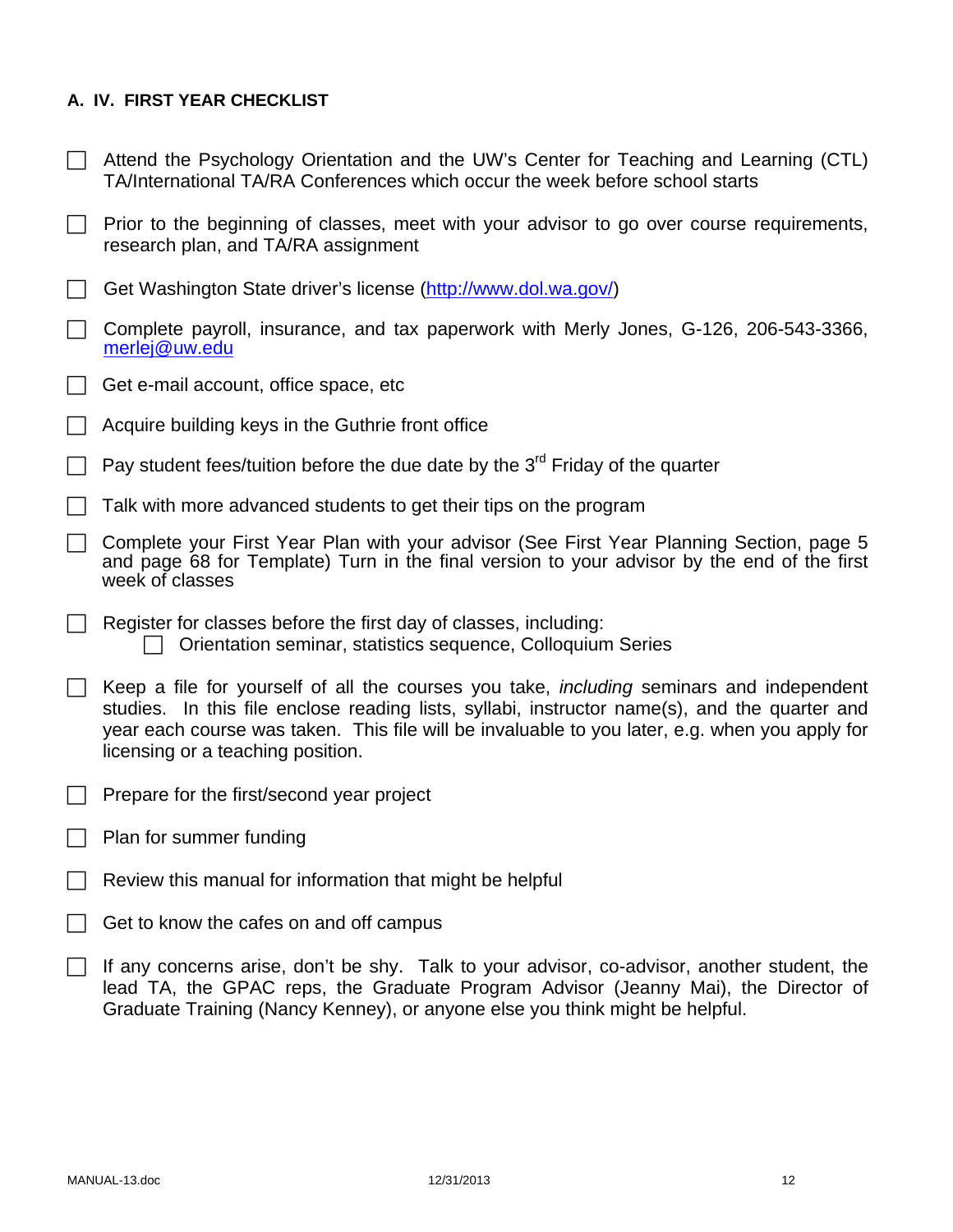# **B. PROGRESSING THROUGH THE PROGRAM**

## **B. I. ANNUAL PLAN**

All graduate students and their advisors are expected to participate in an annual planning and evaluation process. In 1999 and again in 2003, the faculty approved changes in the course requirements for our new graduate program. The Planning/Evaluation undergoes revision and improvement as needed.

*First Year Plan*. Each new graduate student should study the planning template (See page 68). He/she should meet with his/her advisor(s) prior to the beginning of Autumn Quarter, and begin developing a plan for the first year of study. After the meeting, the student should prepare a draft of his/her first year plan, including goals, coursework, research, etc., for the upcoming year. The student and the advisor(s) should complete and sign the first year plan by the end of the first week of classes, and forward it to the Graduate Program Advisor (GPA, Jeanny Mai). She will forward the plan to the Director of Graduate Training (GPC, Nancy Kenney) for review from a graduate school perspective and thereafter place it in the student's file.

*Annual Plan*. Annual plans are prepared in May of each year. Templates (See page 71) will be distributed as a reminder around April 1. The student and advisor should meet in early April or May, and the final version of the plan should be in the advisor's hands at the end of May. The student's co-advisor and/or committee should be involved as appropriate. The advisor will then draft a feedback/evaluation letter to the student, and forward both the plan and the draft evaluation letter to the Graduate Training Committee (GTC) Area Rep by mid-June.

*Evaluation/Feedback Letters.* Areas will meet and review the plans and letters at the end of Spring Quarter. Other Area faculty members will suggest additions or modifications to the letter. Letters should be signed by the advisor and the GTC Area Rep, and given to Jeanny for distribution. Students should receive their evaluation letters by about July 1.

Copies of the plans and letters will also be forwarded to Nancy Kenney (GPC), who will review them from a Graduate School Perspective. Problem cases will be considered by the Graduate Training Committee (GTC) at its meeting early in Summer Quarter. If needed, an additional letter advising the student of official actions by the GTC or the Graduate School will be sent to the student from the GTC. After review by the GTC, the original evaluation will be given to the student, the plans and copies of the evaluation letters will be placed in the student's file.

Templates setting forth the topics that need to be covered for both the student plan and the faculty evaluation letter can be found at the back of this manual. Topics include items such as goals, accomplishments, progress, development of skills in teaching and research, coursework, service, presentations, awards, and preparation of a *curriculum vitae* (academic résumé). (See appendices page 68.)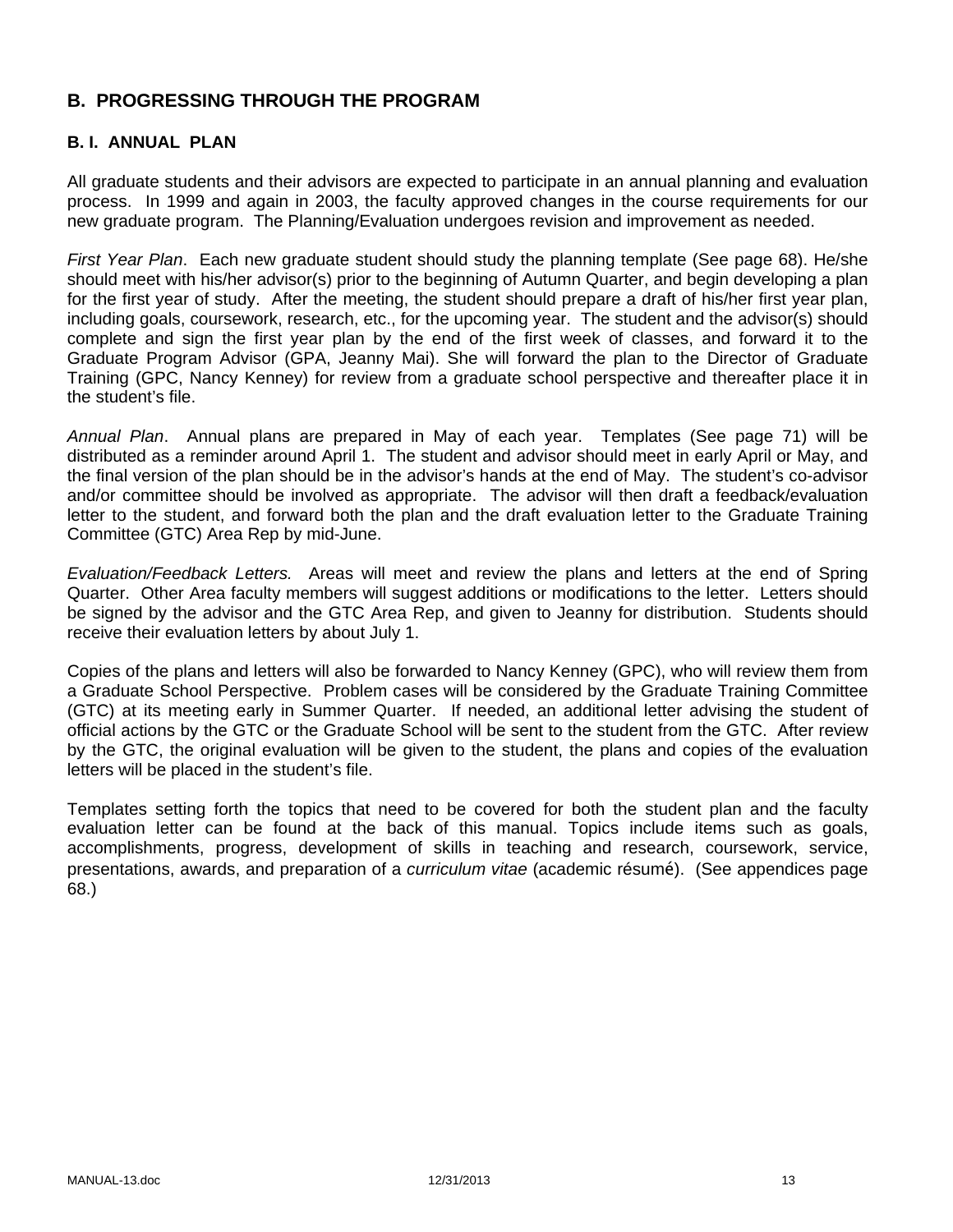# **B. II. CONDUCTING A RESEARCH PROJECT**

**1. General Considerations.** All students are expected to acquire research skills. All research must have a faculty sponsor, typically the student's advisor. A student's research experience begins in the first year of graduate school and should be an ongoing activity throughout his/her graduate career.

## **2. Acquisition of Research Participants (Subjects)**

*Animal Research* - The Office of Animal Welfare (OAW) is the key administrative unit responsible for implementing federal and non-federal requirements for use of vertebrate animals in research and teaching. http://depts.washington.edu/uwhsa/units/office-of-animal-welfare/ Please check with Michele Jacobs (G-119, 5-2027, e-mail: mjacobs@uw.edu) before contacting OAW.

*Human Participants -* The Psychology Subject Pool (PSP) is an administrative mechanism that (a) offers a convenient way for undergraduate students enrolled in psychology courses to gain experience with a broad range of psychological research, and (b) furnishes faculty and graduate students in the Psychology Department with participants for their research projects. The PSP is designed to ensure that consistent and proper procedures are followed by all researchers for the protection of the participants. It is also designed to make participation by the students as easy and educational as possible. Every research study in the PSP must be individually approved by a UW Human Subjects Review Committee, or it must receive administrative approval for Certification of Exemption from the Human Subjects Division. Research sessions are conducted on a daily basis throughout the quarter, including summer quarter. Detailed information regarding the PSP is contained on the PSP homepage of the department website (http://web.psych.washington.edu/subjectpool/).

Psychology Questionnaire Day (Q-Day) is an administrative mechanism (a one-day per quarter event) for efficient collection of large amounts of questionnaire data, and for recruitment of research participants. It involves administration of two types of self-report inventories to students in PSYCH 101 classes (Introduction to Psychology). Research questionnaires are designed to collect data on a variety of theoretically and/or practically-relevant topics. Each research questionnaire is specific to a particular study, and its completion provides data for that study. Screening questionnaires are designed to identify students having particular characteristics (e.g., gender, ethnicity). They are used to recruit students for participation in studies conducted as part of the PSP. Not all PSP studies require preliminary screening of participants; but for those that do, screening questionnaires are administered as a part of Q-Day. Detailed information regarding Q-Day is contained on the Q-Day homepage of the Psychology Department website (http://web.psych.washington.edu/questionnaireday/).

A faculty member (Frank Smoll, Human Subjects Coordinator) is responsible for the operation of the PSP and Q-Day. A psychology graduate student (Danny O'Rourke, Subject Pool Manager) is employed to conduct the day-to-day operations of the PSP. The PSP office is located in Guthrie Hall, room 232.

*Infant and Child Participants* - Contact Jennifer McBride at the Communication Studies Participant Pool, partpool@uw.edu or 206-616-9081. You will need a faculty sponsor and human subjects approval for your research in order to use the participant pool. You should also talk to your advisor about funding. Check out their website: https://depts.washington.edu/cspp/

**3. Research Space.** The Department Chair and Assistant Chair(s) coordinate space for animal research. The research space reserved by the Psychology Department for group studies with human participants (large groups up to 15) is G-184. Contact the Administrator (Michele Jacobs, G-119) for more information and/or to make reservations for this research space. Also contact your advisor for further options.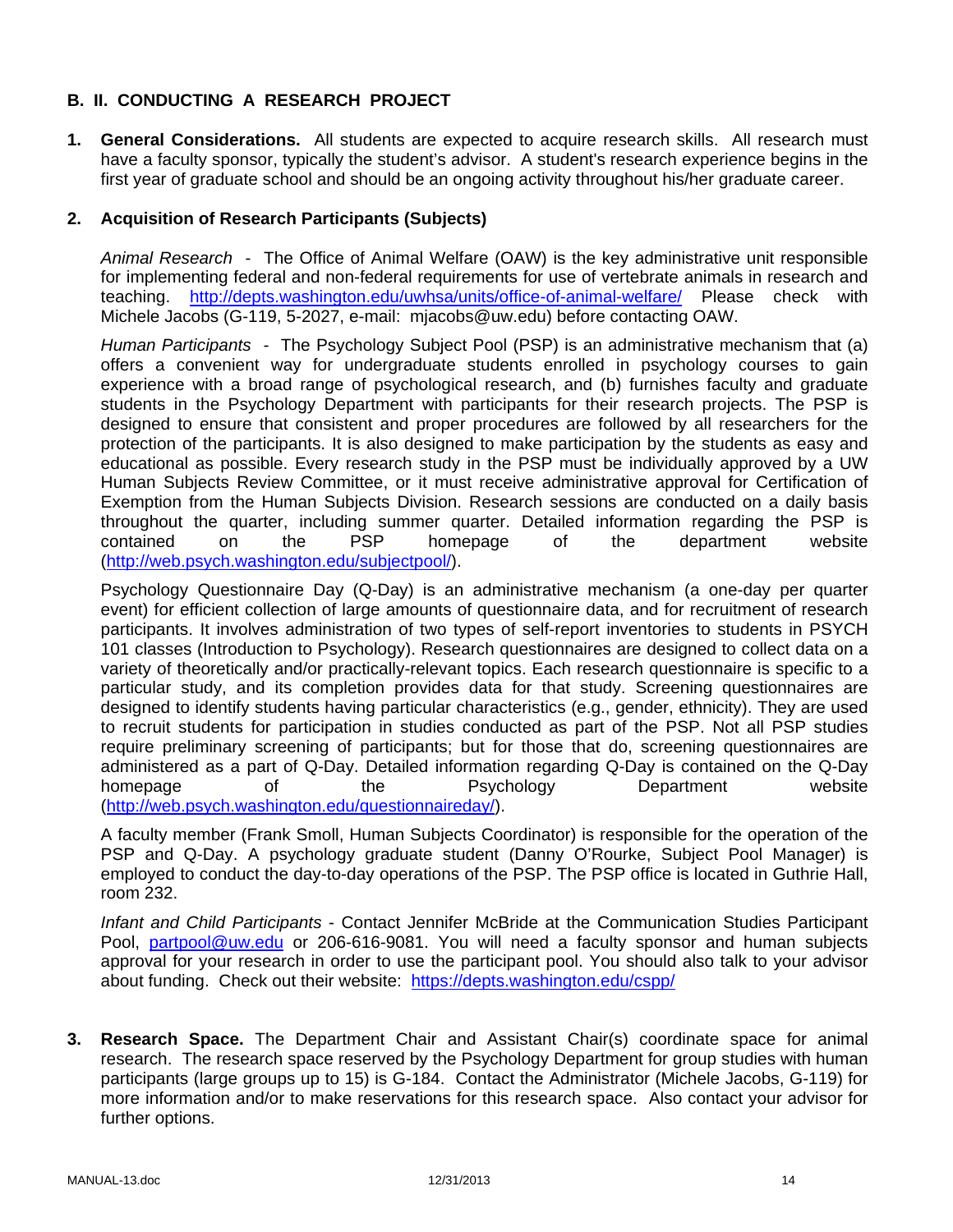A departmental lab for running human subjects utilizing computers is located in the Chemistry Library building, Room 210E. Fourteen PCs allow experimenters to run multiple subjects at one time. Some rules governing the use of the computer lab include:

- 1) The room is for use by faculty, graduate students, or personnel under their direct supervision.
- 2) The room must be scheduled online at least one week in advance via PsyCal, https://web.psych.washington.edu/psycal/
- 3) If you will not be using the room after you have scheduled it, please cancel the reservation in PsyCal so it can be made available to others.
- 4) The room should be scheduled in 30-minute increments. Please keep scheduling requests to 2 hours per day per person, or 10 hours per week. We will always attempt to accommodate requests for more time. Schedule only the time you know you will use.
- 5) The room is available from 8:00 AM to 7:00 PM, Monday through Friday.
- 6) You must provide your own software and supplies.
- 7) When scheduling, please take into account set up and takedown time for your software. Also, please clean the room for the next person.
- **4. Equipment.** Small research equipment and audio-visual aids are available by reservation in PsyCal as well. The department orders new equipment on an annual basis. See the Administrator (G-119) for current inventory and future needs. The Office of Technical Services aka "the Shop" (G-28) also has equipment that may be borrowed for experimental research. A faculty member must sponsor equipment requests.
- **5. Financial Support for Research.** The department generally cannot provide funds for student research projects. Clerical support such as typing questionnaires and manuscripts or Xeroxing for unfunded projects is not available. You may apply for funds for equipment, supplies, subject payment, etc., for your dissertation. To be eligible, you must have reached Ph.C. status (i.e. passed general exam). This fund is not available for travel expenses. Application forms are available from Jeanny Mai.

If you are a research assistant on a grant, all grant-related work must be billed to the budget number on the grant. If your research is not funded by a faculty grant, you may write your own grant under sponsorship of a faculty member. For information on grants being offered, watch the Department Newsletter for agency requests for proposals, see Susan Carpenter-Brandt, or discuss the possibility with your advisor. Graduate fellowships for research are also available. For information on such opportunities, watch the Newsletter or visit the Grants and Funding Information Service (GFIS) office located in Suzzallo Library Reference & Research Services.

**Grants and Funding Information Service (GFIS)**, located in Suzzallo Library, assists UW graduate students in their search for information about financial opportunities available outside the University of Washington. See their website at http://www.lib.washington.edu/gfis/ or email them at gfis@uw.edu or call at 206-616-3084.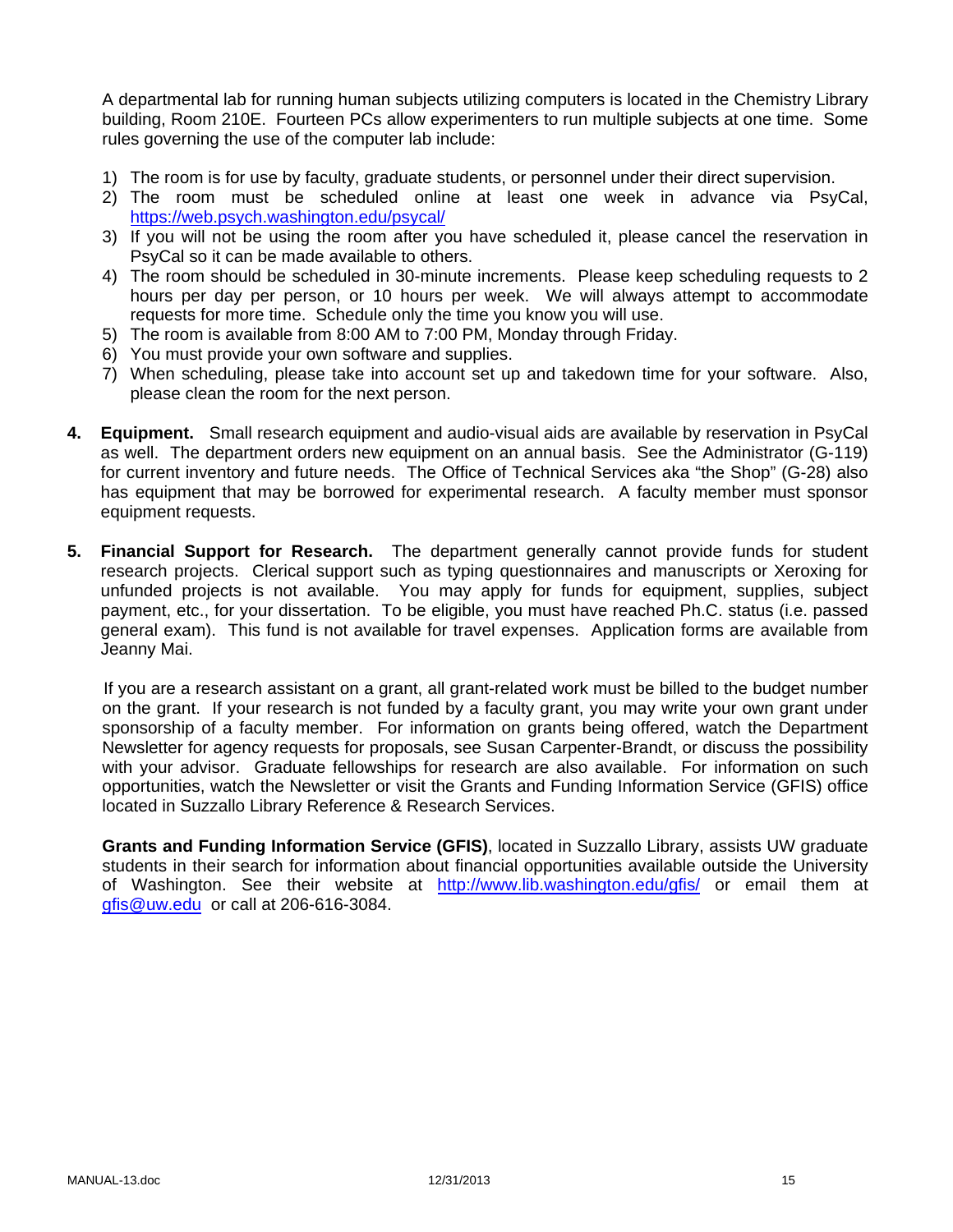### **6. Computer Facilities**

#### Psychology Department Resources

Each graduate student has a faculty advisor and/or faculty person with whom he/she is doing research. The computer facilities of the faculty advisor/research colleague are generally shared with his/her graduate students.

#### **Intradepartmental Resources (Guthrie)**

The Office of Technical Services aka "the Shop" (G-28, 206-543-8281) is responsible for computer maintenance, equipment, and software advice.

**Chemistry Library 210E and Guthrie Annex 4** – 14 Windows XP workstations in ChemLib's Research Lab. Guthrie Annex 4—Psychology Undergraduate Study Center (room 113) with 3 Windows XP workstations and the Graduate Student study areas (room 102/110) has 5 Windows XP workstations, iMac, and HP LaserJet. All of these computers are connected to the Internet and to the departmental network.

**Guthrie Room 53** (Media Lab) – 2 PCs and 2 Mac computers with a b/w laser and a color printer. There is an array of web/image/video editing and presentation software available to graduate TA's and all faculty members.

An additional printer is located in room 119 (Main Office) – Laserjet 2430 connected to 3 Dell systems. We support all computer models, but specialize in Dell. For statistical analysis, we support Systat and SPSS. We recommend SPSS because it is used in the required statistics course sequence.

### **Extra-Departmental Resources**

#### **Center for Social Science Computation and Research (CSSCR)**

Savery Hall, Room 110 Phone: 206-543-8110

e-mail: CSSCR@uw.edu example web: http://julius.csscr.washington.edu/

Students should familiarize themselves with this resource center. It is located in Savery Hall and exists to help social scientists with using computers in their research, particularly in the social sciences. The Center has a large number of terminals and printers, as well as microcomputer teaching classrooms. The Center offers basic courses free of charge in computing, e.g., SPSS X, MS Windows, etc. Consultants are available to assist you. Normally a Psychology graduate student serves as one of the consultants (Colin Beam for 2013-2014). The Center also has a special facility for graduate students equipped with high-powered computers and statistical packages, such as SAS, M-Plus, etc. **The Psychology Department is part of this center. Please use it!**

#### **Center for Teaching, Learning, & Technology (Catalyst)**

Odegaard Undergraduate Library (OUGL) room 230 Phone: 206-616-8154 e-mail: catalysthelp@uw.edu web: http://catalyst.washington.edu/

**Center for Teaching and Learning (CTL)**  100 Gerberding Hall Phone: 206-543-6588 e-mail: theCTL@uw.edu web: http://www.washington.edu/teaching/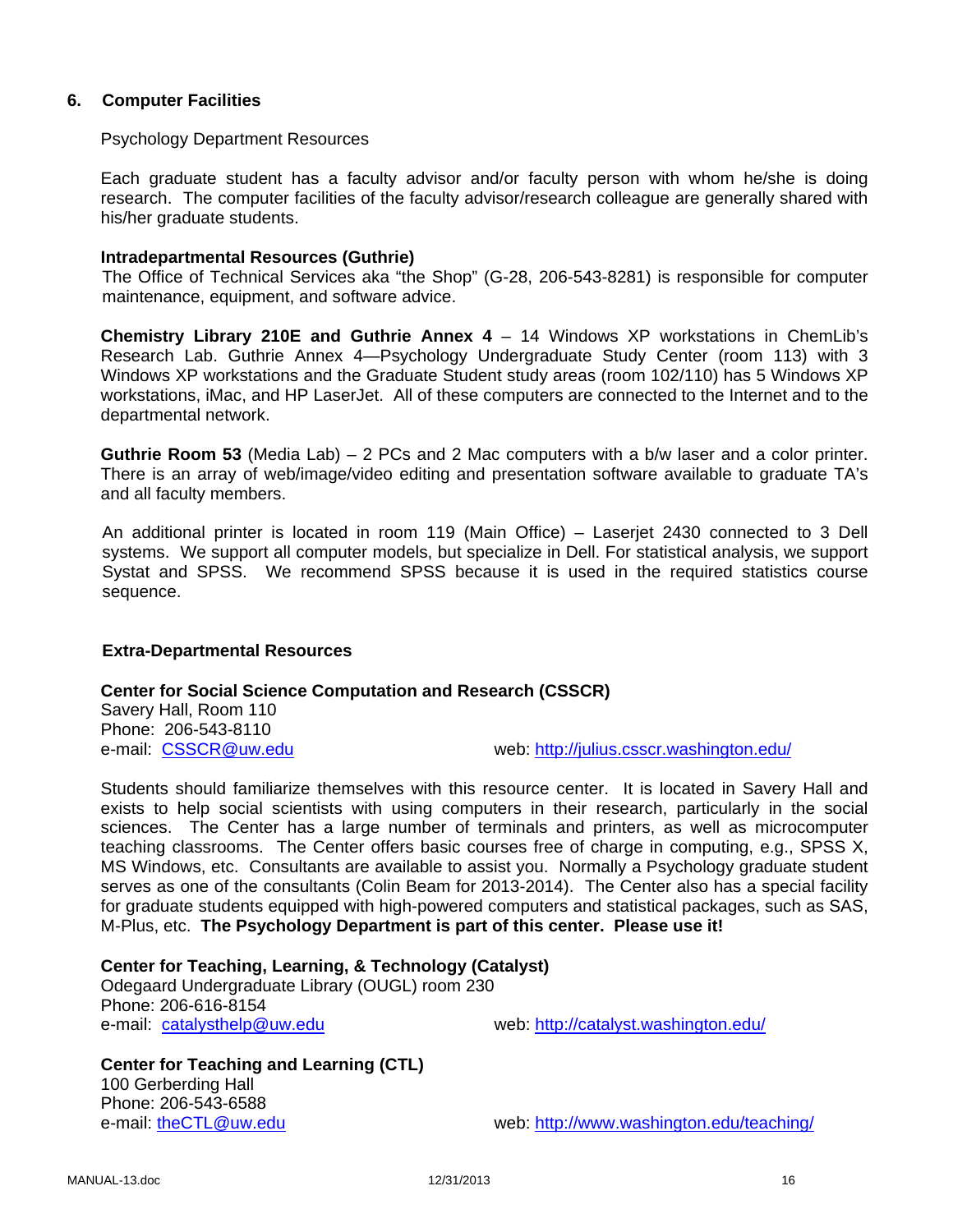**8. Undergraduate Research Assistants (499s**) The department requires undergraduate Psychology Majors to have some type of field or research experience. Undergraduate research assistants enroll in Psych 499 under the sponsorship of a faculty member. Often undergraduates help or work with graduate students. The Psychology Undergraduate Advising Office (G-114) manages the recruitment of undergraduate students for 499. Contact the Psychology Undergraduate Advising Office for further information or check the departmental website under undergraduate studies http://web.psych.washington.edu/psych.php#p=332).

**Concluding Comments.** Conducting good research requires substantial planning and ongoing administration. Your advisor and those listed above are available to aid you in your research endeavors. Research skills will play an important part in your graduate career, so get started early, plan well, and don't hesitate to ask for help.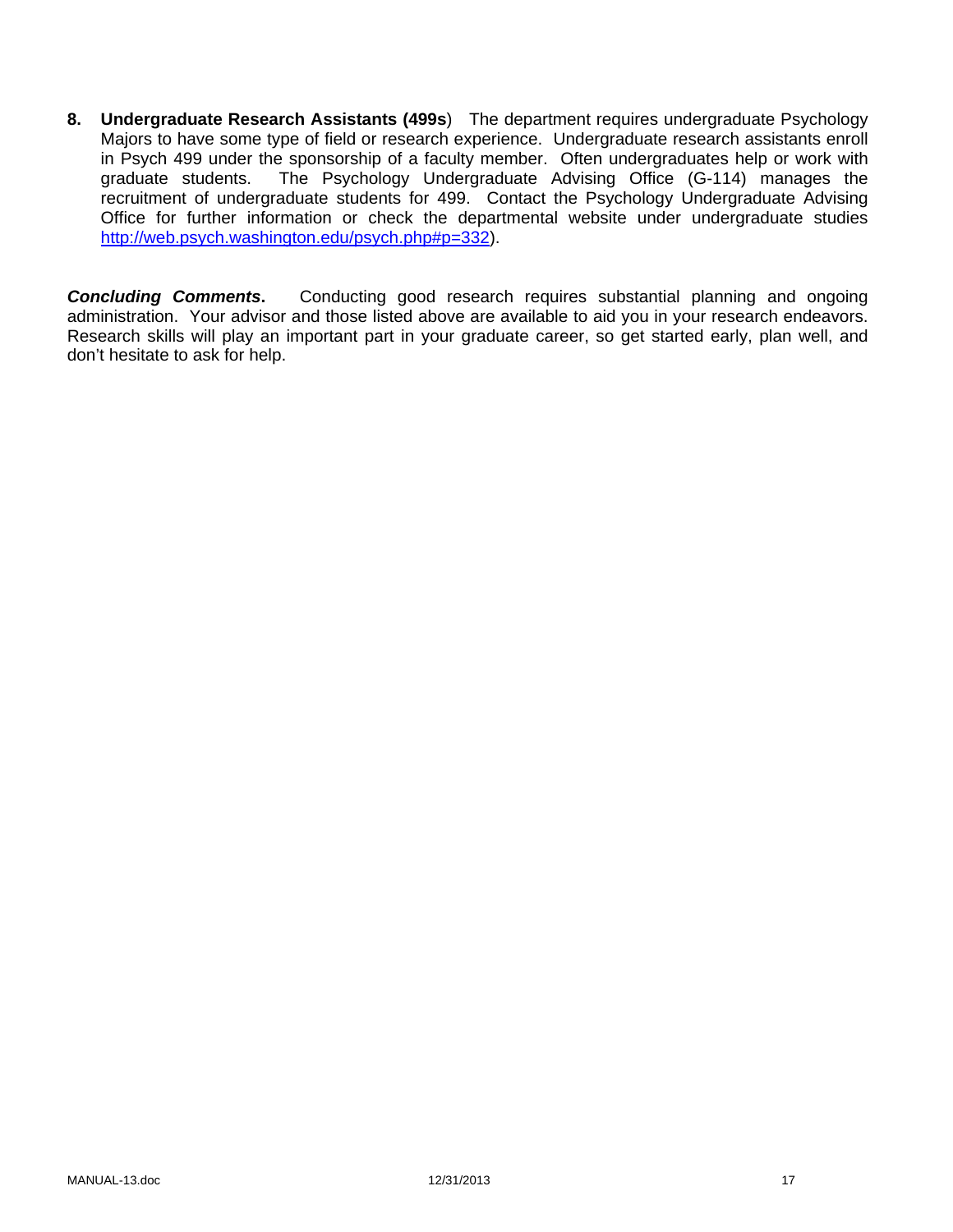### **B. III. TAKING COURSES**

1. *Philosophy.* The Graduate Program was revised in 1999 and again in 2003. The program features individualized programs centered around preparing you to meet your own self-defined goals. In keeping with this intention, **your individual coursework should be chosen carefully as part of the annual planning process**. You will need to invest some time in searching out the optimal set of courses to meet your goals. Your advisor and advanced graduate students will be good sources of suggestions, especially for courses outside the Department.

Graduate School is not like undergraduate school in the sense that there is no set program to be completed. You should not be thinking "What do I need to do to pass this course?" but rather "What do I need to do to prepare myself in the best possible way for my career?"

2. *Required courses.* The Department and the Areas have adopted some minimal course requirements for graduate students (described in detail on page 35) In the non-clinical areas a minimum of about 10 courses is required (depending upon how you count). In the clinical areas a greater number of courses is required, and learning to do psychological testing and psychotherapy are additional goals.

Most of your required coursework should be completed in your first two years of graduate study (three years for students in the clinical areas), before you take your General Exam. (See page 26)

- *3. Role of the Supervisory Committee.* Your Supervisory Committee will review your coursework in relation to your goals, and may also suggest or require additional coursework. This is one of the reasons that it is to your advantage to form your Supervisory Committee as early as feasible in your second year. (See page 21)
- *4. Seminars.* As you progress through graduate school, seminars requiring your active participation should replace lecture-type courses. At more advanced levels of graduate study, there is a temptation for students to narrow their focus to the topics studied in their advisors' labs. To counteract this tendency, we strongly urge advanced graduate students to continue to take a couple of advanced seminars each year in a broader range of topics. Seminars outside the Department will also be very valuable, but must be sleuthed out on your own.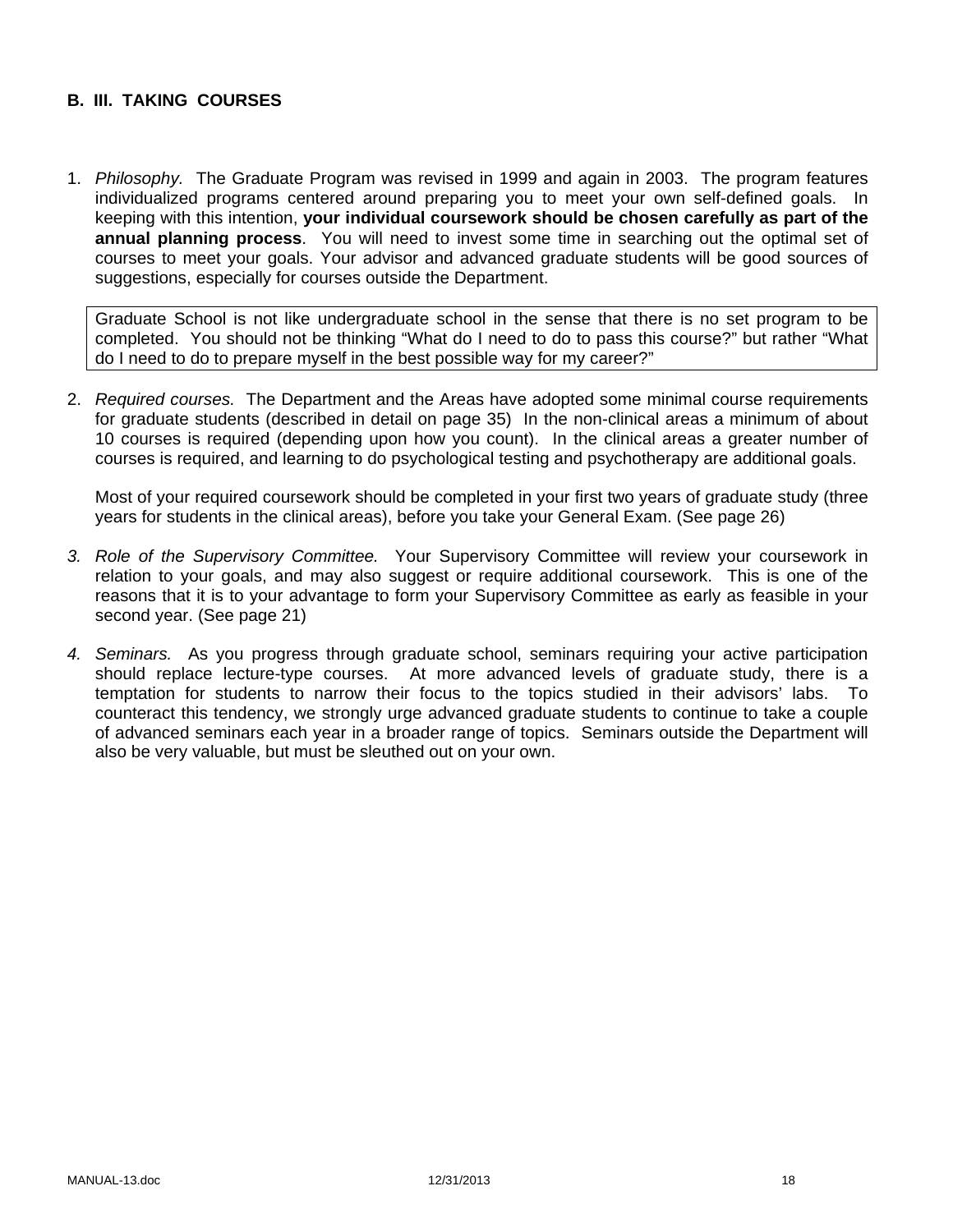# **B. IV. GRADING AND EVALUATIONS**

#### **Grades**

- 1. All courses fulfilling departmental requirements (300, 400, and 500 level courses only) must be taken for a grade unless the course as a whole is offered on a Credit/No Credit basis. As stated by the Graduate School, a grade of 2.7 is the minimal satisfactory grade for a course to fulfill departmental requirements. In order to earn a graduate degree, you will need at least 18 graded credits (with grades above 2.7) and a minimum grade point average of 3.0.
- 2. Some courses will be offered as Credit/No Credit and designated as such in the Time Schedule. These courses cannot be counted toward the 18 graded credits required for the completion of a graduate degree.
- 3. You may opt to take courses other than those fulfilling departmental requirements on a Satisfactory/Not Satisfactory basis. You must make that designation when you register for the course. The instructor must give you a numerical grade (2.7 and higher for an S) that will be changed by the Registrar's Office for transcript purposes. Again, these credits will not be counted in the 18 graded credits required for graduation.
- 5. Two sections of each independent study/research course (498, 499, 597, 598, 599, 600, 700 & 800) are offered; section "A" for graded credit, section "B" for Credit/No Credit. You should discuss which section to take with the person sponsoring your work. Grades in these courses are not considered in calculating your grade point average.

600 is for independent research, but per department recommendation, sign up for 700 instead 700 is for the Master's degree (9 credits required) – thesis required if you earn the MS 800 is for the Dissertation (27 credits required) and should be used as soon as your committee is formed and/or you have begun your own independent research

- 6. An "N" grade is given in independent study/research courses when a project continues over several quarters and will not be graded until its completion. You must maintain continuous registration in that course until a grade is given, and you must be consistent in registering for either the graded or the Credit/No Credit section.
- 7. An "X" grade appears on a student's transcript when the instructor has either not yet submitted a grade for a particular course or has marked the column "No Grade Now." X grades remain on a student's record until a grade is submitted. "X" grades do not affect the GPA, but "X" grades do affect student status and eligibility for some types of financial aid. As a result, please review your transcript each quarter to ensure you receive credit/grades for all your coursework.

#### **Evaluation Procedures**

- 1. Your most important evaluations will be provided by your advisor and in your annual evaluation/feedback letter.
- 2. If your quarterly or cumulative grade point average drops below 3.0, your name will appear on the "Low Scholarship List" sent by the Dean of the Graduate School to the Director of Graduate Training. The progress of those students will then be reviewed by the Graduate Training Committee at their next meeting (within the first two weeks of the same quarter), and one of the four possible actions listed next may be taken.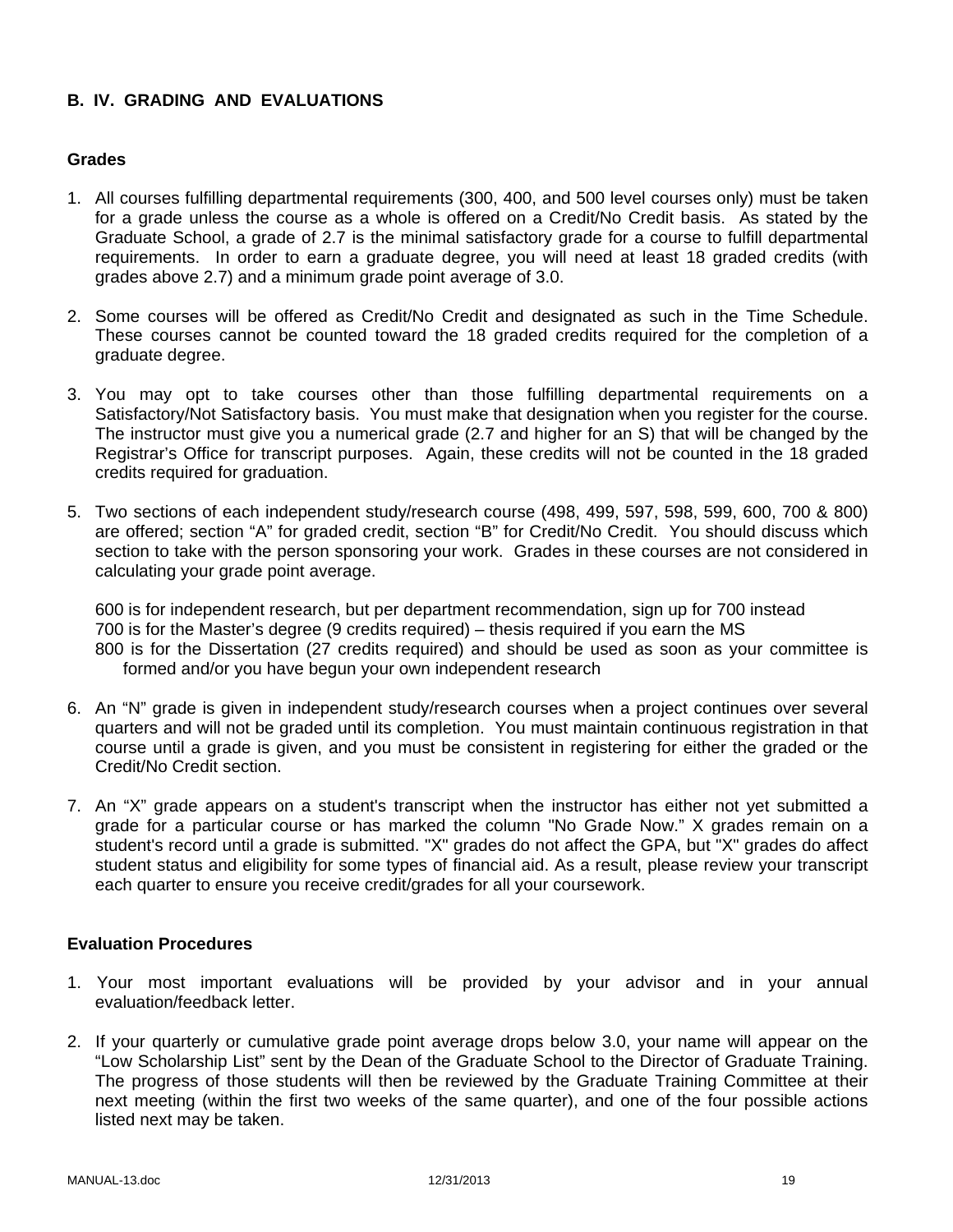- 3. In the unlikely event that your progress is less than satisfactory in any area of your program, you will receive feedback from the Director of Graduate Training, and in some cases, from the Dean of the Graduate School. There are four ways in which unsatisfactory progress can be communicated to a student. They are, in increasing order of seriousness:
	- 1) a verbal warning from the student's advisor(s),
	- 2) a written warning from the Director of Graduate Training ("Internal Watch list/Safety net"),
	- 3) a change in the student's status to "Probation," or (external/Graduate School)
	- 4) a change in the student's status to "Final Probation." (external/Graduate School)

Procedures 1 and 2 are essentially "internal" warnings within the department, whereas procedures 3 and 4 are actions taken by the Dean of the Graduate School.

"Probation" or "Final Probation" status results in a notation on your transcript and in a letter being sent to you by the Dean. Students in each of the "external" categories (3 and 4) will be informed in a letter from the Director of Graduate Training of the steps they must take to return their standing to that of a student in good standing. A student is not usually dropped from the University unless he/she has spent at least one quarter in the status of "Final Probation." Students in Probation or Final Probation status are less likely to receive assignments as teaching assistants (see "TA Assignment Procedures" on page 61).

- 4. At the request of any faculty member, Supervisory Committee, or individual student for him- or herself, the Graduate Training Committee will review the academic status of any graduate student and will make any appropriate recommendations.
- 5. You should receive your annual evaluation in mid-summer. Should you have questions about your evaluation, see your advisor or the Director of Graduate Training.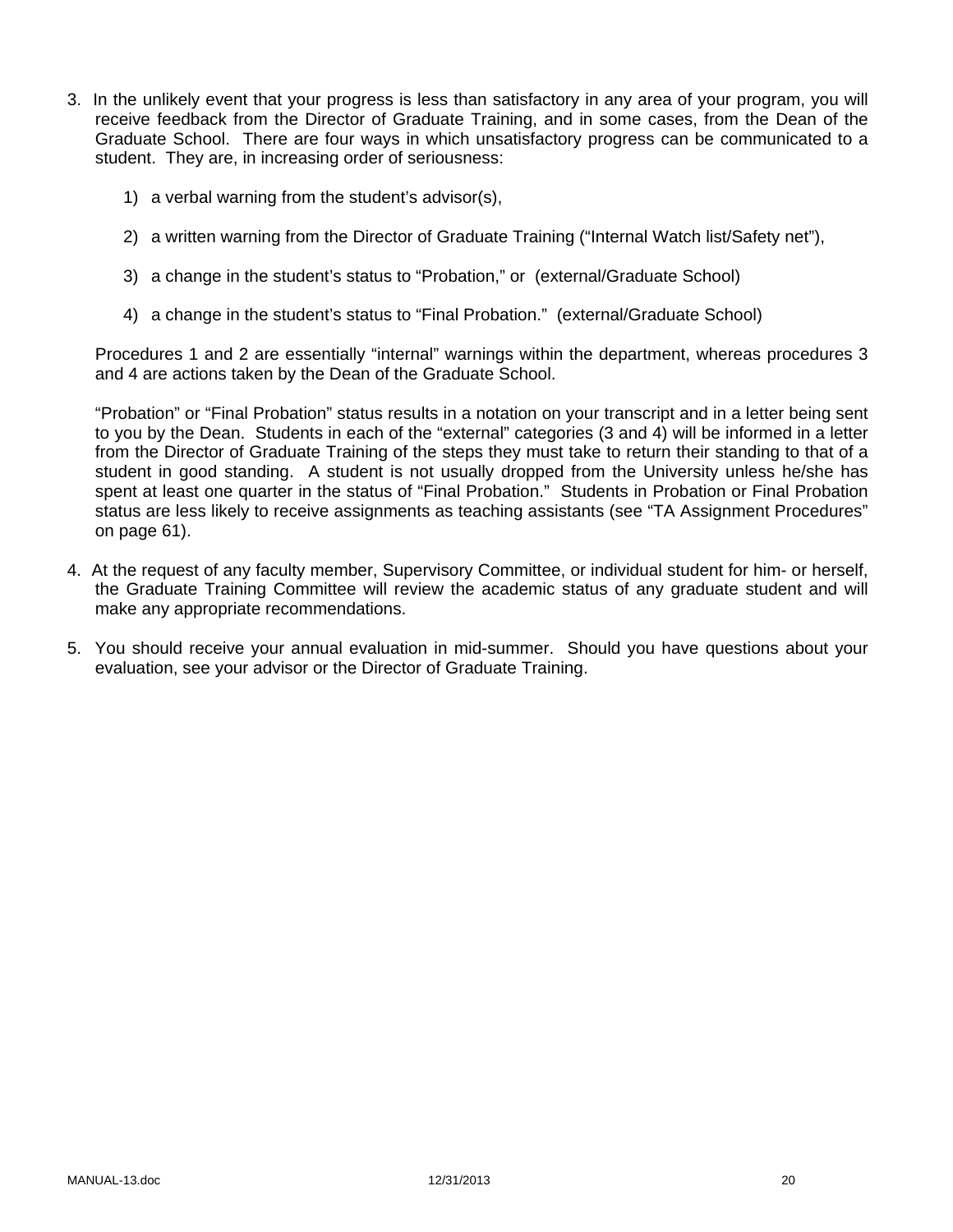# **B. V. SUPERVISORY COMMITTEE**

Your Supervisory Committee's roles are to guide you in the preparation of your graduate program, to conduct your General Examination, and to conduct your Final Examination.

- 1. *Composition of the Supervisory Committee*: You must set up a Supervisory Committee consisting of at least four and not more than seven members. This Committee must be officially formed at least four months prior to the time the request for the General Exam is presented to the Graduate School. It is advisable to have one or more members over the minimum number to assure a necessary quorum for meetings and examinations. The following are considerations for composition of the committee:
	- a) Members of the committee must be appointed Graduate Faculty. One or two members may be appointed who are not on the Graduate Faculty, if the majority of the members are Psychology Graduate Faculty members, and if a CV is provided to the Graduate Program Advisor for the non-Graduate Faculty member. Not every faculty member is a member of the Graduate Faculty, although most are. Some new assistant professors, lecturers, and research associates are not. If in doubt, ask the person you are considering having your committee, check with the Psychology Graduate Program Office, or call the Graduate School's Student Services Office at 206-543-8720. You may also check the following website: http://www.grad.washington.edu/gradfac/
	- b) A majority of your members must be from your major area, e.g., Clinical, Behavioral Neuroscience, etc. Normally, at least three of your members are core faculty in the Psychology Department, but members of other departments are also eligible.
- 2. *When to Form Your Supervisory Committee*: Your supervisory committee should be formed either at the end of your first year or as early as feasible in your second year in the program. It is advisable to form this committee early so that your committee members can have a voice in the curriculum you follow in preparation for your General Examination (see "General Examination" section on page 26.)
- 3. *Procedures for the Formation of Your Supervisory Committee*:
	- a) Get the "Application for Ph.D. Supervisory Committee" from the Graduate Program Office, by emailing Jeanny (jeanny@uw.edu).
	- b) Discuss your committee with each potential member and get a signature on the form for each member who is willing to serve on the committee. An e-mail concurrence may be attached to the request form in lieu of a signature. Clinical students will also need the Director of Clinical Training (Currently Ronald Smith, resmith@uw.edu) to approve his/her committee before forwarding it onto Jeanny.
	- c) Return the completed form with signatures or emails to the Psychology Graduate Program Office. After the Graduate Program Coordinator evaluates the representation on your proposed committee, an official request will be prepared and sent to the Graduate School.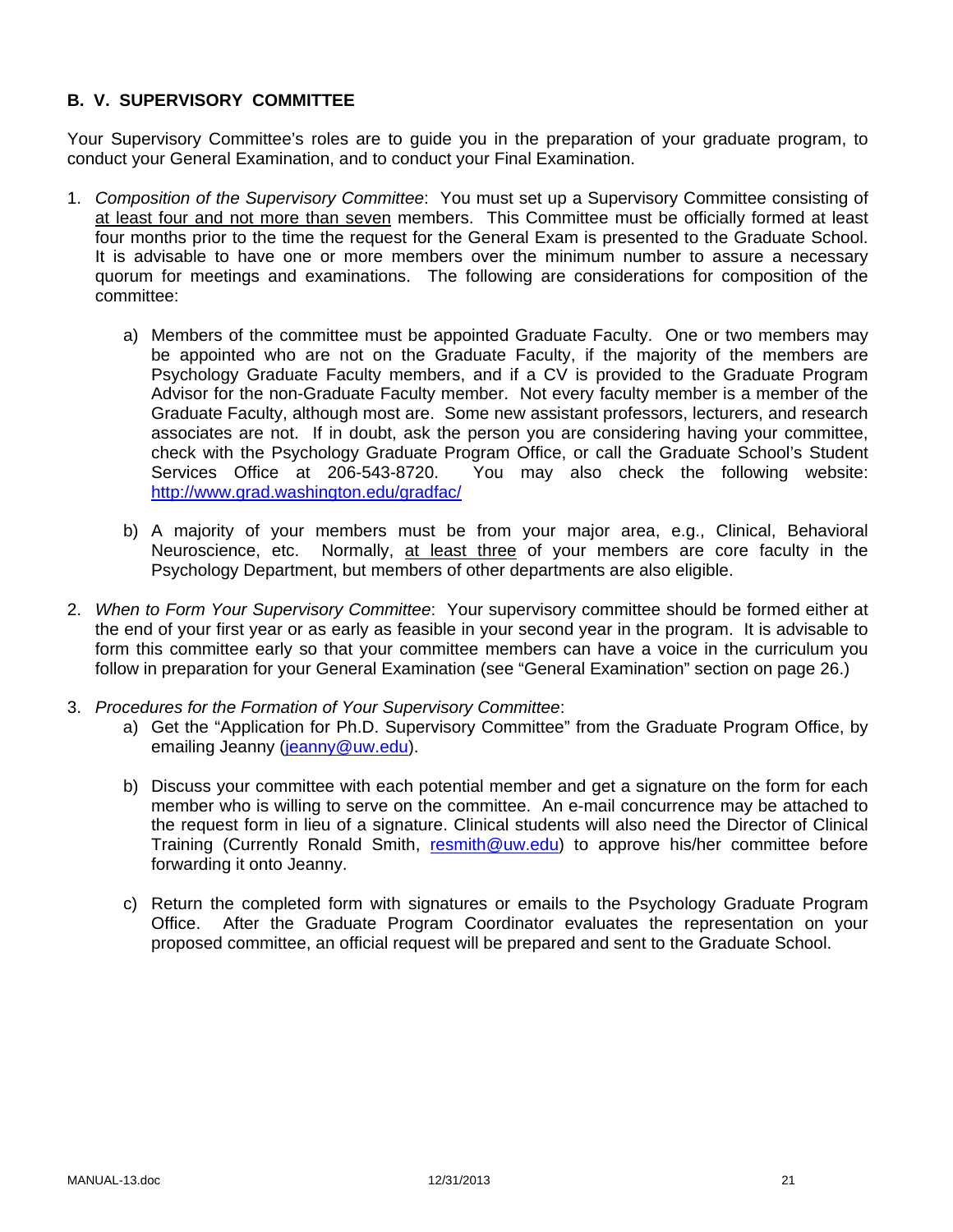- 4. *Graduate School Representative (GSR)*: You are expected to find a Graduate School Representative who is from a field other than Psychology and who does not have any conflicts of interest with you or your Chair. Budgetary relationships, personal relationships, primary or joint appointments in common with primary or adjunct appointments or research and/or publication relationships between the GSR and either the student or the committee chair are examples of possible conflicts of interest. The GSR represents the broad concerns of the Graduate School. The role of the GSR includes monitoring the conduct of the student's exams, resolving conflicts, and facilitating communications between committee members and the student. The GSR is charged with the additional responsibility of reporting directly to the Dean of the Graduate School on the content and quality of the General and Final Examinations. The main function of the GSR is to ensure that the process allows for fairness to all parties. **The GSR is currently a voting committee member**. Please see page 23 for information on locating a GSR.
- 5. *Changing (Reconstituting) Your Committee*: Within reason, it is possible to change the members of your committee. For example, if your dissertation focus has changed, a different committee member may be more appropriate. The Graduate School will not honor requests to change the GSR if the reason for the change is a scheduling difficulty. If you and your advisor decide that a change is needed, follow the steps outlined below.
	- a) Email Jeanny and ask for a "Request for Supervisory Committee Reconstitution" form.
	- b) Indicate the changes to be made, and your reasons for making these changes.
	- c) Get the signatures of any members who are being added to, or removed from, the committee. An e-mail concurrence may be attached to the request form in lieu of a signature.
	- d) Return the completed form with signatures or emails to the Graduate Program Office. After Jeanny evaluates the change(s) proposed, an official request will be prepared and sent to the Graduate School.
- 6. Meetings with your Supervisory Committee
	- a) As early in your second year as feasible, you should meet with your Supervisory Committee to plan the course work, reading, and other activity you will undertake in preparation for your General Examination, which is normally taken during the  $3<sup>rd</sup>$  year.
	- b) The committee (a minimum of 4—the chair, the GSR, and any two other members of your supervisory committee) will meet for the oral portion of your General Examination.
	- c) Normally, a meeting is held to approve your dissertation proposal. The GSR is not required at this meeting, only at the General Exam and at the oral defense of the Dissertation (Final Exam).
	- d) The committee (a minimum of 4—the chair, the GSR, and any two other members of your supervisory committee) will meet for your Final Examination, during which you will defend your dissertation.
	- e) Other meetings may be scheduled as you and the chair of your committee deem necessary.
	- f) The GSR does not need to be present at routine supervisory meetings (e.g., to plan a course of study). The GSR is required to be present at the General Exam and at the oral defense of the Dissertation (Final Exam).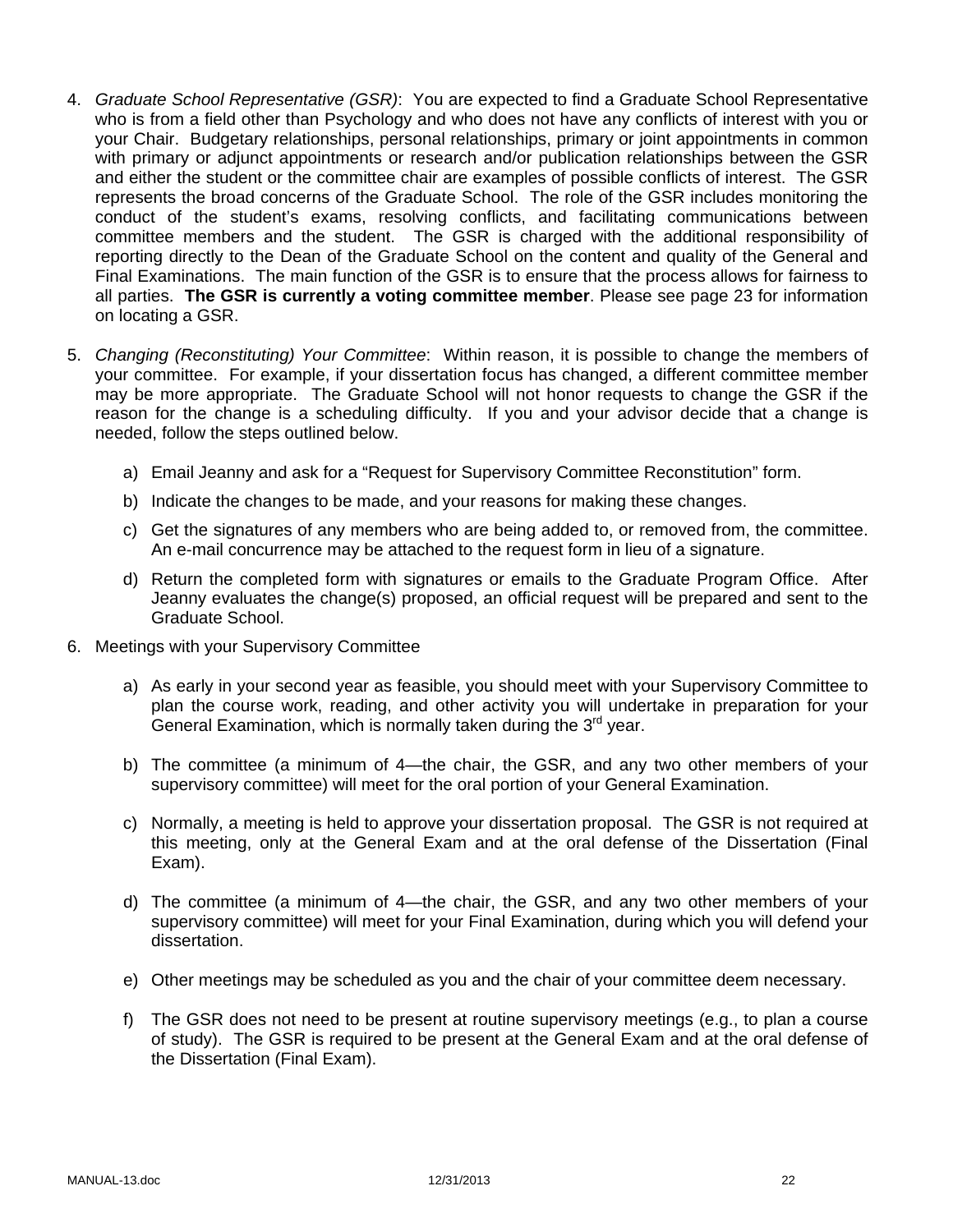## **Finding a GSR (Graduate School Representative)**

The GSR (Graduate School Representative) is a required member of your supervisory committee. This person has to be a member of the Graduate Faculty (not all faculty fit this) and they must have an endorsement that allows them to chair a supervisory committee (again not all graduate faculty fit this). This person should have some familiarity with the type of research that you intend to do (although this is not critical). They must be independent of your committee chair, e.g., they cannot have appointments in the same department as the committee chair and they can't be on the same grants. The role of the GSR is to assure that the committee holds the student to a high enough standard to maintain the reputation of the University and enforces rules and procedures in a way that is totally fair to the individual student.

The student is responsible for identifying a faculty member who is willing to serve as their GSR. This can be done in a number of ways. One way is to talk with your advisor and other Psychology Departmentbased committee members and/or to other faculty in your area seeking their suggestions for a good GSR. Talk to students, especially those who are finishing, about who they have as their GSR. Sometimes, though, the people known best in the department are not available for another committee appointment.

The Graduate Faculty Locator is another source of ideas about who to approach for your committee. The Graduate Faculty Locator is found at:

http://www.grad.washington.edu/gradfac/Default.asp

If you are looking for ideas of who you might ask, the "search by Research/Scholarly Interest" is the way to go. Type in various descriptors that reflect your research focus, e.g., "memory," nutrition," "adolescence." If no names come up try another topic area. All the people whose names come up in such a search are members of the graduate faculty, but not all have the chair endorsement needed to be a GSR. Only those whose names are followed by an asterisk (\*) can serve as your GSR. Once you have possible names, check out their department websites to see what you can learn about their research focus. If they look good, talk to your advisor and psychology committee members to see if they know the possible GSR. If all looks good, contact the prospect briefly explaining your research focus and asking if you can meet to discuss the possibility of them joining your committee as GSR.

#### **READING COMMITTEE**

The Reading Committee is a subset of your Supervisory Committee and must be appointed separately.

You should form your Reading Committee when you are close to defending your dissertation. The purpose of this committee is to read the dissertation and agree that you are ready to defend it in an oral (Final) examination. Choose any three members of your supervisory committee (including the Graduate School Representative) who will agree to be on the committee. They will read the various drafts of your dissertation, make comments and suggestions for improvement, and sign the Doctoral Dissertation Supervisory Committee Approval Form (http://www.grad.washington.edu/students/etd/phd-approvalform.pdf). Your entire supervisory committee must give approval to schedule the Final Examination and sign the exam warrant after your defense. See the section on Final Examination (page 28) for details on forming this committee.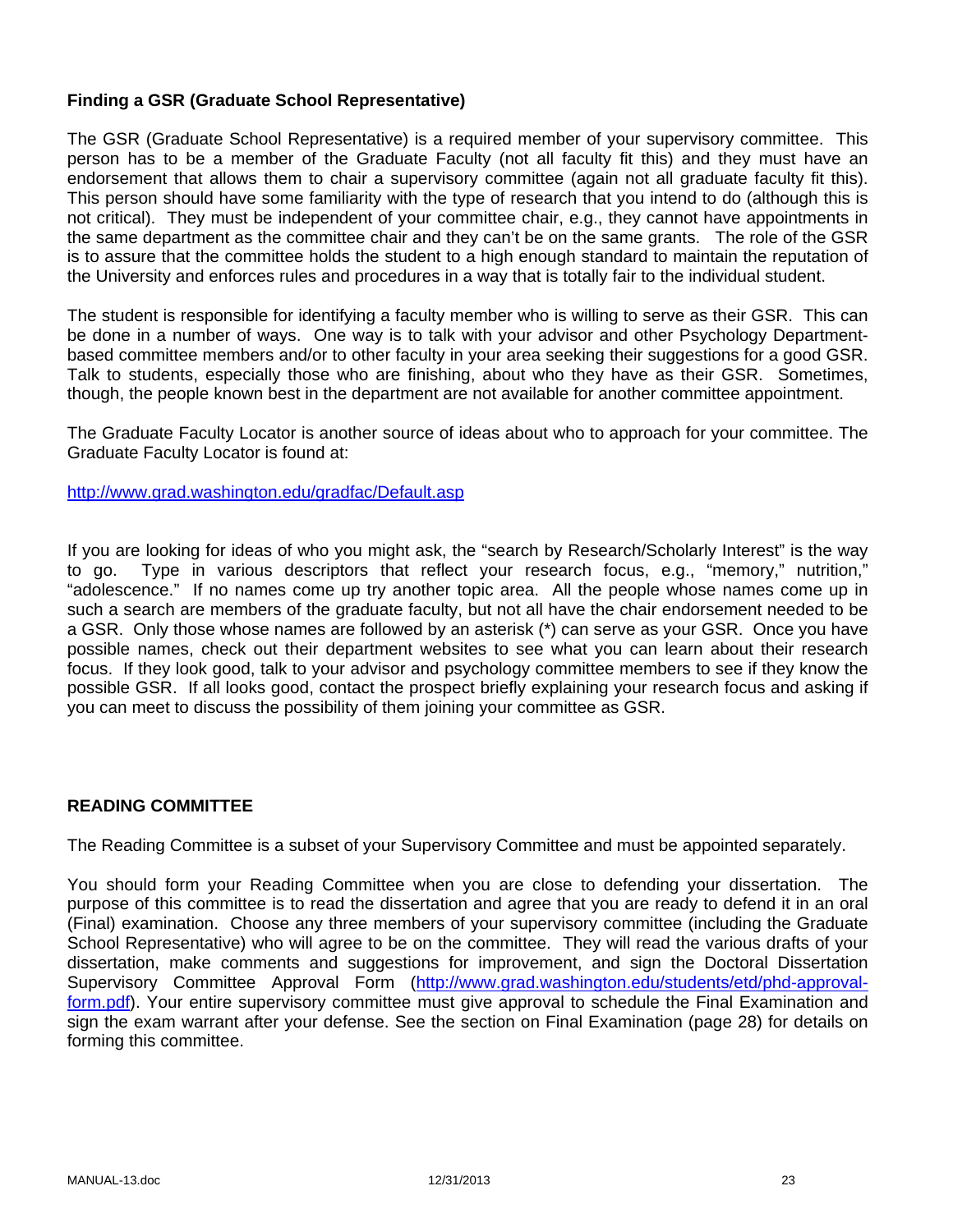# **B. VI. MASTER'S DEGREE**

The Psychology Department has an approved, *thesis only,* Master's Degree option that can be completed along the way toward the Ph.D. and is not a requirement of the Department (although some Areas may). You may, however, set a requirement to include a Master's degree in your Plan (see Annual Plan on page 5, or its template on page 71).

In the quarter in which you expect to complete a Master's degree, you must submit a Master's request to the Graduate School on-line at the following address: http://www.grad.washington.edu/mygrad/student.htm. You will be notified automatically if you meet the basic Graduate School requirements. If not, you will be notified of any contingencies to be met before a warrant may be issued or the degree is awarded. The warrant will be emailed to you by Jeanny. Any two members of your supervisory committee, or your advisor and one other graduate faculty member, are required to sign the warrant for your Master's Degree. The signed warrant must be returned to the Graduate Program Advisor in Guthrie 127 by the end of the quarter (Friday of Finals Week).

Your Master's request is good for one quarter only. If you do not submit your thesis for the Master's degree by the last day of the approved quarter, you must notify the Graduate Program Advisor and reapply on-line during the next quarter.

### *Requirements for the Master's Degree* - http://www.grad.washington.edu/students/masters/index.shtml

- 1. At least 36 credits must be completed
	- All courses numbered 400-799 that are numerically graded 2.7 and above, or have a grade of Satisfactory or Credit ('S' or 'CR') count toward the 36 credit total. 499 courses are not counted in the 36 credit total.
	- Courses graded less than 2.7 do not count towards the 36 credit total.
	- At least 18 credits must be in courses numbered 500 and above.
	- 18 credits must be numerically graded in department approved 400-level courses accepted as part of the major and in 500-level courses. This excludes 499 and transfer credits.
	- No more than 6 graduate level quarter credits can be transferred from other academic institutions to count toward the 36 credit total.
	- No more than 12 UW Graduate Non-matriculated credits can be applied to the 36 credit total.
	- No more than 12 credits derived from any combination of UW Graduate Non-matriculated credits and transfer credits can be applied to the 36 credit total.
	- If a student repeats a non-repeatable class, only one set of credits counts toward the 36 credit total.
- 2. A minimum cumulative GPA (grade point average) of 3.00 is required for a graduate degree at the **University**
- 3. The Master's Degree Request must be filed according to posted quarterly dates and deadlines (http://www.grad.washington.edu/students/dates.shtml).
- 4. Must complete all degree requirements within six years
	- The timeframe/clock begins on the first day of the quarter that the Graduate Student uses a course to satisfy degree requirements when he/she is coded as either a Graduate Non-Matriculated student (Department Code with class 6) or as a Graduate Student (Department code with class 8) in the department to which he/she is admitted.
	- UW Graduate Non-matriculated credits used towards the 36 course credit total are counted in the six years.
	- Quarters spent On-Leave and out of status are counted in the six years.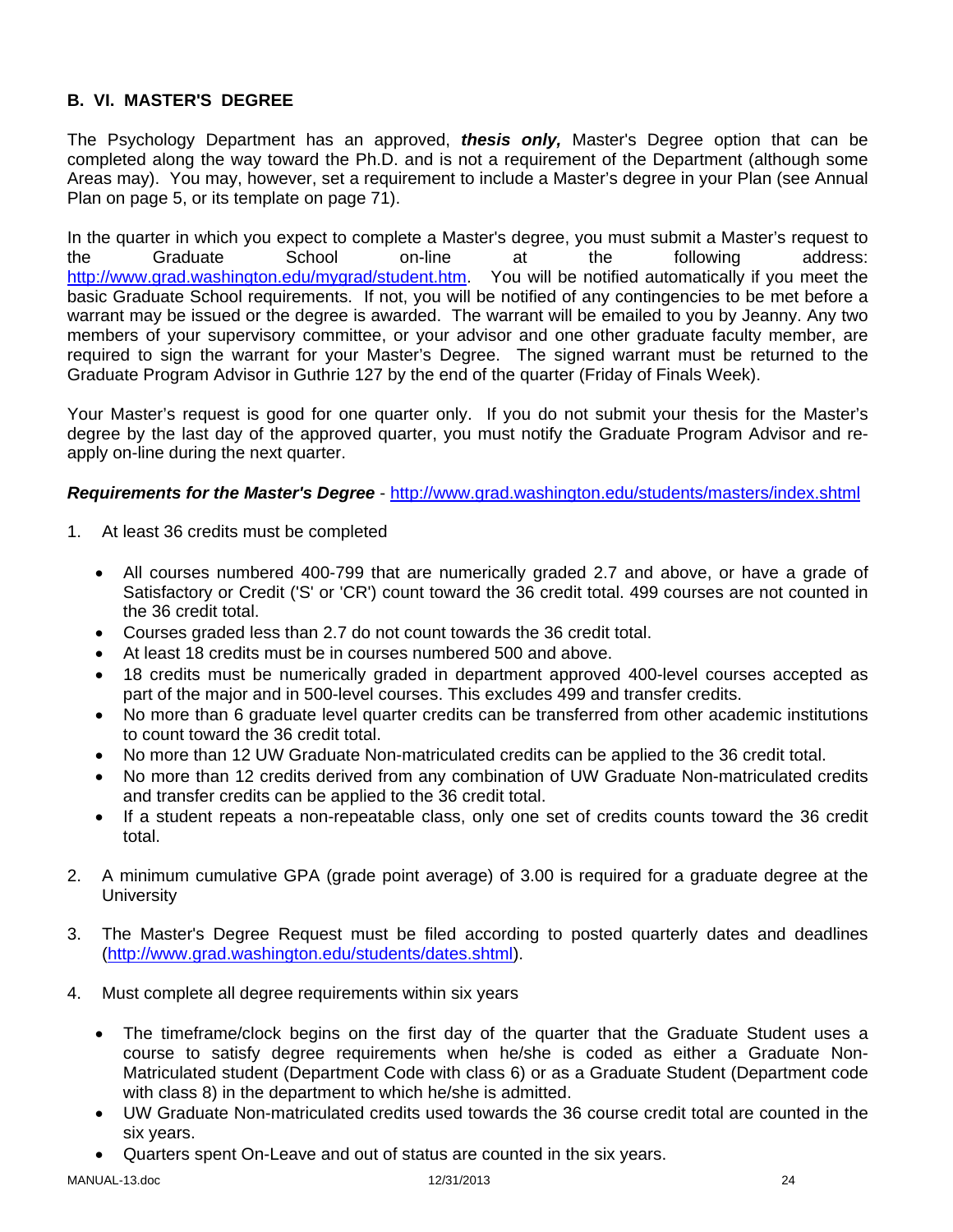- 5. Must maintain registration through the end of the quarter in which the degree is conferred or, if eligible, pay the Graduate Registration Waiver Fee within 14 days following the last day of the quarter in which all degree requirements were met.
- 6. Thesis track students are required to take a minimum of 9 thesis credits in their 36 credit total.
- 7. Thesis Track students are required to submit their acceptably formatted thesis online via the UW Electronic Thesis/Dissertation (ETD) Administrator Site (http://www.etdadmin.com/washington) by 11:59 p.m. PST on the last day of the quarter (Friday of Finals Week).
- 8. Your signed warrant and signed Master's Supervisory Committee Approval Form (http://www.grad.washington.edu/students/etd/thesis-approval-form.pdf) must be submitted to Jeanny (signed warrant) and the Graduate School (signed approval form) by 5:00 p.m. PST on the last day of the quarter (Friday of Finals Week) in order for you to receive your degree within the same quarter. You are then eligible to participate in UW graduation ceremonies if you so desire. The Psychology Department does not hold a separate program for Master's recipients.
- 9. **There are no required fees**. You have the option to register your copyright via ProQuest for a fee. If you want to order bound (paper) copies of your document, you may do so through the UW Copy Centers or through ProQuest. Questions should be directed to the UW Copy Centers or to ProQuest at 1.800.521.0600, ext. 77020 – available 8:00 a.m. – 5:00 p.m. EST, Monday through Friday (excluding U.S. holidays).
- 10. If the thesis is submitted online after the quarter ends, you must register for the following quarter or utilize the Registration Fee Waiver option (pay \$250 instead of registering—this is usually the option for a student who is in his/her last quarter), which allows you up to 14 days after the last quarter to submit your thesis (http://www.grad.washington.edu/area/regwaiver.html) for an M.S. conferred the following quarter. Please talk with Jeanny before choosing this option. The Graduate School strictly enforces the deadline for dissertation submission and the enrollment requirement.
- 11. View complete Final Submission Instructions including Electronic Thesis/Dissertation (ETD) online: http://www.grad.washington.edu/students/etd/info.shtml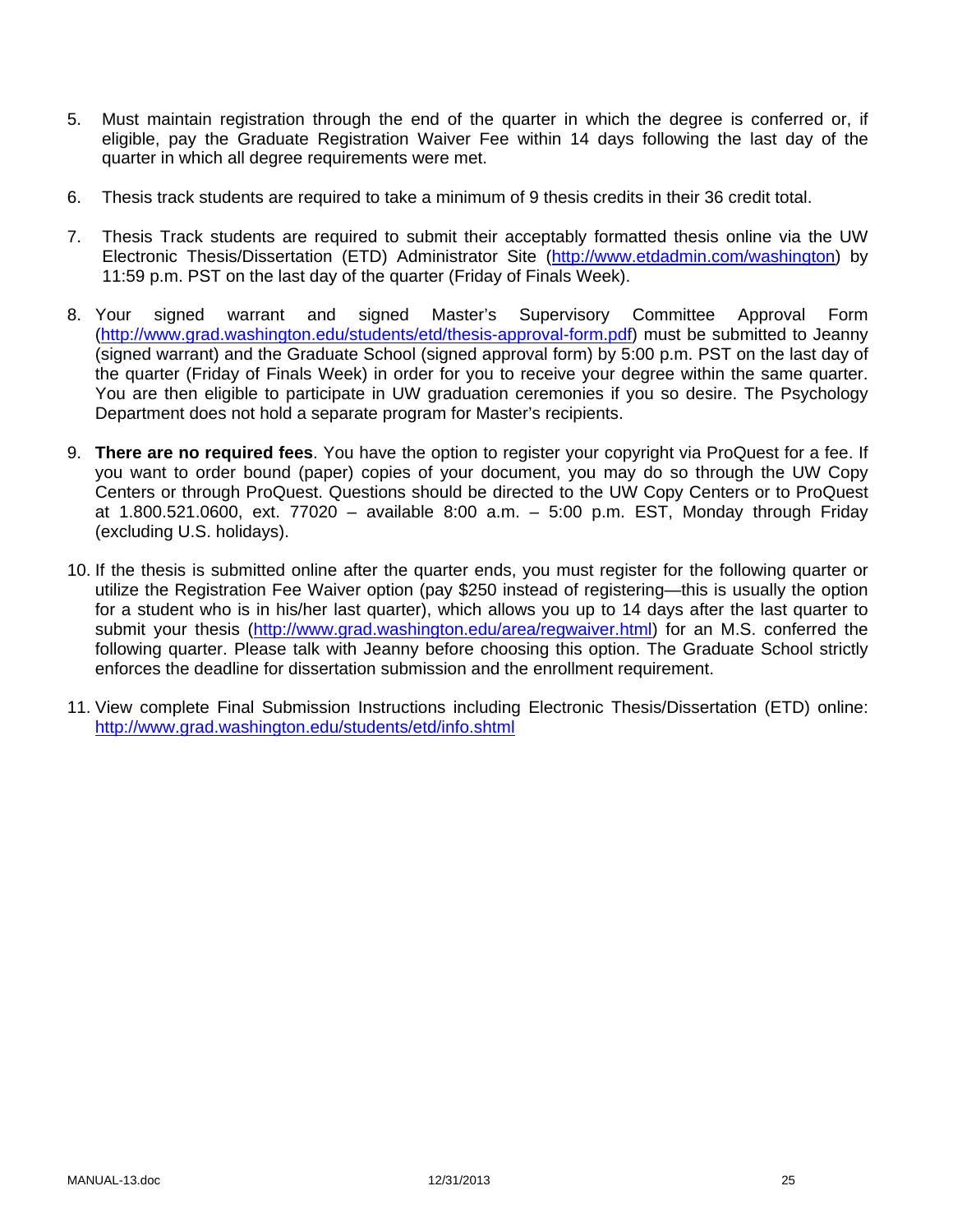### **B. VII. GENERAL EXAM**

- 1. The General Exam is a requirement of the Graduate School. The General Catalog states that you should take your General Exam when your background of study and preparation is sufficient to justify undertaking the examination. Although there may be more than one part to the examination (See page 27), the only requirement from the Graduate School is an oral examination attended by at least four members of your committee, including the Chair and the GSR (See page 23). Your entire committee should be given the opportunity to participate in setting both the format and the content of your exam.
- 2. You must have completed two years of graduate study and be well along in your course requirements before you take the General Examination. The Graduate School requires that all coursework, including departmental requirements, be completed at this time. Exceptions may be granted with the signed approval of your advisor.
- 3. You must have formed a Supervisory Committee at least four months prior to taking your exam.
- 4. You must be registered at the UW for a minimum of 2 credits for the quarter in which you complete the General Examination.
- 5. You should plan to take the General Exam as early as feasible in the  $3<sup>rd</sup>$  year of study. Any student who has not passed the General Examination prior to the beginning of the fourth year of study may be recommended for Probation. If you have not passed the General Examination by the beginning of the third quarter of your fourth year, you may be recommended for Final Probation. (Exception: Students in the Clinical areas will have a nine-month extension of these deadlines.)
- 6. You must schedule the oral part of the examination. Rooms can be scheduled via PsyCal. Then, arrange a date and time for the exam that is agreeable with all your committee members. Forward these confirmation emails to Jeanny. Submit your request online: http://www.grad.washington.edu/mygrad/student.htm. She must have every committee member's acknowledgement that your exam is occurring before she will approve your general exam request. Please submit your request at least three weeks before your intended date. Email confirmations that do not state date/time/location will not be accepted. **Everyone on your committee must agree that you can schedule your exam, even if a member is not attending.**
- 7. The exam warrant is available via pdf which Jeanny will then email to you. On exam day, print and take it to your exam. The warrant is signed by all committee members present (minimum of four required) at the exam upon satisfactory completion and returned to the Psychology Graduate Program Office.
- 8. The Graduate Program Office will submit the outcome to the Graduate School. If this is filed by the last day of the quarter you will be designated as a doctoral Candidate (Ph.C.) for that quarter. Otherwise you become a Candidate at the end of the following quarter (that is, if you complete your exam during a school break, your Ph.C. will be awarded at the end of the following quarter). **You will be eligible for your Level 2 raise once the Graduate School awards your Ph.C. status.** Keep this in mind as you schedule and complete your exam.
- 9. If you do not pass, the exam must be rescheduled.
- 10. The General Examination and Final Examination may not be taken in the same quarter. You may take the General Examination one quarter and take the Final Exam the next.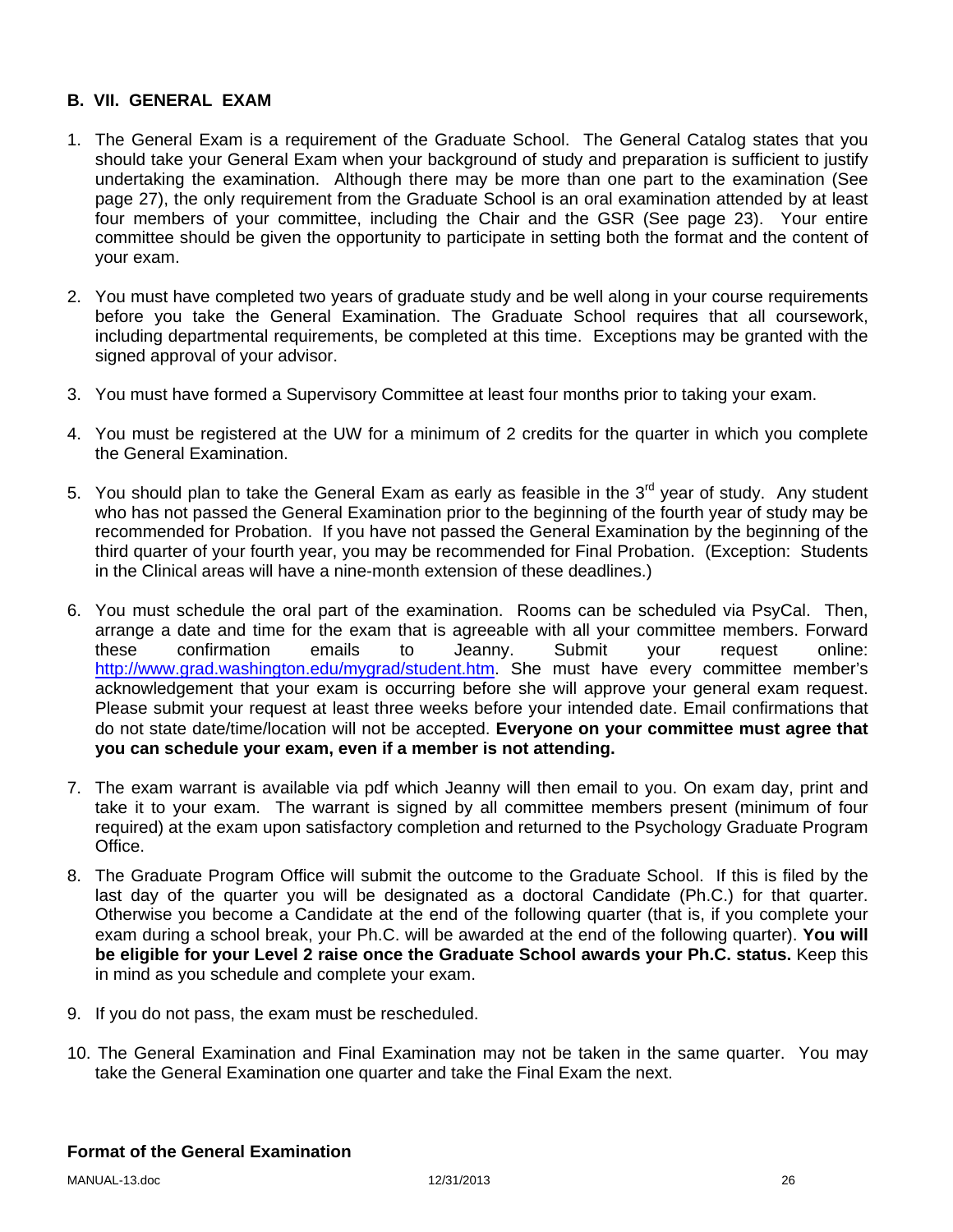The format of general exams varies among Areas and among individual students.

**Reading List/Written Exam/Oral Exam**: This is the most common format. If this format is chosen, the student should start by consulting all members of his/her Supervisory Committee about the breadth and depth of the exam, and the range of topics that will be covered. Several months before the exam, a reading list should be prepared, with inputs from the Advisor and all Committee members. When the student feels he/she has sufficient mastery of the subject matter on the reading list, the Advisor requests questions for the written part of the exam from all Committee members. The Advisor compiles the exam and gives it to the student on a pre-specified date, with a pre-specified due date. The student's answers are then distributed to all members of the Committee. If the Committee members agree that the answers are satisfactory, the student schedules the oral portion of the exam. Successful performance at the oral exam completes the General Examination.

**Clinical General Exam Requirements:** The Clinical and Child Clinical Areas have a fixed format and content for the general exam. Four things are required (taken from the current Clinic Training Manual):

In order to successfully pass generals four things are required:

1. A written publication-quality empirical article conducted after beginning graduate school at the University of Washington. The student should have played a key role, both conceptually and analytically, in preparing the study on which the article is based, and the student should be first or sole author. This study will usually be the student's second year project. However, in cases where the second year project is not publication-worthy, another piece of work can be used to meet this requirement. The requirement is that students will have to submit the article to a peer-reviewed journal for review.

2. A comprehensive written review of the literature on a topic of the student's choice, based on consultation with the student's advisor and committee. The form and nature of the review should be agreed upon before the student begins work so that shared expectations are clear. The general exam review paper would ideally be in the form of a Clinical Psychology Review or Psychological Bulletin article. The paper should be in the 30-50-page range and should include a thorough and critical review of the relevant literature. It should discuss important theoretical and methodological issues in the topic area and address future directions in which empirical and theoretical development should proceed. Expository methods could include qualitative analysis of the extant literature and/or, if desired, a meta-analysis of the body of relevant empirical results that also addresses the elements described above.

3. A formal written research proposal that will be the basis for the doctoral dissertation. The proposal will typically be in the same area as the literature review paper, but it may also be in a different area, reflecting the student's current research interests. In the latter case, the dissertation research proposal should include a review of the relevant literature on the new topic. This review need not be as comprehensive as the literature review in (Requirement 2), but it needs to be at least at the level of a literature review for a major journal article or NRSA/NSF proposal and demonstrate that you know the background literature. A first draft of the proposal should be distributed to the committee at least three weeks prior to the examination date to ensure the opportunity to incorporate feedback into the final proposal.

4. An oral defense of the literature review paper (Requirement 2) and the dissertation research proposal (Requirement 3), planned in consultation with the chair and other members of the committee. This oral defense before the student's doctoral committee will include both a presentation by the student and a period of questioning from the committee.

**Protocol for papers to your committee:** Check with your committee members to see if they would like a hard copy of general exam materials and dissertations. Some may be satisfied with an electronic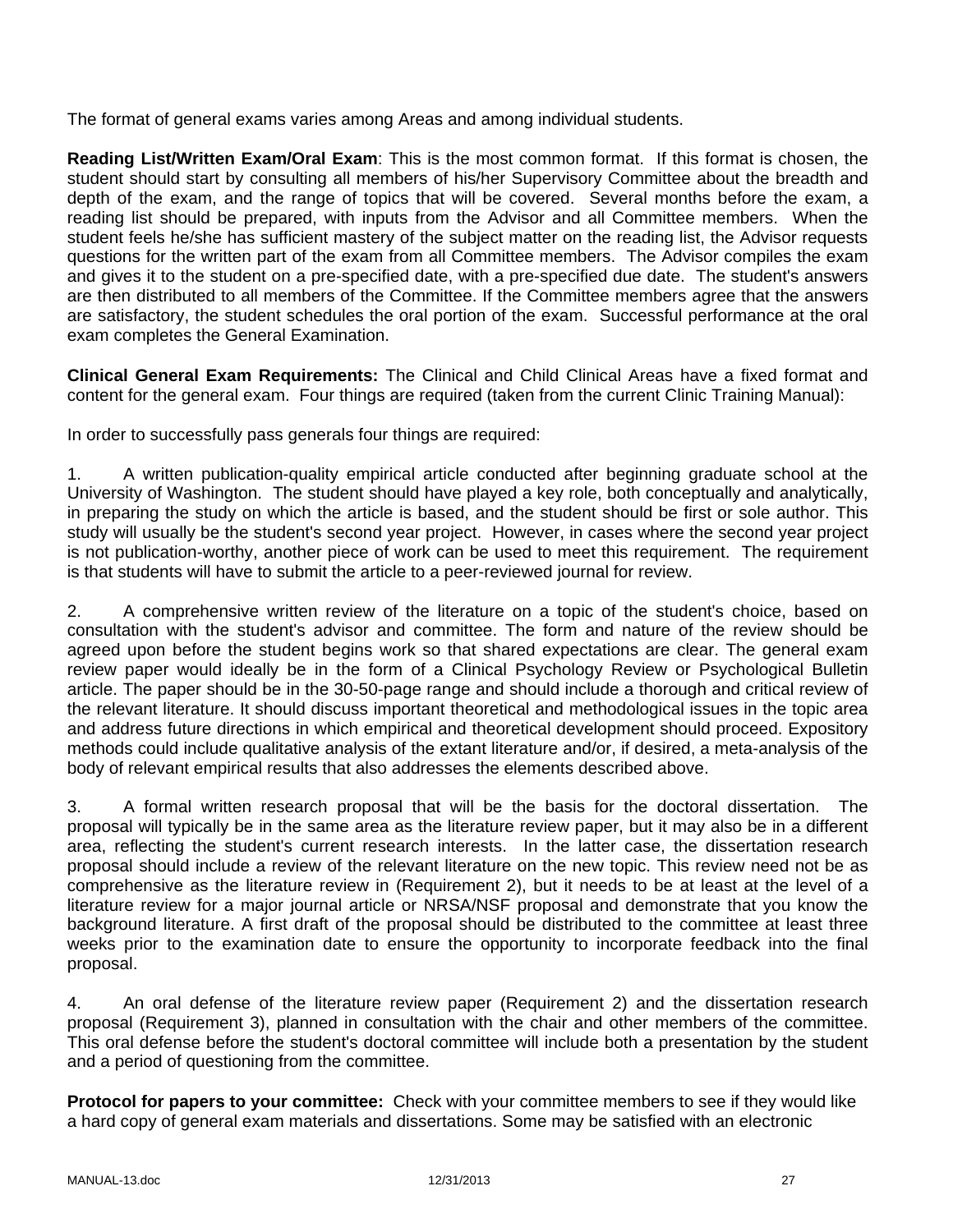version, whereas others would rather not have to print large documents or would prefer a hard copy to write on. You should also submit a copy of your vita to your committee members.

# **B. VIII. DISSERTATION AND FINAL EXAMINATION**

The dissertation and defense of it, in the Final Examination, are the final requirements for the Doctoral Degree. You must have achieved Candidate status, i.e., passed your oral General Examination, at least one quarter prior to the Final Examination. The dissertation should demonstrate "original and independent investigation and achievement [and]... should reflect not only mastery of research techniques, but also ability to select an important problem for investigation."

1. You must complete a minimum of 27 credits of dissertation research (800) distributed over a minimum of three quarters. No more than 10 credits of 800 are allowed per quarter. At least one of these quarters should be after you have passed your General Examination. Your Final Exam cannot take place in the same quarter as your General Exam.

2. As you near completion of your dissertation, obtain the signatures/emails of three members of your Supervisory Committee whom you would like to be on your Reading Committee. Request the necessary form for establishing a reading committee from the Graduate Program Advisor (G-127) and return the completed form with approvals to her. An official request will be submitted to the Graduate School for approval. The Graduate School will then confirm the Reading Committee by sending an email.

3. After a complete draft of your dissertation has been prepared and reviewed by your Supervisory Committee Chair, you should submit the complete draft to your Reading Committee Members. This is to occur no later than six weeks prior to the expected final examination (defense) date. It is reasonable to provide all other members with a copy at this time as well. Reading Committee members are expected to thoroughly read the dissertation and provide the student with clear feedback on the quality of the work within two weeks of receipt of the paper.

4. If all members of the Reading Committee agree that the dissertation is of sufficiently high quality to advance to the defense, the student will proceed to schedule the defense.

5. To schedule your Final Examination, arrange a day and time agreeable with your entire supervisory committee (not just the Reading committee, but everyone). A minimum of 4 members of your committee—one Graduate School Representative (GSR), one chair, and 2 members must be present at the examination. Forward these confirmation emails to Jeanny.

6. Reserve either G 57 or GA3 room 120 via PsyCal. If neither of these rooms is available, see Kim Arbios (G122) for assistance in locating and securing a room that can handle approximately 30 attendees for your defense. Information on day, time, student name, dissertation title etc. will be provided to Jeanny Mai who will assure that advertising posters are created and posted and the information is provided to all faculty and students by email. The presentation will also appear on the department calendar.

7. Submit your request online: http://www.grad.washington.edu/mygrad/student.htm. Jeanny must have every committee member's acknowledgement that your exam is occurring before she will approve your final exam request. Please submit your request at least three weeks before your intended date. (NOTE: This timeframe differs slightly for Spring quarter exams due to the Commencement Brochure's advance printing deadline.) Email confirmations that do not state date/time/location will not be accepted. Everyone on your supervisory (not just reading) committee must agree that you can schedule your exam, even if a member is not attending.

8. All dissertation presentations (the start of the defense) will be open to the public. And all department faculty and graduate students will be encouraged to attend.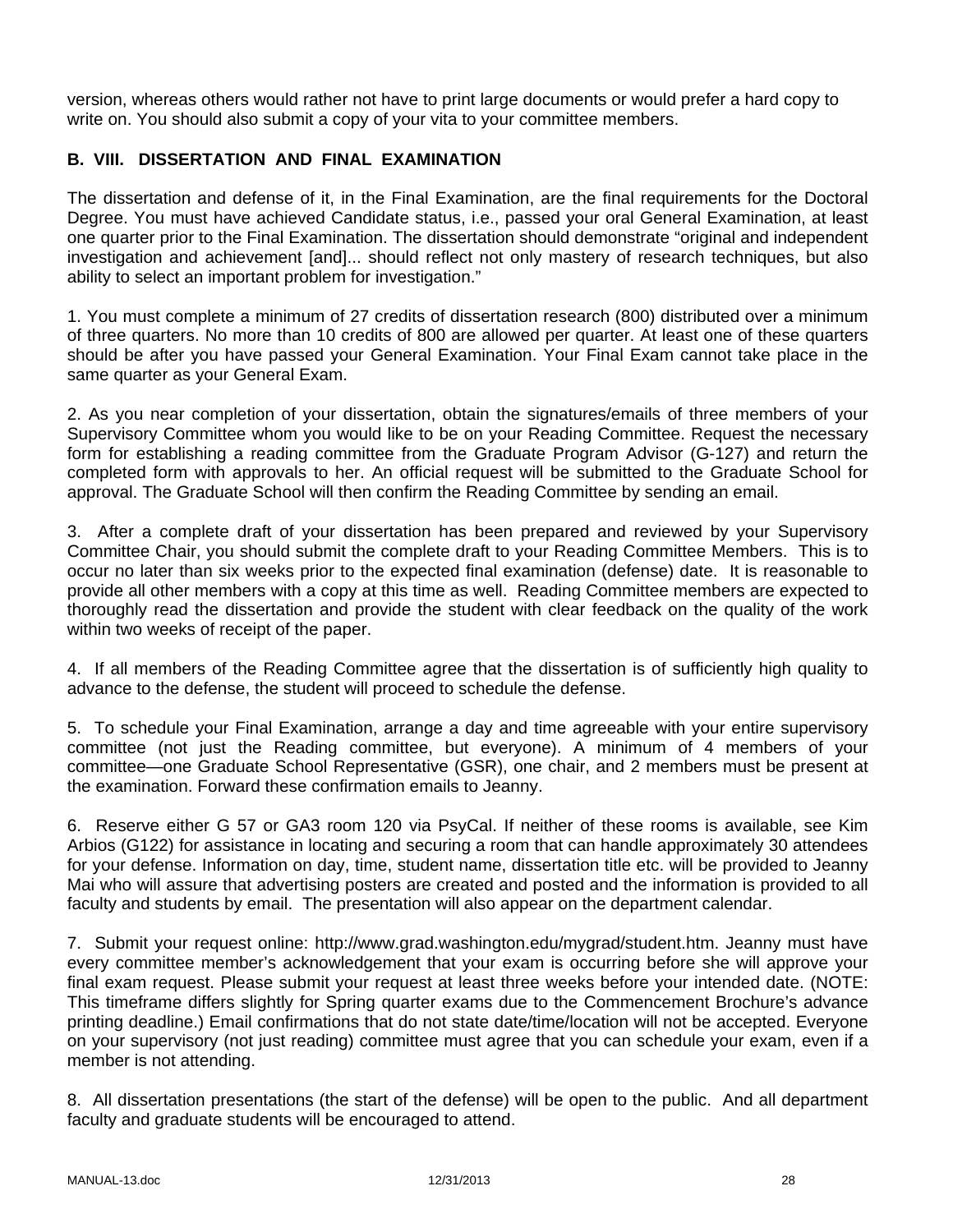9. Dissertation presentations will be 40-45 minutes in length followed by a 5-10 minute period when questions from the public are invited. Presentations should be pitched to communicate with the general department (more like job talks) and not simply specialists in the field or committee members who have guided the research. Committee Members should limit questions at this time to points of clarification. In the odd case in which a member of public raises an inappropriate issue in this question period, it will be the responsibility of the committee chair to deflect such questions.

Faculty and students other than the supervisory committee and the candidate will leave after the public presentation.

10. Traditional scrutiny of the candidate through questioning by the Supervisory Committee will take place during the hour following the presentation.

11. Candidates should be encouraged to refrain from bringing refreshments to their defense. The supervisory committee chair should provide a reception for successful candidates after the defense is completed. All department faculty and graduate students as well as friends and relatives of the candidate should be invited to these receptions. Faculty and graduate students should make it part of our department culture to attend as many of these defenses and reception as possible.

12. The exam warrant is available via pdf which Jeanny will then email to you. On exam day, print and take it to your exam. The warrant is signed by all committee members present (minimum of four required) at the exam upon satisfactory completion and returned to the Psychology Graduate Program Office. You should also bring 1 print-out of the "Doctoral Dissertation Supervisory Committee Approval Form" (http://www.grad.washington.edu/students/etd/phd-approval-form.pdf) to get signed as well.

You will then deliver the signed approval form (along with the Survey of Earned Doctorates certificate of completion, https://sed.norc.org/survey) to the Graduate School by 5:00 p.m. PST on the last day of the quarter (Friday of Finals Week). See #9 below for Final Submission instructions.

13. Submit your dissertation online through the UW Electronic Thesis/Dissertation (ETD) Administrator Site (http://www.etdadmin.com/washington), by 11:59 p.m. PST on the last day of the quarter (the Friday of Finals Week) within the quarter that you defended or by the Friday of Finals Week in the quarter immediately following (See page 30 for the Department's Policy on Dissertation Submission).

You must be registered at least part-time for the quarter in which you defend and the quarter in which you submit your dissertation (if they are happening in separate quarters). If the dissertation is submitted online after the quarter ends, you must register for the following quarter or utilize the Registration Fee Waiver option, which allows you up to 14 days after the last quarter, to submit your dissertation (http://www.grad.washington.edu/policies/general/regwaiver.shtml) for a Ph.D. conferred the following quarter. Please talk with Jeanny before choosing this option. The Graduate School strictly enforces the deadline for dissertation submission and the enrollment requirement.

**Requirements for Doctoral Degree which must be met before a Final Examination will be scheduled** http://www.grad.washington.edu/policies/doctoral/requirements.shtml

- 1. Completion of a program of study and research as planned by the graduate program coordinator in the student's major department or college and the Supervisory Committee. At least 18 credits of course work at the 500 level and above must be completed prior to scheduling the General Examination.
- 2. Presentation of 90 credits, 60 of which must be taken at the University of Washington. With the approval of the degree-granting unit, an appropriate master's degree from an accredited institution may substitute for 30 credits of enrollment.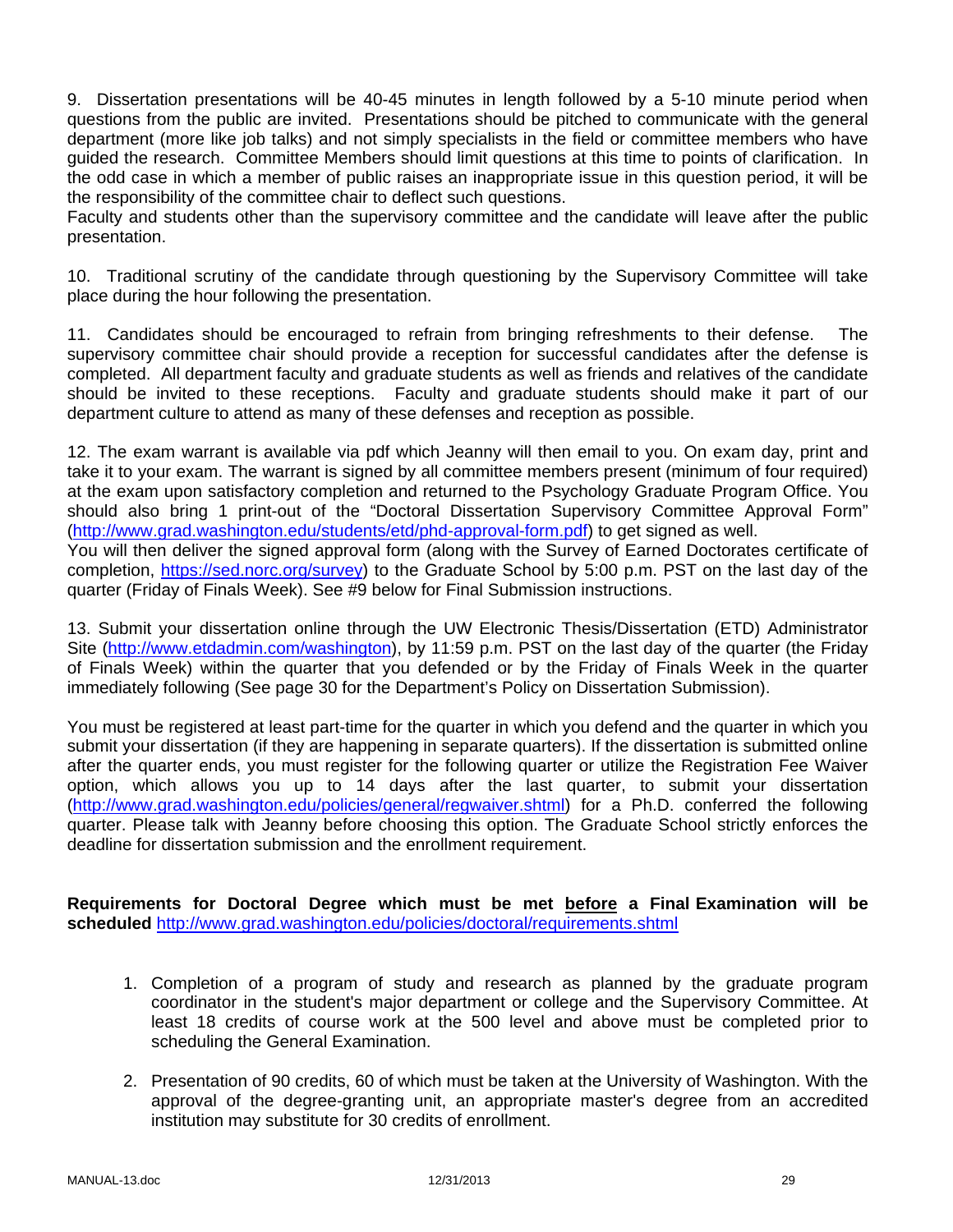- 3. Numerical grades must be received in at least 18 quarter credits of course work taken at the UW prior to scheduling the General Examination. The Graduate School accepts numerical grades in approved 400-level courses accepted as part of the major, and in all 500-level courses. A minimum cumulative GPA of 3.00 is required for a graduate degree at the University.
- 4. Creditable passage of the General Examination. Registration as a graduate student is required the quarter the exam is taken and candidacy is conferred.
- 5. Preparation of and acceptance by the Dean of the Graduate School of a dissertation that is a significant contribution to knowledge and clearly indicates training in research. Credit for the dissertation ordinarily should be at least one-third of the total credit. The Candidate must register for a minimum of 27 credits of dissertation over a period of at least three quarters. At least one quarter must come after the student passes the General Examination. With the exception of summer quarter, students are limited to a maximum of 10 credits per quarter of dissertation (800).
- 6. Creditable passage of a Final Examination, which is usually devoted to the defense of the dissertation and the field with which it is concerned. The General and Final Examinations cannot be scheduled during the same quarter. Registration as a graduate student is required the quarter the exam is taken and the degree is conferred.
- 7. Completion of all work for the doctoral degree within ten years. This includes quarters spent On-Leave or out of status as well as applicable work from the master's degree from the UW or a master's degree from another institution, if applied toward one year of resident study.
- 8. Registration maintained as a full- or part-time graduate student at the University for the quarter in which the degree is conferred (see detailed information under Final Quarter Registration). (Exception for Clinical Students only – see Final Exam before Internship, page 31)
- 9. A student must satisfy the requirements that are in force at the time the degree is to be awarded.

# **Submission of Dissertation to the Graduate School after Defense**

In most cases, the student will submit their dissertation and signed "Doctoral Dissertation Supervisory Committee Approval Form" (http://www.grad.washington.edu/students/etd/phd-approval-form.pdf) and a print-out of the Survey of Earned Doctorates (https://sed.norc.org/survey) certificate of completion to the Graduate School and receive their Ph.D. in the same quarter as their defense. If that is not possible, the student must submit their dissertation and approval form to the Graduate School no later than the last day of the quarter following the quarter in which they defend.

Examples:

- Student's final examination is during Winter Quarter, the dissertation would be submitted to the Graduate School by the last day of Winter Quarter (Friday of Finals week) but no later than last day of Spring Quarter (Friday of Finals week) of the same academic year. The approval form and print-out of the Survey of Earned Doctorates (https://sed.norc.org/survey) certificate of completion is due by 5:00 p.m. PST on the last day of the quarter (Friday of Finals Week) for either Winter or Spring, depending on the student's timeline.
- Student's final examination is during Spring Quarter, the dissertation would be submitted to the Graduate School by the last day of Spring Quarter (Friday of Finals week) but no later than last day of Autumn Quarter (Friday of Finals week) of the same academic year. The approval form and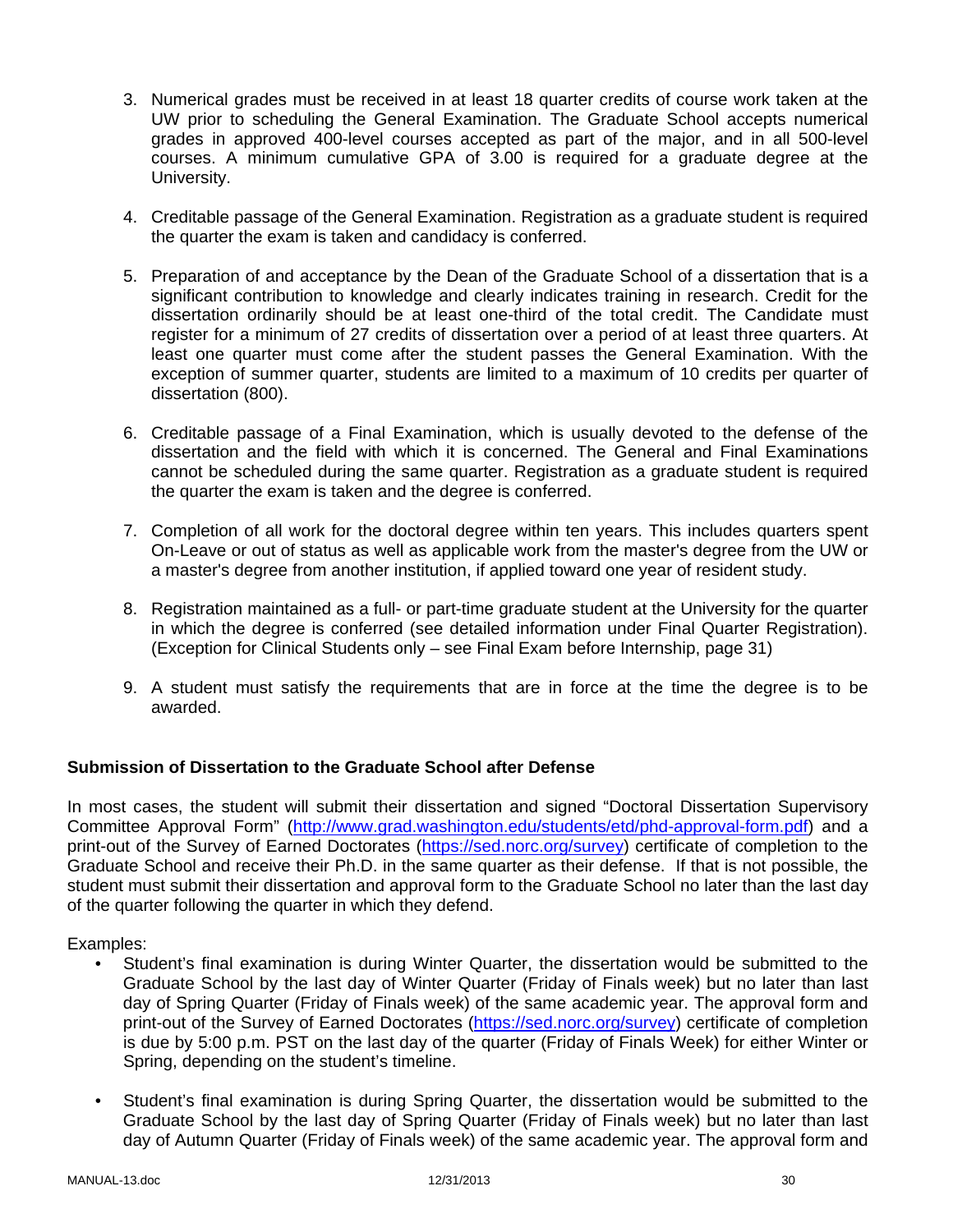print-out of the Survey of Earned Doctorates (https://sed.norc.org/survey) certificate of completion is due by 5:00 p.m. PST on the last day of the quarter (Friday of Finals Week) for either Spring or Autumn, depending on the student's timeline. Whether the submission will be in Summer or Autumn quarter will be determined in consultation with the Supervisory Committee.

Please Note: a student must be registered for the quarter in which they defend AND for the quarter in which they submit their dissertation and approval form/SED certificate to the Graduate School. The only exception is when the student opts to pay a late fee and submits their dissertation and approval form to the Graduate School within 14 days of the end of the quarter in which they successfully defended the dissertation.

The date of degree award will be the quarter the dissertation and approval form/SED certificate is submitted to the graduate school, not the quarter of the defense.

**Clinical Students:** The APA requires a PRE-DOCTORAL INTERNSHIP for a clinical degree. If your Ph.D. is conferred *prior* to completion of internship, that would violate APA regulations. When it comes time for licensing, you may find yourself ineligible. The next few sections are meant for you!

# **FINAL EXAM (Dissertation Defense) BEFORE OR DURING the beginning of INTERNSHIP OPTION**

If you take your final exam (defend your dissertation) before you go on internship or towards the beginning of internship (usually the first summer or sometimes the autumn quarter), you have only one choice for turning in the final draft and approval form to the Graduate School:

You must submit a Petition to the Dean to waive the registration requirement at the time of dissertation and approval form/SED certificate submission. This petition must include a timetable for completion of the internship and submittal of the dissertation/approval form. Then you, your advisor, or a trusted friend holds onto the signed approval form/SED certificate (Jeanny will keep the signed warrant, she'll hold onto the other materials if you ask) – until the final quarter of your internship, or the following quarter. Once your internship has been successfully completed, you should get a letter from your internship supervisor stating that this is the case and send copies to both the Clinical Director and the Graduate Program Advisor in the Psychology Department. You then return, submit the paperwork to the Graduate School, and get your degree. (Or have that trusted friend submit the paperwork for you in your absence.) Registration is NOT necessary at the time of dissertation submission, provided that your petition has been approved.

# **ONLINE PETITION TO THE DEAN**

#### http://www.grad.washington.edu/mygrad/student.htm

#### **FINAL EXAM (Dissertation Defense) AFTER INTERNSHIP OPTION**

If you **do not** take your final exam (defend your dissertation) before you go on internship, you must be registered for a minimum of two credits in the quarter in which you do defend. This requires enrollment for a minimum of two credits.

The cost will be around \$1511.00 (WA residents) or \$2678.00 (non-WA residents) for the minimum two credits. The Psychology Department is unable to provide tuition assistance.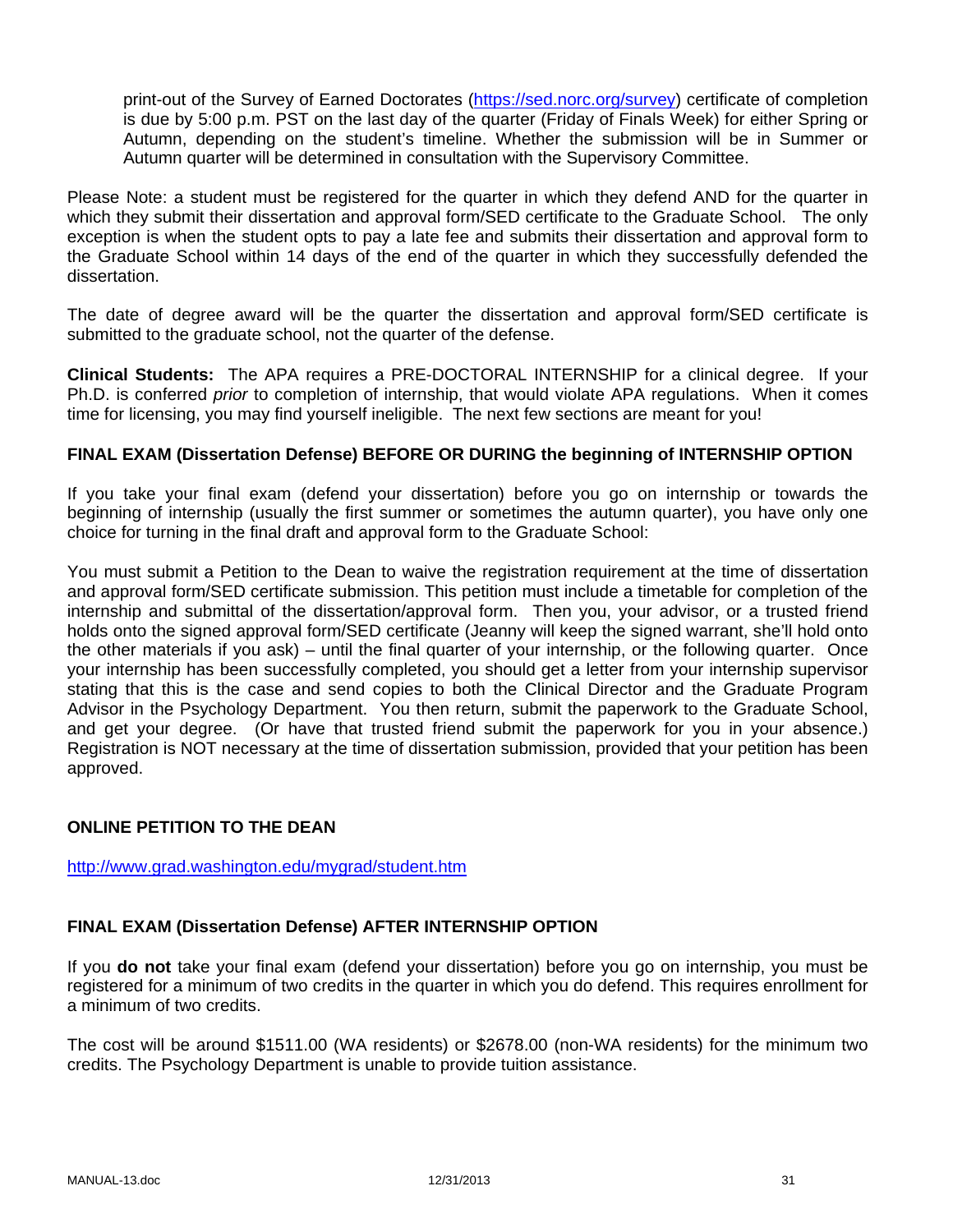### **IMPORTANT**

The soonest you can receive your degree is when you complete your 12-mo internship commitment, your final defense, and dissertation submission process and where everything falls in the Academic Calendar. Then the degree is conferred at the END of the quarter. This becomes crucial when you have a job that begins in September and requires the Ph.D., but your degree is not effective until December! As soon as you have been placed, find out the END of your internship so you can start planning ahead.

#### **Spring Hooding and Commencement Ceremonies, Post-docs, and Jobs**

Students who are on internship often wish to participate in our spring hooding ceremony and the June Commencement Exercise. Although, according to both APA and University regulations, you cannot formally receive your degree before the internship is completed and the dissertation is turned in to the Graduate School, you can participate in these spring activities if you obtain a letter from your internship director stating that you will successfully complete your internship on (date). It is necessary to turn in the paperwork by the end of spring quarter in order to participate in hooding and commencement activities. At commencement, you will receive an empty diploma cover, and the diploma itself will be conferred at the end of the quarter in which you complete all requirements. Thus, if your internship ends after the last day of Summer quarter, the degree will be formally conferred at the end of Fall quarter, but you can still do Spring hooding. Please note that because the internship is an integral part of the degree, clinical students are not allowed to participate in hooding or Commencement prior to beginning their internship even if they have already defended their dissertation.

A related issue occurs when a job or postdoctoral appointment requires that the degree be completed. In such instances, the letter from the internship director, plus one from the UW Director of Clinical Training stating that you will finish all degree requirements by the closing date of the internship, has been sufficient to start jobs and postdocs that begin before the next formal graduation date. This is another good reason to make every effort to defend your dissertation before the internship year ends (and, even better, before it begins).

In either of these instances, please provide three copies of the internship director's letter for (1) the Director of Clinical Training, (2) the Graduate Program Advisor, and (3) your advisor.

Beginning in 2012, a statement concerning where and when you completed your internship will be added to your final post-graduation transcript. This will be helpful when you apply for licensure. Please let the Director of Clinical Training know the specific date your internship will end.

These requirements and others, can be found at the Graduate School's Student Services website: http://www.grad.washington.edu/area/currstuds.htm

**Please remember that in most cases departmental requirements take precedence over the minimal requirements listed by the Graduate School.**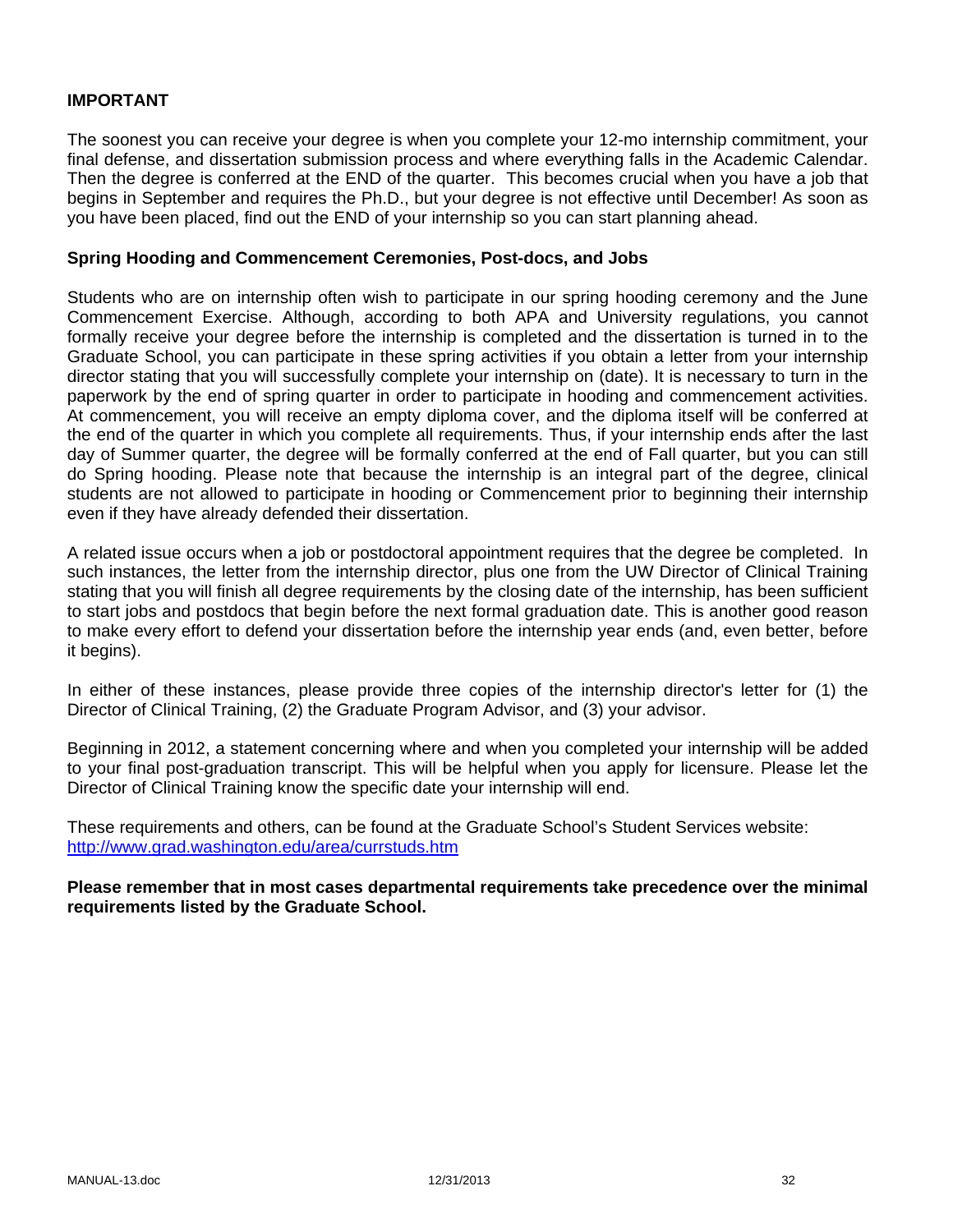# **B. IX. TEACHING AND RESEARCH EXPERIENCE**

Your graduate experience should involve training in research and in teaching. Adult and Child Clinical students also receive specific training in clinical methods and ethics. It is important to include all of these elements in your training program.

#### **Research Training:**

All students are expected to acquire research skills. Your advisor(s) will play a major role in guiding your research training. Talk with your advisor as soon as possible to develop a plan for your first year of research. Students (other than those in the clinical areas) must complete a research project and present it at the departmental Research Festival at the end of their first year of study. Clinical students present their research at the Research Festival at the end of their second year in the program. All research conducted by graduate students must have a faculty sponsor, typically your advisor. Your research training should be an ongoing activity throughout your graduate career.

#### **Teaching Training:**

A teaching portfolio that reflects a variety of teaching experiences will be invaluable to those students aiming for positions at institutions that emphasize undergraduate teaching and/or research/teachingbased universities. Teaching skills are also beneficial for anyone who plans to present talks at research meetings and/or train graduate students in research. You should plan your teaching training in the same way you plan your research preparation.

Teaching experience is ideally gained by undertaking a progressive series of teaching experiences. The following graduated plan is the ideal:

- 1. TAing a course without sections, such as Psych101.
- 2. TAing a course with section meetings for which the TA is responsible for facilitating discussions, planning and presenting some course material and/or conducting reviews of lecture material.
- 3. TAing a course in which the TA gives an extensive lecture to the entire class in addition to the usual responsibilities for section meetings.
- 4. TAing a course with multiple weekly section meetings developed and conducted by the TA, such as Psych 209.
- 5. TAing a lab course within your area of study. While many of these labs have predetermined syllabi, the TA has a great deal of freedom in determining how the material is presented and how student progress is assessed.
- 6. Serving as an independent course instructor. This role can be undertaken as instructor of a course regularly taught within the department or it may involve the development of an entirely new course. Such positions require that a student have successfully passed their General Exam and have previous training in teaching most often gained by classroom experience and in a course in pedagogy. (Such a course -- Psych 537: Teaching of Psychology -- is offered every other year by Michael Passer, typically in Spring Quarter. The Graduate School also offers GRDSCH 610: Teaching Mentorship, http://www.grad.washington.edu/students/courses/index.shtml)

Following this ideal plan is not always possible due to scheduling conflicts and funding uncertainties. But it is to your advantage to seek all types of teaching experiences especially those requiring greater involvement and independence.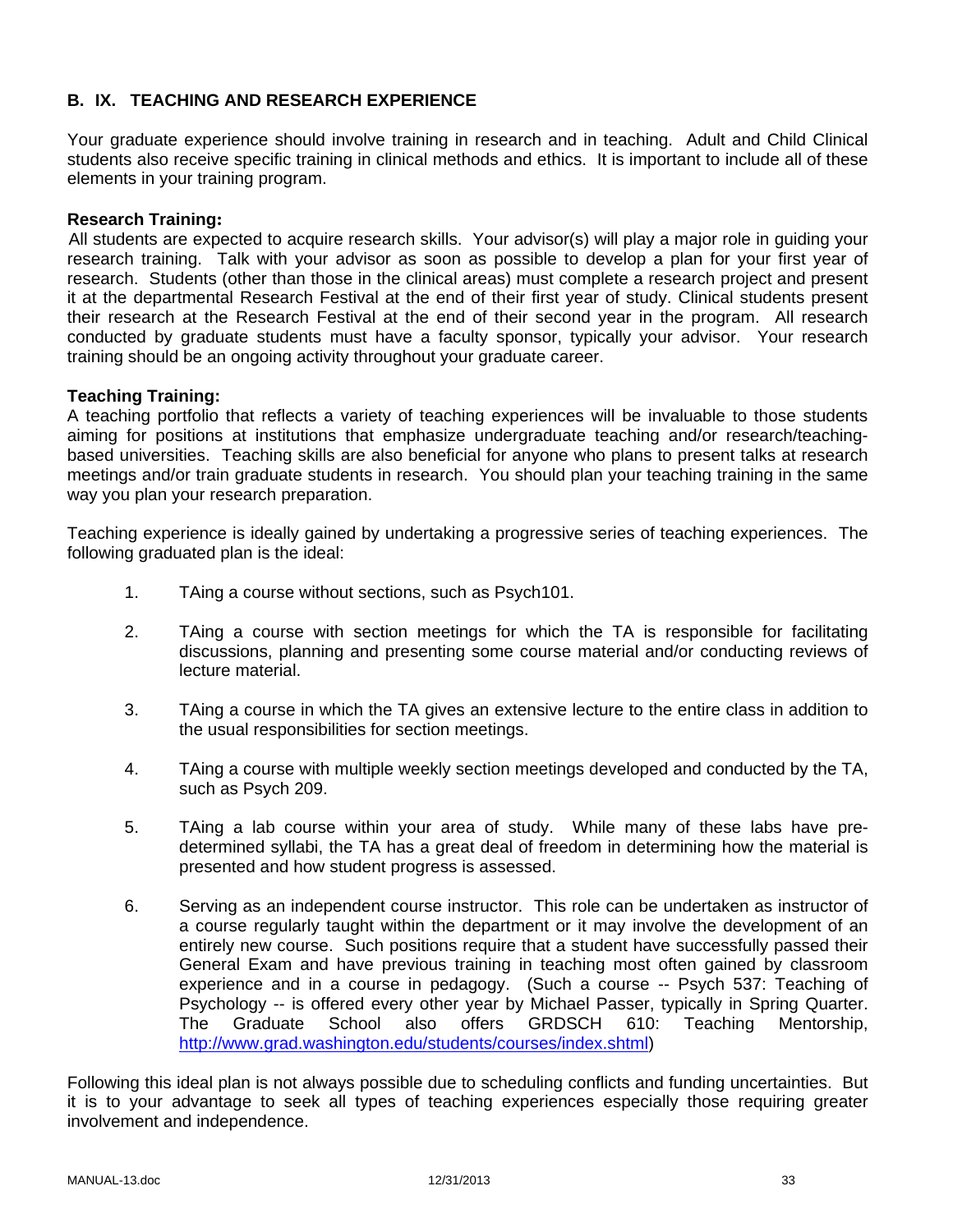**Teaching Portfolio:** You should keep careful records of all your teaching experiences noting the tasks you performed for each course. Syllabi for the courses and any course materials you develop (review sheets, exams, etc.) should be included in your portfolio. Student and instructor evaluations of your performance should be sought for each course and included in your portfolio.

While this may seem like busy work as you begin the process, the portfolio will serve you well as you apply for jobs and move up the academic ladder.

Syllabi and reading lists of courses you take but do not TA should be kept in a separate file. These will be useful if you are ever asked to develop a similar course. Clinical students will need such information if they apply for licensure.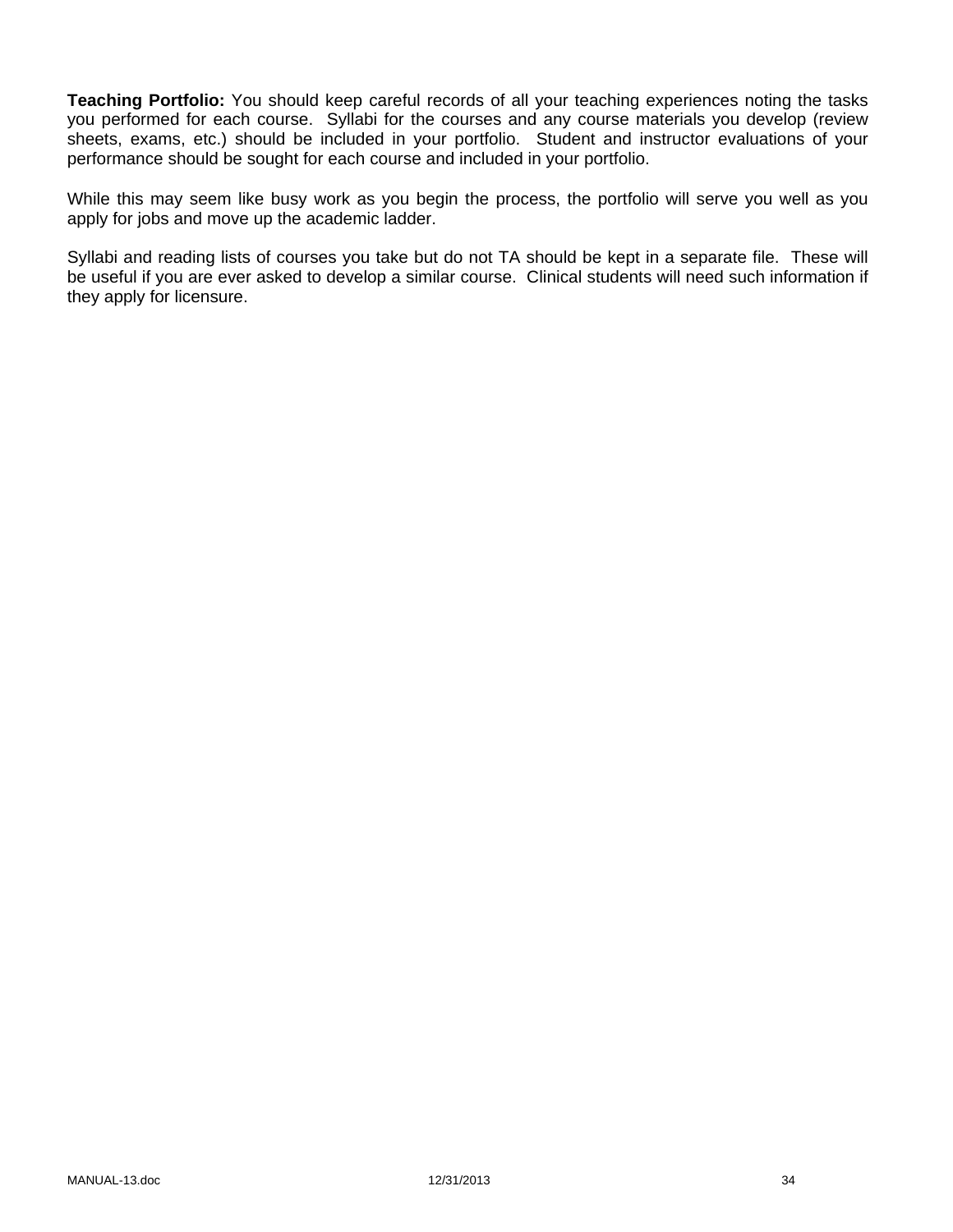# **C. AREAS OF STUDY AND AREA COURSE REQUIREMENTS**

### **C. I. DEPARTMENTAL REQUIREMENTS**

The Department of Psychology has course requirements for all graduate students. They are:

- **1.** *Orientation:* Psych 500 A (1 credit) & *Psychology Proseminar:* Psych 500B (1 credit) First year students are required to take Psych 500A, Psychology Orientation. This course is held at the end of September, during the week prior to the official start of the academic year. All first year students are also required to register for Psych 500B, Proseminar in Psychology their first three academic quarters and recommended thereafter. These occur throughout the year at a regularly scheduled time.
- **2.** *Statistics and General Methodology: During the first year*, you must successfully complete (accomplished by achieving a grade of at least 2.7) or place out of (and replace with higher level courses) two basic statistics courses and two laboratories:

| Laboratory in Statistical Computation I      |
|----------------------------------------------|
| Laboratory in Statistical Computation II     |
| Introduction to Statistics and Data Analysis |
| Linear Models and Data Analysis              |
|                                              |

In addition, students in most Areas are required to take one or more additional courses in statistics, mathematics, or computational science. These courses are specified by the individual Areas (see next few pages).

**3.** *Area Course Requirements:* All students are required to take a set of 6 or more courses, as required by the individual Areas (see next few pages). Some of these are specific courses, whereas others are left open. Any courses not pre-specified by the Area should be chosen, in consultation with your Advisor and Co-Advisor, to broaden and deepen your understanding of your chosen research field. These courses can be selected from anywhere on campus, within or outside the Psychology Department.

When appropriate, students are encouraged to use these courses to broaden their perspectives within Psychology by taking Core Concepts courses in Areas outside their own. Suggestions for appropriate out-of-area Core Concepts courses are made by most of the individual Areas (See next few pages).

- **4.** *Seminars and Advanced Seminars* (including Colloquium): All students are strongly encouraged to attend a Seminar (Psych 550-558) as specified by their Area, and some areas require attendance (see next few pages). Students are also required to register for and attend the **Departmental Colloquium** (Psych 550A) their first three quarters, and recommended thereafter. In order to receive credit, students will need to complete a brief survey after the talk; forms will be provided at the lecture hall.
- **5.** *Substitutions***:** In consultation with their Advisors and Co-Advisors, students are encouraged to work out a coherent program of coursework that serves their goals. Substitutions for required courses can be requested by including the substitutions and a rationale for them in your Annual Plan. The signed Annual Plan should then be submitted to your Graduate Training Committee Representative for review.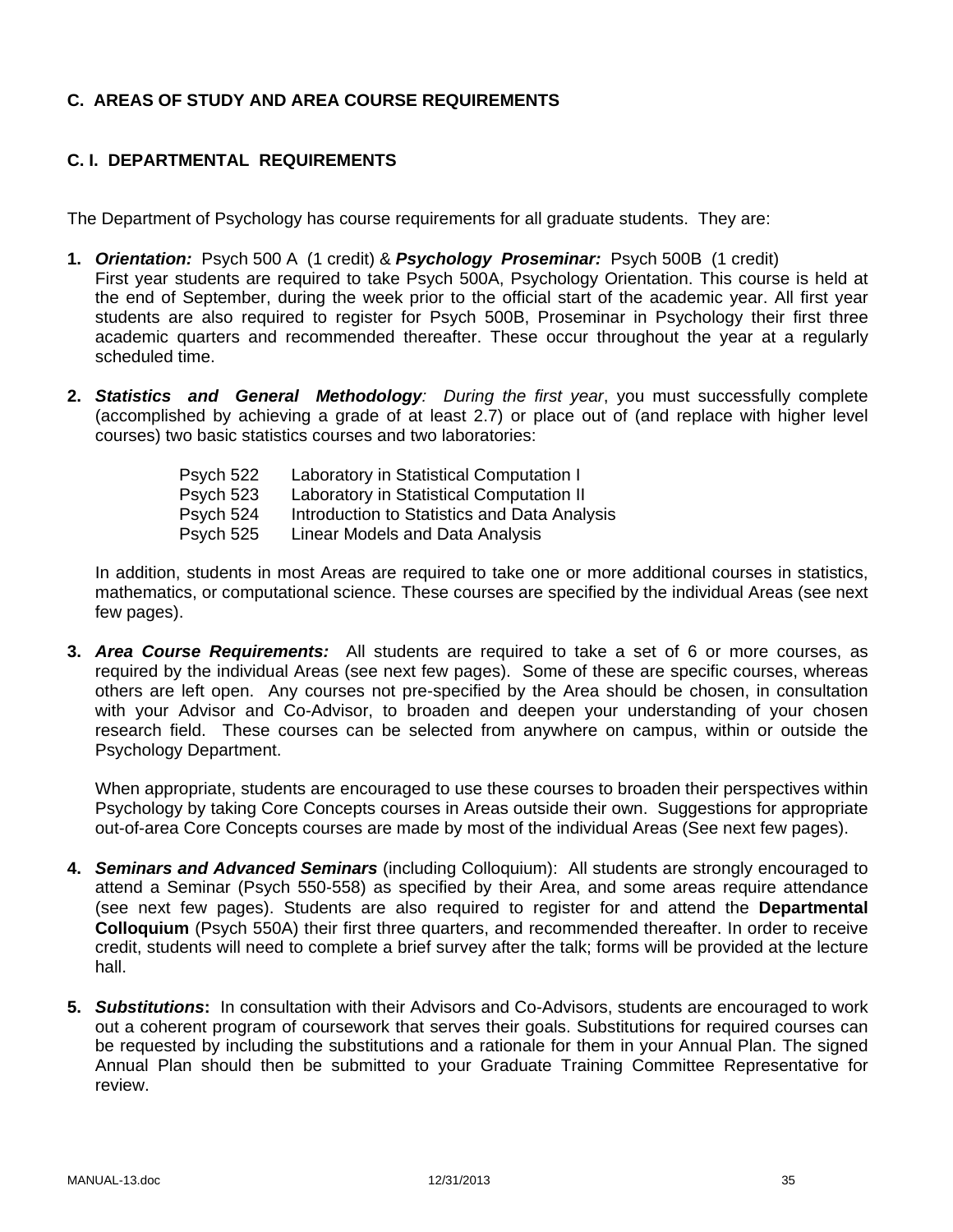Due to APA accreditation requirements, substitutions are more constrained in Clinical and Child Clinical than in other Areas. Requests for substitutions in these Areas should be vetted with the Director of Clinical Training.

**6.** *Supervisory Committee.* Your Supervisory Committee will review your coursework at the time of your General Exam, and may recommend or require additional courses.

## *Additional Course Requirements***: Beyond these Departmental requirements, your Area, advisor, and Supervisory Committee will recommend or require additional coursework designed with your stated goals in mind.**

All required course work in these areas should be taken for a grade, unless the course itself is offered only on a credit/no credit (CR/NC) basis. **As stated by the Graduate School, at least half of your program must be in courses 500 or above.**

## *Area Representatives - Graduate Training Committee 2013-2014*

|                                 | Area Rep (GTC)                  | <b>Area Coordinator (Head)</b> |
|---------------------------------|---------------------------------|--------------------------------|
| <b>Animal Behavior</b>          | David Barash(ASp), Renee Ha (W) | Joe Sisneros                   |
| <b>Adult Clinical</b>           | Ron Smith                       | Jane Simoni, Lori Zoellner     |
| <b>Behavioral Neuroscience</b>  | <b>Ellen Covey</b>              | Jeansok Kim                    |
| <b>Child Clinical</b>           | Lynn Katz                       | Liliana Lengua                 |
| <b>Cognition and Perception</b> | Susan Joslyn                    | Geoff Boynton                  |
| Developmental                   | Betty Repacholi                 | <b>Betty Repacholi</b>         |
| Social Psychology & Personality | Sapna Cheryan                   | <b>Cheryl Kaiser</b>           |
| Quantitative                    | <b>Brian Flaherty</b>           | Kevin King                     |
|                                 |                                 |                                |

| <b>Graduate Student Representatives</b> | Laura Brady, Kelsey McCune |
|-----------------------------------------|----------------------------|
|-----------------------------------------|----------------------------|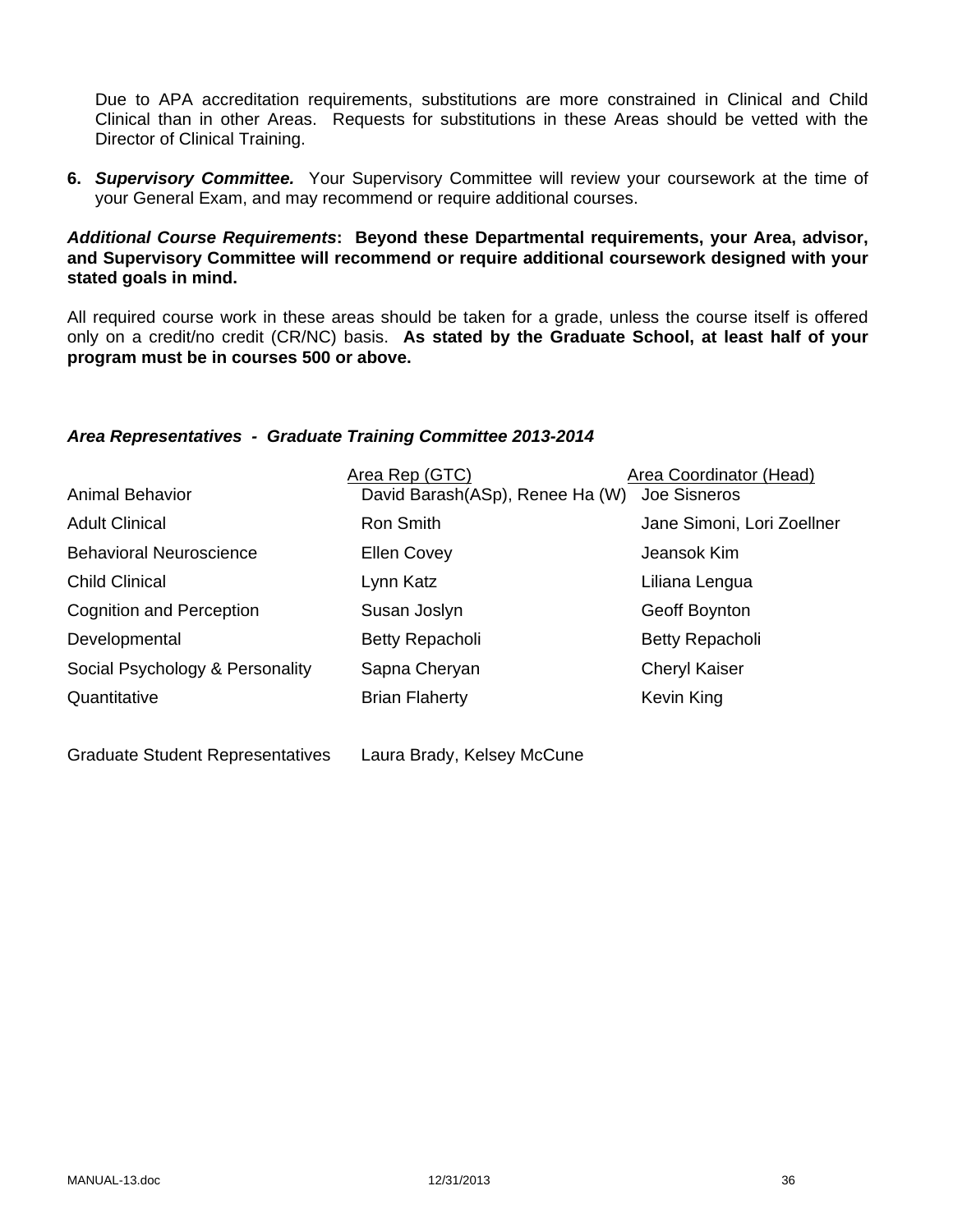## **C. II. AREA REQUIREMENTS**

In addition to the Departmental course requirements, the individual Areas may add requirements. Following are the current requirements by Area.

#### **Animal Behavior**

#### **For Animal Behavior students, Departmental requirements #2, #3, and #4 are augmented as follows:**

2. Statistics/Mathematics/Computational courses. No fifth quantitative course is required at the present time.

3. Area course requirements. All Animal Behavior students are required to take the following two courses:

Psych 502 Core Concepts in Animal Behavior (required)

Psych 505 Core Concepts in Neuroethology (required)

And at least one from the following:

- Psych 503 Core Concepts in Behavior Genetics (as of 2011-2012 currently not being offered in near future)
- Psych 504 Core Concepts in Behavioral Neuroscience
- Psych 506 Core Concepts in Cognitive Neuroscience
- Psych 507 Core Concepts in Cognitive Psychology
- Psych 508 Core Concepts in Perception (currently not being offered in near future)
- Psych 513 Core Concepts in Biological Basis of Development
- Psych 562 Evolutionary Psychology

**The Area also requires three additional courses**, selected to broaden and deepen your understanding of your research specialty. These courses should be chosen in consultation with your Advisor and Co-Advisor. They can be additional Core Concepts courses in any Area, or other courses chosen from anywhere on campus, within or outside the Psychology Department.

The following Out-of Area Core Concepts courses may be particularly appropriate for Animal Behavior students:

504 - Core Concepts in Behavioral Neuroscience

506 - Core Concepts in Cognitive Neuroscience

513 - Core Concepts in Biological Basis of Development

4. Seminars and Advanced Seminars. All Animal Behavior students are required to take at least three quarters of Psych 551, Seminar in Animal Behavior.

All Animal Behavior students are strongly encouraged to participate in additional Seminars and Advanced Seminars, both within and outside their Area, throughout their graduate careers.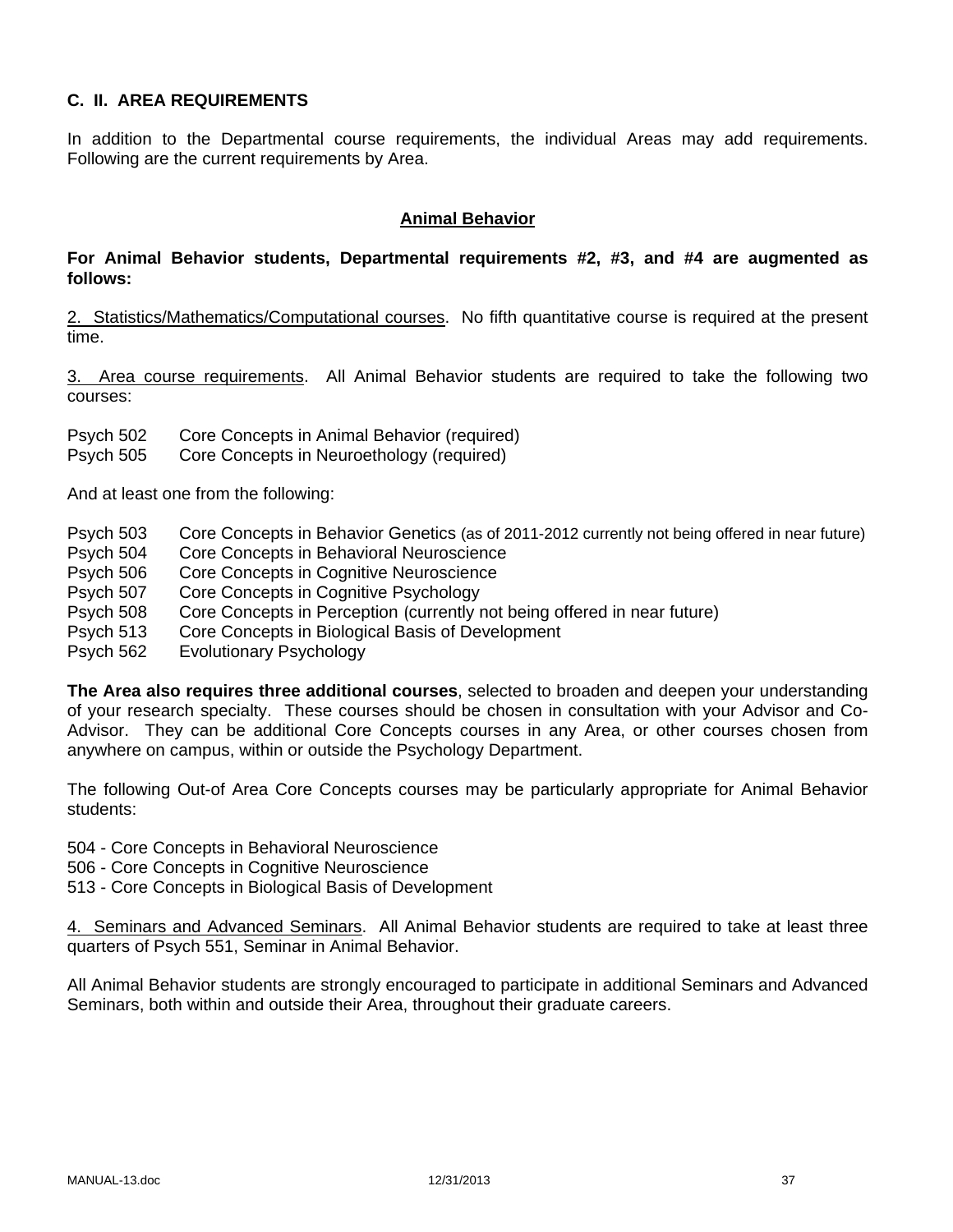## **Behavioral Neuroscience (BNS)**

## **For BNS students, Departmental requirements #2, #3, and #4 are augmented as follows:**

2. Statistics/Mathematics/Computational course. No fifth quantitative course is required by BNS at the present time.

3. Area course requirements. All BNS students are required to take 7 courses, as follows:

#### **Three from the following course (mandatory):**

Psych 421 Neural Basis of Behavior (Fulfilled if comparable undergrad course has been taken and earned an "A")

Psych 504 Core Concepts in Behavioral Neuroscience (1 Quarter)

NeuBeh 502 Introduction to Neurobiology: Sensory & Motor Systems

NeuBeh 503 Introduction to Neurobiology: Cognitive and Integrative Neuroscience

#### **Plus one of the following courses (mandatory):**

NeuBeh 501 Molecular & Cellular Neurobiology (This course has been modified) NeuBeh 504 (formerly Conj 531) Biophysics of Nerve, Muscle & Synapse

#### **Plus three additional Psychology courses selected from the following:**

Psych 565 Quantifying Brain Structure

No more than one of the following undergraduate courses:

- Psych 423 Sensory Basis of Behavior
- Psych 424 Vision and Its Physiological Basis (will be changed to grad course; thus moved to below list)
- Psych 426 Neurobiology of Learning and Memory
- Psych 427 Behavioral Endocrinology
- Psych 430 Development of Brain Connections

OR courses in BIOLOGY, COMPUTER SCIENCE (etc) related to BNS (the student will need an approval by his/her advisor)

One or more of the following courses:

- Psych 502 Core Concepts in Animal Behavior
- Psych 503 Core Concepts in Behavior Genetics (as of 2011-2012 currently not being offered in near future)
- Psych 506 Core Concepts in Cognitive Neuroscience

Psych 513 Core Concepts in Biological Basis of Development

Psych xxx Vision and Its Physiological Basis

OR other 'related' Psych and NeuB courses (preapproval required by the advisor)

4. Seminars and Advanced Seminars. Both Seminar in BNS (Psych 552A) and at least one Journal Club (e.g., Learning & Motivation, Auditory, etc; Psych 552B) are required every year, and strongly recommend every quarter until graduating.

#### *In addition, all BNS students are required to take at least one Advanced Seminar (usually 542, Advances in Behavioral Neuroscience), chosen in consultation with your Advisor and Co-Advisor.*

All BNS students are strongly encouraged to participate in additional Seminars and Advanced Seminars, both within and outside their Area, throughout their graduate careers.

#### **Adult and Child Clinical**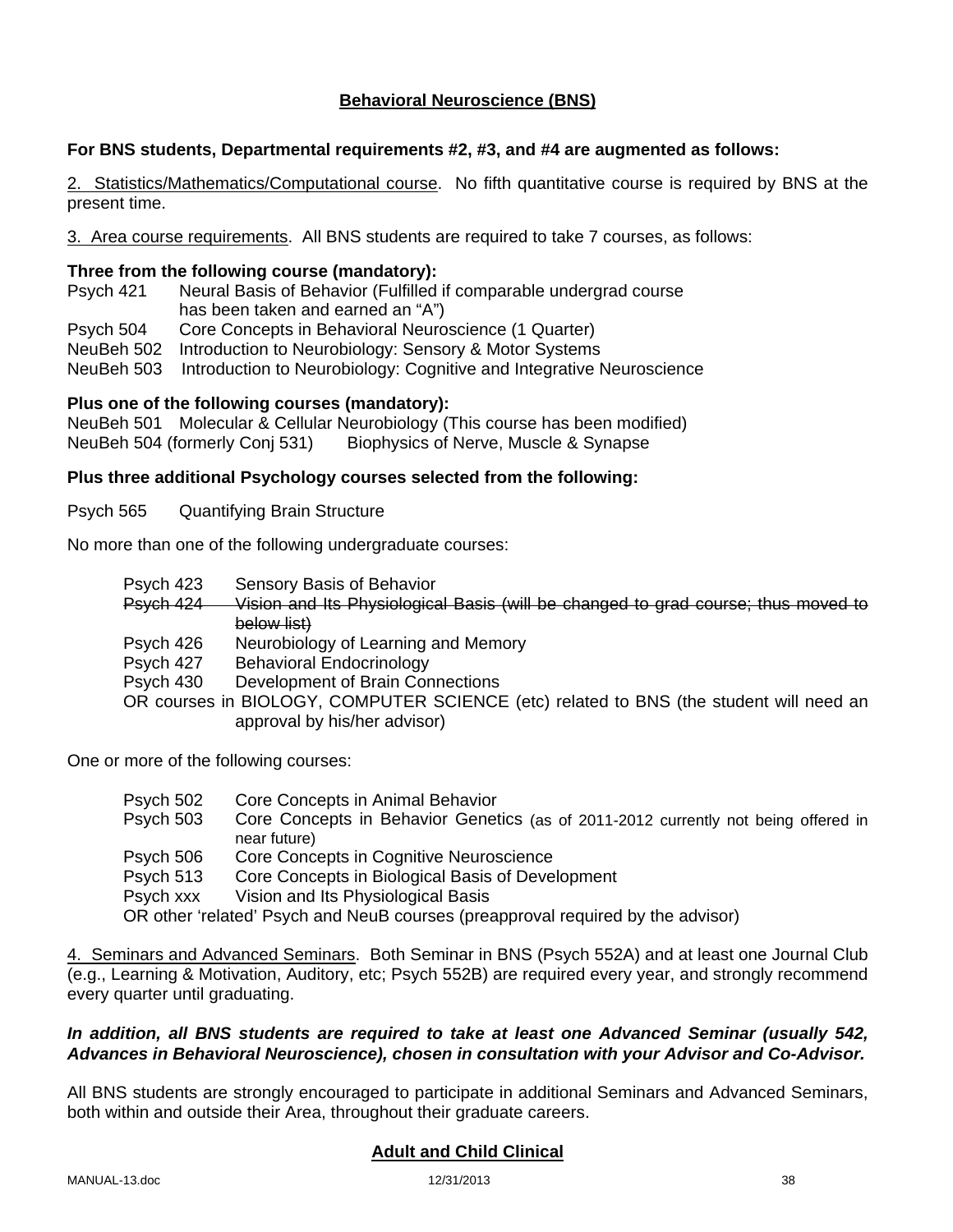| $500$ Sec A | 1 credit                                  | <b>Psychology Orientation</b><br>(register 1st quarter only)                                                                            |
|-------------|-------------------------------------------|-----------------------------------------------------------------------------------------------------------------------------------------|
| $500$ Sec B | Total of 3 credits                        | Proseminar<br>(register AWS qtrs during 1st year)                                                                                       |
| 550 Sec A   | Total of 3 credits                        | (register AWS qtrs during 1st year)<br>Psychology Colloquium                                                                            |
| 591         | Total of 2 credits                        | Issues in Clinical Psychology<br>(register A&W qtrs during 1st year)                                                                    |
| 524         | 4 credits                                 | Intro to Stats. & Data Analysis<br>(must register also for lab: Psych 522)                                                              |
| 522         | 2 credits                                 | Lab. in Statistical Computation I<br>(required for those taking Psych 524)                                                              |
| 525         | 4 credits                                 | Linear Models & Data Analysis<br>(must register also for lab: Psych 523)                                                                |
| 523         | 2 credits                                 | Lab. in Statistical Computation II (required for those taking Psych 525)                                                                |
| 531         | 4 credits                                 | Research Methods in Clinical and Community Psychology                                                                                   |
| 517         | 3 credits                                 | Core Concepts in Systems of Psychotherapy                                                                                               |
| 560         | 2-30 credits total                        | Research Strategies (lab-based research seminar; sign up whenever offered by<br>your advisor and you are participating in lab meetings) |
| 580         | 3 credits                                 | Minority Mental Health                                                                                                                  |
| 586         | 3 credits                                 | <b>Clinical Personality Assessment</b>                                                                                                  |
| 587         | 2 credits                                 | Clinical Methods: Interview                                                                                                             |
| 588         | 2 credits                                 | Clinical Methods: Ethics                                                                                                                |
| 589         | Total of 8 credits                        | $(2nd$ year students <b>must</b> register for AWSS)<br><b>Clinical Supervision</b>                                                      |
| 593A        | Var. credit $(1-6 \text{ cr}/\text{qtr})$ | $(A - 2nd$ yr students – Coll. attend. req'd)<br>Clinical <i>Practica</i> /Colloquium <sup>**</sup>                                     |
| 593B        | Var. credit $(1-6 \text{ cr}/\text{gtr})$ | $(B - 3rd$ yr and above)<br>Clinical <i>Practica</i> /Colloquium <sup>**</sup>                                                          |
|             |                                           |                                                                                                                                         |

#### Quick Listing of All Required Courses for Clinical Psychology

\*\*Required for all students seeing clients in the clinic.

#### *APA-Required Breadth Requirements*

As an APA-accredited program, we adhere to mandated requirements for demonstrated breadth of knowledge in areas outside of the clinical specialty. Specifically, students must complete coursework in the following areas: (1) biological aspects of behavior; (2) cognitive aspects of behavior; (3) social aspects of behavior; (4) human development, and (5) individual differences (e.g., personality). Courses offered within the clinical area do *not* satisfy these requirements. For example, a course in child psychopathology will not satisfy the developmental breadth requirement, nor will a course in cognitive therapy satisfy the cognitive requirement. Since licensing boards scrutinize graduate school transcripts to make sure these breadth requirements have been satisfied, it is recommended that whenever possible, you satisfy the requirement with a major course (i.e., a *Core Concepts in* ...or *Advances in* ...course) offered by faculty in other major areas of the department. Highly specific courses (e.g., courses in psychopharmacology or fMRI techniques for "biological bases") do not meet the APA "broad and general" course requirement. Likewise, Psych 550-level seminars do not satisfy this requirement. Non-clinical courses in other departments may sometimes satisfy a breadth requirement. If in doubt, consult with the Director of Clinical Training.

#### *Additional Requirements for General ("Adult") Track Students*

| 519          | 5 credits | Core Concepts in Psychology of Behavior Change                            |
|--------------|-----------|---------------------------------------------------------------------------|
| 511          | 3 credits | Core Concepts in Personality (fulfils APA individual differences breadth) |
|              |           | requirement)                                                              |
| 518          | 5 credits | Core Concepts in Behavior Disorders                                       |
| $plus \dots$ |           |                                                                           |

One course each in *Social, Cognitive, Developmental, Individual Differences* (satisfied by 511, above), *and Physiological Psychology (see APA breadth requirements above)* 

One of the following courses Note: Cannot be used as an out-of-area (developmental) breadth course; see below)

571 Child Psychopathology or 572 Child Treatment

At least one Outside Practicum (**must** register for Psych 597 – Field Work; see Appendix C) **Two** courses in Assessment:

 586 Clinical Personality Assessment **and** *a choice of***:**  576 (w/ 590 practicum), 578 (w/ 590 practicum), **or** 579 (Behavioral Assessment)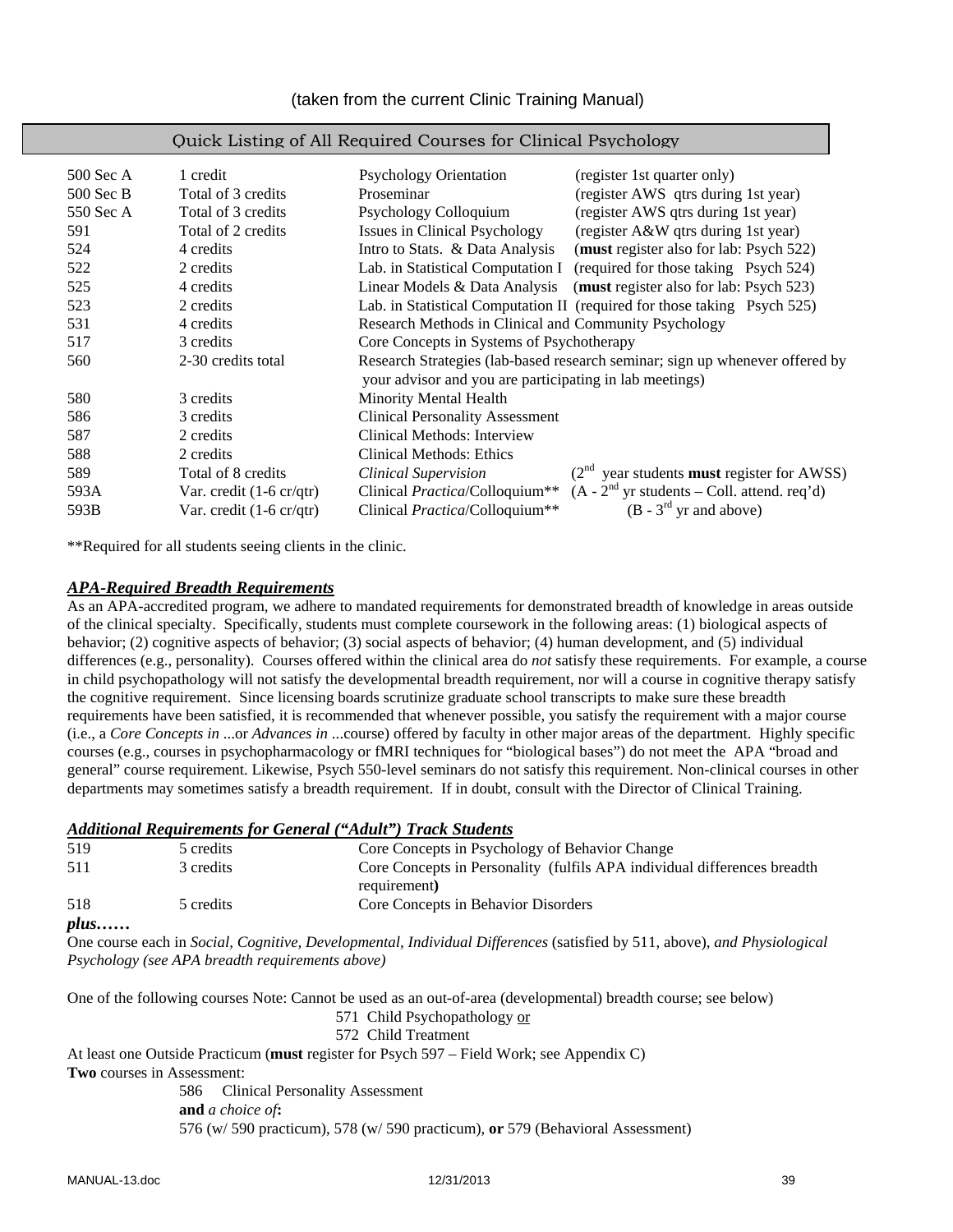Please note that training in cognitive assessment is required as a basis for neuropsychological assessment training, certain outside practica, and internship assignments. Ideally, students in our program will have training in personality, cognitive, and behavioral assessment.

#### *Additional Requirements for Child Track Students*

| 553          | 6 total   | Seminar in Child Clinical Psychology (required AWS qtrs for $1^{st \& 2^{nd}}$ year) |  |
|--------------|-----------|--------------------------------------------------------------------------------------|--|
| 571          | 5 credits | Child Psychopathology                                                                |  |
| 572          | 4 credits | Approaches to Child Treatment                                                        |  |
| 576          | 5 credits | (must register for Psych 590 also)<br>Assessment of Intelligence                     |  |
| 590          | 2 credits | (required for those taking 576)<br>Practicum in Psych. Assessment                    |  |
| 573          | 5 credits | Psychological Assessment of Children                                                 |  |
| $plus \dots$ |           |                                                                                      |  |

Two Outside Practica (**must** register for Psych 597; see Appendix C) At least one treatment seminar.

One additional quantitative methods course.

#### **Out-of-Area Requirements**

The Director of Clinical Training has no official say over what is required or offered in other areas in the Psychology Department. In general, courses used to fulfill within-area requirements may not also be used to fulfill out-of-area requirements. In addition, non-clinical courses taken at previous institutions toward another degree (e.g., a master's degree) may not be used toward fulfilling course requirements for the Ph.D. at the University of Washington unless approved by the head of the area in question based on the syllabus from the course in question.

*For Adult clinical students*, six or more courses must be taken from curriculum offerings outside the clinical area. Five of these courses must meet the APA curriculum guidelines for "breadth of scientific psychology." Therefore, students must complete one "broad and general" course each covering biological, cognitive, affective, developmental, individual differences, and social aspects of behavior, plus at least one course in psychological measurement (see next section). The balance of the six-or-more courses is to be determined by mutual agreement between the student and co-advisors or supervisory committee. These courses should be selected with an eye toward developing cohesive themes of subspecialty expertise pertinent to the student's future research and clinical endeavors.

*For Child clinical students*, the out-of-area coursework consists of the three core developmental courses listed below, which also serve to meet the aforementioned APA guidelines for one course each in social, cognitive, and biological bases of behavior. One 400-level course on the same topic may be substituted for the following courses with the approval of the advisor.

| Psych $513$ | Core Concepts in Biological Basis of Development            | (4) |     |
|-------------|-------------------------------------------------------------|-----|-----|
| Psych $514$ | Core Concepts in Early Cognitive and Linguistic Development |     | (4) |
| Psych $515$ | Core Concepts in Personality and Social Development         | (4) |     |

#### **APA Competency Areas**

According to current regulations of the APA Commission on Accreditation, students in accredited programs must develop doctoral-level competency in the following domains of psychological science and application:

- 1. Biological aspects of behavior
- 2. Cognitive aspects of behavior
- 3. Affective aspects of behavior
- 4. Human development
- 5. Social aspects of behavior
- 6. Individual differences/personality
- 7. History and systems of psychology (hence the history readings in Psych 591)
- 8. Psychological measurement
- 9. Research methodology
- 10. Techniques of data analysis
- 11. Psychopathology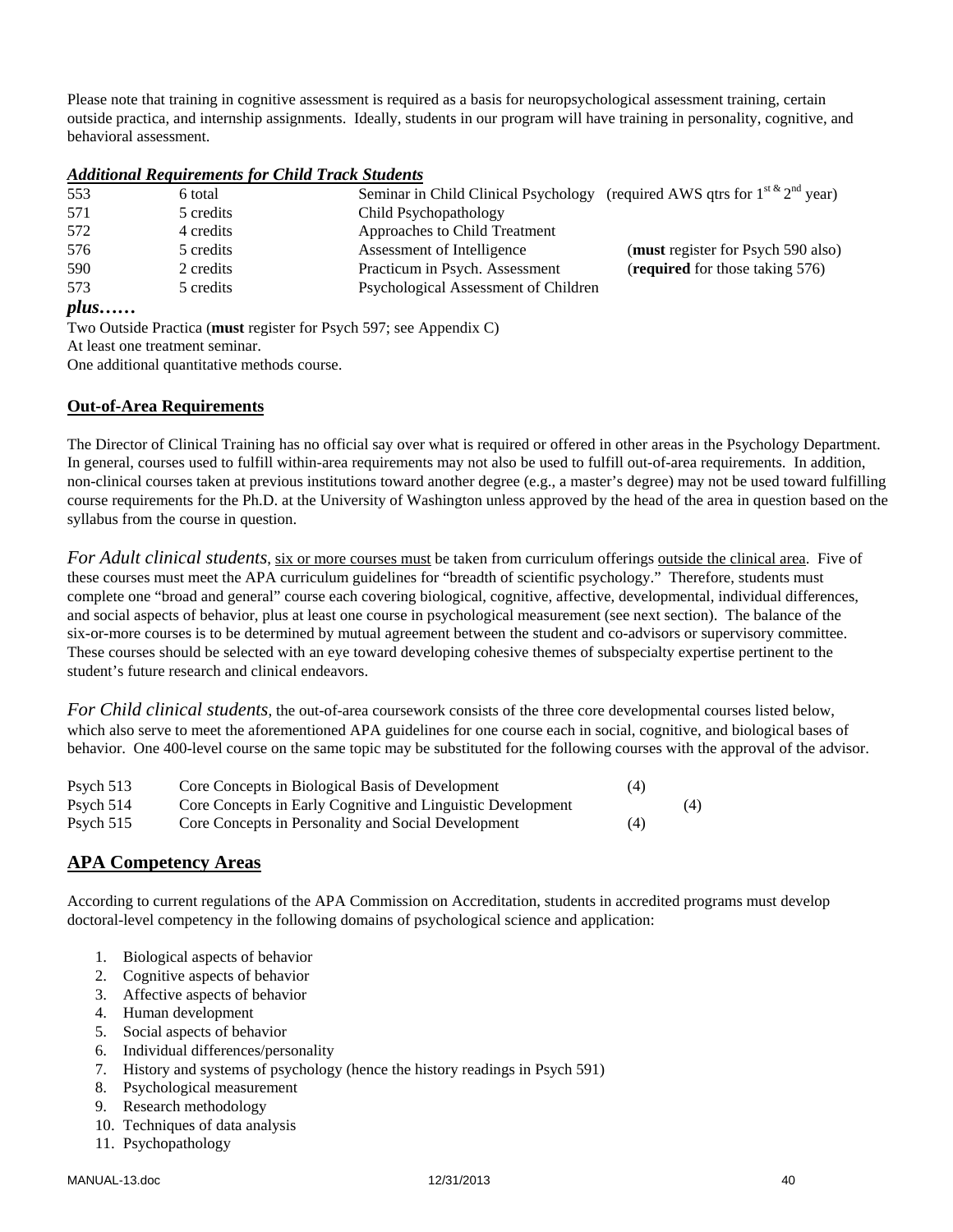- 12. Theories and techniques of assessment and diagnosis
- 13. Theories and methods of intervention
- 14. Theories and methods for evaluating the efficacy of interventions
- 15. Professional ethics and standards
- 16. Theories and methods of supervision
- 17. Theories and methods of consultation
- 18. Issues of cultural and individual diversity relevant to all of the areas above

As a program, we are expected to provide coursework and training in all of the above areas, and to foster "attitudes essential to lifelong learning, scholarly inquiry, and professional problem solving." (Colloquia and seminars are one vehicle for the latter.)

**Licensure considerations**. State licensing boards expect your transcript to reflect formal coursework in all of the above areas. Our clinical curriculum covers all of the topics relevant to the clinical and professional domains. Areas (1) through (6) are the "breadth" areas that are satisfied by coursework in other areas of the department (history and systems being covered in Psych 591) and should be taken very seriously if you expect to get licensed. As noted elsewhere, graduate "Core Concepts" and comprehensive "Advances in…" courses offered by other areas of the department will pass muster, but highly specific courses (e.g., courses in psychopharmacology or fMRI techniques for "biological bases") do not meet either APA or most licensing board requirements. Licensure applicants are routinely asked to provide copies of the course syllabi in areas where there are questions, **so by all means save hard and/or electronic copies of every course syllabus you ever receive, even in your clinical courses**. One issue we sometimes have to deal with is designated "semester hour" requirements in certain states, which can cause problems because of our quarter system. You'll need to demonstrate that your course is as comprehensive as a semester course (they are, which is why you 're always feeling overwhelmed), and you'll need your syllabus for this as well.

**Finally, in addition to keeping an electronic or hard copy of every course syllabus syllabus as you go through the program, it is strongly recommended that when you graduate you deposit all relevant materials (syllabi, transcript, etc) with the Association of State and Provincial Licensing Board's Credentials Bank. For a modest fee, this will keep everything you need for licensure in any state or province available to be forwarded to the particular licensing board. The web address is <http://www.asppb.net/i4a/pages/index.cfm?pageid=3463>.** 

#### **Other Requirements:**

Psych 800 – **27** Minimum Required Credits in Dissertation Research

A one-year APA-approved predoctoral internship or its equivalent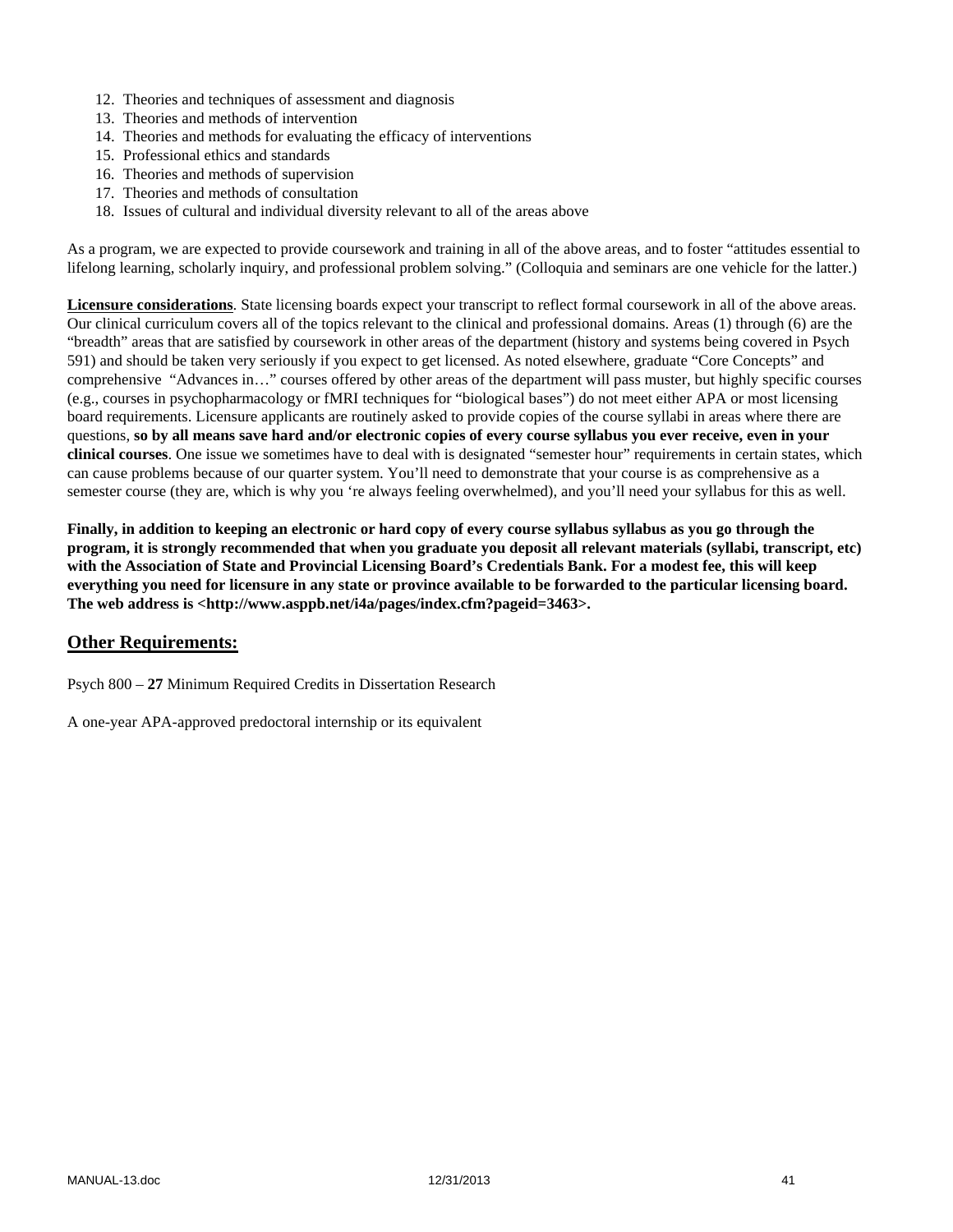## **Cognition/Perception**

#### **For Cognition/Perception students, Departmental requirements #2, #3, and #4 are augmented as follows:**

2. Statistics/Mathematics/Computational courses. In addition to the four courses required by the department, Cognition/Perception students are required to take one additional quantitative course, within or outside the Department. This course should be selected in consultation with your Advisor and Co-Advisor.

3. Area course requirements. Cognition/Perception students are required to take the three Cognition/Perception Core Concepts courses:

Psych 506 Core Concepts in Cognitive Neuroscience

Psych 507 Core Concepts in Cognitive Psychology

AND

Psych 508 Core Concepts in Perception OR Psych 488 Boynton's Topics in Vision OR

To be determined with your advisors and GTC Rep.

**The Area also requires three additional courses**, selected to broaden and deepen your understanding of your research specialty. These courses should be chosen in consultation with your Advisor and Co-Advisor. They can be additional Core Concepts courses in any Area, or other courses chosen from anywhere on campus, within or outside the Psychology Department.

The following out-of Area Core Concepts courses may be particularly appropriate for Cognition/ Perception students:

- Psych 504 Core Concepts in Behavioral Neuroscience
- Psych 510 Core Concepts in Social Psychology

Psych 514 Core Concepts in Cognitive and Linguistic Development

Psych 515 Core Concepts in Personality and Social Development

4. Seminars and Advanced Seminars. First year Cognition/Perception students are required to take three quarters of Psych 555, Seminar in Cognition/Perception.

All Cognition/Perception students are strongly encouraged to participate in additional Seminars and Advanced Seminars, both within and outside their Area, throughout their graduate careers.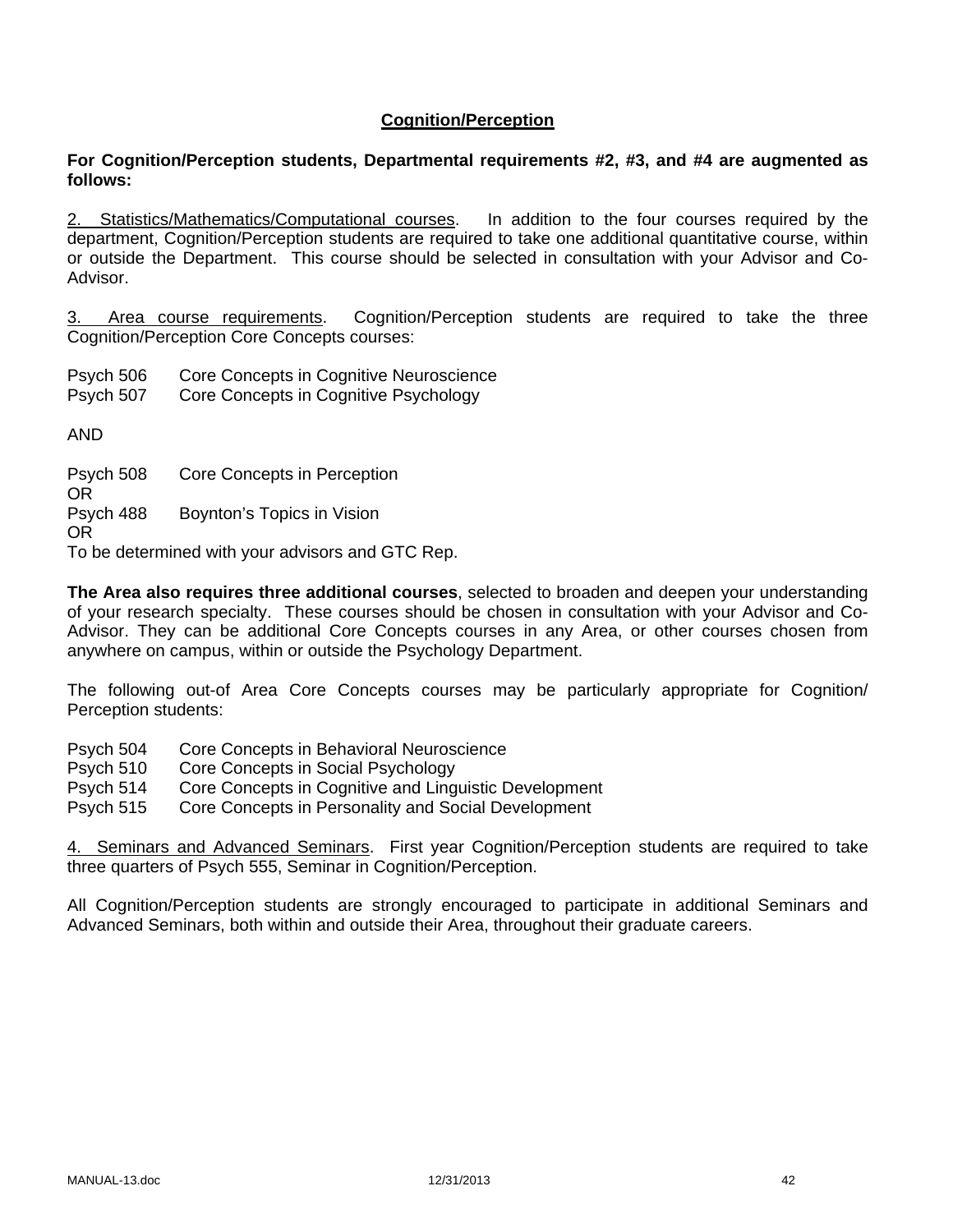## **Developmental**

#### **For Developmental students, Departmental requirements #2, #3, and #4 are augmented as follows:**

2. Statistics/Mathematics/Çomputational courses. In addition to the four courses required by the Department, Developmental students are required to take Psych 529, Advanced Research Methods OR another substantive statistics course that is relevant to your research. Your advisor and co-advisor must approve your chosen course. Please note that Methods courses do not meet this additional developmental area statistics requirement.

3. Area course requirements. Developmental students are required to take the three Developmental Area Core Concepts courses:

- Psych 513 Core Concepts in Biological Basis of Development
- Psych 514 Core Concepts in Early Cognitive and Linguistic Development

Psych 515 Core Concepts in Personality and Social Development

These courses are usually offered once every year or once every two years. Students will typically complete these courses during their 1st and 2nd year in the program.

The Area also requires three additional substantive courses, selected to broaden and deepen your understanding of your research specialty (note: lab meetings, journal clubs and other 1 credit seminars do not meet the requirement. Likewise, taking a grant writing course or a course designed to help you develop your teaching skills is excluded from this). These courses should be chosen in consultation with your Advisor and Co-Advisor. These can be additional Core Concepts courses in any area of Psychology, or any other courses (graduate or undergraduate) within or outside the Psychology Department.

The following out-of-Area Core Concepts courses may be particularly appropriate for Developmental students, depending on the student's research specialty:

Psych 503 Core Concepts in Behavior Genetics (as of 2011-2012 currently not being offered in near future)

- Psych 504 Core Concepts in Behavioral Neuroscience
- Psych 507 Core Concepts in Cognitive Psychology
- Psych 510 Core Concepts in Social Psychology
- Psych 511 Core Concepts in Personality

There are no Core Concepts courses in Child Clinical, but the following may be of interest:

Psych 543 - Advances in Child Clinical Psychology Psych 571 - Child Psychopathology

4. Seminars. All Developmental students are required to take Psych 556, Seminar in Developmental Psychology on a quarterly basis until graduation.

All Developmental students are strongly encouraged to participate in additional Seminars and Advanced Seminars, both within and outside their Area, throughout their graduate careers.

5. Submitting a Master's. As of 2012, all Developmental students are required to complete a Master's by the end of their 2<sup>nd</sup> year. Please refer to page 24 in this manual for the Departmental requirements on completing a Master's (thesis option only). Students are no longer required to write up their First Year Project. Please see the Developmental area program manual for detailed instructions.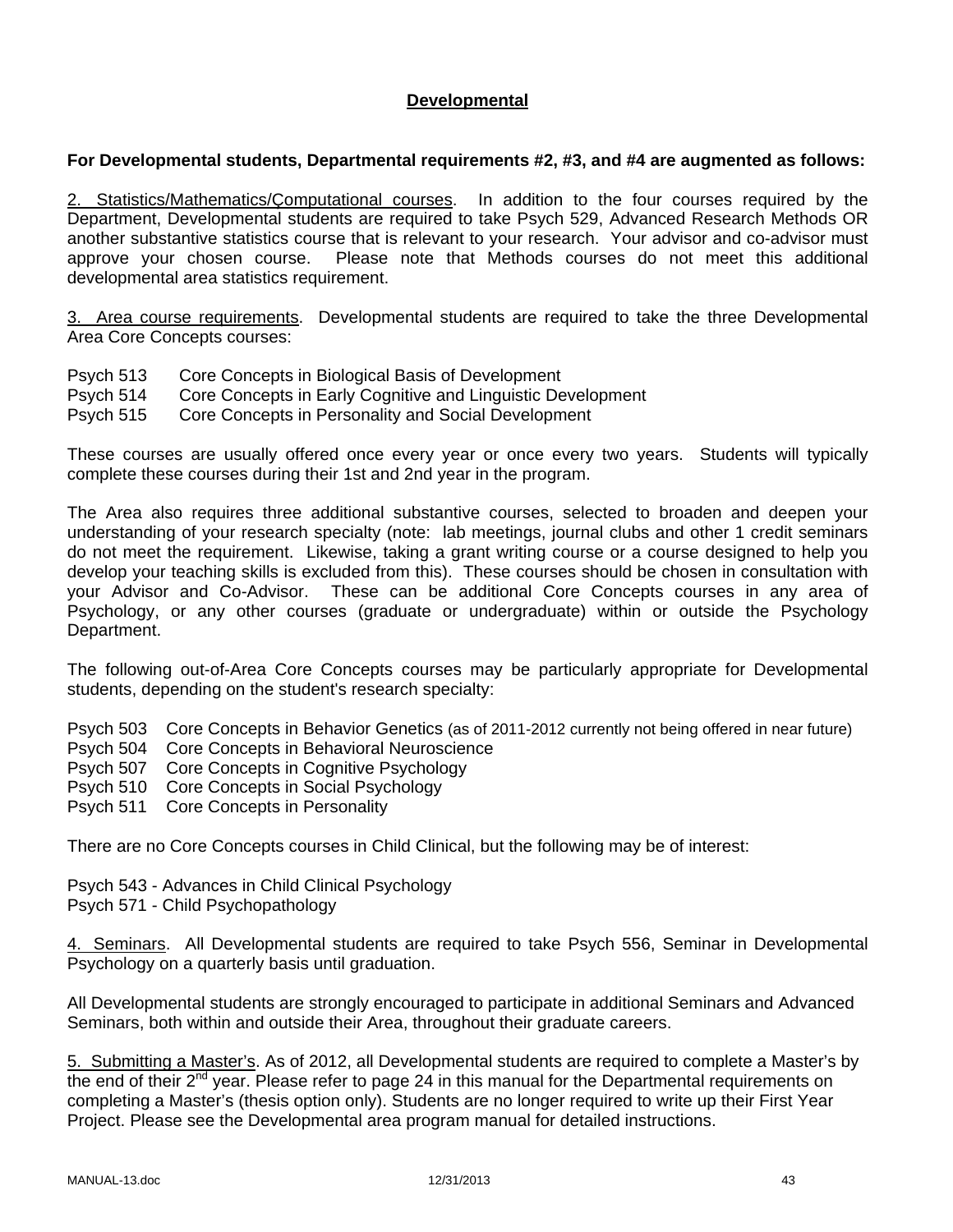## **Quantitative**

## **For Quantitative students, Departmental requirements #2, #3, and #4 are augmented as follows:**

2. Statistics and General Methodology: In the first year, all Quantitative students must successfully complete (or waive) the Department's two quarter statistics sequence. Students waiving these two courses must replace them with other quantitative courses. Please note that all credit requirements of the Graduate School apply and if fewer credits are taken for replacement courses of Psych 522, 523, 524 and 525, those credits need to be made up elsewhere.

3. Area Course Requirements: Within the quantitative area, additional coursework will largely focus on statistical, mathematical and/or other methodological topics. These courses should be selected to support the student's research emphases. For example, a student focusing on psychometrics might take measurement, confirmatory factor analysis and structural equation models, and )other similar courses. A student focused on computation might choose courses on programming, optimization and Bayesian statistics.

In addition to statistical, mathematical, computational and/or other methodologically focused coursework, Quantitative area course requirements will also typically include two substantively focused courses (e.g., theories of addiction, social determinants of health, cognitive development). This substantively focused coursework is designed to help students develop substantive expertise that provides a context for their quantitative research. Faculty with expertise in the particular substantive areas may be ideal co-advisors and/or committee members. As with the quantitative courses, these substantively focused courses may be drawn from across the University.

Given these requirements, most quantitative students should expect to take no less than 12-18 credits of quantitative coursework beyond the requirements in #2 and no less than 8-12 credits in substantively oriented courses.

In rare circumstances and with advisor and co-advisor approval, a quantitative student may forgo the substantive oriented coursework in order to focus on mathematical and theoretical quantitative research. These students should expect to take no less than 20-25 course credits.

All Quantitative students are expected to discuss their course plans with their advisors and committee, and at their discretion, other relevant faculty (e.g., other Quantitative faculty or Center for Statistics and the Social Sciences faculty). These discussions should begin early (first quarter of study) and continue as needed.

4. Seminars. Quantitative students are required to enroll and participate in the Psychology Department's Quantitative Brown-bag (Methodology Mondays; Psych 558). Additionally, Quantitative students are strongly encouraged to attend CSSS seminars as well as relevant seminars in Statistics, Biostatistics, CSDE and elsewhere on campus.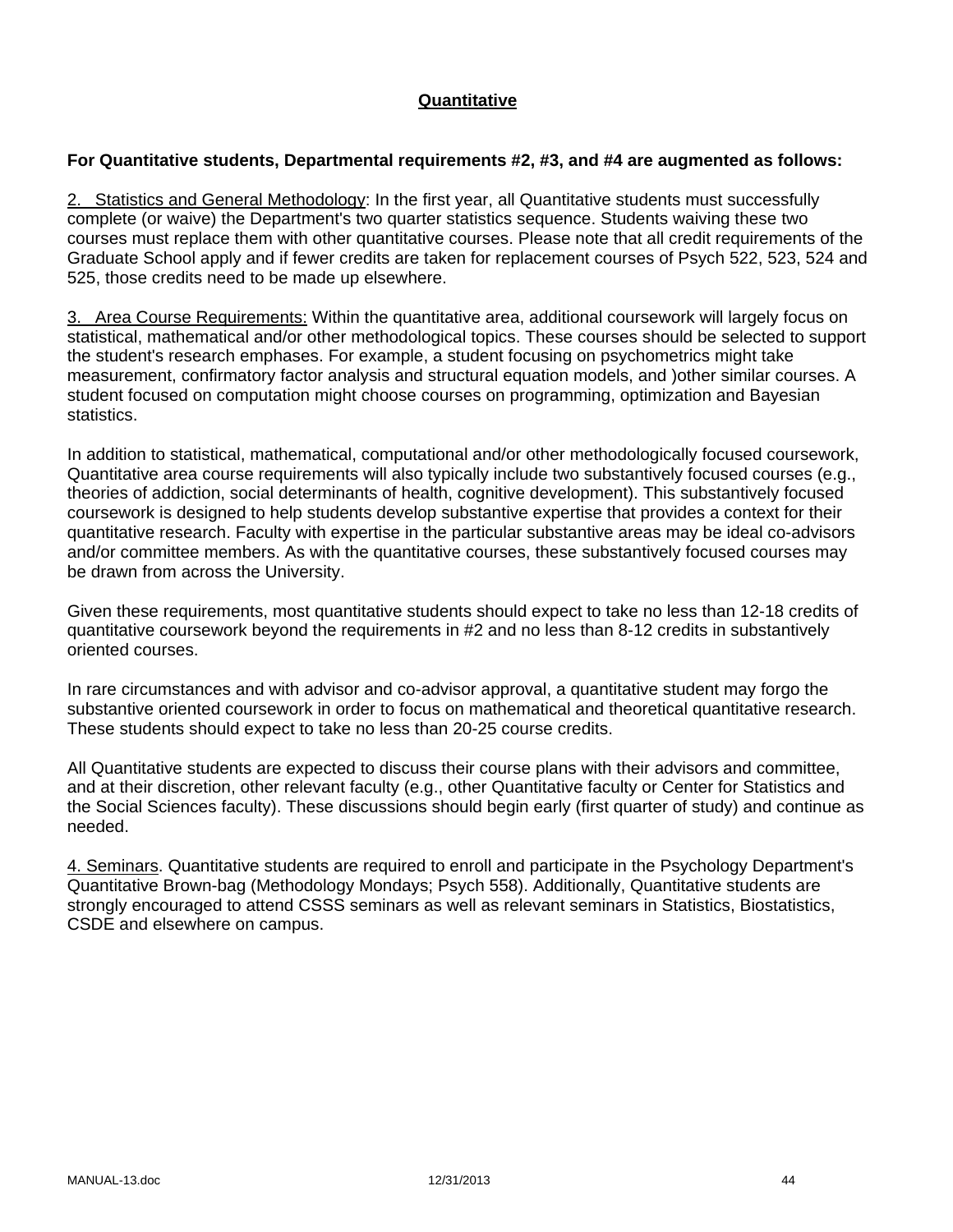#### **Social/Personality**

**For Social/Personality students, Departmental requirements #2, #3, and #4 are augmented as follows:**

2. Statistics/Mathematics/Computational courses. In addition to the four courses required by the Psychology Department, Social/Personality students are required to take one additional quantitative course, within or outside the Department.

3. Area course requirements. Social/Personality students are required to take the two Social/Personality Core Concepts courses:

- Psych 510 Core Concepts in Social Psychology (2 quarters)
- Psych 511 Core Concepts in Personality

**The Area also requires four additional courses,** selected to broaden and deepen your understanding of your research specialty. These courses should be chosen in consultation with your Advisor and Co-Advisor. They can be additional Core Concepts courses in any Area, or other courses chosen from anywhere on campus, within or outside the Psychology Department.

4. Seminars. Social/Personality students are required to take one departmental Seminar (Psych 550 - 558) every quarter throughout their graduate careers. Psych 557, Seminar in Social/Personality, is required at least once per year.

Students are strongly encouraged to participate in additional Seminars and Advanced Seminars, both within and outside their Area, throughout their graduate careers.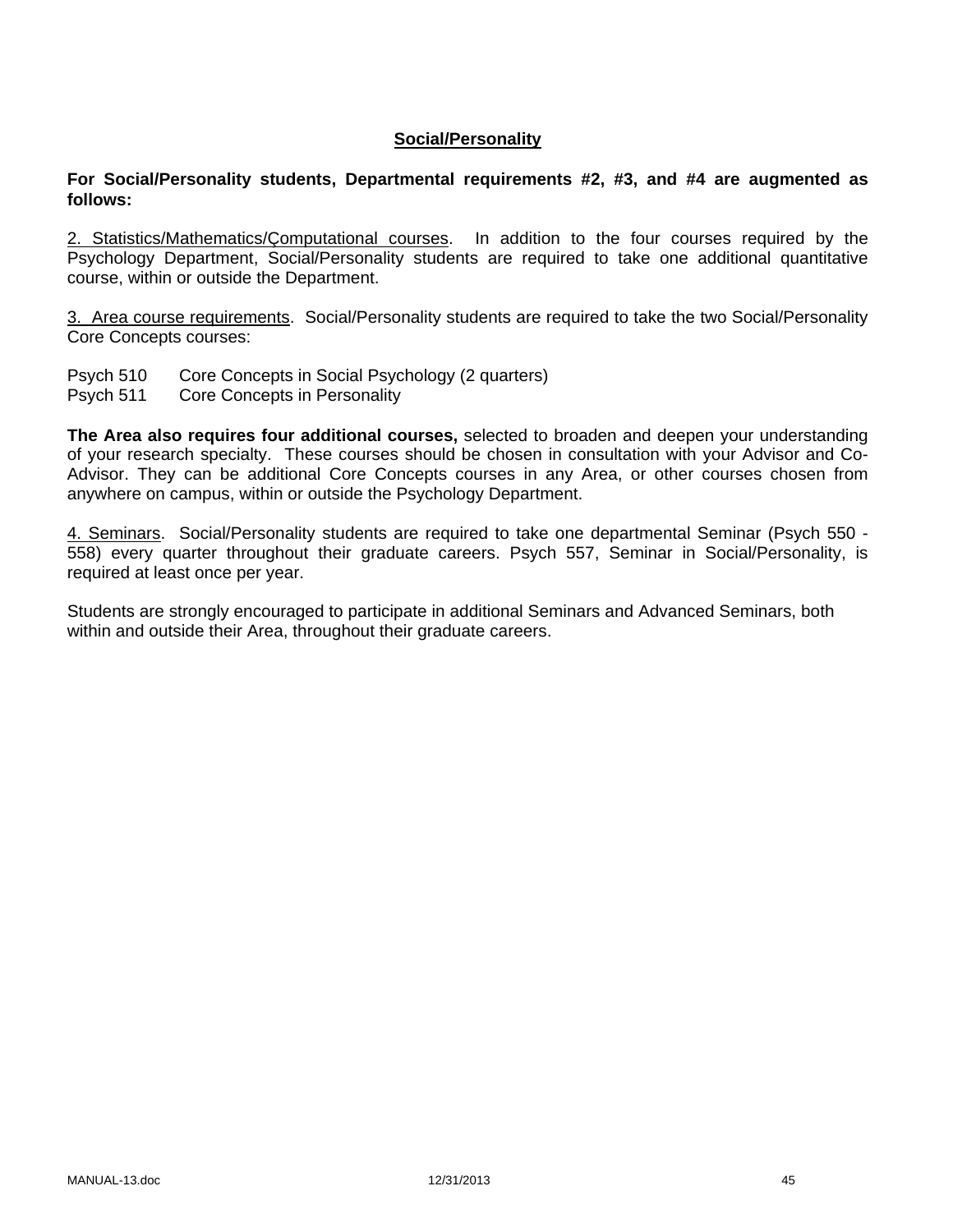## **C. III. OTHER SPECIALTY PROGRAMS**

In some cases, concentrations of work have been developed outside of the Department's Area structure. Two current specialty programs are listed below. Consult the advisor if you are interested in these programs.

#### **Quantitative Minor (coordinated by Brian Flaherty)**

Obtaining the quantitative minor denotes that a graduate student has fulfilled statistical, mathematical, computational, and/or other research methods training beyond basic department and area requirements. The following steps are required to obtain the minor.

- 1. Complete PSYCH 524 and 525 (or equivalent), passing with at least a 3.5 GPA
- 2. Formulate a plan of study with advisor(s)
- 3. Obtain final approval of plan
- 4. Complete plan and final documentation

Specifics about the plan of study, course requirements, and optional paper follow.

#### **Plan of study**

Before taking courses for the minor, formulate a plan of study. Your plan should be tailored to your research interests, as well as meet the requirements for the minor (see below). The plan should explain how your proposed coursework and any independent work advances your research interests.

Discuss this plan with your advisor and your area's quantitative point person. Once it is agreed upon by the student, advisor and area's quantitative point person, the plan must be submitted to a core quantitative faculty member for final approval. Upon final approval, the plan should be filed with the Department's Graduate Program Advisor (Lists of core quantitative and area quantitative point people are at the bottom.)

NOTE: Generally, the plan of study should be completed and approved prior to taking any courses toward the minor.

#### **Course requirements**

Coursework for the quantitative minor is in addition to Psych 524 & 525 (and their associated labs, 522 & 523) or equivalent courses required of all students. In order to be admitted to the Quantitative minor, 524 and 525 must each be passed with a grade of 3.5 or higher.

Four additional quantitative courses (for a minimum of 12 credits) are required for the minor.1 To count toward the minor, a course must be rigorous and include assessment of student learning. The student must attain a basic level of competence in the technique(s) presented. Merely knowing how to run software for the method is not enough. For this reason, CR/NC courses, labs, software classes, and workshops typically will not count toward the minor.

Most graduate students will have no trouble choosing their additional coursework from among regularly offered courses, in Psychology, CSSS or elsewhere on campus. Other students may wish or need to go farther afield. The quantitative faculty will endeavor to keep an up-to-date list of courses that count toward the minor on the web but students may petition inclusion of a specific course. Do this by providing a syllabus, any additional information necessary to assess if the course meets the rigor and student assessment criteria, and a brief rationale for the inclusion of the course. Petitions for course substitution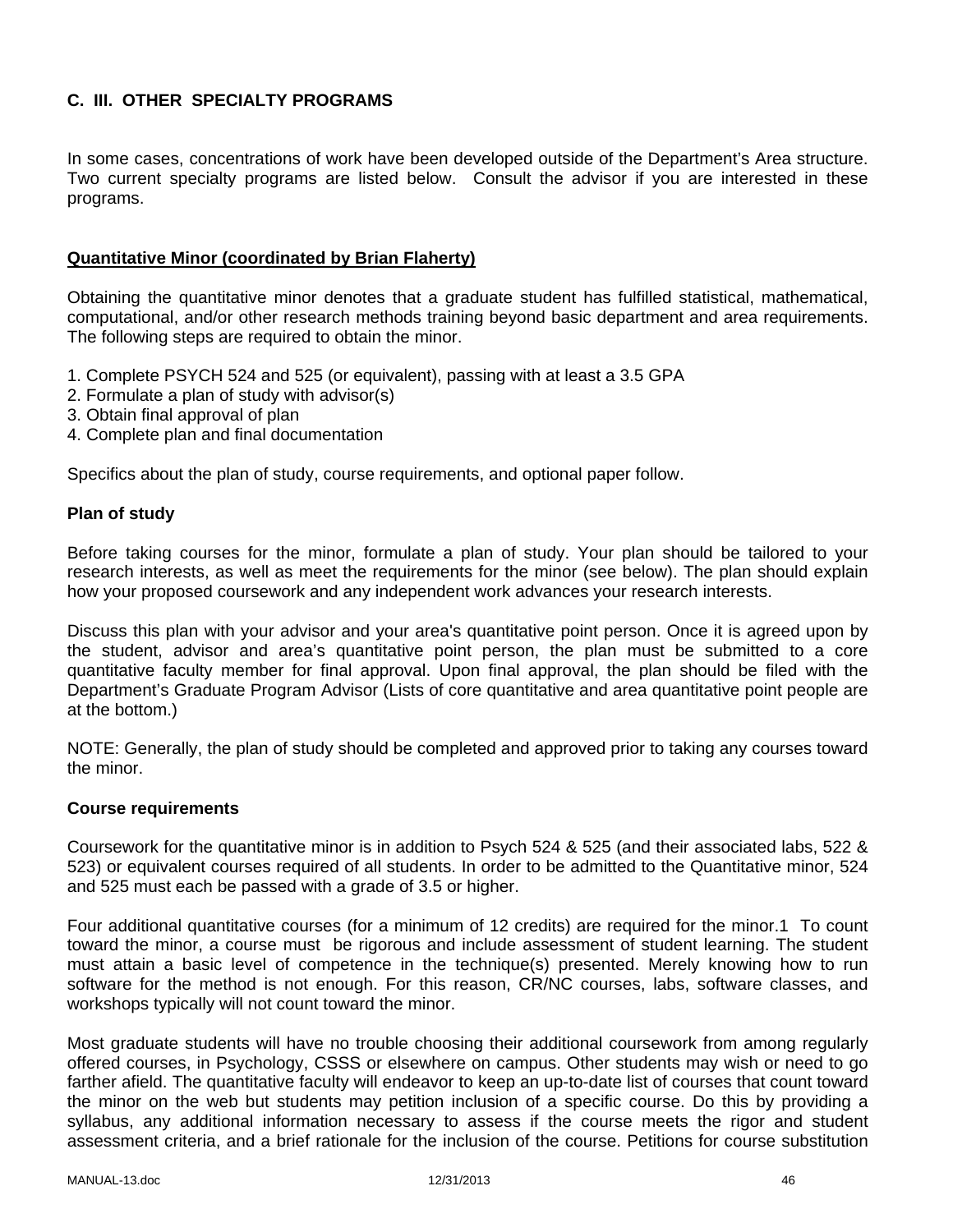should be submitted to the core quantitative faculty, who will determine whether the course is acceptable for inclusion in the minor.

All four additional quantitative classes must be passed with a minimum grade of 3.3.

## **Optional paper**

In place of one of the four additional courses, a student can choose to write a quantitative research paper or substantive research paper employing sophisticated quantitative techniques. Pedagogically, the goal of the paper is for the student to demonstrate competence in one or more quantitative methods they have learned. This paper will be read and evaluated by two quantitative faculty. Once approved, the paper should be submitted for a conference presentation and/or publication. When a student opts to write such a paper, the minimum number of additional course credits (over and above Psych 522, 523, 524, and 525) required for the minor is reduced to nine.

#### **Final documentation**

Once completed, record your work for the minor on the "Documentation of Completion of the Quantitative Minor" form available from the Graduate Program Advisor and on the webpage describing the Quantitative minor (link below).

This information and the minor application can be found here: http://web.psych.washington.edu/psych.php#p=224

The current list of courses automatically applicable to the minor is here: http://web.psych.washington.edu/psych.php#p=505

"Documentation of Completion of the Quantitative Minor" form: http://web.psych.washington.edu/areas/quantminor/form.pdf

Core Quantitative faculty are: Boynton, Flaherty, King, Little, Miyamoto.

Area Quantitative point people: Animal Behavior – Jim Ha Behavioral Neuroscience – Jeansok Kim Cognitive/Perception – Geoff Boynton Adult Clinical – Lori Zoellner Child Clinical – Kevin King Social – Yuichi Shoda, Tony Greenwald Developmental – Jessica Sommerville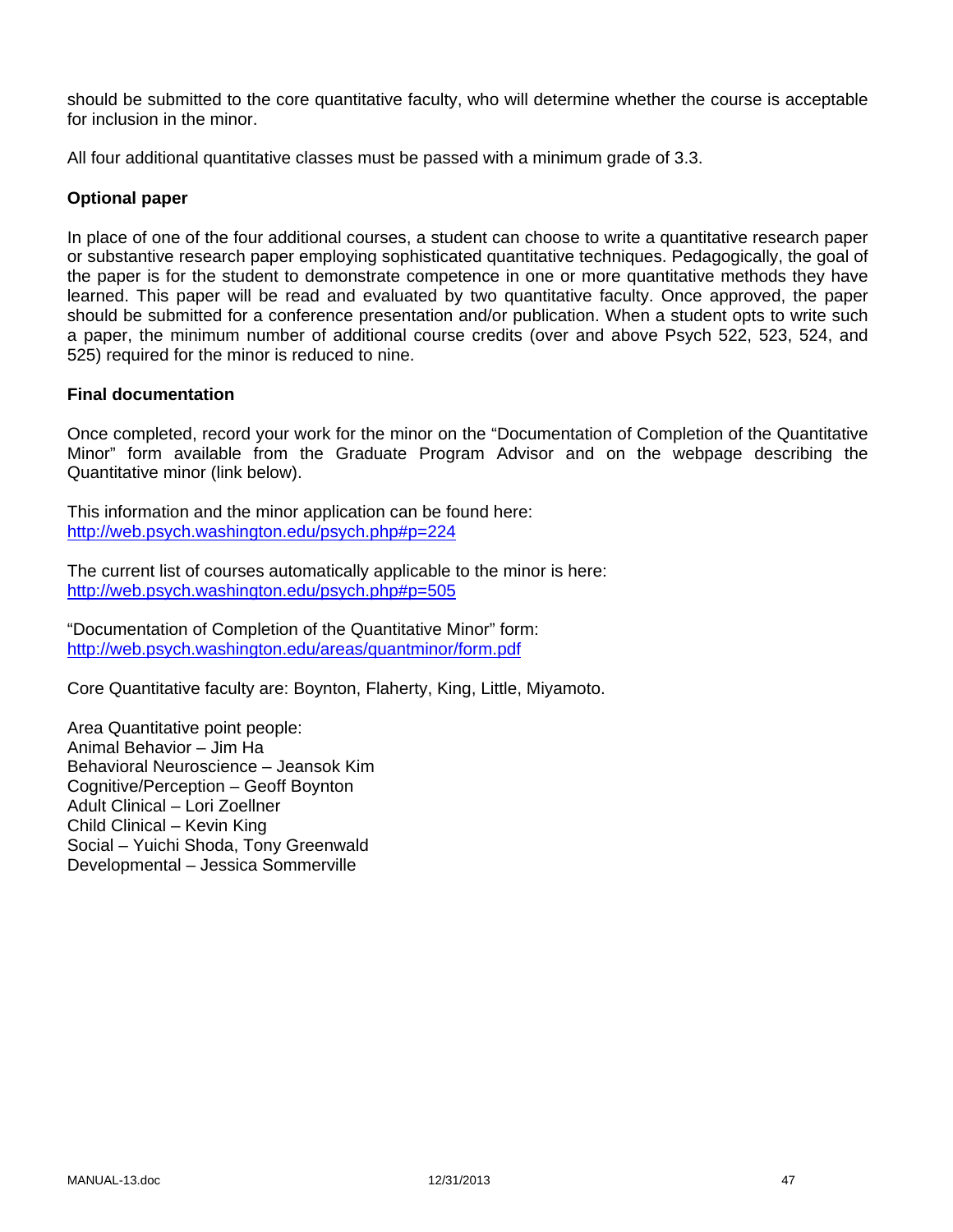## **Diversity Science Specialization**

The goal of this specialization is to provide graduate students throughout the Psychology Department with a vehicle through which they can augment their understanding of human behavior through coursework and training that articulates and assesses: (1) the differing perspectives of diverse groups and how these perspectives intersect; (2) the synergistic effects associated with increased recognition and embracing of diversity; (3) the consequences associated with resistance to embracing diversity; and (4) the ways in which psychological theories and services can be developed and applied in ways that usefully and positively impact diverse communities. We consider human diversity as referring to groups of people who experience themselves as differing on one or more of a variety of dimensions including race, culture, ethnicity, age, gender, sexual orientation, economic class, and disability status. Students who complete the requirements for this specialization are expected to 1) understand how the experiences of diverse populations have been or could be reflected in research relevant to their major area of study and 2) have sufficient understanding of the relationship between diversity and psychological issues that they can readily utilize such information in teaching courses in one or more areas of psychology.

#### Requirements

- 1. Successful completion of at least three courses which focus on the relationship between diverse populations and some aspect(s) of psychology.
	- a. At least two of these courses must be offered through the psychology department at the 400 or 500 level. Department courses which meet the diversity specialization requirements will be labeled as such by the faculty offering the courses on a quarter by quarter basis.
	- b. One of the required courses may be taken outside the Psychology Department. This course can be selected from a pre-approved list of diversity related courses or the student may seek the approval of a Diversity Science faculty member to use an unlisted course to fulfill this requirement.
	- c. All students working towards the Diversity Science Specialization must enroll in the Diversity Science Brownbag (Psych 557) offered in Winter quarter at least once.
- 2. After the completion of required coursework, the student will prepare a capstone paper or presentation demonstrating their expertise and understanding of diversity issues in psychology. This paper may take one of 3 forms:
	- a. a critical review of research on diverse populations in their area of scholarly interest OR
	- b. a research proposal for or empirical paper reporting original studies assessing the relationship between diverse populations and a psychological phenomenon or issue relevant to the students scholarly interests OR
	- c. a prospectus for a course related to diversity science that the student might teach during their career.

The paper will be reviewed and approved by 2 members of the diversity specialization faculty. Each course must have a passing grade. Record your progress with the "Documentation of Completion of the Diversity Science Specialization" handout available from the Diversity Science Specialization website (below).

Details on the Specialization and the application can be found here:

http://web.psych.washington.edu/psych.php#p=444

Graduate students interested in pursuing the diversity science specialization should let the Graduate Program Advisor and the Diversity Science area (psychdsc@u.washington.edu) know.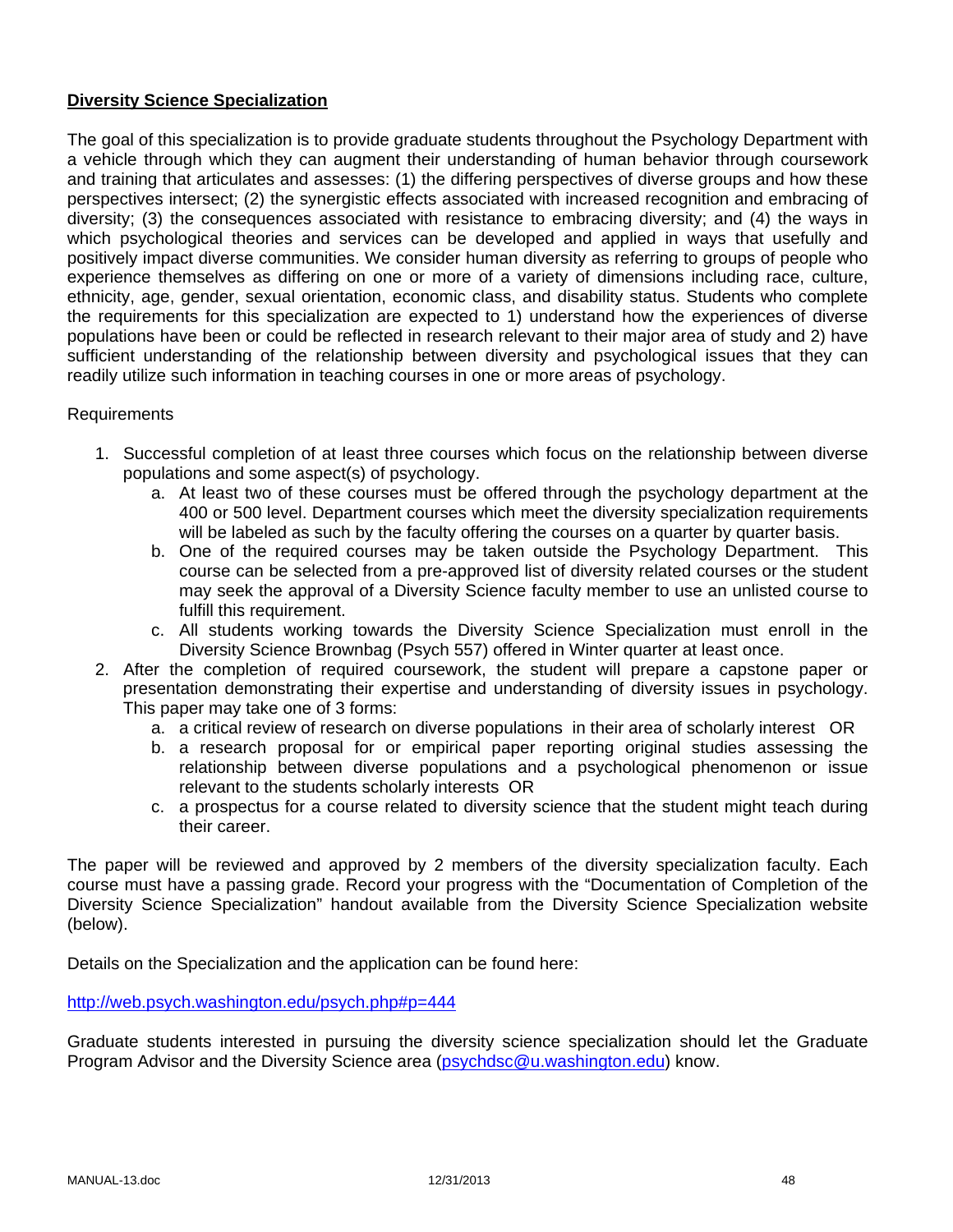## **D. POLICIES AND PROCEDURES**

# **D. I. WHOM TO SEE FOR WHAT YOU NEED**

During your graduate career you will occasionally have the need to draw upon the services and facilities offered by the Psychology Department. The faculty and other graduate students usually help you discover the ins and outs of locating these potential services. The following list of the staff and their responsibilities is included to give you an idea of whom to talk to as your needs as a graduate student change and develop.

## **Sheri J.Y. Mizumori**, Chair (G-121, 5-9660)

e-mail: mizumori@uw.edu

- For problems not solvable, or solved by anyone else.
- ◆ Schedule an appointment through Beth Rutherford (G-121, 5-8035, bethr@uw.edu)

## **Beth Rutherford**, Assistant to the Chair (G-121, 5-8035)

e-mail: bethr@uw.edu

(if Beth is on vacation, see Michele Jacobs)

- Schedules appointments for the Chair (Sheri Mizumori)
- Consults on University and Departmental policies regarding faculty
- Coordinates faculty searches
- Handles all aspects of new faculty/post doc/clinical/visiting faculty appointments, from advertising, visa requests (if necessary), compilation of required documents, to processing the payroll actions
- Coordinates faculty reappointment, promotion and tenure reviews
- Coordinates faculty merit reviews
- Coordinates faculty professional and family leaves
- Receives and distributes Human Subjects Applications to the appropriate departmental committee
- ◆ Bearer of a wealth of information on all aspects of the department

**Nancy Kenney**, Associate Chair & Director of Graduate Training, Graduate Program Coordinator (GPC) (G-306, 3-2563) Please see page 6.

e-mail: nkenney@uw.edu

**Jeanny Mai**, Graduate Program Advisor, GPA (G-127, 3-9329) Please see page 7.

e-mail: jeanny@uw.edu

(if Jeanny is on vacation, see Michele Jacobs or Nancy Kenney)

#### **Michele Jacobs**, Administrator (G-119, 5-2027)

e-mail: mjacobs@uw.edu

 (If Michele is on vacation, see Susan Carpenter-Brandt for admin assistance and William Kaplan for facilities assistance)

- Liaison with Human Resources Office
- Coordinates new permanent staff hires/reclassifications/layoff
- Handles staff personnel issues/policy questions
- Supervises payroll functions, academic support staff, and computer support staff
- Assists faculty with cost share questions regarding faculty effort
- Approves grant proposals/RRF applications/TRANSPASU forms
- Faculty Effort coordinator—Cost share and effort report access
- Manages remodel projects for Guthrie Hall, Guthrie Annexes and other Psychology space
- Schedules major maintenance or repairs needed in Guthrie Hall, Guthrie Annexes and other Psychology space
- Security problems in Guthrie Hall, Guthrie Annexes and other Psychology space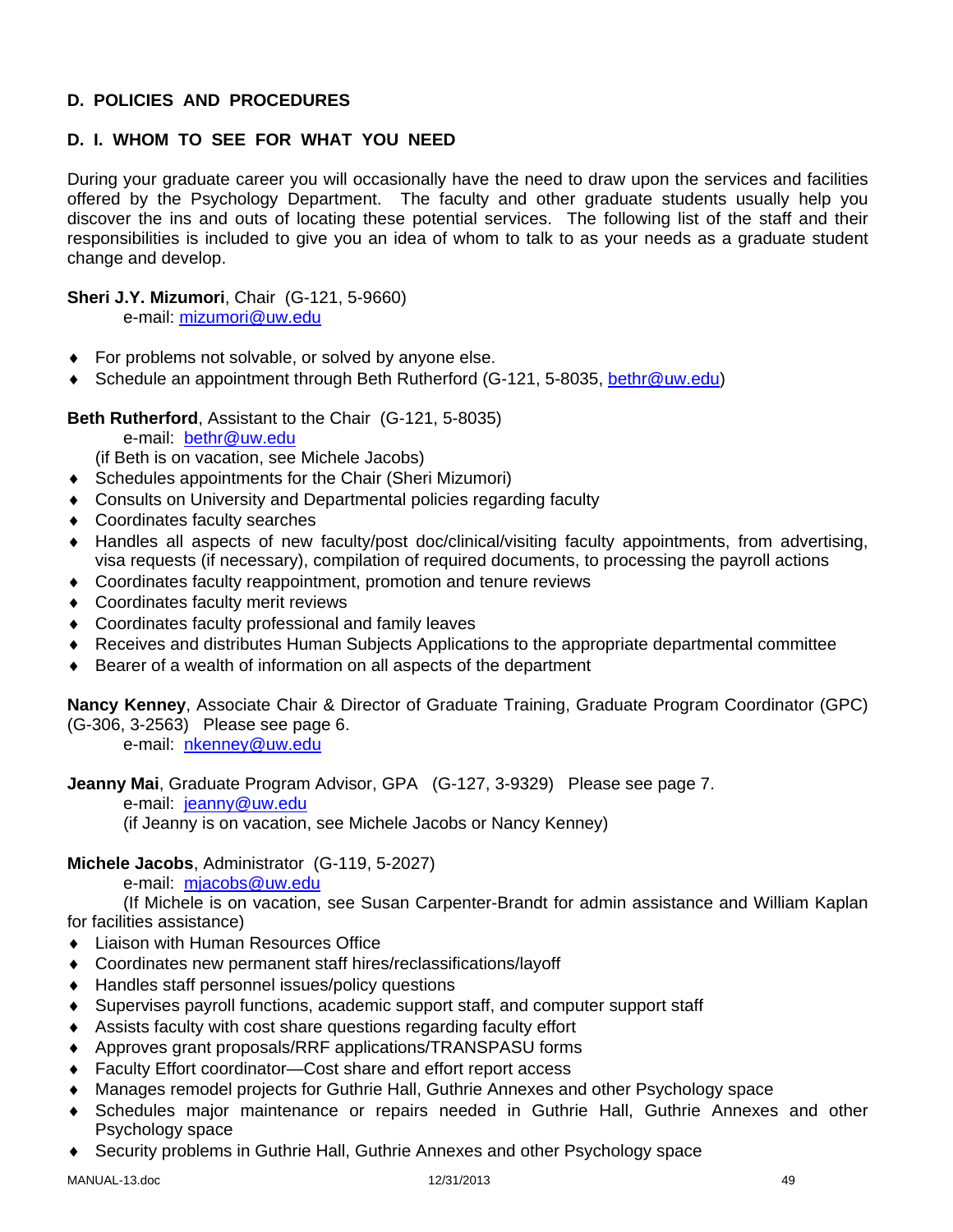- Oversees space allocations (academic, research, and operations) in Psychology assigned space
- Authorizes access to UW Administrative Systems and systems requiring Astra authorization (Payroll, Financial Desktop, eProcurement, Equipment Insurance)
- Handles requests for phone install and repair
- Questions regarding Records Retention schedules (document retention/archiving)

## **Susan Carpenter-Brandt**, Associate Administrator (G-129, 3-8879)

e-mail: sbrandt2@uw.edu

(If Susan is on vacation, see Michele Jacobs)

- Advises faculty/staff on current UW and State administrative and fiscal policies and procedures
- Fiscal oversight of department, state and RCR budgets. Provides projections for departmental budget and expenditures on state and RCR budgets.
- ◆ Prepares and maintains faculty release/recapture plan, TA budget
- Handles policy questions for majority of externally and UW funded research grants and contracts
- ◆ Monitors psygrant@uw.edu email account
- ◆ Processes requests for SecureID
- Authorizes access to UW Administrative Systems and systems requiring Astra authorization (Payroll, Financial Desktop, eProcurement, Equipment Insurance)
- Processes travel requests for faculty from department funding sources
- Supervises non-payroll, department fiscal staff and student assistant for grant prep
- Reviews and authorizes CTA expenditures
- Authorizes SAGE and eRA Commons access for faculty and grant proposal preparers
- Assistant to the Administrator: handles immediate administrative problems in her absence

**Yuri Clancy**, Grants Administrator, Budget Fiscal Analyst Lead (G-137, 3-6121),

e-mail: clancy@uw.edu, psygrant@uw.edu

(if on vacation, see Susan Carpenter-Brandt)

- Checks budgets/formatting/submission requirements on all outgoing new and competing proposals, maintains files on proposals submitted
- Helps develop detail budgets for PIs and new investigators for grant submissions
- Maintains information for preparation of grant proposals re: fringe benefits, indirect costs, proposal application materials
- Assists grad students on NRSA/external fellowship funding requests
- Coordinates receipt of grants, advance budget requests, no-cost extentions, closeouts
- Works with OSP, GCA and external sponsors to facilitate post award grant management
- ◆ Administers outgoing subcontracts on Psychology grants
- Issues personal services contracts and large purchase orders (equipment)
- General compliance questions or problems related to grants/external funding
- Answers questions about allowability of purchases on grant budgets
- Monitors externally funded budgets for compliance, allowability, and discrepancies; assists PI with projecting expenditures to prevent deficit spending
- Oversees budget reconciliation and corrections to fiscal transactions on externally funded grants
- Prepares monthly budget reports for all budgets and projects. Loads monthly expenditure data from FIN (or EDW) and OPUS and makes sure the load is accurate. Creates PDF files of budget reports used for printing and distribution to PIs.
- Distributes monthly budget reports with assistance from fiscal assistant
- Assists faculty with annual grant progress reports—NIH/eSNAP
- Checks budgets/formatting/submission requirements on all outgoing non-competing and foundation proposals, maintains files on proposals submitted
- ◆ Monitors psygrant@uw.edu email account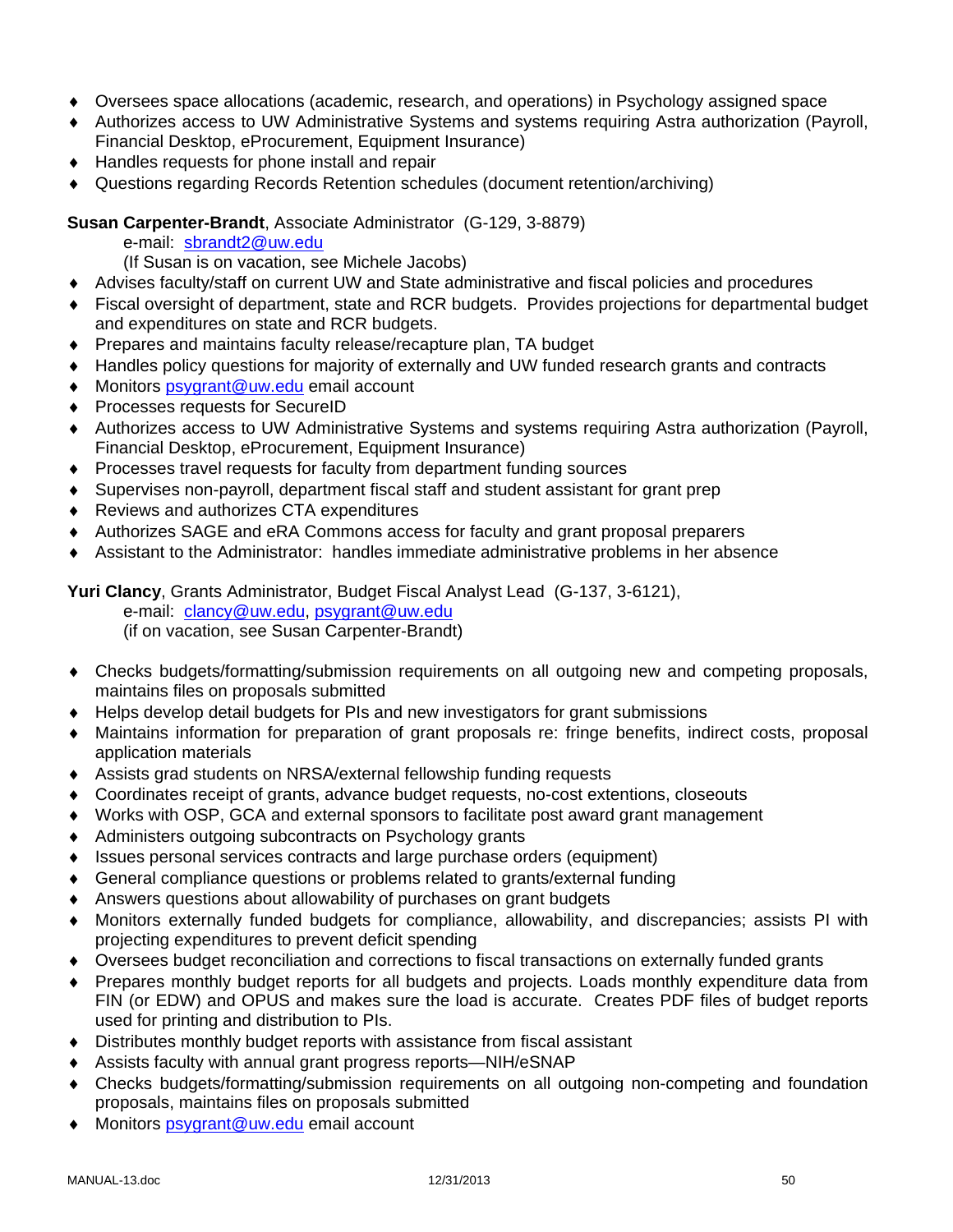- Answers questions about how labs should use their petty cash accounts, performs annual revolving fund verifications
- Provides quarterly Grad Operating Fee instructions to Grad Program Advisor for NRSA students
- ♦ Monitors psyfin@uw.edu email account
- Assists with requests for UW Procard accounts from labs
- Issues UWATS codes for long distance calling for non-departmental budgets. Delete UWATS codes for expired budgets.
- Back up for purchase order requests/procard purchases for labs
- ◆ Backup reviewer for procard transactions
- **Margaret Cheng**, Fiscal Specialist (G-130, 6-5275)
	- e-mail: marcheng@uw.edu (if Margaret is on vacation, see Yuri Clancy)
- Monitors/reconciles internally funded (RRF, ADAI, Bridge funds) budgets, Fellowship Awards, Endowment accounts and departmental gift accounts
- Monitors/reconciles Bolles Fellowship award expenses
- ◆ Reconciles externally funded budgets
- ◆ Reconciles state and RCR project code reporting
- Travel reservations for guests, grad students and faculty who don't have a Travel Visa Card, reconciles department CTA account
- MyGrad coordinator for grad travel requests
- ◆ Prepares travel reimbursement paperwork
- ◆ Questions on travel covered by grants
- Questions concerning purchasing supplies/equipment for grant use
- Handles purchase order requests/procard purchases for grants, internal, fellowship, gift and state funds
- Reconciles Procard accounts for all department Procard holders
- Orders supplies for department and office supply orders for research labs
- Maintains detailed budget files on expenditures
- Petty Cash Custodian: handles Petty Cash reimbursements: advises whether purchases may be reimbursed under Petty Cash.
- Oversees cash deposits and coordination with Bank Reconciliation

**Merly Jones**, Payroll Coordinator (G-126, 3-3366)

e-mail: merlej@uw.edu

(if Merly is on vacation, see Michele Jacobs)

- Processes payroll appointments and payroll changes for new and existing employees and maintains a complete files of departmental employment and service records
- Provides orientation to new employees regarding departmental processes and policies, benefits, and union membership
- Processes corrections to payroll errors (OSETs), overpayments, retroactive payments
- Enters and coordinates temporary hourly hires in UW Hires system
- Sets up and authorizes access to Leave and Time Reporting (LTR) system (hourly timesheets, monthly work and leave reporting) for employees, supervisors and approvers
- Answers LTR timesheet and leave questions for all employees
- Enters work/leave/overtime data for Classified and Professional staff in the Online Work and Leave record System (OWLS)
- Distributes and monitors return of Grant and Contract Certification Reports (GCCRs)
- Answers questions concerning payroll checks
- Supervises distribution of emergency payroll checks and W-2s
- ◆ Supervises hourly assistant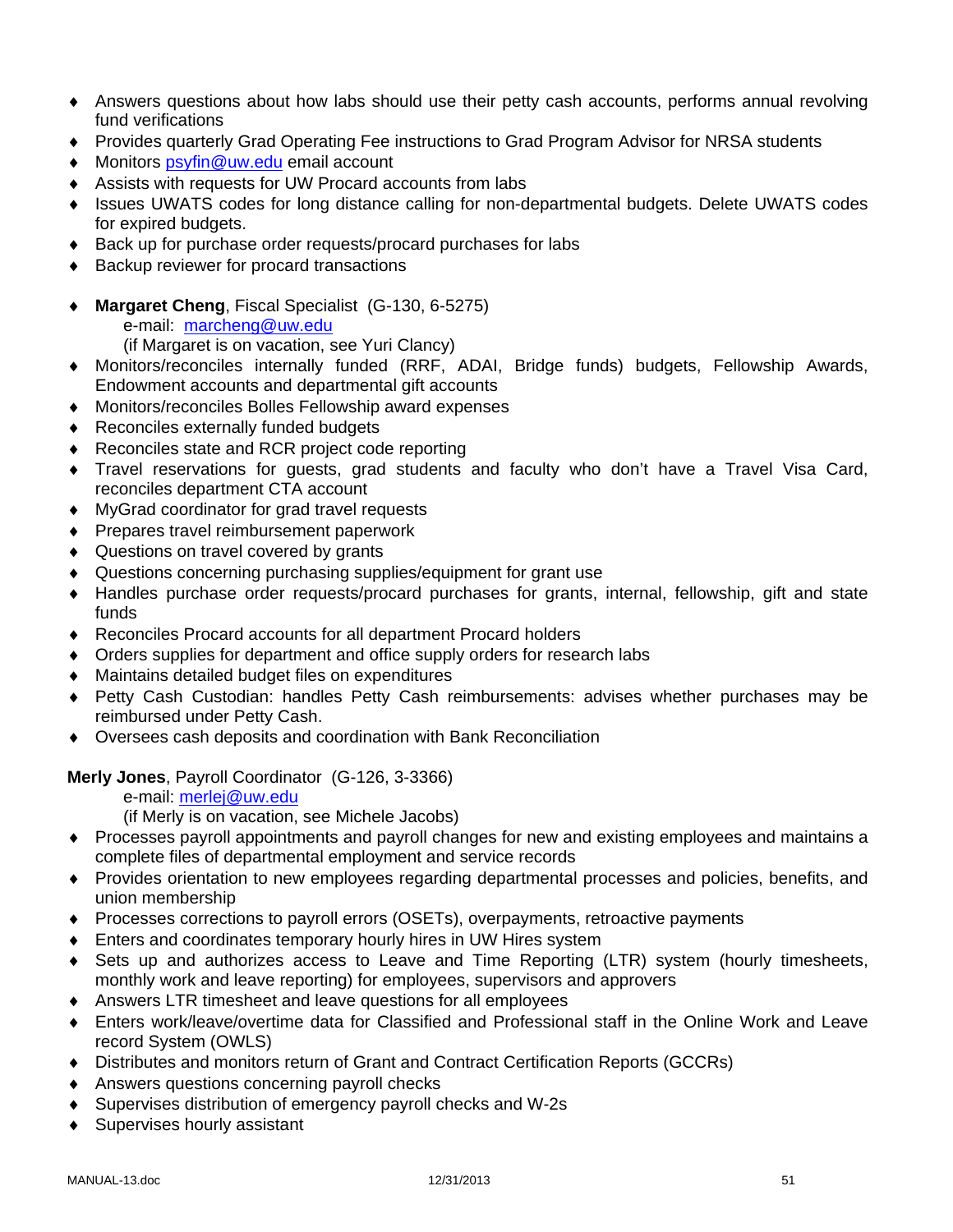## **William Kaplan** (G-119B, main office, 3-2640)

e-mail: wkaplan@uw.edu

(if William is on vacation, see Michele Jacobs)

- Keys and access codes to rooms/secure areas in Guthrie and Annexes
- Schedules major maintenance or repairs needed in Guthrie Hall, Guthrie Annexes and other Psychology space
- Security problems in Guthrie Hall, Guthrie Annexes and other Psychology space
- Issues Building Use Permits for after hours use of buildings (for grads, hourly and volunteers)
- Copy System Administrator: issues copy accounts and updates copy user numbers for access to departmental copy machines
- Equipment check out (laptops, cameras, projectors, etc)
- Mailboxes and questions concerning mail delivery to Guthrie
- Exam and other class material processing for TAs and lecturers
- ◆ Office machine servicing (Xerox, Fax)
- $\bullet$  Problems with the copy machines
- Coordinates shredding services for confidential documents per retention schedules
- Overnight express mail service questions
- Course entry codes for independent study (496,498,499,596,598,599,600,700,800)
- ◆ Issues Parking Validation Coupons for department guests
- ◆ Issues UWATS codes for departmental budgets
- Maintains bulletin boards in Guthrie lobby and in hallway outside Guthrie 121

## **Jill Williams**, Advancement & Outreach Coordinator (G-138, 6-5274)

e-mail: jedinger@uw.edu

(If Jill is on vacation, see Michele Jacobs)

- Oversees alumni and donor relations, gift stewardship, annual giving campaign and department fundraising activities
- Liaison between department and UW/College advancement staff
- Point of contact for all development related business. Coordinate monetary and in-kind donations to the department. (Not grants.)
- Prepares informational materials to support gift requests and outreach events
- Psychology Colloquium Series lectures: scheduling, publicity. Talk to her if you want to bring a speaker to campus.
- Coordinates annual Edwards Lecture Series
- Advice or help with publicity, catering, room reservations, transportation, etc.

**Jolyn Mason**, Fiscal Specialist, Advancement & Outreach (G-132, 6-4574)

e-mail: jolynm@uw.edu

(If Jolyn is on vacation, see Jill Williams)

- Processes honorarium payments and travel expenses for guest speakers/lecturers
- Confirms hotel, plane and ground transportation arrangements with Department's guest speakers and **lecturers**
- Secures rooms for speaker visits including lecturer room, seminar, and graduate student lunch
- Purchases food for graduate student lunches and refreshments for seminars/lectures
- Advice or help with catering, room reservations, transportation, etc.
- Receives/receipts monetary and in-kind donations to the department. (Not grants.)
- ◆ Prepares thank you letters to donors on behalf of Chair
- Prepares reservation request forms/rental estimates for CCFW facility use
- ◆ Prepares billings for CCFW facility usage.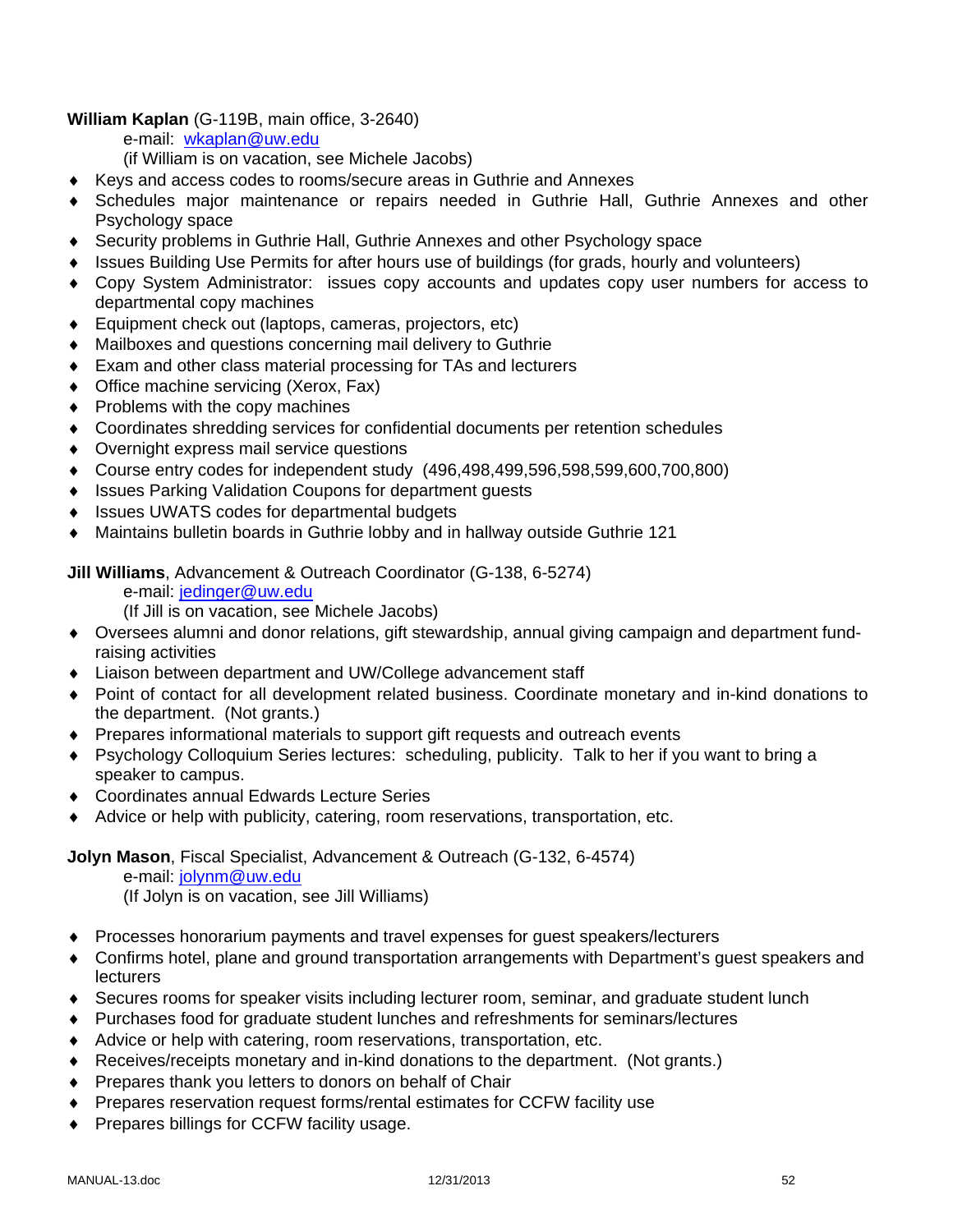## **Kim Arbios,** Course Scheduling Coordinator (G-122, 3-1469)

e-mail: karbios@uw.edu

- (if Kim is on vacation, see Carrie Perrin)
- ◆ Time Schedule coordinator—UW and Department
- Reserves rooms for classes and review sessions
- Orders textbook desk copies
- Assists with change of grades or removal of incompletes
- ◆ Publishes office hours
- ◆ Edits course descriptions
- Distributes course entry codes to instructors
- Assists graduate instructors
- **Prepares and submits new course and course change applications**
- Edit and publish in-house e-newsletter. Send items to psynews@u.washington.edu

## **Undergraduate Advising Office** (G-119A, 3-2698)

- ◆ Carrie Perrin, Director, cyoung@uw.edu
- ◆ Vicky Burke, Academic Advisor, burkey@uw.edu
- ◆ Tracy Maschman Morrissey, Academic Advisor, tmasch@uw.edu

## **Advising Office staff work with undergraduate students in a variety of ways, including:**

- Academic planning for current and prospective psychology majors
- Assistance and referral for students experiencing academic and other challenges
- ◆ Graduate school and career planning
- Connecting students with resources to complement their academic programs (undergraduate research, community based fieldwork, study abroad, departmental honors program, peer tutoring and student leadership)

## **Technical Support Services Staff** (G-28, Basement, 3-8281)

## **Doug Kalk,** Senior Computer Specialist (G-28, 3-8281)

e-mail: dougkalk@uw.edu

- ◆ Computer hardware and software support
- ◆ Computer/printer purchases
- ◆ Sets up new computers/printers
- Troubleshoots computer/printer problems
- ◆ Repairs computers/printers or sends out for repair
- Maintains department admin servers
- Maintains lab servers
- ◆ Hardware/software integration
- ◆ Software license/media purchases

## **Rich Ball,** Senior Computer Specialist (G-28, 3-8281)

e-mail: richb@uw.edu

- ◆ Computer hardware and software support
- ◆ Sets up new computers/printers
- Troubleshoots computer/printer problems
- Repairs computers/printers or sends out for repair
- ◆ Large package receiving and delivery (not express)
- Questions concerning A/V and other equipment owned by the department
- Coordinates surplus equipment and furniture storage and pickup
- Departmental equipment inventory management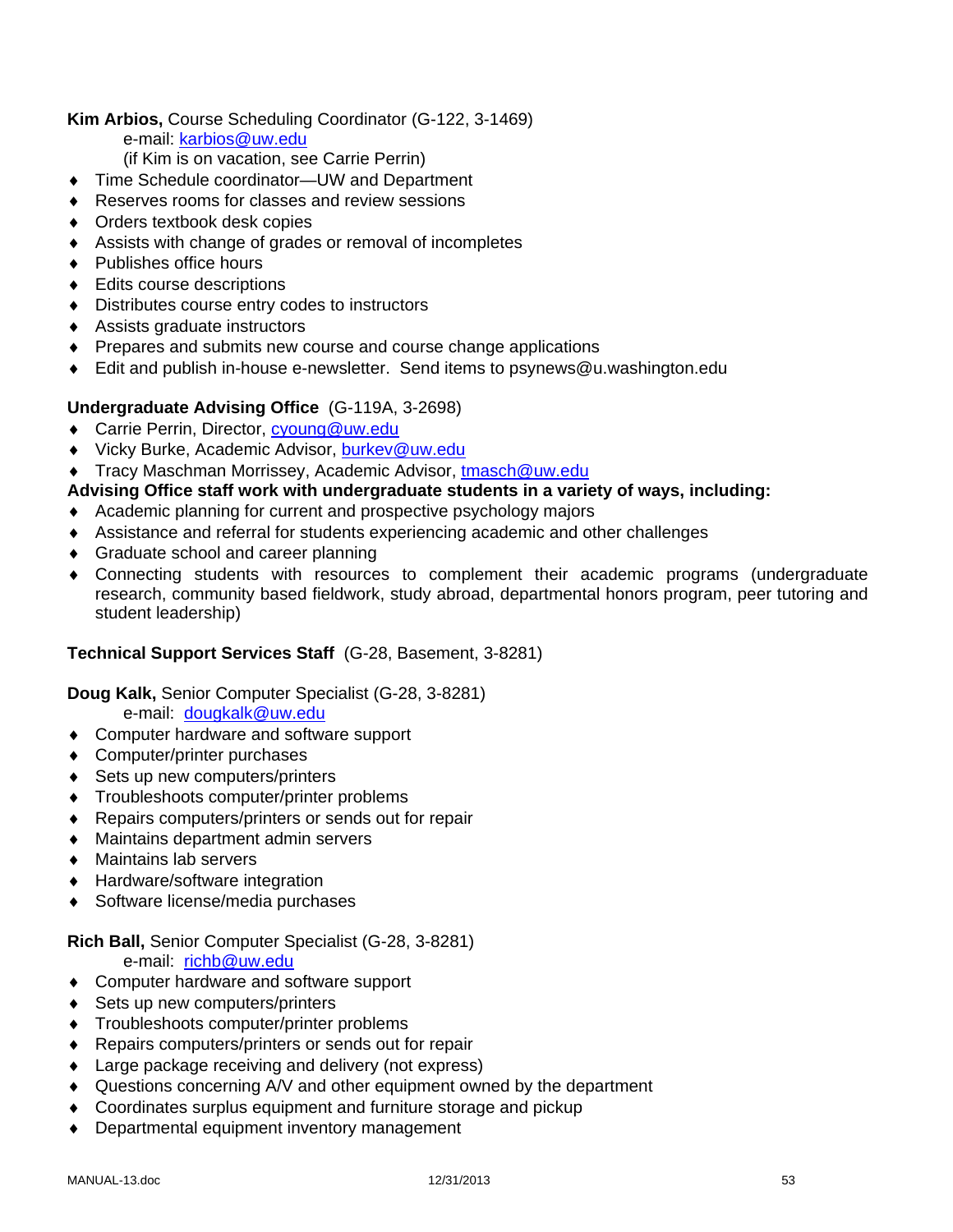**Jon Hauser** IT Architect & Systems Manager (G-53, 5-2079)

e-mail: jhauser@uw.edu

- Manages department-wide IT system, including psych intranet, administrative functions and web services
- ◆ Develop and maintain clinic tracking system (EAS-C)
- Departmental/Clinical Database/Server Administrator
- Directs operations in the department's Media Lab (Rm 53), which supports teaching in the department
- Supports departmental laptops & other presentation equipment
- Provides instruction in presentation, multimedia, and web editing software
- System administrator and consultant for Neuro Lab (Rm 51), Human Performance Lab (Rm 55), and Presentation & Lecture Lab (Rm 57)
- Assists with first year presentations
- Departmental consultant for web-related issues
- Departmental Webmaster

## **Clinic Support**

**Amanda Patrick,** Clinic Manager (GA1-107, 3-6511)

e-mail: apatrick@uw.edu

(if Amanda is on vacation, see Kathryn Briggs)

- Oversees day-to-day operation and administration of the Clinic
- Assists the Clinic Director with policy development
- Implements and enforces Clinic policies (including HIPAA compliance)
- Consults with students, faculty and staff on clinic policy, and UW rules and regulations
- Hires, trains and supervises the front desk staff and the Clinic Program Coordinator
- Oversees the accounts receivable function in the Clinic, monitors the budget, and prepares financial reports
- Serves as financial manager for the specialty clinics within the Clinic
- Oversees quarterly client file audit
- ◆ Building Coordinator for Guthrie Annex 1

#### **Kathryn Briggs,** Clinic Program Coordinator (GA1-121, 3-6511)

 e-mail: briggsjk@uw.edu (if Kathryn is on vacation, see Amanda Patrick)

- Assists in the Clinic's day-to-day administrative operations
- ◆ Consults with students on Clinic policy and practices
- Handles administrative aspect of appointment, promotion, and reappointment of clinical supervisors
- Coordinates admission process for Child Clinical graduate program applicants
- Maintains outside practicum information and clinical supervisor information
- First-line of contact for problems with Clinic A/V equipment or new assessment system
- Prepares monthly insurance billing for specialty clinics
- Manages the inventory of client testing materials
- Coordinates reservations of Clinic conference room (GA1-120)
- $\triangleleft$  Clinic purchasing

## **See Staff Support Services Organized by Function in Appendix IV, Page 78.**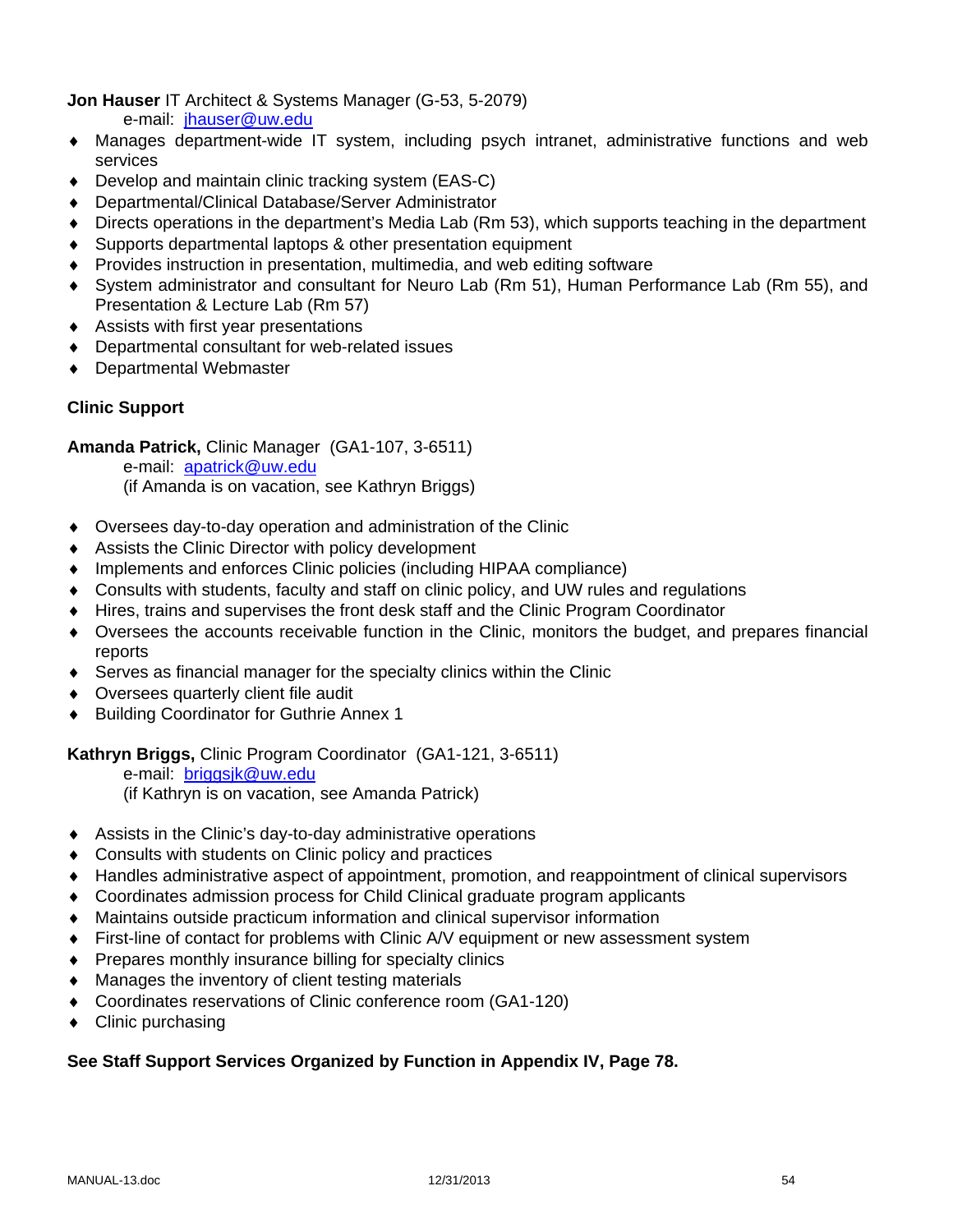**Ombudspersons:** Mike Beecher, Corey Fagan, Marsha Linehan

# **Graduate Training Committee:**

David Barash(ASp)/Renee Ha (W) (Animal Behavior) Ellen Covey (Behavioral N<br>Ron Smith (Adult Clinical) Lynn Katz (Child Clinical) Ron Smith (Adult Clinical) Susan Joslyn (Cognition & Perception)<br>
Betty Repacholi (Developmental)<br>
Brian Flaherty (Quantitative)<br>
Sapna Cheryan (Social & Persona Jeanny Mai (Graduate Program Advisor)

Nancy Kenney (Chair)<br>David Barash(ASp)/Renee Ha (W) (Animal Behavior) Ellen Covey (Behavioral Neuroscience) Sapna Cheryan (Social & Personality)

Laura Brady & Kelsey McCune (Student Representatives)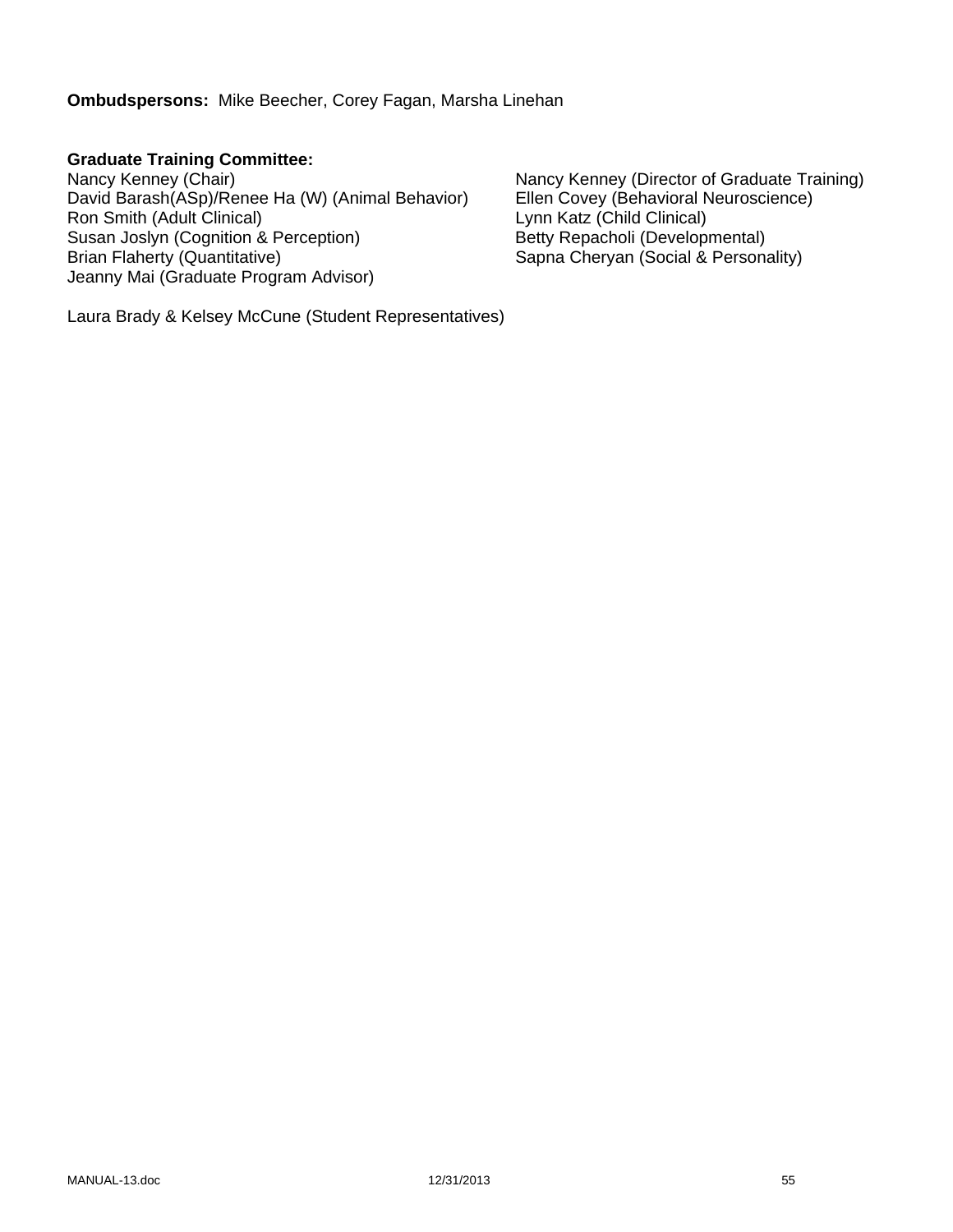## **D. II. DIVERSITY STEERING COMMITTEE**

#### **Diversity Steering Committee**

This faculty and graduate-student group oversees and coordinates the various departmental initiatives and interests related to diversity, including those outlined below. For 2013-2014, the graduate student cochairs are Teri Kirby and Joyce Yang. Yuichi Shoda is the faculty chair. Contact: psychdsc@uw.edu

Who we are: Diversity Science Faculty, graduate and undergraduate students interested in addressing issues regarding diversity in the department.

What we do: The Diversity Steering Committee is an umbrella organization that oversees events and diversity-related initiatives within the psychology department.

Our goals:

- 1) to support diverse members of the community
- 2) to address the interest and concerns of students to the psychology department on issues of enrollment, student retention, and curriculum with respect to ensuring a rich, productive and diverse educational experience
- 3) to support and encourage research on issues of diversity
- 4) to encourage the development of diversity-related curriculum at both the undergrad and graduate level
- 5) to oversee the Diversity Science Specialization among graduate students.

Recent Diversity Steering Committee Initiatives:

- Diversity Science Specialization
- Teaching Curriculum Resources
	- o Diversity RA
	- o Diversity Learning goals
	- o Diversity Training for Faculty
- Psych 250 TA (Racism and Minority Groups) duties/support
- High School Visits (Essence of Success)
- Inclusion of Diversity section in the UW Psychology Senior Exit survey

Graduate Student Committee Members 2013-2014:

| Area     | <b>Email</b>                |
|----------|-----------------------------|
| Social   | laurab <sub>33@uw.edu</sub> |
| Clinical | cdbrill@uw.edu              |
| Social   | easona@uw.edu               |
| Clinical | sre26@uw.edu                |
| Social   | teriak@uw.edu               |
| Clinical | ecneils@uw.edu              |
| Clinical | kclpang@uw.edu              |
| Clinical | adubp@uw.edu                |
| Social   | vsri@uw.edu                 |
| Clinical | jpyang@uw.edu               |
| Social   | zieglers@uw.edu             |
|          |                             |

Interested in becoming a member? Committee meets twice a quarter. Committee sign-ups happen at the end of the year (you will receive a flier in your mailbox).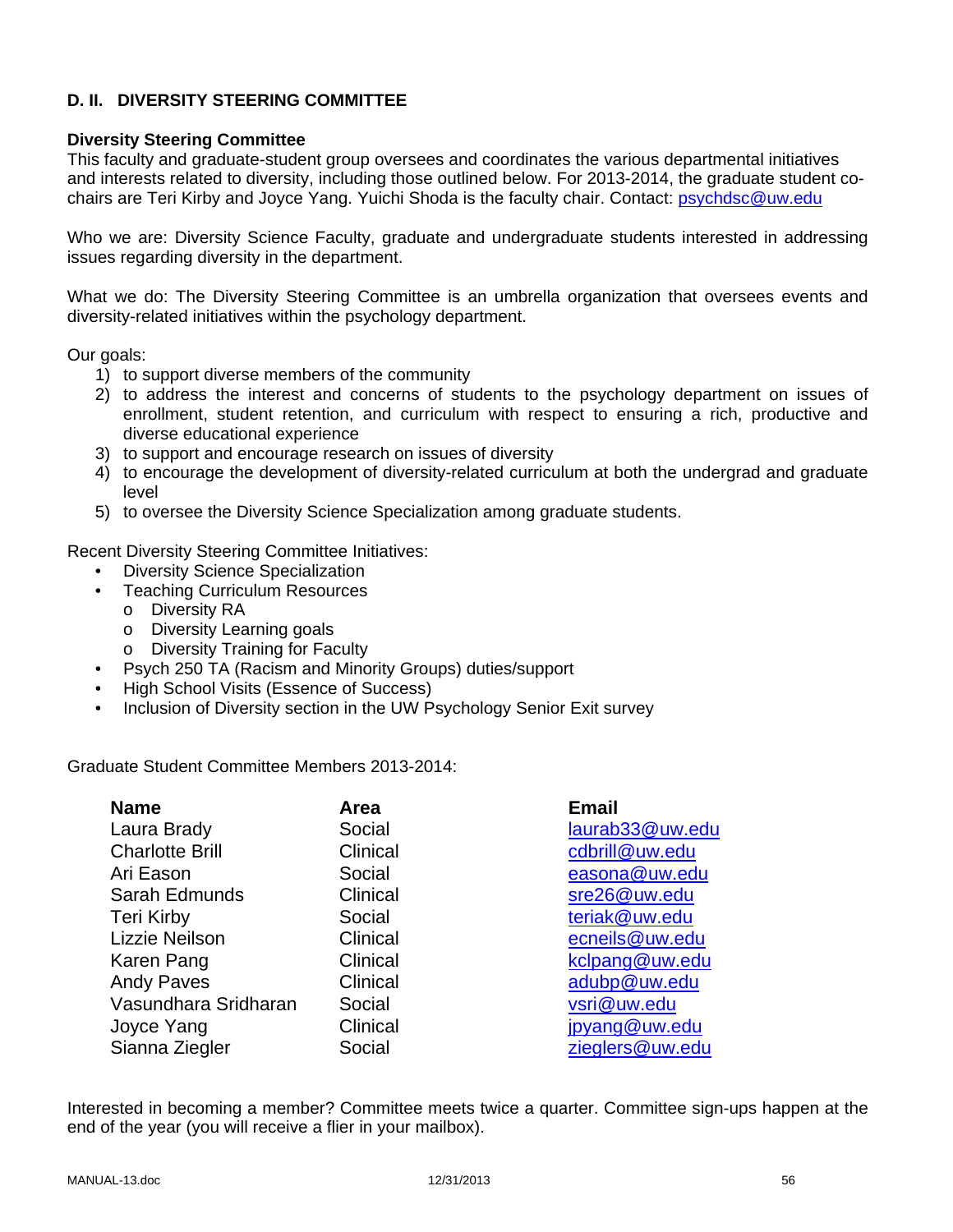If you are interested in talking about diversity-related issues involving the Psychology Department, you may contact: Contact: psychdsc@uw.edu

Join their listserv at: https://mailman1.uw.edu/mailman/listinfo/psychdiversity

#### **Minority Student Representation**

We currently have 29 graduate students from diverse ethnic backgrounds representing 28% of the graduate student population in the Department. Minority students are found in almost all major areas of the department, although they are most numerous in clinical, child clinical, social, and cognitive psychology.

#### **Minority Faculty Representation**

Ana Mari Cauce, Ph.D. John Miyamoto, Ph.D Sapna Cheryan, Ph.D. Sheri Mizumori, Ph.D. William H. George, Ph.D. Yuichi Shoda, Ph.D. Jeansok Kim, Ph.D. Joseph Sisneros, Ph.D.

Jaime Diaz, Ph.D. Jaime F. Olavarria, M.D., Ph.D.

## **D. III. CHANGING AREAS**

Occasionally, after some time in our graduate program, a student decides that he or she wishes to transfer to another Area or program within the Department of Psychology. Transfers into the Clinical Area are discouraged and virtually impossible. In any case, such a transfer requires an application process and is subject to the following conditions:

- 1. The student finds a new faculty advisor within the Area or program to which he or she wishes to transfer. This faculty member must be willing to serve as the student's advisor and to supervise the student's research in the new Area or program.
- 2. If the student requesting the transfer was admitted to the department with a promise of financial support and is within the first four years of graduate training, *the Area to which the student is transferring* assumes responsibility for providing TA or RA support through the remainder of the student's first four years in the department. However, it is assumed that the transfer is in the student's best interest, and the Department as a whole can be asked to assist in solving a support problem if it arises.
- 3. The faculty of the Area or program into which the student wishes to transfer approve the transfer. Requests for such transfers will be considered by the faculty of an Area or program. Financial support for the transferring student becomes part of the admissions plan for the Area.

 A student who wishes to make such a transfer should begin conversations with the Graduate Program Coordinator (Nancy Kenney) as early as possible.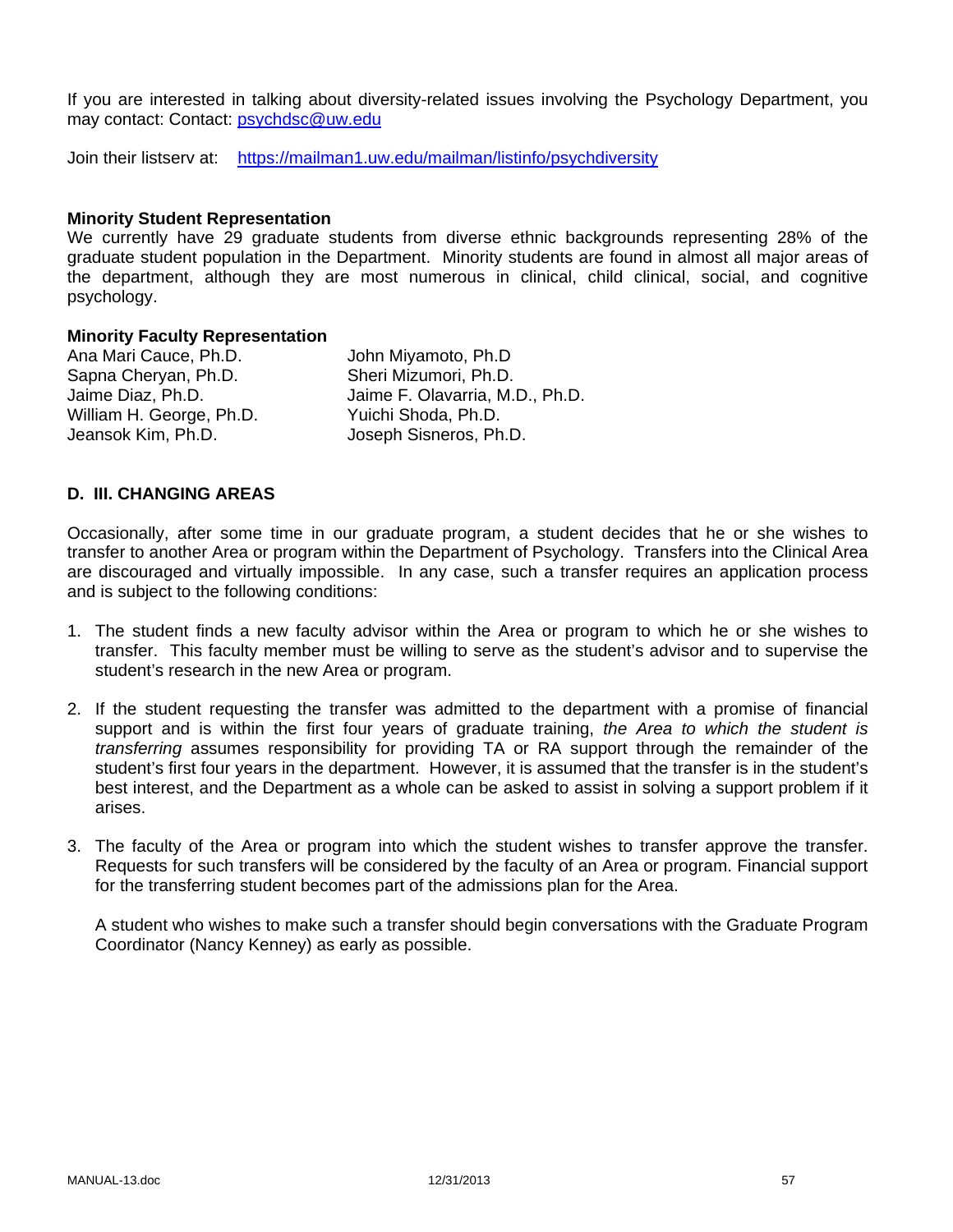## **D. IV. ON-LEAVE STATUS**

**Each quarter (except summer) you must either register for classes or petition for on-leave status.** The on-leave petition is found on the website below ("Graduate School On-Leave Information"). Provide your letter (see section below "Psychology Department On-Leave Policy") to Jeanny as part of the departmental procedures for going on-leave. Then, you can submit your on-leave request online and pay a \$25 per quarter fee. The on-leave request window is only good for one quarter a time. Please submit no later than by the 5th calendar day of the quarter in which you begin your leave period. If you have already registered for that quarter, you must officially drop all classes *before* the first day of school in order to receive the on-leave status. See http://www.washington.edu/students/reg/calendar.html for more details or call 206-543-4000.

International students, please check with your ISS advisor for advice on going on-leave: http://iss.washington.edu/procedures/drop-and-withdrawl

#### *Graduate School On-Leave Information*

http://www.grad.washington.edu/policies/general/leave.shtml

#### *Psychology Department On-Leave Policy*

- 1 year of leave (4 quarters) will be granted automatically, provided the student is in good standing, the student's primary and secondary advisors and the Director of Graduate Training agrees, and subject to departmental and university restrictions. A letter signed by the student and both primary and secondary supervisors stating the reason for leave and the expected date of return should be given to the GTC representative before the beginning of leave. If the student is not in good standing, arrangements for leave must be made in the same way as for extensions of leave beyond 1 year.
- Extensions of leave beyond 1 year will require the following on an annual basis (this process should be initiated 10 weeks before the administrative deadline for the initiation of the desired leave extension (the beginning of the final quarter of the current leave).
	- o A meeting with the student's primary and secondary advisors and the current area GTC representative.
- Requests for on-leave extension must be made by the student in a letter written to the area GTC Representative, explaining why an extension to the 1 year limit should be granted and including a proposed date of return.
	- o Valid reasons for extended leave would include such factors as temporary medical, personal, financial or family commitments/difficulties that impede performance of typical graduate training responsibilities OR internship/teaching/temporary work opportunities that would significantly further the student's academic training and professional career. In some cases appropriate documentation may be requested of the student by their supervisor, the GTC representative or the Director of Graduate training.
	- o Evidence of a serious intention on the part of the student to finish their PhD including a proposed date of return and a timeline for completion of the remaining training milestones.
- The GTC rep or the student's primary advisor will circulate this letter and an email to all area faculty and to the Director of Graduate Training recommending whether or not leave should be extended. If any member of the area disagrees with this recommendation then the matter will be put to an area vote. If the Director of Graduate Training disagrees with the recommendation then leave will not be granted.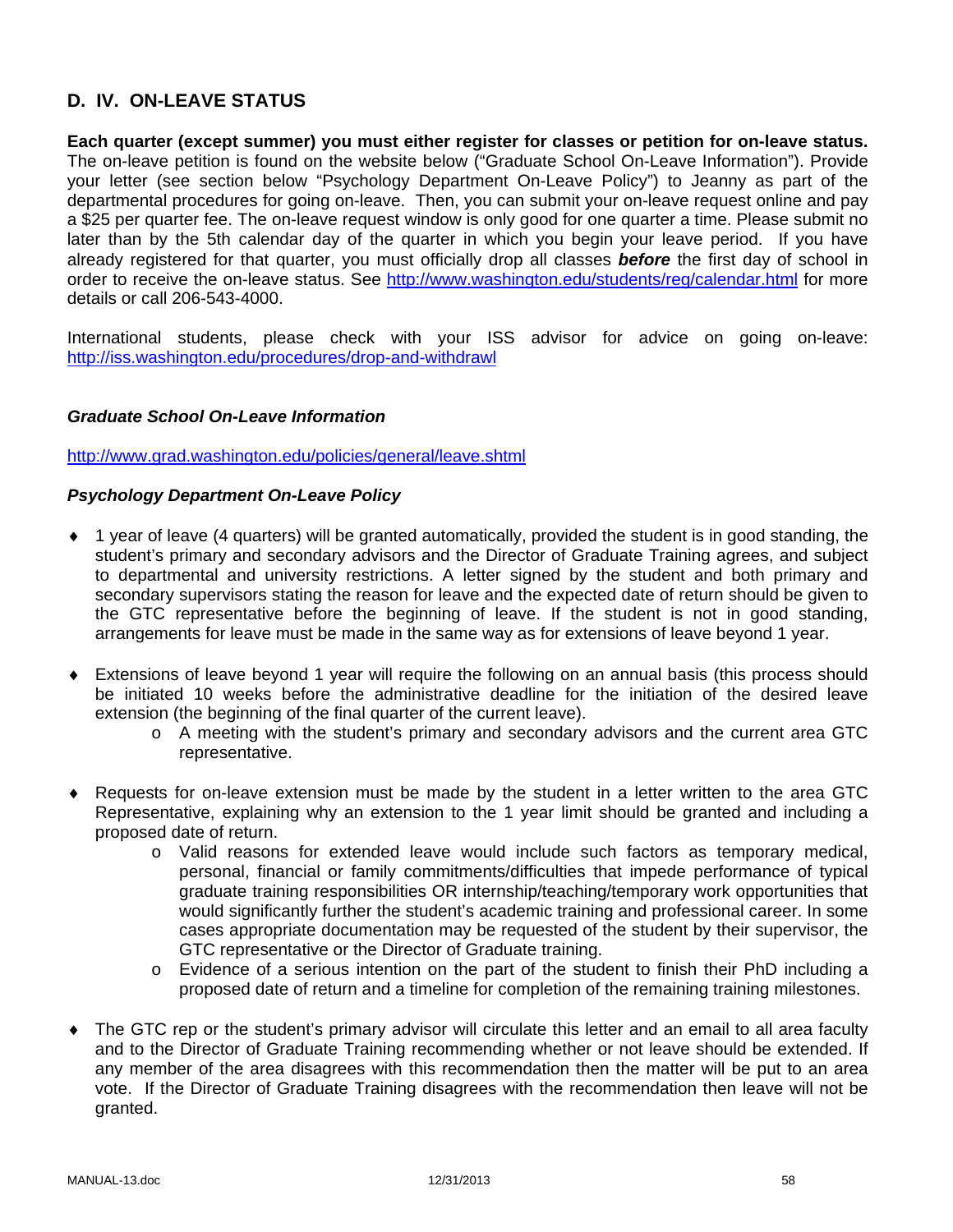Extensions of leave will not be granted to students who have begun other careers and are unlikely to return to the program.

Please see page 82 for the Template for On-Leave status request letter.

## *Procedure for re-enrollment*

UPON EXPIRATION OF YOUR LEAVE period, you may either petition to extend your leave or, if you wish to enroll, simply register for courses before the beginning of the quarter in which you wish to return.

## YOU MUST EITHER BE **REGISTERED** OR **OFFICIALLY ON-LEAVE** EACH ACADEMIC QUARTER.

Failure to register or extend your leave of absence will result in dropping you from University enrollment. You must then re-apply to the Graduate School and submit a \$250 reinstatement fee before the application deadline. Moreover, readmission is not automatic, but must be approved.

If you were registered or officially on-leave during the 3 previous academic quarters, then you need not register or go on-leave for summer quarter. (If you were on-leave the previous summer and all 3 academic quarters as well, then you DO need to register or extend your on-leave status.) However, it is recommended that you notify Jeanny of your plans.

## **D. V. GRIEVANCE PROCEDURE**

The Psychology Department is committed to supporting graduate students and working to resolve any problems and/or conflicts that may arise. Students are encouraged to address situations proactively. It is recommended that you attempt to resolve any problems or conflicts informally. At this level, the subject remains confidential.

Depending upon the nature of your concern, the appropriate avenue for addressing the situation may vary. Within the department it may be best to confer with your advisor(s) first. If this is not appropriate, or you do not reach a satisfactory resolution, see your Area Representative, your Area Coordinator (Area Head) or the Graduate Training Coordinator, and finally, the Department Chair. At any time, you may also contact the Departmental Ombudspersons for advice. Mike Beecher, Corey Fagan, and Marsha Linehan are the appointed Ombudspersons for 2013-2014.

If necessary, however, a formal complaint may be made in writing. Once a statement is put in writing it becomes part of the record and at that point is available to anyone with an interest in the subject, including those involved in the situation. This can be done either within or outside the department.

If you fail to resolve the difficulties within the department, there are avenues available to you outside the department as well; for example, the Human Rights Education and Research Network (http://depts.washington.edu/hrights/, 425-352-5421) and the Ombudsman for Sexual Harassment (http://www.washington.edu/about/ombudsman/, 206-543-6028). Consult with these outside offices after you have failed to resolve your difficulties within the department.

There is also a detailed grievance procedure in your union contract (http://www.washington.edu/admin/hr/laborrel/contracts/uaw/addons/). Please consult with your local representative if the measures above do not result in satisfaction.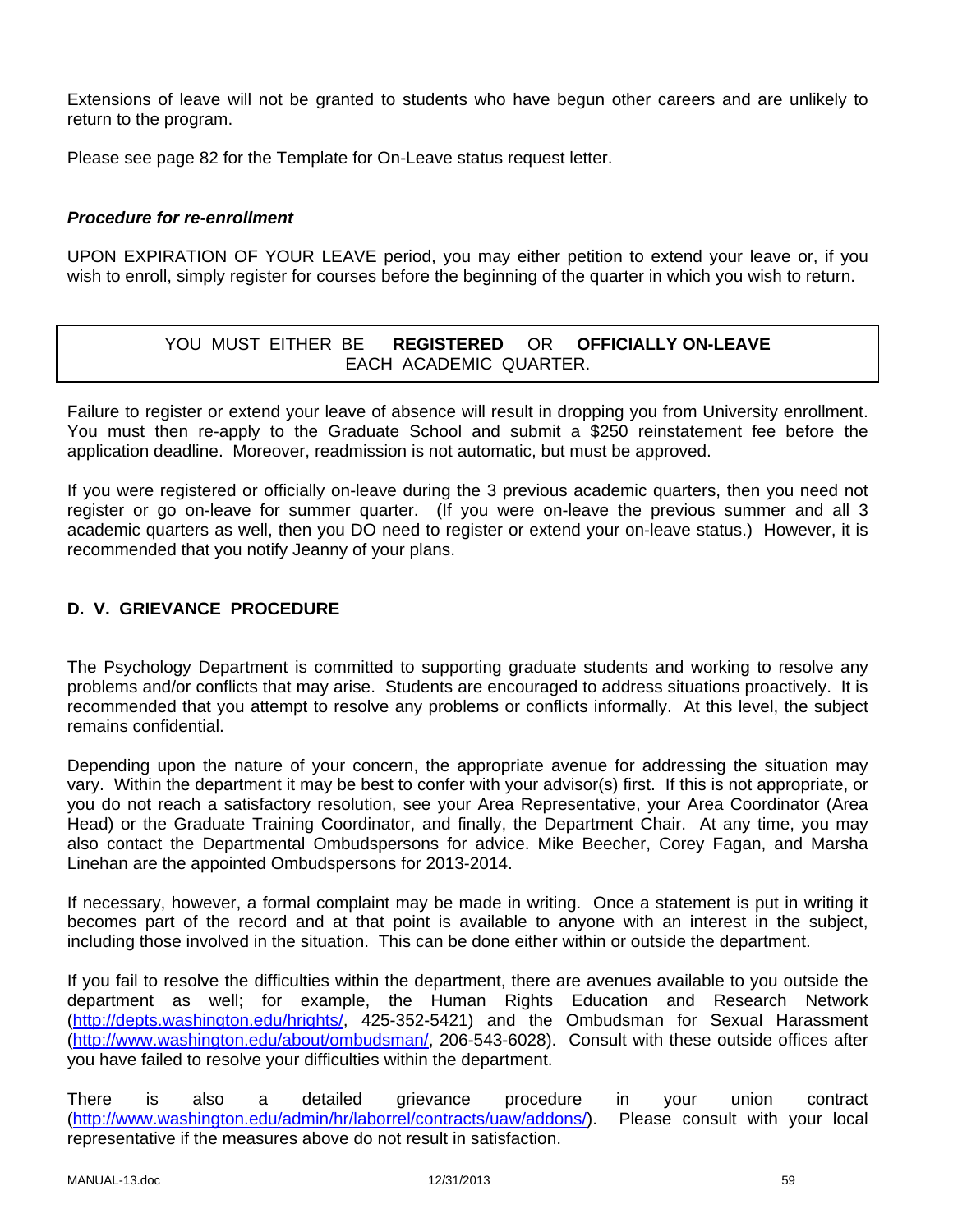## **D. VI. UNIVERSITY POLICY REGARDING SCHOLARLY INTEGRITY**

Because of the importance of issues of scholarly or scientific misconduct to the operations of the University and because significant expertise is required to address such issues, the University has established an Office of Scholarly Integrity (OSI) under the Vice Provost (http://www.washington.edu/provost/ap/scholarly-integrity/, 206-543-3643). This Office assumes primary responsibility for investigating and resolving allegations of scientific and scholarly misconduct by its faculty, staff, and students. Please refer to Executive Order #61 (https://www.washington.edu/admin/rules/policies/PO/EO61.html) and your union contract for further information.

Inappropriate activities include:

Intentional misrepresentation of credentials Falsification of data Plagiarism Abuse of confidentiality Deliberate violation of regulations applicable to research Other practices that seriously deviate from those commonly accepted by the scientific community in proposing, carrying out, or reporting results

## **D. VII. Mentoring Resources for Graduate Students**

Mentoring focuses on the human relationships, commitments, and resources that help graduate students find success and fulfillment in their academic and professional pursuits. The following websites lists numerous resources for both students and faculty.

Mentoring Resources for Graduate Students and Faculty http://www.grad.washington.edu/mentoring/

Guidelines for Good Practice in Graduate Education http://www.grad.washington.edu/mentoring/good-practice/index.shtml

Center for Teaching & Learning, Services for Departments and Programs http://www.washington.edu/teaching/about-the-ctl/ctl-services/services-for-departments-and-programs/

Center for Workforce Development http://www.engr.washington.edu/cwd/

Students are also encouraged to meet with the Director of Graduate Training, or the Chair as appropriate, to discuss mentoring as needed.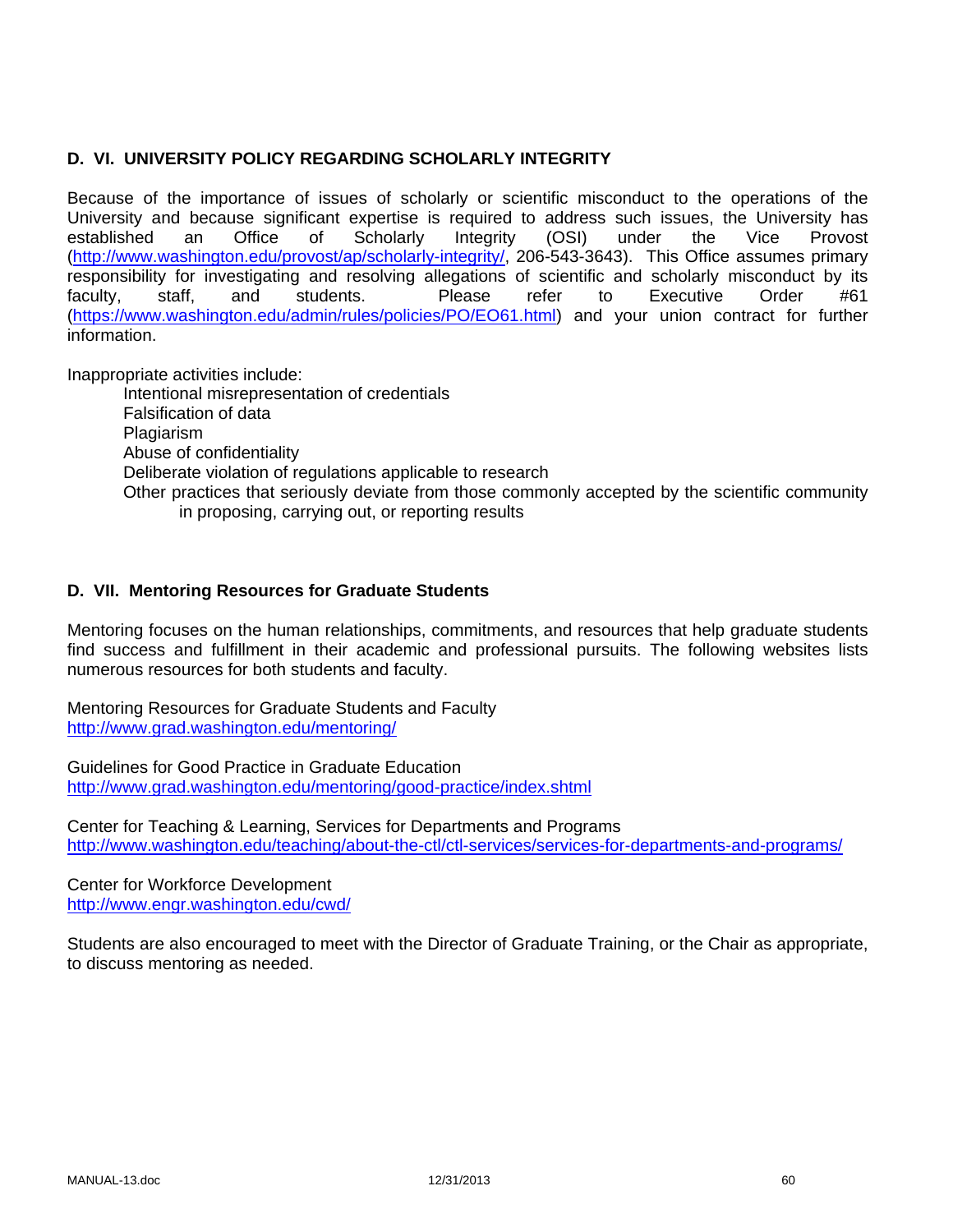## **E. FUNDING AND MONEY MATTERS**

## **E. I. TA and RA Policy**

#### **a. TA Assignment Procedures**

Many of these procedures are now governed by the union contract between the UW and the graduate students' representative UAW. For details see: http://www.washington.edu/admin/hr/laborrel/contracts/uaw/addons/

- 1. In the fall of each year, the Psychology Department surveys the courses to be taught in the following year and the grants pending and makes an estimate of the number of TA and RA slots likely to be available. This estimate is used, in conjunction with commitments already made to continuing students, in deciding how many new graduate students will be accepted for the following year. Definite offers of support are not made to new students until the funds for each position are assured.
- 2. Each quarter, all current graduate students and faculty are asked to state preferences for funding and assistance for the following quarter via Catalyst survey. Preferences for Autumn Quarter are collected during Summer Quarter. New first year students serving as TAs are automatically assigned a course.
- 3. Make sure to submit the TA request Catalyst survey by the deadline listed when the quarterly request email is sent.
- 4. Based on stated preferences, and funding priorities (see Priorities, page 62), formal appointment offers are made for both TA and RA positions just prior to the beginning of the quarter for which they are effective. It is not possible to make these any further in advance primarily due to the uncertainty of course registration and research funds.
- 5. *Students on Probation.* If a student is on External Probation or Final Probation status with the Graduate School, he or she cannot be a candidate for a TA Fellow or Lead TA position. If a student is on internal warn status, he or she can only be appointed to the Lead TA or TA Fellow positions after consultation with, and approval of, the student's advisor(s) and the Director of Graduate Training. After each meeting of the Graduate Training Committee (GTC), the faculty member in charge of recruiting and assigning the Lead TA and TA Fellow positions will be informed about students who are currently not in good standing (or are in questionable standing) in our program.

**SUMMER QUARTER WARNING**: The promise of support given to incoming students is for the regular academic year. Summer Quarter operates on a separate budget and is outside of this promise. Therefore, most students have to look elsewhere for summer support. It follows that the TA priority system, being based on the promise of a support letter, does NOT apply to Summer Quarter. The most important criteria in selecting for summer TAs are competence, instructor preference, and student preference.

There are only one-fourth as many Teaching Assistantships available during Summer Quarter as there are during each of the three quarters of the academic year. This does not include several courses taught entirely by senior graduate students. Hence, we can NOT give TAs to all those graduate students who request them for Summer Quarter. You should consult your advisor and the faculty member who heads your area for other possible sources of Summer Quarter financial support.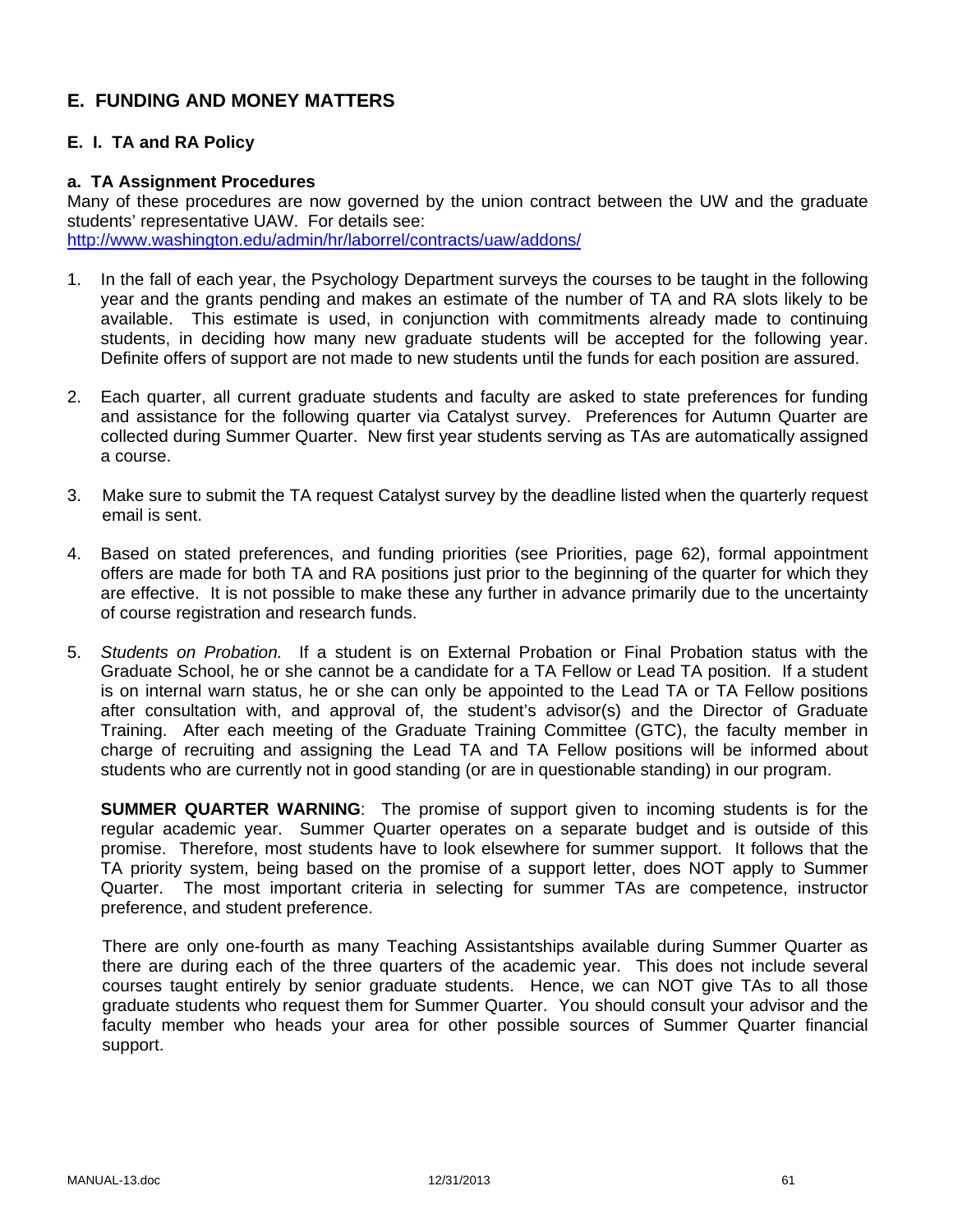Graduate students who rely on TAs should, from the beginning of the year, work on alternative sources of summer support. If, for example, you are offered a Research Assistantship that supports you in some but not all of the four quarters, if possible, try to arrange for the RAship during summer quarter as one of those quarters. (See also, Summer Quarter Warning, page 61 and Summer Employment, page 67)

## **E. I. b. TA Assignment Priorities**

Teaching Assistantship assignments are made near the end of the quarter prior to the actual appointment. This process requires students to complete a Catalyst survey on which they specify their requests for TA positions for the following quarter. TAs are then assigned courses by the Director of Graduate Training in collaboration with the Graduate Program Advisor and graduate student volunteers, according to the following criteria: a) the student's qualifications to teach the course, b) the student's priority ranking (see below), c) the preferences of the instructor (from among qualified potential TAs) and of the graduate students (from among available courses), and d) the student's demonstrated teaching ability. The overriding consideration in assigning TAs is the quality and enhancement of instruction.

The following priority system is applied in the TA assignment process:

- Priority I First-year students who were given an explicit promise of support during that year as an inducement to enter the program. These students are top priority for TAs only in the Autumn, Winter, and Spring Quarters of their first year. In Summer Quarter, they are on a par with students in Priority II and III. Only Priority I students are guaranteed a TAship during the academic year.
- Priority II Second-, Third-, and Fourth-year students who were admitted with explicit promises of support or, who were later placed at this priority level by the faculty in their area or program, and who are not on Probation or Final Probation with the Graduate School.

In some cases, Priority III students may be given preference over Priority II students in making TA assignments, e.g., courses requiring special knowledge or skills such as statistics or clinical seminars.

Priority III Students who were admitted with no promise of support, students beyond their 4th year of study, and students on Probation or Final Probation.

#### *An internal action, i.e., department watch or warn status, does not affect a student's priority level.*

As far as possible, student and instructor requests for positions will be matched within the guidelines shown above. Instructors and students are given up to six choices of requests for appointments. If the first choice request is not possible, attempt is made to provide the second or third choice. As instructors are held responsible for the conduct of courses, every effort is made to provide them with the personnel they request. Any student who is assigned to a class that he or she did not request can contact the Director of Graduate Training to discuss the assignment or request a review of the assignment.

*TA Evaluations and Priorities for Future TA Assignments*: As the assignment of TAs is primarily to provide undergraduate teaching services, formal evaluation of students in terms of their competence as TAs will be considered in the making of future assignments. All TAs teaching quiz sections **must** be evaluated by the students in their classes. In addition, instructors will be requested to evaluate their TAs each quarter. Evaluations, along with formal letters of appointment for each TA, will be placed in a separate folder for each student and will be made available for review upon request.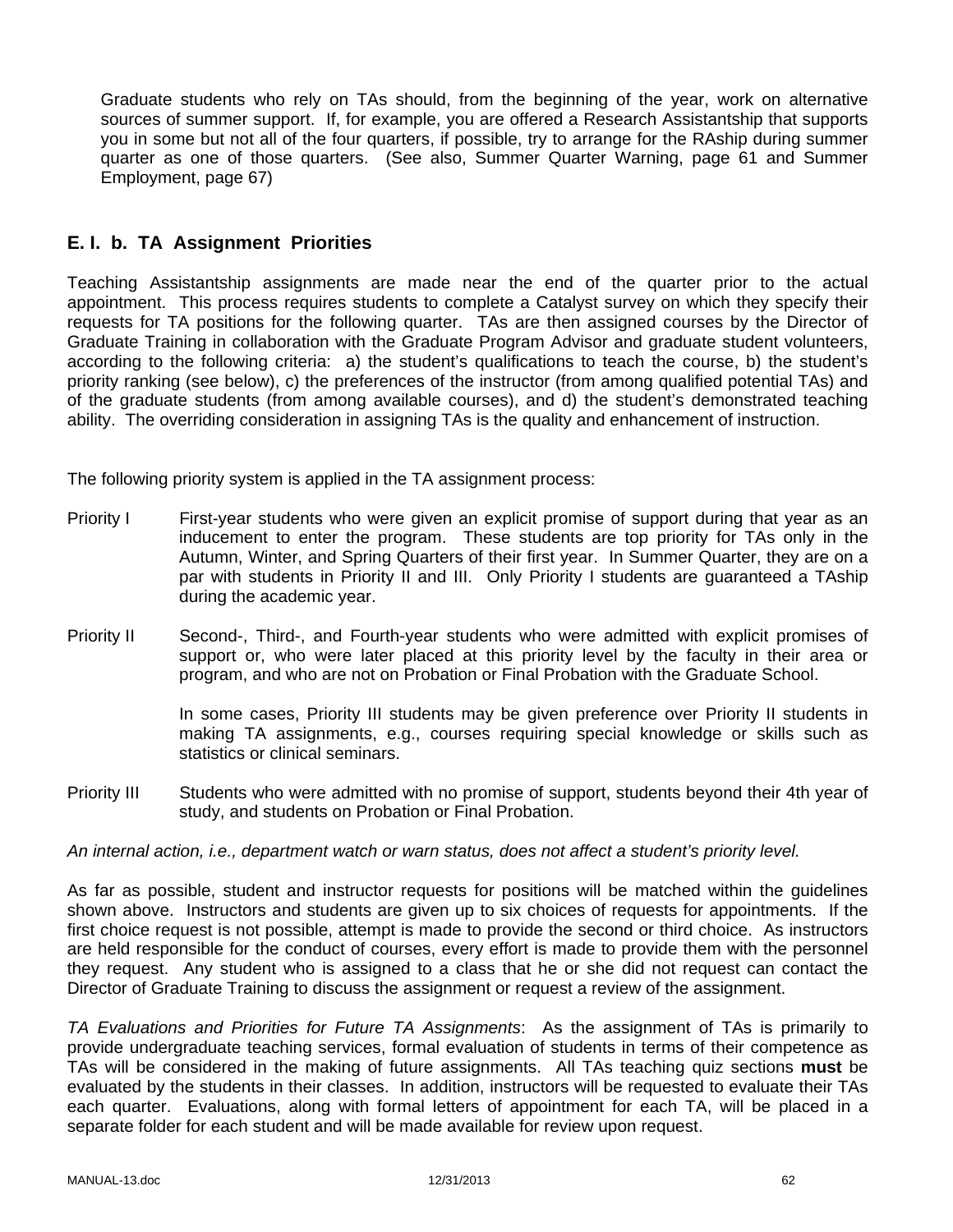#### **E.I. c. Teaching Experience Requirement**

Since the Psychology Department has required that students obtain teaching experience if they wish to receive recommendations for teaching jobs, students requesting TA positions who have not previously held such a position will have some priority over students who have been teaching regularly. This, of course, will be weighed with other factors, including the needs of the course in question.

Evening and summer appointments are of two general kinds: assistant to the instructor of the course in large classes or laboratories; or instructor of the course. In the former case, we restrict the level to the payroll rate determined by the student's progress in the program (look for salary levels under Appointment Ranks section, page 64). In the latter instance, we appoint the graduate student at the Pre-doctoral Teaching Associate II regardless of program status. For budgetary reasons, we are limited to a very small number of such positions to cover both kinds of appointments.

## **E.I. d. Research Assistantships**

If a student is requested by the Principal Investigator (PI) and wishes to accept the appointment, that student will be awarded the RA position. This is done because PIs are responsible for the conduct of the research. If the PI does not have a particular request, students are sent by the Director of Graduate Training to interview for the position, based on the same priorities that are stated for assigning Teaching Assistantships.

The RAs' responsibilities are to the PI and the respective research project providing the salary (which may or may not coincide with the student's own personal research interests). **These appointments should never be confused with fellowships which allow the student research freedom**.

#### **E.I. e. Fellowships and Traineeships**

Clinical Psychology traineeships typically are given to first year students to help them handle a heavy first year course load. Other fellowships and traineeships which may be under Departmental control are awarded by the Chair, after consultation with appropriate faculty and as dictated by the conditions of the fellowship in question.

Graduate students are encouraged to apply for any other advertised fellowship or traineeships for which they are eligible. Watch the Departmental newsletter, or your e-mail, for announcements of awards, internships, etc., being offered by other agencies. See information on-line at: http://www.lib.washington.edu/gfis

In many instances, all or part of the student's tuition and fees are paid by the fellowship or training grant. *Questions concerning payment of tuition should be clarified before the onset of the appointment.*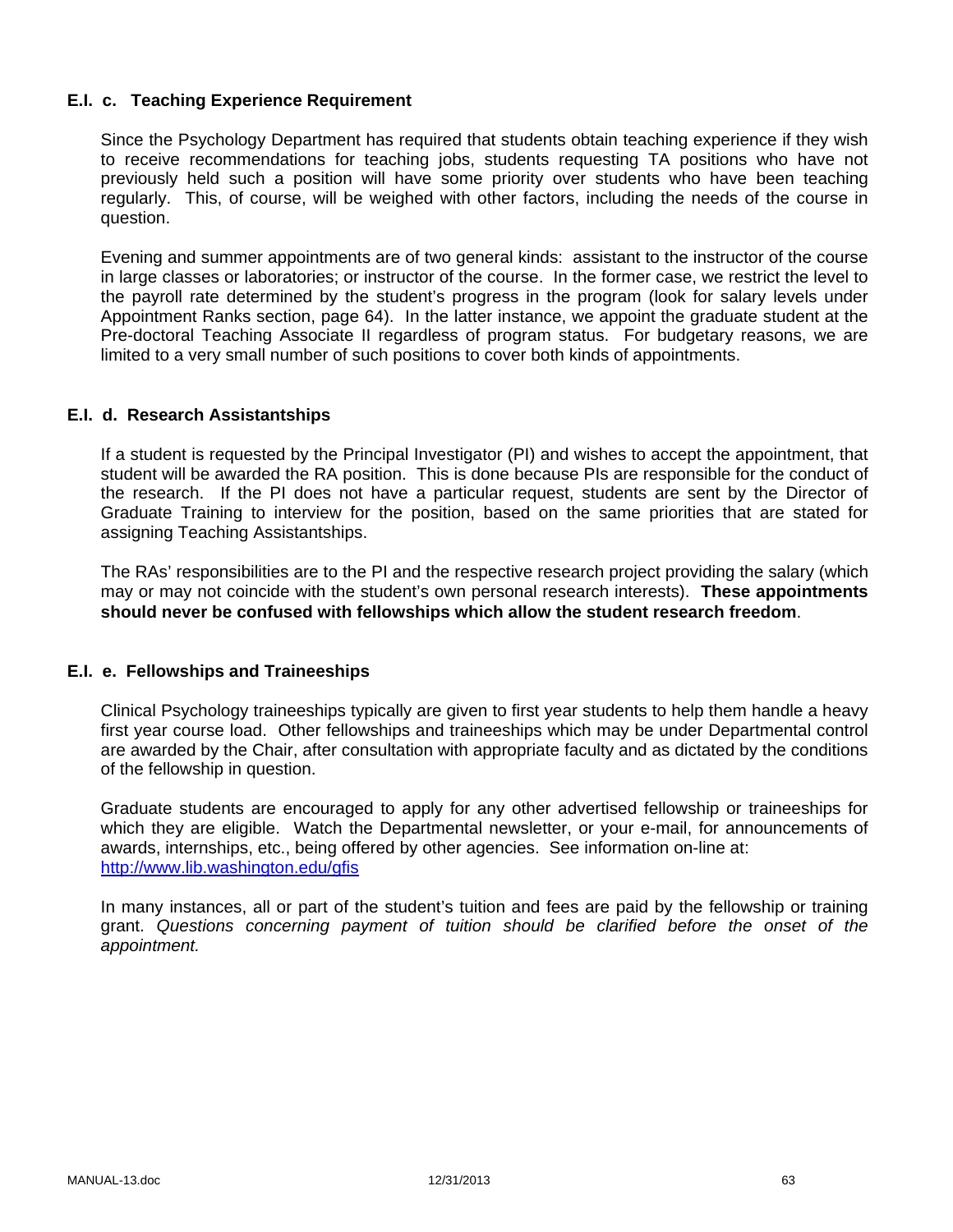## **E. II. Payroll Procedures**

## **E. II. a. Payroll**

Assignments to TA positions are made on a quarterly basis only. After the TA or RA assignment has been made and the level established, employment forms are prepared by Merly Jones (G-126). The payroll form (Personnel Action Form, PAF) must be completed for all employees. Students for whom this is a new appointment must complete and sign the Employee Personnel Data / Campus Contact Data Form, a W-4 form, a Conviction / Criminal History form, and INS form I-9 (Employment Eligibility Verification).

**Income Tax Information.** You will receive a W-2 form (statement of income and taxes withheld) in January following the calendar year worked. If you were on the payroll during the months of November or December, your W-2 will be distributed to your mailbox in Guthrie. If you are off the payroll during the last couple months of the calendar year through the time that the W-2's are issued, then your W-2 would be sent to your permanent address. **Please be sure to keep your mailing information current via MyUW.**

## **E. II. b. Paydays and Paychecks**

Paychecks for salaried, monthly, and hourly appointees (TAs, RAs, Fellows, Trainees) are issued on the  $10<sup>th</sup>$  and 25<sup>th</sup> of each month. Time sheets for hourly employees are to be submitted on the 1<sup>st</sup> and 16<sup>th</sup> days of the month, with payday following on the  $25<sup>th</sup>$  and the following on the 10<sup>th</sup> of the next month. Checks are picked up by the "home department," reviewed for accuracy and completeness, and are usually available in the Psychology Department by 11:00 a.m. on the respective payday. Confirmation for those who have direct deposit are available on the UW website at MyUW. Actual paychecks are mailed to the employee's home address on file.

Each employee has a "home department" where the individual's composite check, money from all sources and issued each payroll, is sent. Sometimes things go awry and expected paychecks are missing or incorrect. Reasons range from late submission of payroll papers or time sheets, to balkiness of a sickly computer. Any question concerning your paycheck should be directed to the Payroll Coordinator, Merly Jones (G-126). Emergency checks can be arranged, and in most cases take about a week.

#### **E. II. c. Appointment Ranks**

The University has two main types of pay scales for TAs and RAs. They can be found in the general catalog under the graduate school appointment section or see: http://www.grad.washington.edu/students/fa/salary-info.shtml for a list of monthly salaries. Below is a summary of our most common appointment ranks.

| TAs                                                  | RAs                                                  | <b>Status</b>                                                 |
|------------------------------------------------------|------------------------------------------------------|---------------------------------------------------------------|
| <b>Predoctoral Teaching</b><br>Associate I (PDTAI)   | Predoctoral Research<br>Associate I (PDRAI)          | 1 <sup>st</sup> year and up, until you pass generals          |
| <b>Predoctoral Teaching</b><br>Associate II (PDTAII) | <b>Predoctoral Research</b><br>Associate II (PDRAII) | Ph.C. (Candidate) Status Awarded<br>i.e., General Exam Passed |
| Predoctoral Instructor                               | <b>Predoctoral Researcher</b>                        | to be determined                                              |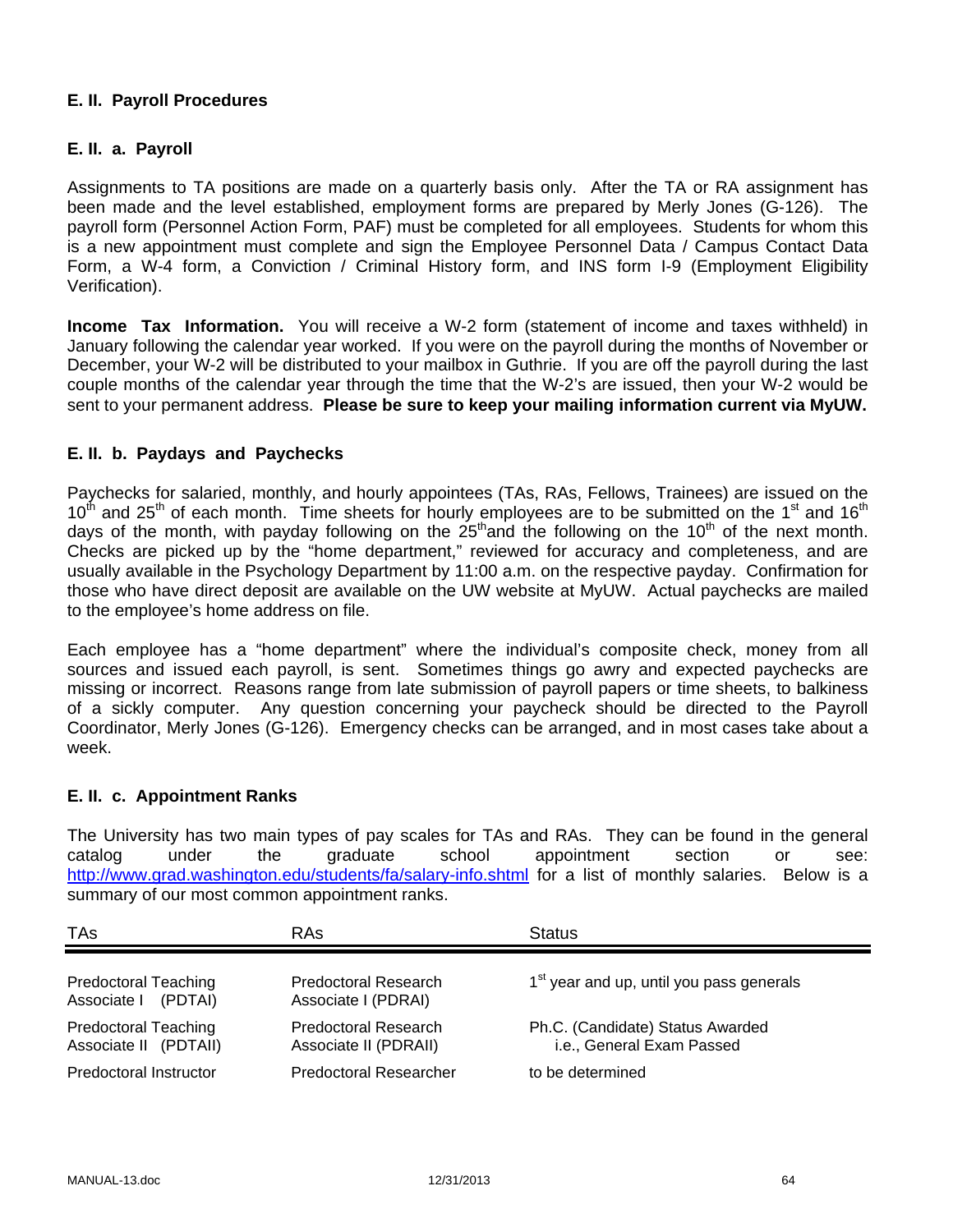The Psychology Department petitioned and received permission to pay our students at a higher level than that of other departments on campus. This is called the variable rate scale and can be found at: http://www.grad.washington.edu/students/fa/salaries/salary-schedules.shtml. As a result, we now have only two (higher) pay levels. The first level will be paid to all students until such time as they pass their general exam. The second level will be paid to all students who have successfully passed the general exam to attain Ph.C. status. To clarify, the second level grade will begin the quarter the Ph.C. status is awarded by the Graduate School. If you complete your generals during a school break, your Ph.C. will be conferred at the end of the following quarter (that is, your raise won't go into effect for a full quarter). Please keep the quarterly deadlines in mind as you schedule your generals.

Your salary level as an RA is determined by the Principal Investigator (PI) of the grant budget funding your RAship. Factors affecting your salary level include your graduate student classification (see TA appointment ranks above), your duties on the project, and the amount of money available in the grant. Usually, faculty project directors budget sufficient funds to provide for the higher pay levels. You cannot, however, be paid more than your level justifies; you could be paid less. Discuss your salary level with the PI of the grant.

The funding level at which you are hired at the beginning of the quarter is in effect for the entire quarter of your appointment. If you become eligible for the second pay level during the quarter, you will not be promoted to the higher salary until your Ph.C. status is awarded and you hold a TA/RA appointment.

## **E. II. d. Standard Deductions from TA/RA Paychecks**

- 1. Federal Withholding Tax on salary
- 2. "Medical Aid" (state accident/health insurance termed "Workingman's Compensation" to provide for on-the-job injuries.) This deduction is quite small so it is the least painful of these deductions. In cases of injury during the period of your service appointment, contact the Administrator (G-119), who has the appropriate claim forms.
- 3. Union Dues: All TA/RAs are obligated to pay union dues. These are automatically deducted for employees upon written authorization by the individual employee. Recognized payroll deduction authorization cards may be submitted to the Employer's Payroll Office. Importantly, students who are being paid hourly rates rather than TA/RA appointments may be eligible to stop making dues payments, but it is the sole responsibility of the employee to file a written notice with the Employer's Payroll Office and also to file written notice with the Union (Washington Federation of State Employees, 1212 Jefferson Street, Suite 300, Olympia, Washington 98501) thirty (30) calendar days prior to the effective day of the month following the 30-day period above. See the union contract for more details.

#### **E. II. e. Standard Appointment Periods**

1. Teaching assistantships, as stated earlier, are made on a quarterly basis only, and have arbitrary payroll dates which do not coincide with the actual instructional period of the quarter. These payroll periods are as follows:

| Autumn | Sept. 16 - Dec. 15 (3 months)                      |
|--------|----------------------------------------------------|
| Winter | Dec. 16 - Mar. 15 (3 months)                       |
| Spring | Mar. $16$ - June 15 $(3 \text{ months})$           |
| Summer | June 16 - Aug. 15 (TAs) or June 16 - Sept 15 (RAs) |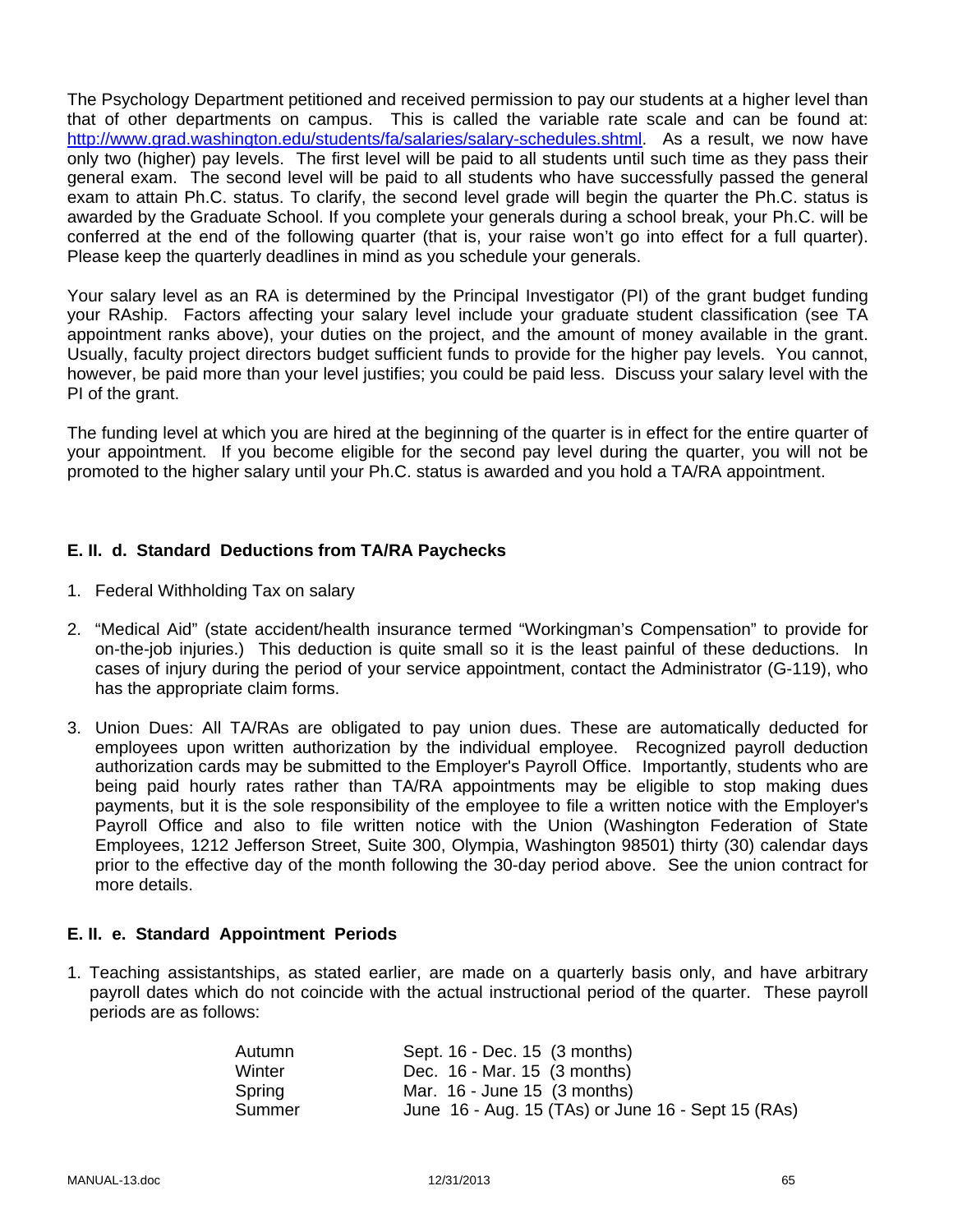The TA's responsibility is to the course and the instructor to whom he/she is assigned for the entire quarter which the above appointment periods represent, not to exceed 220 hours during the pay period hours and excluding the one week of vacation per payroll period as authorized in the union contract. There is now a provision for vacation which should generally be taken during quarter breaks. This does not carry over into future years.

2. Research assistantships can be for any period, but usually follow the quarterly dates as in the TA appointments. The standard practice is to make RA appointments for full or half months, although there is no regulation prohibiting the appointment for irregular periods, in which cases payment is computed on a daily basis from the monthly rate. However, the RA, unlike the TA, is expected to be on duty during the actual period of the appointment, not to exceed 220 hours and excluding the one week of vacation per payroll period as authorized in the union contract.

For further information please consult your union contract at http://www.washington.edu/admin/hr/laborrel/contracts/uaw/addons/

*Qualifying for a Tuition Waiver*: During Autumn, Winter, and Spring Quarters (the academic year) both RAs and TAs must be employed full time (20 hours per week) and be on the active payroll for at least five of the six pay periods in order to qualify for a tuition waiver. You must also be registered for a minimum of 10 credits per quarter to qualify – see below.

## **E. III. TUITION AND RESIDENCY**

#### **E. III. a. Tuition**

Full-time graduate tuition effective 2013-2014 is as follows: resident - \$5,101/quarter or non-resident - \$9,185/quarter. http://opb.washington.edu/content/tuition-and-required-fees

#### **E. III. b. Residency**

If you are currently a non-resident who expects to be eligible for resident status after living here for at least one year, *please apply for residency during Spring Quarter of your first year*. This is essential for students appointed as teaching or research assistants during their graduate training. Each year the Department is allocated a limited number of non-resident tuition waivers, almost half of which go to firstyear students. If the number of non-resident students with TA/RA support exceeds the number of waivers allotted, some graduate students will be required to pay full non-resident tuition.

To obtain resident status, you must submit a formal application. This process takes time and should be started early. The application is available on-line at http://www.washington.edu/students/reg/residency/applicationProcess.html. Many criteria must be met (such as registering to vote, obtaining a Washington State driver's license and registering your car.) A list of all the documents needed is available at: the following website: http://www.washington.edu/students/reg/residency/domicile.html. Residence applications and further information are also available at the Residence Classification Office, 264 Schmitz Hall (phone: 206-543- 5932).

Due to restrictions in granting of residency to out of state "students" by the State of Washington, please pay careful attention to the distinction between stating that you reside in Washington solely for school versus with the intent to live in Washington for other purposes.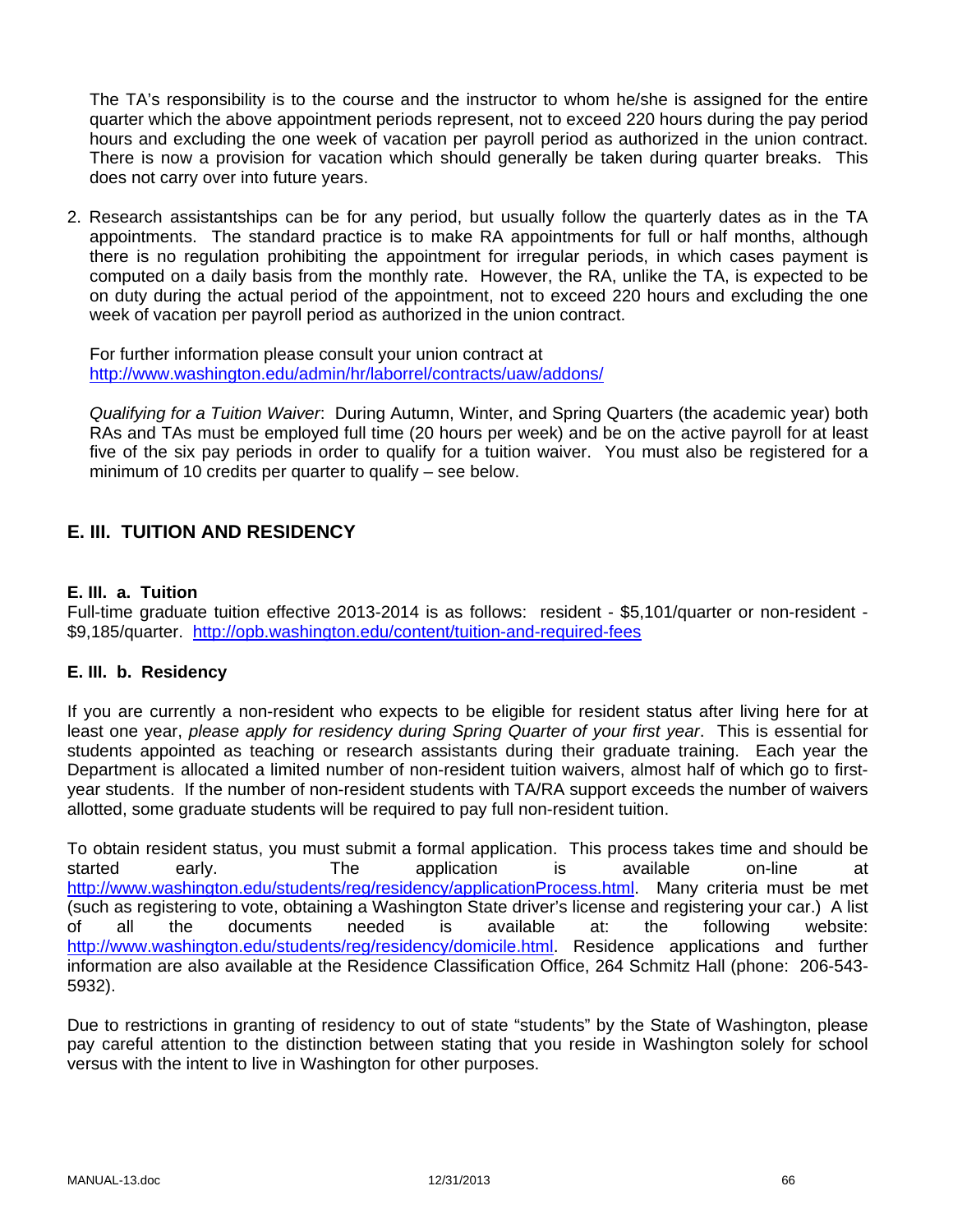## **E. III. c. Payment of Tuition and Fees**

One of the eligibility requirements for holding TA/RA positions is full-time registration of a minimum of 10 graduate credits per quarter. Exception: For Summer Quarter only, the minimum is 2 graduate credits. See: Registration Requirements chart on page 11. If you have a student loan you may be required to register for the full 10 credits during the Summer Quarter as well. If you are unsure, please check with Student Fiscal Services in Schmitz 129 and speak with a counselor. http://f2.washington.edu/fm/sfs/

Most of the tuition and fees will be automatically paid for any TA or RA who is appointed to a 50% or greater position (i.e., 20 hours or more per week). However, you will receive a bill for certain fees that must be paid by Friday of the third week of the quarter. Failure to pay these fees by the deadline will result in an additional "late payment fee" being assessed to your account. See the Academic Calendar or the General Catalog for deadlines and rates. http://www.washington.edu/students/reg/calendar.html

## **EVEN IF YOUR TUITION BILL IS INCORRECT, BE SURE TO PAY THE REQUIRED STUDENT FEES PRIOR TO THE DUE DATE.**

## **E. IV. SUMMER EMPLOYMENT AND SUPPLEMENTAL INCOME**

#### **E. IV. a. Summer Employment**

The number of summer TA positions available is nearly one fourth of those available during the academic year. It is, therefore, important for graduate students to plan ahead for alternative funding in the form of RA, fellowship, or traineeship appointments, and even to prepare small research grant applications to such on-campus facilities as the Alcohol and Drug Abuse Institute, etc., by contacting their faculty advisors, training grant directors, and, in the case of grant applications, Susan Carpenter-Brandt, the Associate Administrator. (See page 15, for more information on funding opportunities.)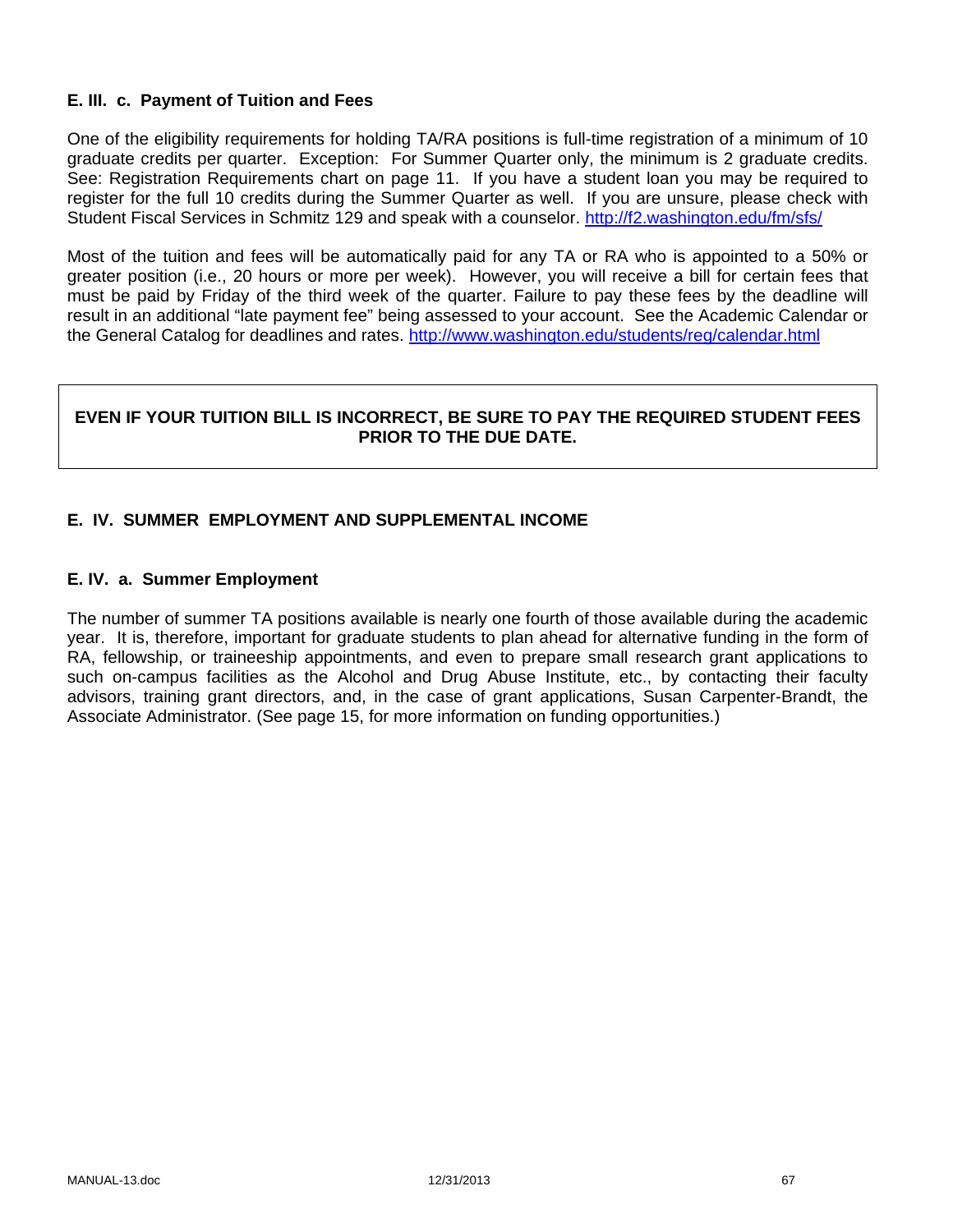# **Template for First Year Planning Meeting**

The purpose of this template is to help new graduate students and their advisors prepare for a discussion of the student's plans for the first year. Be sure to schedule the meeting as soon as possible. Use this template to provoke your thinking, and jot down notes before the meeting. This is also the time to check in with your co-advisor and get his/her thoughts on your plan. A good time to do this is after talking with your advisor but before finalizing the written version of the plan. The final written version is due on Friday of the first week of classes.

## **Template for signatures:**

| [Type your name under this line]              |            |
|-----------------------------------------------|------------|
| [Type your advisor's name under this line]    | Advisor    |
| [Type your co-advisor's name under this line] | Co-Advisor |

## **1. Long-term goals**

- a. Where do your interests lie within Psychology? (Be as specific as you can.)
- b. What are your goals for the coming 10 year period (e.g., after graduate school, do you want to teach? Do research? Work in industry? Postdoc? Other? Undecided, keep XX range of options open?)
- c. What new skills/knowledge are most needed to take you toward your goals. Which of them can you acquire this year, and how?

#### **2. Plans for the coming year**

- a. Research
	- I. Research projects to be initiated?
	- II. Any writing to be done?
	- III. Research presentations planned (e.g., Journal clubs? Research Festival?)
	- IV. Clinical students: What is a realistic research plan, given your heavy course load?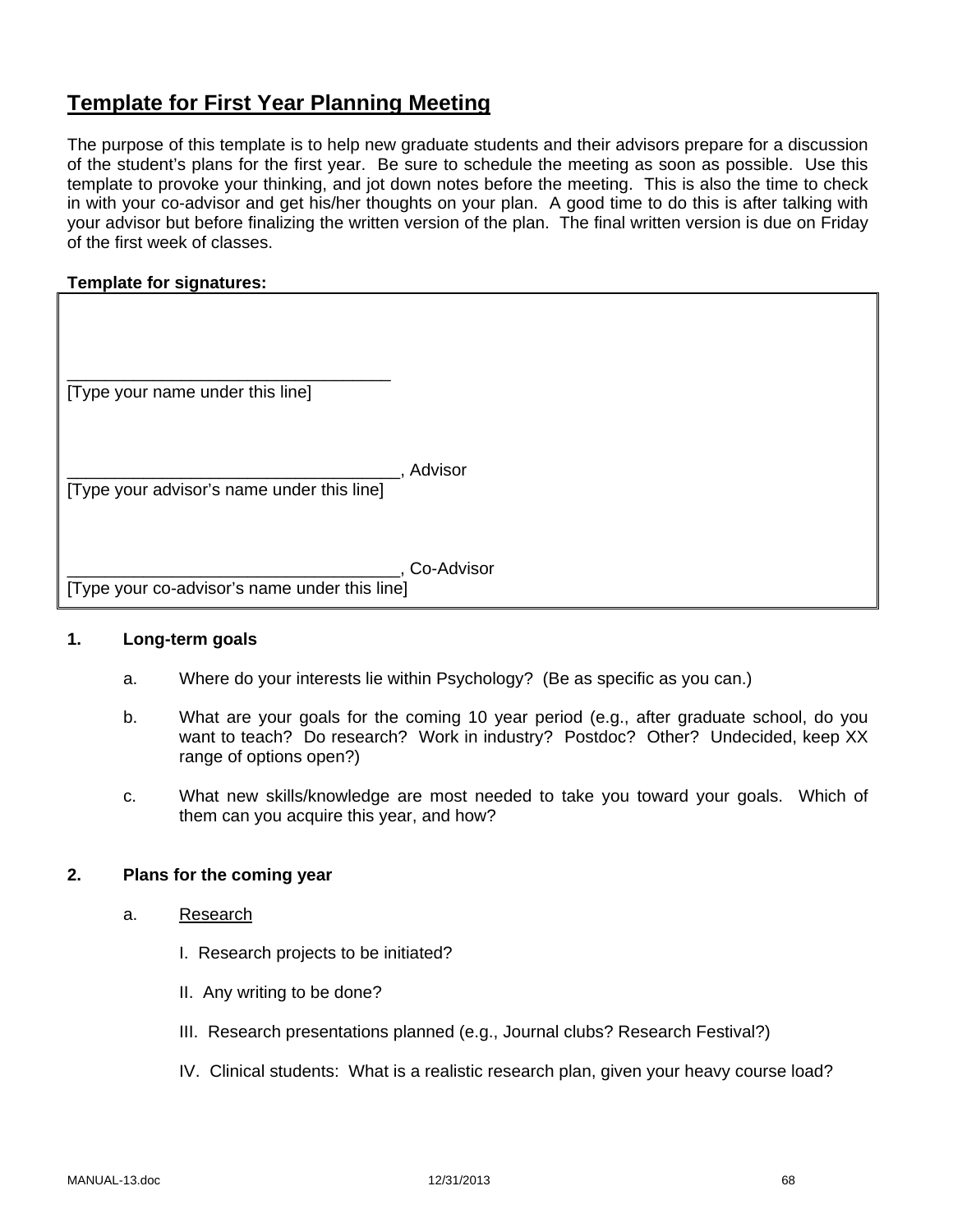- b. Coursework (Check the time schedule for conflicts)
	- I. Required courses to be taken
	- II. Other courses/seminars to be taken
- c. Development of teaching skills
	- I. Courses you hope to TA
	- II. Other teaching practice (e.g., Journal club presentations? Other?)
- d. Attendance at professional meetings? \$\$\$?
- e. Apply for outside funding (grants, fellowships)

#### **3. Advisor and co-advisor**

- a. Given your goals, are you in the right research group with the right advisor?
- b. If you need to change, how and when could it be done gracefully?
- c. What about your co-advisor? Any change needed?
- d. Will any faculty sabbaticals/leaves interfere with your plans?

#### **4. Mentoring**

Mentoring is a critical part of a successful graduate career. This list is meant to be a starting point for a discussion with your mentor.

"Mentors are advisers, people with career experience willing to share their knowledge; supporters, people who give emotional and moral encouragement; tutors, people who give specific feedback on one's performance; masters, in the sense of employers to whom one is apprenticed; sponsors, sources of information about and aid in obtaining opportunities; models, of identity, of the kind of person one should be to be an academic." --Morris Zelditch

Over the next quarter I feel the things that would most help me make good progress are in order of importance, where 1 is most important, 10 least (you also can put N/A or list specifics after each item):

- \_\_\_ Regular face-to-face meetings
- \_\_\_ Feedback on written work
- **\_\_\_** Feedback on research
- \_\_\_ Discussion of papers/potential research topics
- **\_\_\_** Help with talk preparation
- \_\_\_ Career guidance (e.g. networking)
- \_\_\_ Application help (e.g. ref letters, comments on applications)
- \_\_\_ Positive encouragement
- \_\_\_ Mutually setting goals/expectations/timelines
- Guidance on work/life balance
- \_\_\_ Other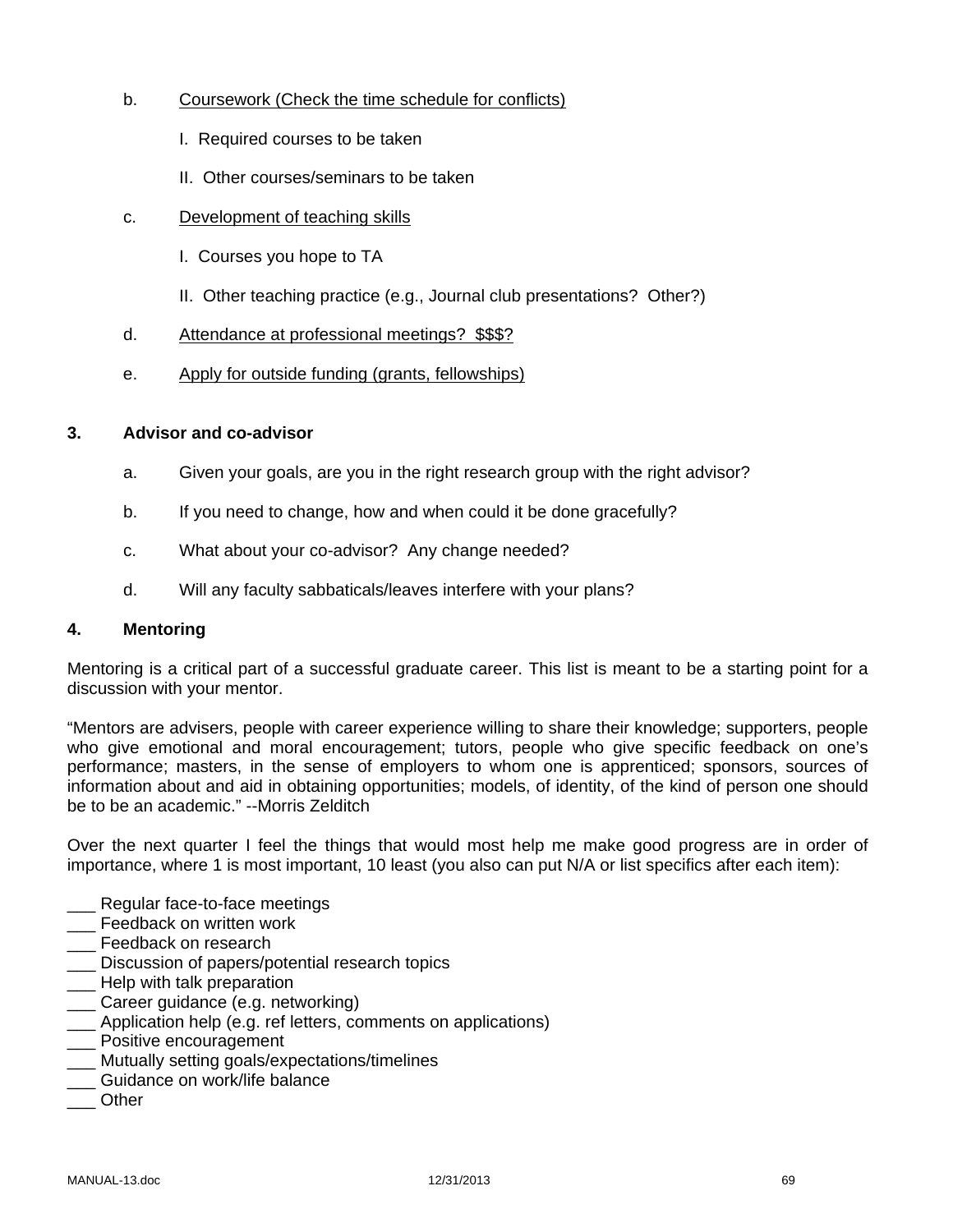## **5. Writing up your first year plan**

After you have talked to you advisor, check in with your co-advisor for additional suggestions. Then draft a first year plan (say, 1-2 pages in length). Include spaces for three signatures (yours, your advisor's, and your co-advisor's), as shown below. Give the draft to your advisor for comments. When the plan is finished, get the three signatures. Make four copies: for yourself, your advisor, your co-advisor, and the Graduate Training Committee (give this one to Jeanny Mai). Nancy Kenney, the Director of Graduate Training, will review the plans for the Graduate Training Committee. Finished plans are due by Friday of the first week of classes (earlier is better).

\* \* \* \* \* \* \* \* \* \* \* \* \* \* \* \* \* \* \* \*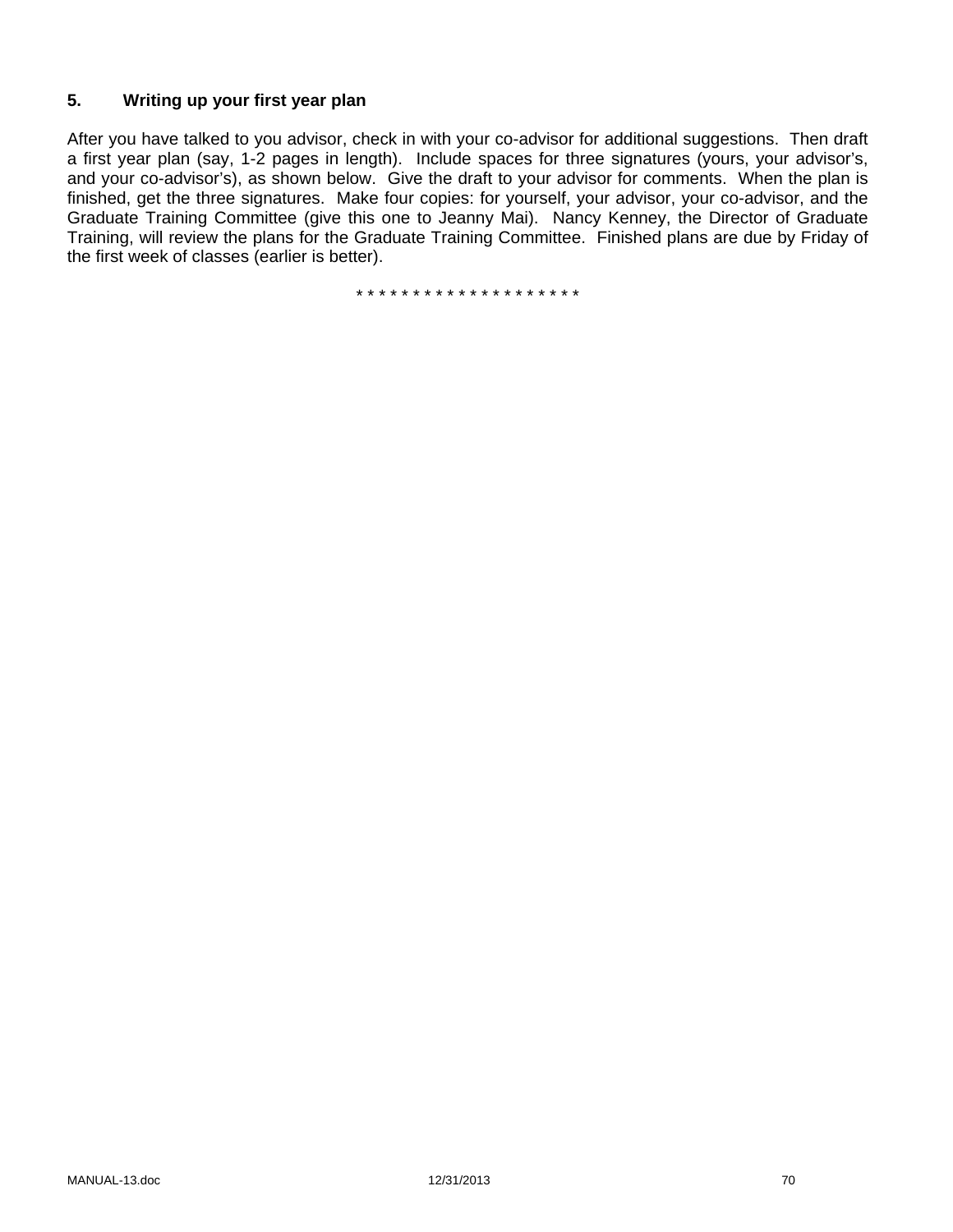# **Template for annual planning/evaluation meeting**

The purpose of this template is to help graduate students and advisors prepare for their annual planning/evaluation meeting. We suggest that the student use this template to jot down notes before the meeting. Not all parts of the template will be relevant for all students -- just use the parts that are relevant for you.

## **1. Template for signatures**

| Annual Plan                 |                  | Deadline: May 29 to Advisor |
|-----------------------------|------------------|-----------------------------|
| Student Name typed here:    | (signature here) | Date:                       |
| Advisor Name typed here:    | (signature here) | Date:                       |
| Co-Advisor Name typed here: | (signature here) | Date:                       |

#### **2. Long-term goals**

- A. Describe your goals for the coming 5-10 year period (e.g., Do you want to teach? What range of courses? Do research in academia? In another setting? A postdoc? On what topics? Work in industry? Other? Want to keep a range of options open?)
- B. What new skills/accomplishments/knowledge are most needed to take you toward your goals (e.g., writing, speaking, critiquing the literature)? What will you be doing to improve these skills?
- C. Prepare an updated CV (curriculum vitae). Include courses taken, courses TA'd or taught, service, awards, publications, etc. Advanced students might also develop a statement of research and teaching interests.

#### **3. Accomplishments during the past year - (***Comparison to last year's Plan can be very instructive!***)**

A. Research

 Conferences attended Research projects planned/underway/completed Writing underway/completed/submitted/accepted for publication Applications for funding prepared and/or submitted Research presentations (e.g., Research Festival; journal clubs; colloquia; national meetings)

- B. Coursework Required courses taken Other courses/seminars taken
- C. Development of teaching skills

 Courses TA'd Courses taught Other teaching practice (e.g. journal club presentations, guest lectures, etc.)

## D. Development of writing skills

What writing resources have you used? (e.g. writing clubs, Psychology Librarian, faculty writing office hours, etc.)

- E. Development of clinical skills (clinical students only) Clinical practicum training
- F. Milestones met 1st or 2nd year project completed Dissertation proposal accepted? Required coursework completed **Dissertation completed?** General exam scheduled/taken **CHACCOUNGER** Other?

Committee formed Quant minor or Diversity Science specialization?

G. Departmental, University, Community, or National service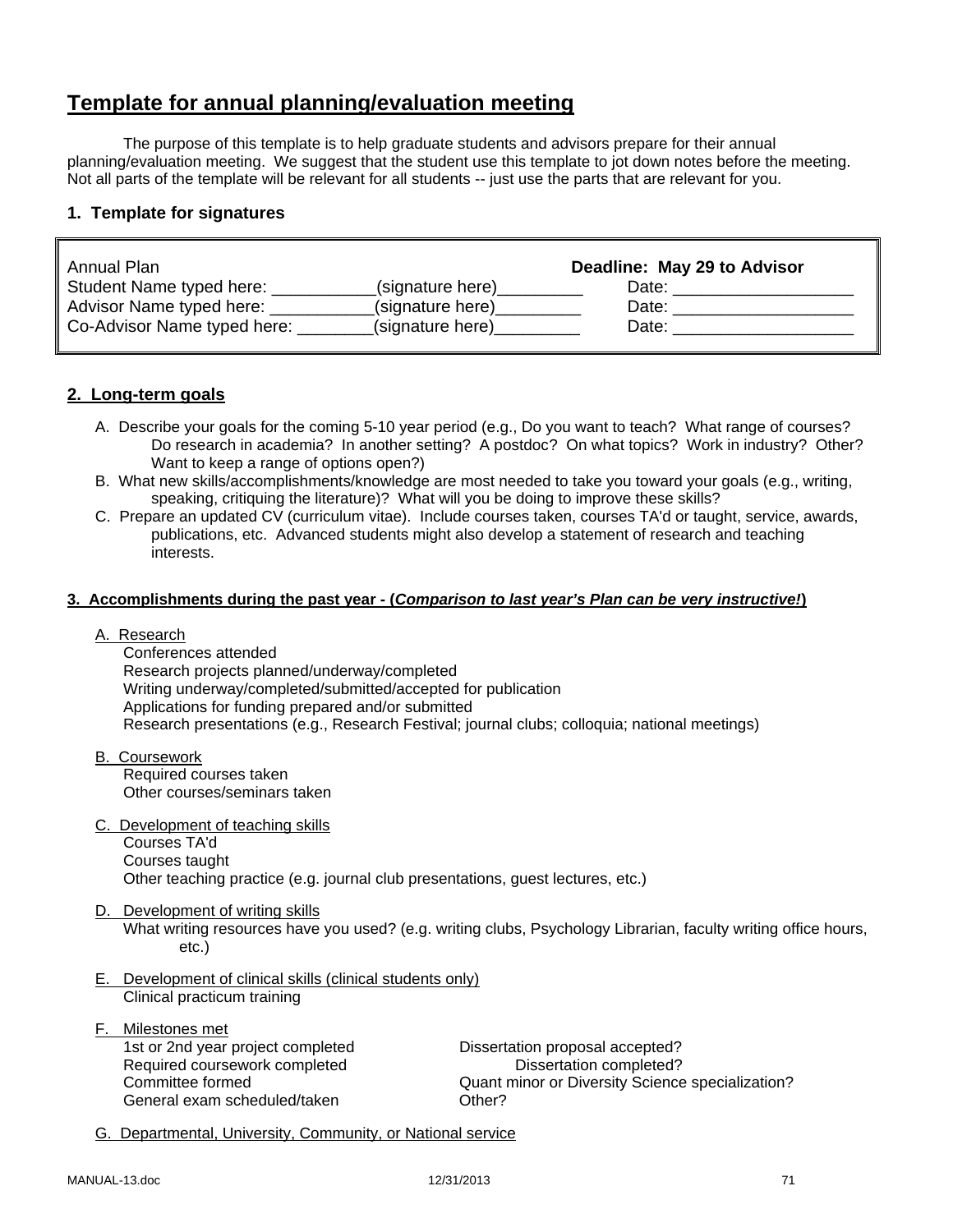# H. Awards

#### **4. Plans for the coming year**

#### A. Research

 Research projects to be initiated/completed Writing to be initiated/completed Research presentations planned (e.g., colloquia; invited presentations; talks at meetings)

#### B. Coursework

 Required courses to be taken Other courses/seminars to be taken How will these courses help you achieve your long-term goals?

- C. Development of teaching skills Courses you hope to TA Courses you hope to teach Other teaching practice (e.g. journal club presentations, guest lectures, etc.)
- D. Development of writing skills What writing resources do you plan to use? (e.g. writing clubs, Psychology Librarian, faculty writing office hours, etc.)
- E. Development of clinical skills (clinical students only) Clinical practicum training
- F. Milestones to be met Complete required coursework Schedule/take Generals Form committee **Develop** dissertation proposal Begin reading for Generals **Complete** dissertation

G. Application(s) for outside funding?

H. Planning for life after Ph.D Are you looking for a post doc? Employment in academic setting? Employment outside of the academy? What steps will you take toward finding the right position for you?

I. Departmental, University or National service (optional, but start thinking about this)

#### **5. Advisor/co-advisor/committee**

Given your goals, are you in the right research group with the right advisor?

If you need to change, how and when could it be done gracefully?

Given your advancing knowledge and skills, are you ready to move up to higher level responsibilities (e.g., more involvement in planning research projects; high-level data management and interpretation; writing)?

(Before you have a Committee) What about your co-advisor? Any change needed?

Plan to have your committee formed by the end of your second year in the program, or shortly thereafter.

(When you have a Committee): Is your Committee still functional given your goals? Any changes needed?

Will any faculty sabbaticals/leaves interfere with your time plan?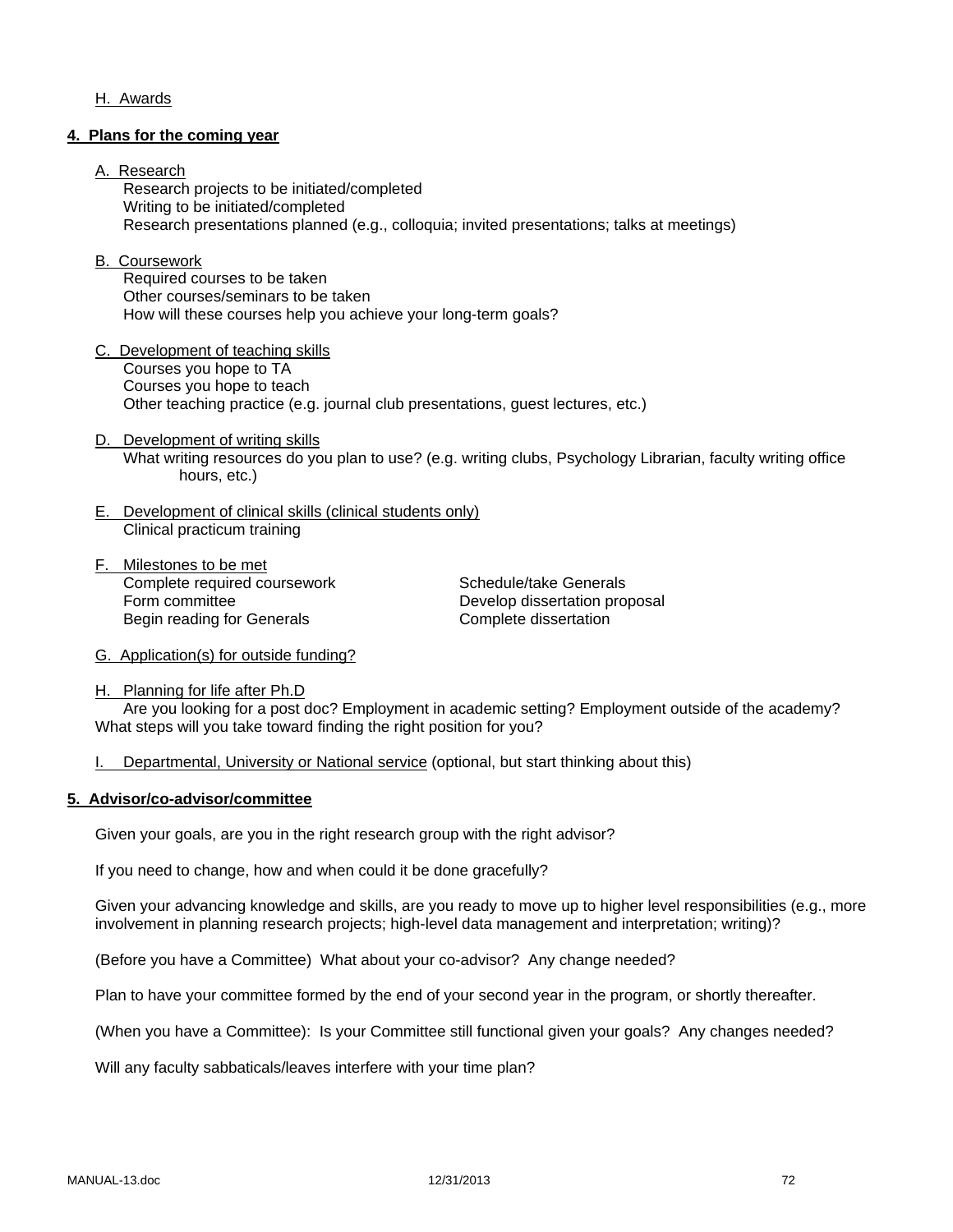# **6. Mentoring**

Mentoring is a critical part of a successful graduate career. This list is meant to be a starting point for a discussion with your mentor.

"Mentors are advisers, people with career experience willing to share their knowledge; supporters, people who give emotional and moral encouragement; tutors, people who give specific feedback on one's performance; masters, in the sense of employers to whom one is apprenticed; sponsors, sources of information about and aid in obtaining opportunities; models, of identity, of the kind of person one should be to be an academic." --Morris **Zelditch** 

Over the next quarter I feel the things that would most help me make good progress are ranked in order of importance, where 1 is most important, 10 least (you also can put N/A or list specifics after each item) Please use each number once:

| <u>__</u> _ Discussion of papers/potential research topics __________________________________ |
|-----------------------------------------------------------------------------------------------|
|                                                                                               |
|                                                                                               |
|                                                                                               |
| Application help (e.g. ref letters, comments on applications)                                 |
|                                                                                               |
| ____ Mutually setting goals/expectations/timelines _____________________________              |
|                                                                                               |
|                                                                                               |
|                                                                                               |
|                                                                                               |

## **7. Stats for Department Fact Sheet (new for 2013)**

The fact sheet has information on our department and is available on our website/handed out at department events. Each year we update the graduate student honors section. It would be really helpful to provide the following information:

For the past year May 201X-April 201X, I have (please list accomplishments):

Professional honors or awards received (example: Conference recognition, one-time monetary award (dissertation or research), national or campus award).

\_\_\_ Book chapters or journal articles published

\_\_\_ Presentations at national meeting

\_\_\_ Fellowships received (example: NSF, NRSA, GOMAP)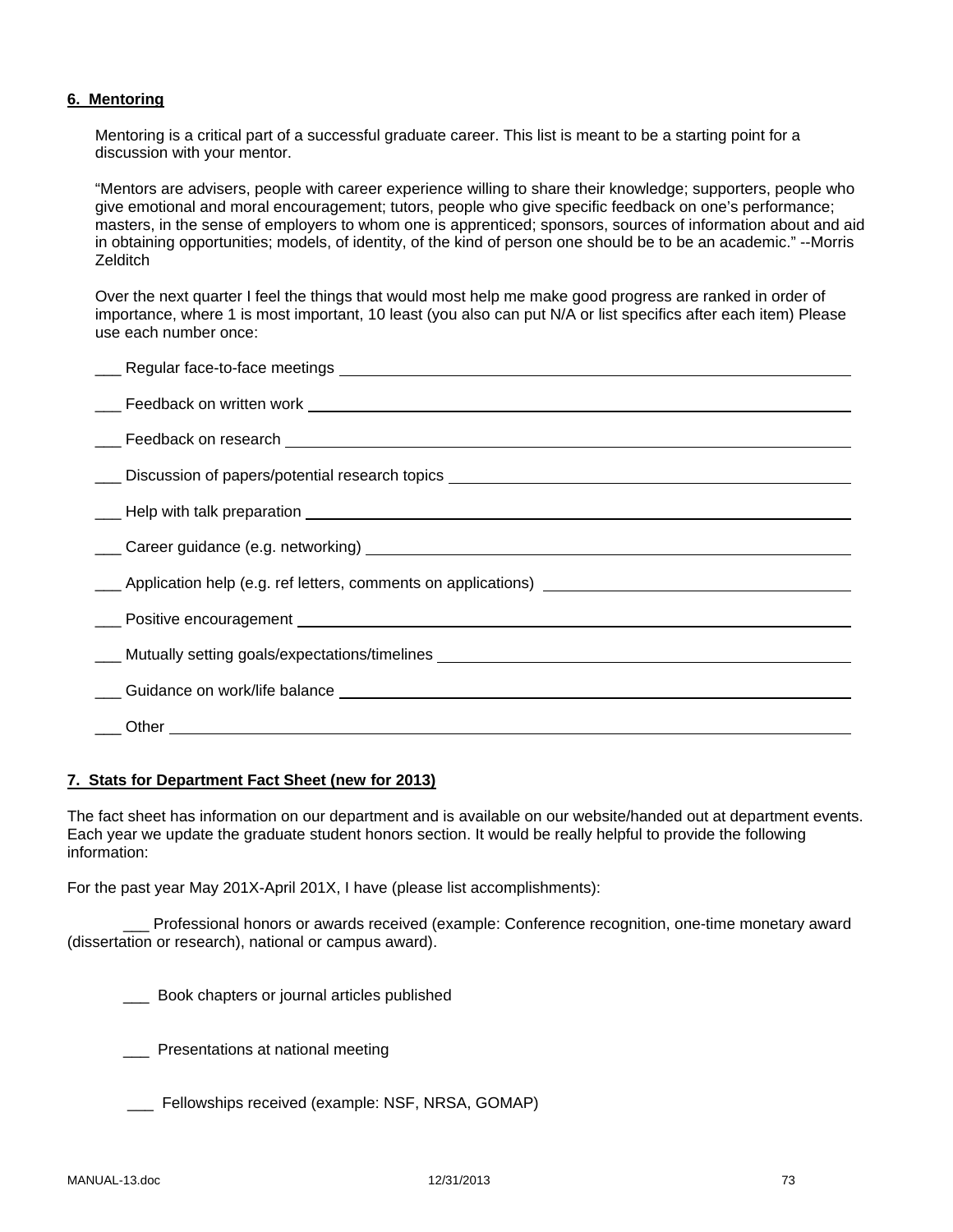\_\_\_ Research grants or other funding (e.g., ADAI, RRF, foundation award, training grant)

#### **8. Writing up the annual plan**

*After consultation with your advisor and co-advisor, you should write up your annual plan. You should review it*  with your advisor and co-advisor, and come to agreement on a final draft. The final draft should be signed by all *three of you. It needs to go forward with your advisor's draft of your feedback/evaluation letter, in time to be reviewed by the Area in early June. So please get it to your Advisor by approximately May 27th* 

Summary:

Deadline – May 27, 2011 – Annual Plan to Advisor Signatures required on Annual Plan – THREE – (Student, Advisor, Co-Advisor)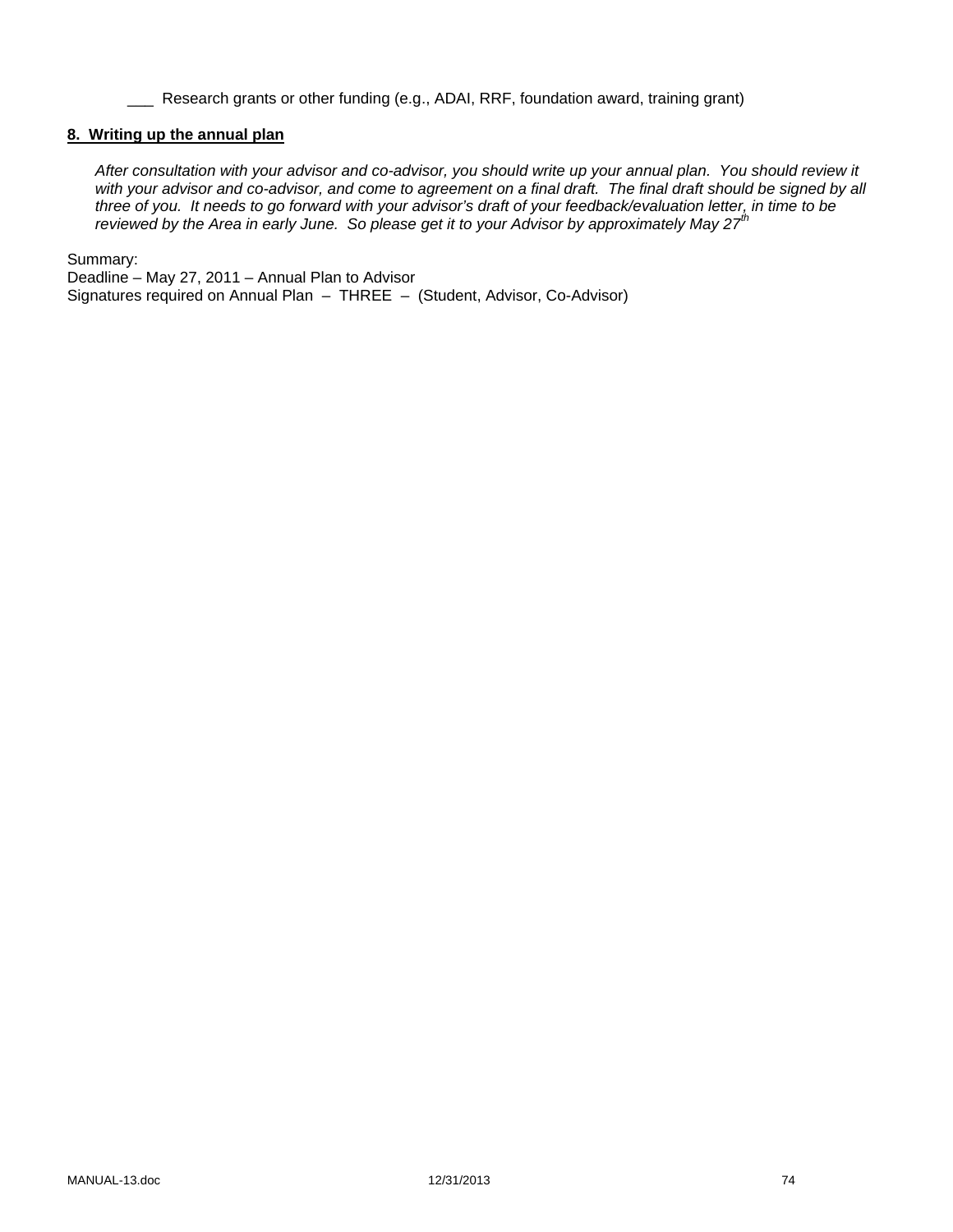# **Template for faculty feedback/evaluation letter**

 The purpose of this template is to assist faculty members in preparing annual evaluation letters for graduate students. The template should be used selectively -- Not all topics need to be included for every student every year. Please ignore anything irrelevant. If there are serious problems, be sure to mention them in your letter.

# 1. Template for signatures

| Annual Feedback/Evaluation Letter |                  | Deadline June 5 to GTC Rep |
|-----------------------------------|------------------|----------------------------|
| Advisor Name typed here:          | (signature here) | Date:                      |
| GTC Rep Name typed here:          | (signature here) | Date:                      |

# 2. Long-term goals

 *What are the student's goals? Has his/her activity served his/her goals well? What new skills are most needed to move toward these goals?*

e.g. "We understand that your career goal is to teach and do research in a University Psychology department. If this is so, you will need to fill in a broader background in Psychology, and gain some teaching experience....

 "We understand that your career goal is to gain a position at a major neurobiology research institute. If this is so, you will need to fill in a broader range of neurobiological techniques....a lab rotation with XX is recommended....

 "We understand that your goal is to return to your position at Microsoft full time. Given this goal, you might want to expand your knowledge of XX, and/or develop a minor in the Business School....

# 3. Progress this year

# A. Research progress and time line

 *What has the student accomplished? Is it more or less than what was expected? If less, what obstacles were overcome or continue to stand in the way? How will these be addressed in the future? Do his/her accomplishments serve his/her goals? Be sure to emphasize positive accomplishments.*

 e.g. "We are pleased to hear that your first year project will result in a first-authored publication, and we encourage you to write it up and submit it in a timely fashion....

 "We are pleased that you made a presentation at XX meeting, and that it was well received. We are also very pleased to know that one of your papers has been accepted by XX journal. These are noteworthy accomplishments, and you are rapidly building the kind of *vita* that should stand you in good stead for the academic job market....

 "Over the last year we understand that your research has gone more slowly than expected because of problems with XX. We are optimistic that your new subject recruitment strategy will lead to more rapid progress. We understand that you now hope to complete data collection by XX and that you are planning to defend in June....

# B. Coursework/milestones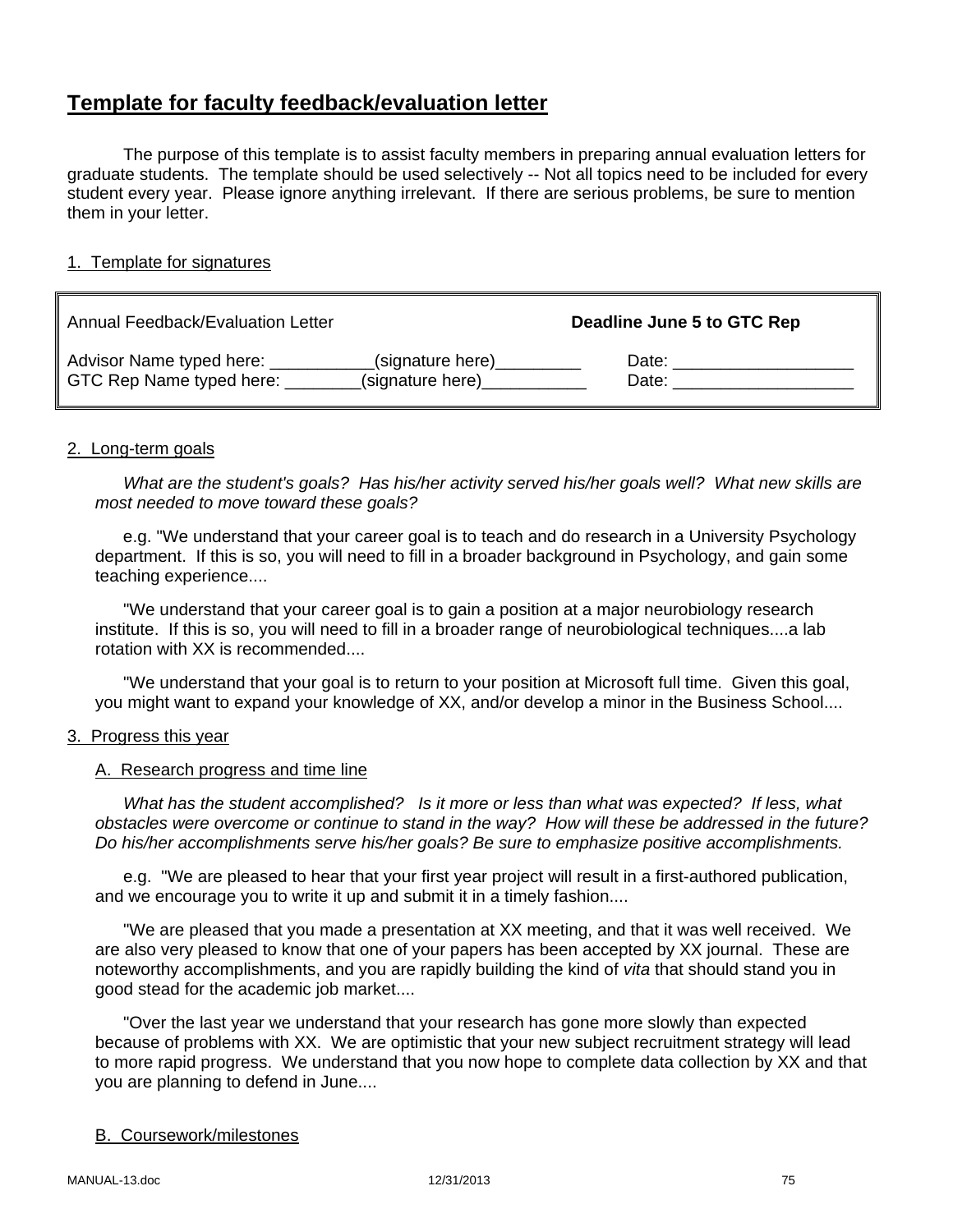*Is required coursework on track? Is the student taking/participating in additional seminars/coursework that will serve his/her goals? Is there sufficient breadth of exposure? What possible additional lines of research should be pursued and what courses would be needed to achieve that? What departmental/grad school milestones have been accomplished (includes Quant minor, Diversity Science specialization, and/or Master's)?*

 e.g. "We are pleased to see that you have completed all of your required courses, and have continued your training in statistical and quantitative methods consistent with your goal of research in social psychology....

 "We note that last year we asked you to form your Committee, and that you have not done so. For this reason we are asking the Graduate Training Committee to review your record for possible disciplinary action.... Please form your committee immediately....

# C. Development of teaching skills

# *Is the student getting sufficient teaching training/experience to fulfill his/her goals?*

 "Congratulations on the quality of your TA performance.... The faculty who have worked with you appreciate the extra time that you give to students having a difficult time with the material.... The lecture you gave in XX course was absolutely first rate....

 "We note that you have been working as an RA the last three years and have not yet attained any significant teaching experience. This seems fine given your goal of being employed in industry, but be aware that you are limiting your future choices....

 "We suggest that you attend the four sessions for first-time TAs conducted by the lead TA, and the class on Teaching Psychology offered by Dr. Mike Passer and the lead TA in Spring quarter....

# D. Development of writing skills

## E. Development of outside funding?

# F. Departmental, University or National service

 *Does it make sense for this student to work on a service record?*

 e.g. "Thank you very much for serving on the Clinical Search Committee this year. You might wish to add this service to your service record on your *vita*....

 "Considering your goal to teach and do research in a major Psychology department, you might wish to begin to build up a record of departmental, university, or community service....

## G. Awards or other special recognition

"Congratulations on ....

## 4. Mentoring

*What did the student indicate as important in the mentoring section of their annual plan? Please include discussion of these mentoring priorities in your annual meeting with the student and incorporate the responses/plan to help meet those mentoring needs in the evaluation letter.* 

#### \*\*\*\*\*\*\*\*\*\*

*An annual plan and a draft of an evaluation letter for each of your students should be forwarded to your GTC Area Rep by the 3rdhof June, for discussion at the final Area meeting in the spring. Feedback and suggestions from other Area faculty should be incorporated into your letter. The final letter should be signed by both the*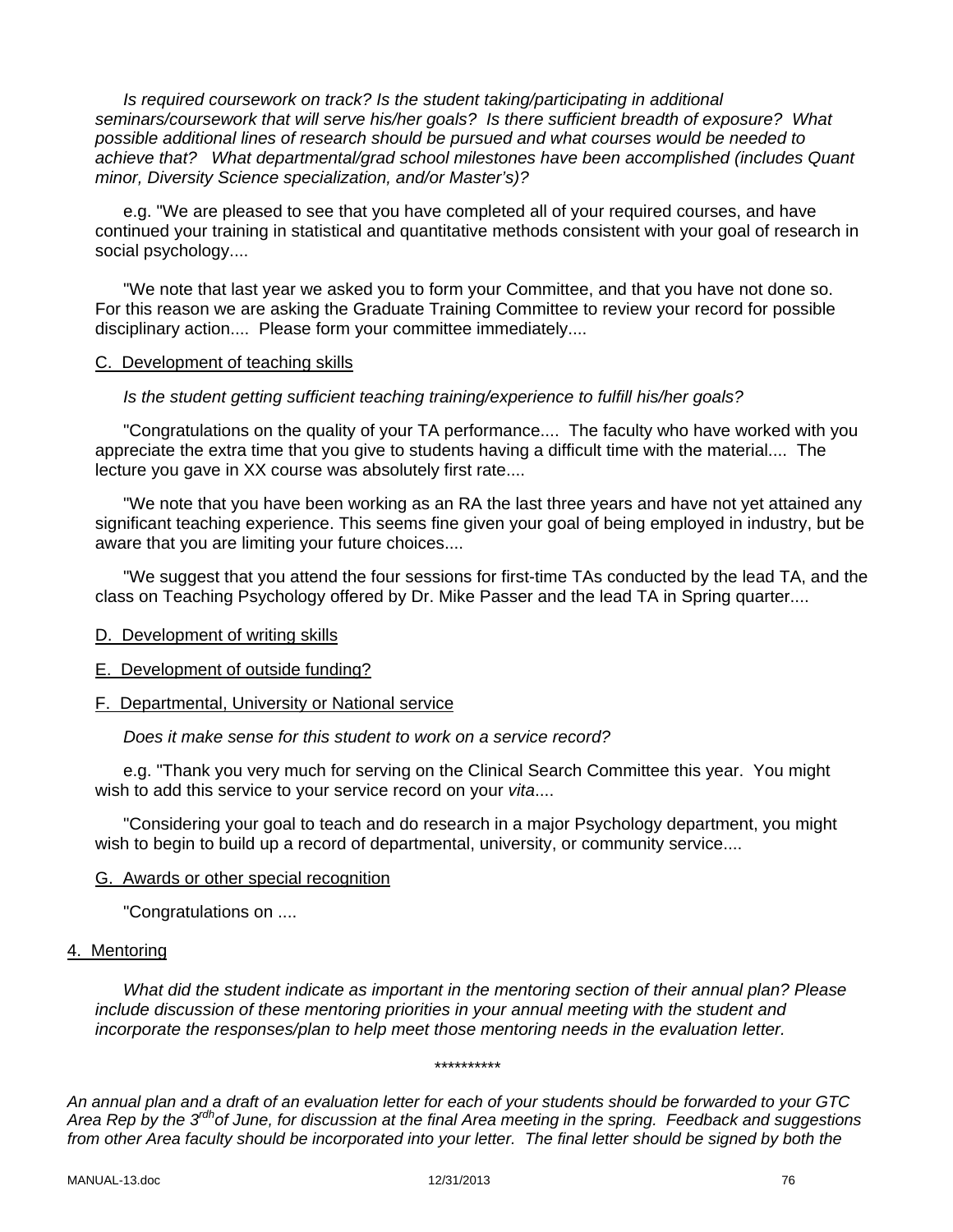*advisor and the Area Graduate Training Committee member, and forwarded to Jeanny Mai by mid-June. Jeanny does not type the final letters. She only distributes them to the students.* 

*The plans and letters will be reviewed by the Graduate Program Coordinator, Nancy Kenney. Any cases in which the student is judged not to be making sufficient progress, or in which other serious concerns are expressed, should be called to Nancy's attention, and will be reviewed by the GTC at its Summer meeting.* 

Summary:

Due June 3, 2011 – Plans and draft letters due to GTC Rep Due June 20, 2011 – Finished Plans and letters due in Jeanny's office Signatures required on Feedback/Evaluation letter – TWO – (Advisor and GTC Rep)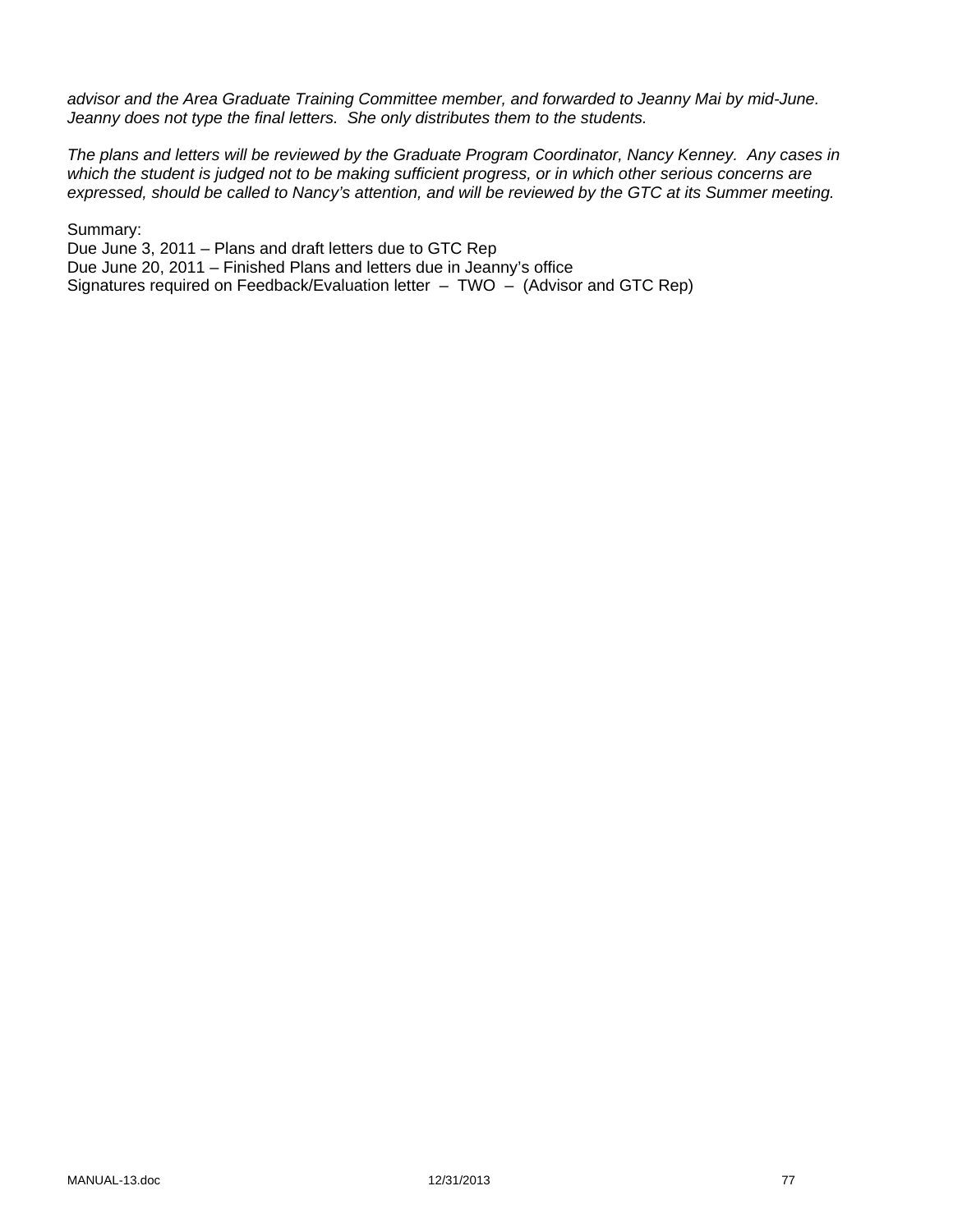# **Staff Support Services by Function**

| <b>AAALAC</b> rules/regulations                    | Michele Jacobs                                           |
|----------------------------------------------------|----------------------------------------------------------|
| Academic policies-Graduate                         | Jeanny Mai                                               |
| Academic policies-Undergraduate                    | <b>Carrie Perrin</b>                                     |
| Admissions-Graduate                                | Jeanny Mai                                               |
| Admissions-Undergraduate                           | <b>Vicky Hansen</b>                                      |
| Advancement                                        | <b>Jill Williams</b>                                     |
| Advising-Graduate                                  | Jeanny Mai                                               |
| Advising-Undergraduate                             | Carrie Perrin, Tracy Maschman Morrissey, Vicky<br>Hansen |
| Alumni-Undergraduate                               | <b>Tracy Maschman Morrissey</b>                          |
| Animal care issues                                 | Michele Jacobs                                           |
| Autoclave maintenance                              | Michele Jacobs                                           |
| <b>Budget report distribution</b>                  | <b>Yuri Clancy</b>                                       |
| <b>Budgets-grant proposals</b>                     | <b>Yuri Clancy</b>                                       |
| Budgets-Sponsored research accounting              | <b>Yuri Clancy</b>                                       |
| Budgets-UW internal accounting (RRF/ADAI)          | <b>Margaret Cheng</b>                                    |
| <b>Building coordinator-Chem Library</b>           | Brian Holm (holmb@uw.edu)                                |
| Building coordinator-All Psych (not GA1, GA2, CHL) | Michele Jacobs                                           |
| <b>Building coordinator-GA1</b>                    | <b>Amanda Patrick</b>                                    |
| <b>Building coordinator-GA2</b>                    | Kim Lee (kctlee@uw.edu)                                  |
| <b>Building Use Permits</b>                        | William Kaplan                                           |
| <b>Bulletin board posting</b>                      | William Kaplan                                           |
| Cagewasher maintenance                             | Michele Jacobs                                           |
| Chair's calendar/appointments                      | <b>Beth Rutherford</b>                                   |
| Classroom computer maintenance                     | <b>Jon Hauser</b>                                        |
| <b>Classroom reservations</b>                      | <b>Kim Arbios</b>                                        |
| Clinic conference room reservation                 | Kathryn Briggs                                           |
| Clinic financial reports                           | <b>Amanda Patrick</b>                                    |
| Clinic insurance billing                           | Kathryn Briggs, Amanda Patrick                           |
| Clinic operations                                  | <b>Amanda Patrick</b>                                    |
| Clinic server maintenance                          | <b>Jon Hauser</b>                                        |
| <b>Clinical internships</b>                        | Kathryn Briggs                                           |
| Colloquia coordination                             | Jolyn Mason                                              |
| <b>Combined Fund drive</b>                         | <b>Jill Williams</b>                                     |
| Computer networking                                | Doug Kalk, Rich Ball                                     |
| Computer/printer purchasing                        | Doug Kalk                                                |
| Computer/printer repair                            | Doug Kalk, Rich Ball                                     |
| Computer/printer set up                            | Doug Kalk, Rich Ball                                     |
| Computer/printer specifications                    | Doug Kalk                                                |
| Computer/printer troubleshooting                   | Doug Kalk, Rich Ball                                     |
| <b>Copier troubleshooting</b>                      | William Kaplan                                           |
| Copy codes                                         | William Kaplan                                           |
| Copying exams/syllabi                              | William Kaplan                                           |
| Cost share coordinator (grants)                    | Michele Jacobs                                           |
| <b>Course descriptions</b>                         | Kim Arbios                                               |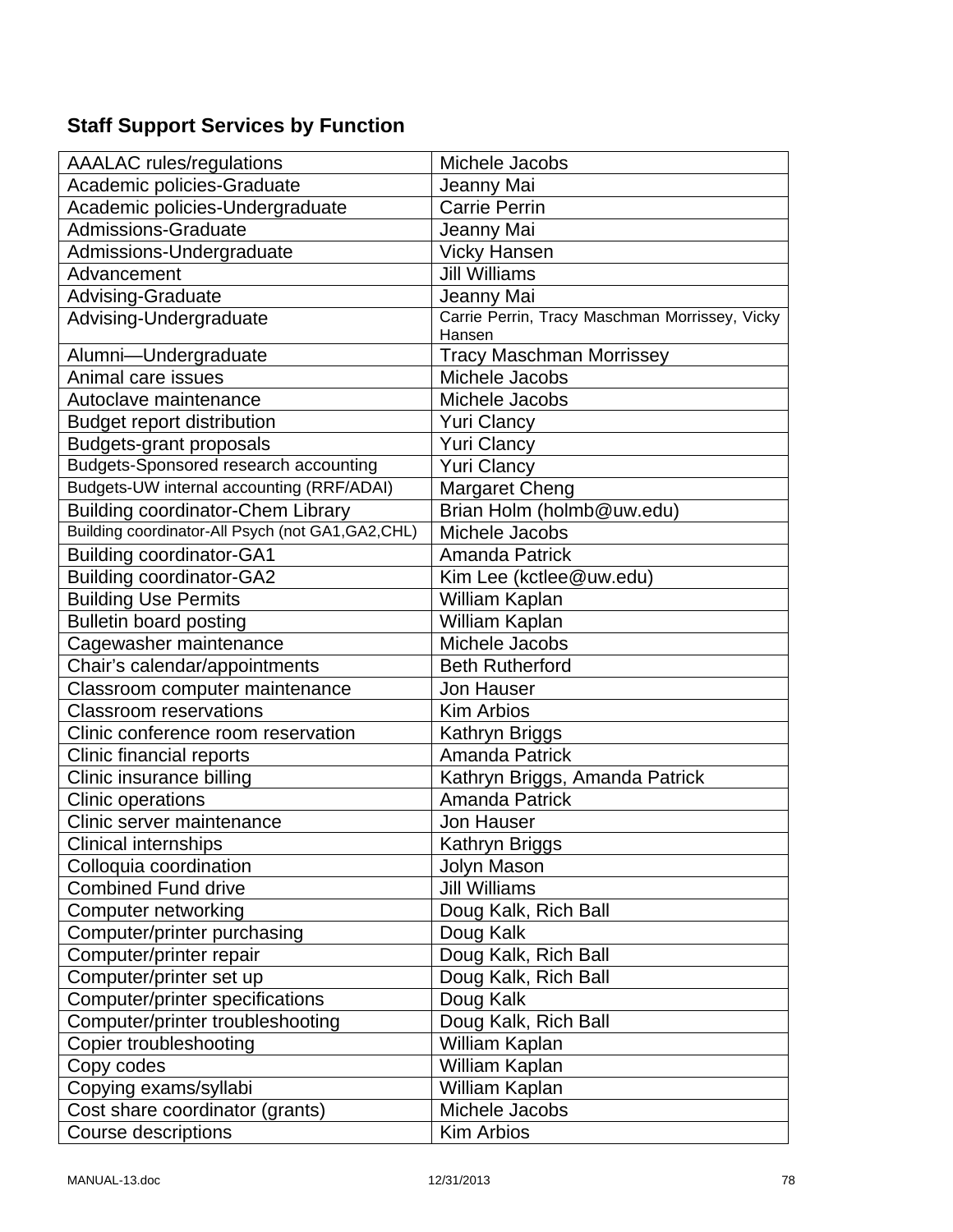| Course entry codes (100-500 level)                | <b>Kim Arbios</b>                     |
|---------------------------------------------------|---------------------------------------|
| Course entry codes (600, 700, 800)                | William Kaplan                        |
| Department and lab servers                        | Doug Kalk                             |
| Department website                                | <b>Jon Hauser</b>                     |
| Desk copies                                       | <b>Kim Arbios</b>                     |
| Donation processing                               | Jolyn Mason                           |
| Donor relations                                   | <b>Jill Williams</b>                  |
| <b>Edwards Lecture coordinator</b>                | <b>Jill Williams</b>                  |
| E-newsletter                                      | <b>Kim Arbios</b>                     |
| <b>Equipment inventory</b>                        | <b>Rich Ball</b>                      |
| eRA Commons access                                | Michele Jacobs/Susan Carpenter-Brandt |
| <b>Express mail receiving</b>                     | William Kaplan                        |
| Express mail shipping                             | William Kaplan                        |
| <b>Faculty appointments</b>                       | <b>Beth Rutherford</b>                |
| Faculty effort reporting                          | Michele Jacobs                        |
| <b>Faculty leave</b>                              | <b>Beth Rutherford</b>                |
| Faculty merit review                              | <b>Beth Rutherford</b>                |
| <b>Faculty policies</b>                           | <b>Beth Rutherford</b>                |
| Faculty promotion/tenure                          | <b>Beth Rutherford</b>                |
| <b>Faculty searches</b>                           | <b>Beth Rutherford</b>                |
| Fax machine                                       | William Kaplan                        |
| <b>Fiscal policies</b>                            | <b>Susan Carpenter-Brandt</b>         |
| General/Final Exams-graduate                      | Jeanny Mai                            |
| <b>Gift Processing</b>                            | Jolyn Mason                           |
| Grade submission/changes                          | <b>Kim Arbios</b>                     |
| Graduate Program                                  | Jeanny Mai                            |
| Graduate student academic records                 | Jeanny Mai                            |
| <b>Grant &amp; Contract Certification Reports</b> | <b>Merly Jones</b>                    |
| Grant proposal preparation-all sponsors           | <b>Yuri Clancy</b>                    |
| Grants-advance budget requests                    | <b>Yuri Clancy</b>                    |
| Grants-allowability of costs                      | <b>Yuri Clancy</b>                    |
| Grants-closeouts                                  | <b>Yuri Clancy</b>                    |
| Grants-create sub budget                          | <b>Yuri Clancy</b>                    |
| Grants-establishing                               | <b>Yuri Clancy</b>                    |
| Grants-no-cost extensions                         | <b>Yuri Clancy</b>                    |
| Grants-outgoing subcontracts                      | <b>Yuri Clancy</b>                    |
| <b>Grants-preaward issues</b>                     | <b>Yuri Clancy</b>                    |
| Grants-progress reports                           | <b>Yuri Clancy</b>                    |
| HIPAA compliance-clinic                           | <b>Amanda Patrick</b>                 |
| Human subject application processing              | <b>Beth Rutherford</b>                |
| <b>IACUC</b> rules/regulations                    | Michele Jacobs                        |
| Keys for rooms/buildings                          | William Kaplan                        |
| Laptops & presentation equipment--checkout        | William Kaplan                        |
| Laptops & presentation equip--maintenance         | Jon Hauser                            |
| Long distance-UWATS code-admin                    | William Kaplan                        |
| Long distance-UWATS code-grants                   | <b>Yuri Clancy</b>                    |
| Mailboxes/US mail                                 | William Kaplan                        |
| Maintenance/repairs for facilities                | William Kaplan/ Michele Jacobs        |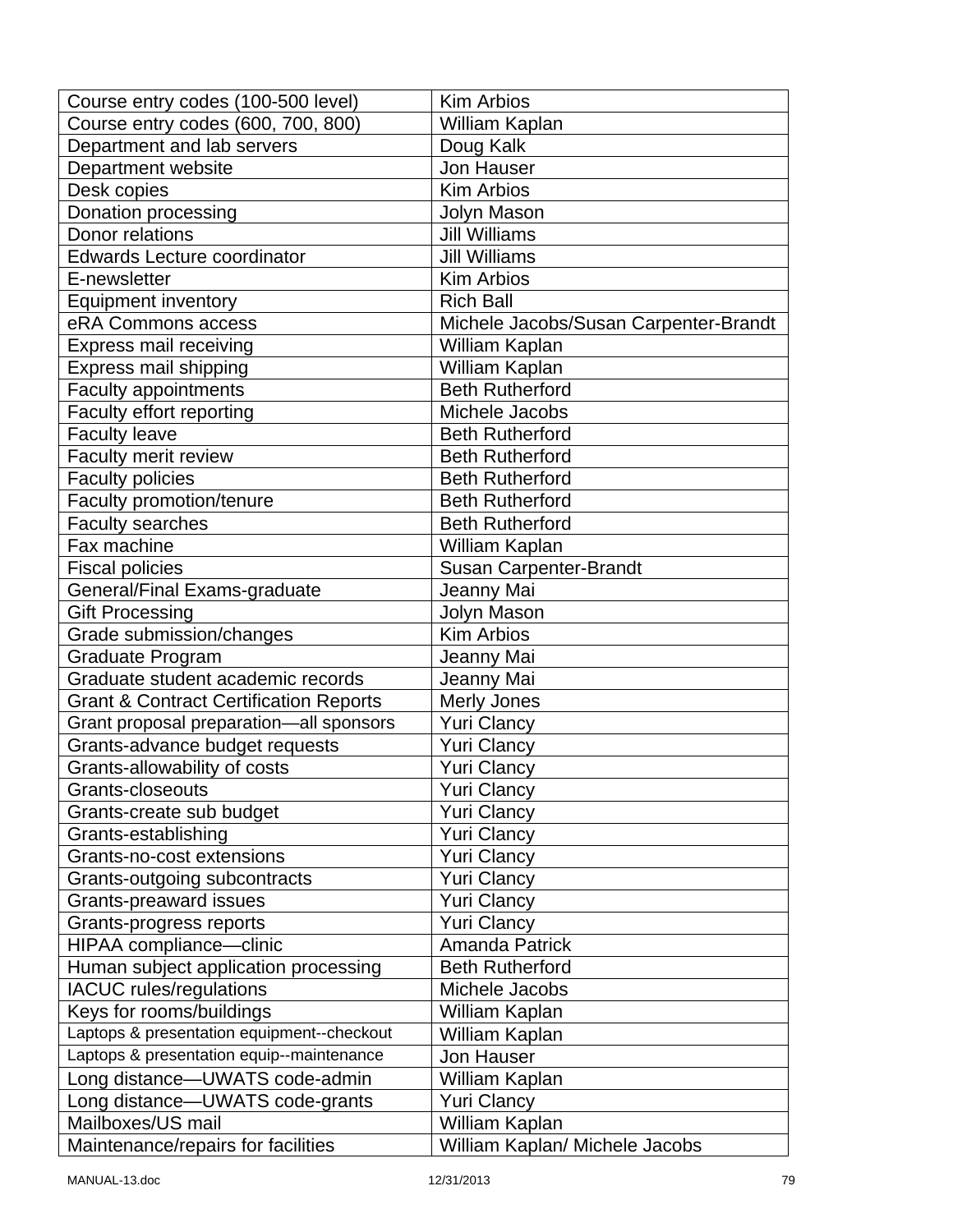| Media lab use                            | <b>Jon Hauser</b>                        |  |
|------------------------------------------|------------------------------------------|--|
| Multimedia instruction                   | Jon Hauser                               |  |
| Office assignments—temp faculty/visitors | Michele Jacobs                           |  |
| Office hours publication                 | <b>Kim Arbios</b>                        |  |
| Parking validation coupons               | William Kaplan                           |  |
| Payroll appointment changes/corrections  | <b>Merly Jones</b>                       |  |
| Payroll checks/advices                   | <b>Merly Jones</b>                       |  |
| Personnel issues/policies                | Michele Jacobs                           |  |
| Petty cash reimbursements                | Margaret Cheng                           |  |
| Petty Cash revolving funds               | <b>Yuri Clancy</b>                       |  |
| Procard applications                     | Michele Jacobs/Susan Carpenter-Brandt    |  |
| Procard purchase reconciliation          | Margaret Cheng                           |  |
| Professional staff merit review          | Michele Jacobs                           |  |
| Psych 497-fieldwork                      | <b>Tracy Maschman Morrissey</b>          |  |
| Psych 499-research                       | <b>Vicky Hansen</b>                      |  |
| <b>Records retention</b>                 | Michele Jacobs                           |  |
| Remodeling projects                      | Michele Jacobs                           |  |
| Research funding requests-grads          | Jeanny Mai                               |  |
| Safety-building                          | Michele Jacobs/William Kaplan            |  |
| <b>SAGE</b> access                       | Michele Jacobs/Susan Carpenter-Brandt    |  |
| SecureID requests                        | <b>Susan Carpenter-Brandt</b>            |  |
| Senior exit survey                       | <b>Carrie Perrin</b>                     |  |
| Shipping/receiving (freight companies)   | <b>Rich Ball</b>                         |  |
| <b>Shredding services</b>                | William Kaplan                           |  |
| Software licenses/media                  | Doug Kalk                                |  |
| Space allocation                         | Michele Jacobs                           |  |
| Staff hires (permanent)                  | Michele Jacobs                           |  |
| Staff hires (temporary hourly)           | <b>Merly Jones</b>                       |  |
| Staff leave records                      | <b>Merly Jones</b>                       |  |
| State budgets                            | Susan Carpenter-Brandt                   |  |
| Supervisory committee formation          | Jeanny Mai                               |  |
| Supply orders-departmental               | Margaret Cheng                           |  |
| Supply orders-grant office supplies      | <b>Margaret Cheng</b>                    |  |
| Surplus equipment/furniture              | <b>Rich Ball</b>                         |  |
| TA assignments                           | Jeanny Mai                               |  |
| Telephone lines and equipment            | Michele Jacobs                           |  |
| <b>Textbook orders</b>                   | <b>Kim Arbios</b>                        |  |
| Time schedule                            | <b>Kim Arbios</b>                        |  |
| <b>Timesheet maintenance</b>             | <b>Merly Jones</b>                       |  |
| Timesheet printing-proctors              | Merly Jones                              |  |
| <b>Travel reimbursements</b>             | <b>Margaret Cheng</b>                    |  |
| Travel requests-faculty                  | Susan Carpenter-Brandt                   |  |
| Travel requests-graduate students        | Jeanny Mai                               |  |
| Undergraduate student academic records   | <b>Carrie Perrin</b>                     |  |
| Undergraduate workshops-career           | Maschman<br>Morrissey,<br>Vicky<br>Tracy |  |
|                                          | Hansen                                   |  |
| Undergraduate workshops-grad school      | Tracy<br>Maschman<br>Morrissey,<br>Vicky |  |
|                                          | Hansen                                   |  |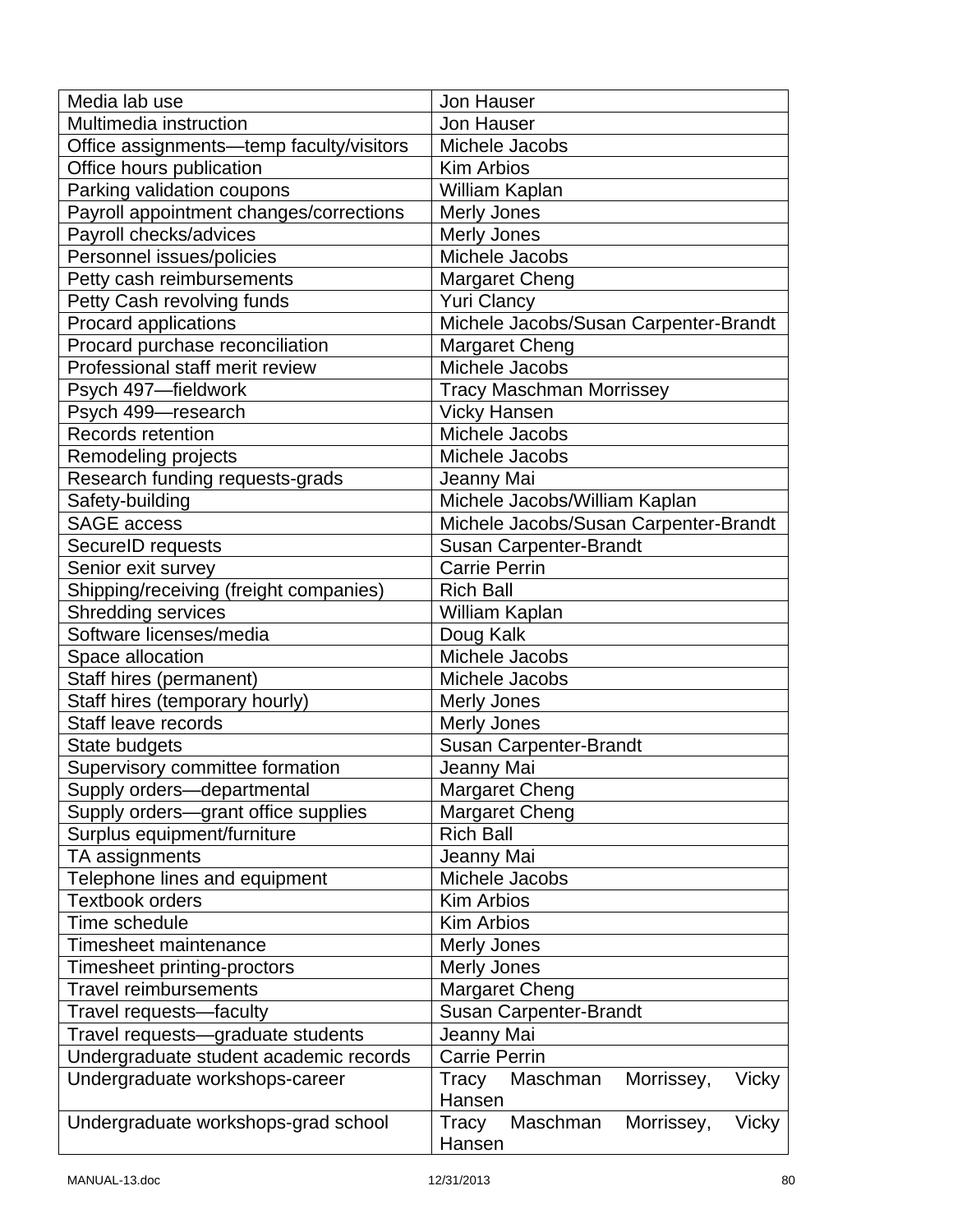| <b>Undergraduate Advising</b>           | <b>Carrie Perrin</b>          |
|-----------------------------------------|-------------------------------|
| <b>UW Administrative Systems access</b> | <b>Susan Carpenter Brandt</b> |
| UWATS codes (long distance)-admin       | William Kaplan                |
| UWATS codes (long distance)-grant       | <b>Yuri Clancy</b>            |
| Visiting faculty appointments           | <b>Beth Rutherford</b>        |
| Visiting lecturers offer travel         | Jill Williams                 |
| Visiting lecturers travel               | Jolyn Mason                   |
| Web related issues                      | Jon Hauser                    |
| Web server maintenance                  | Jon Hauser                    |